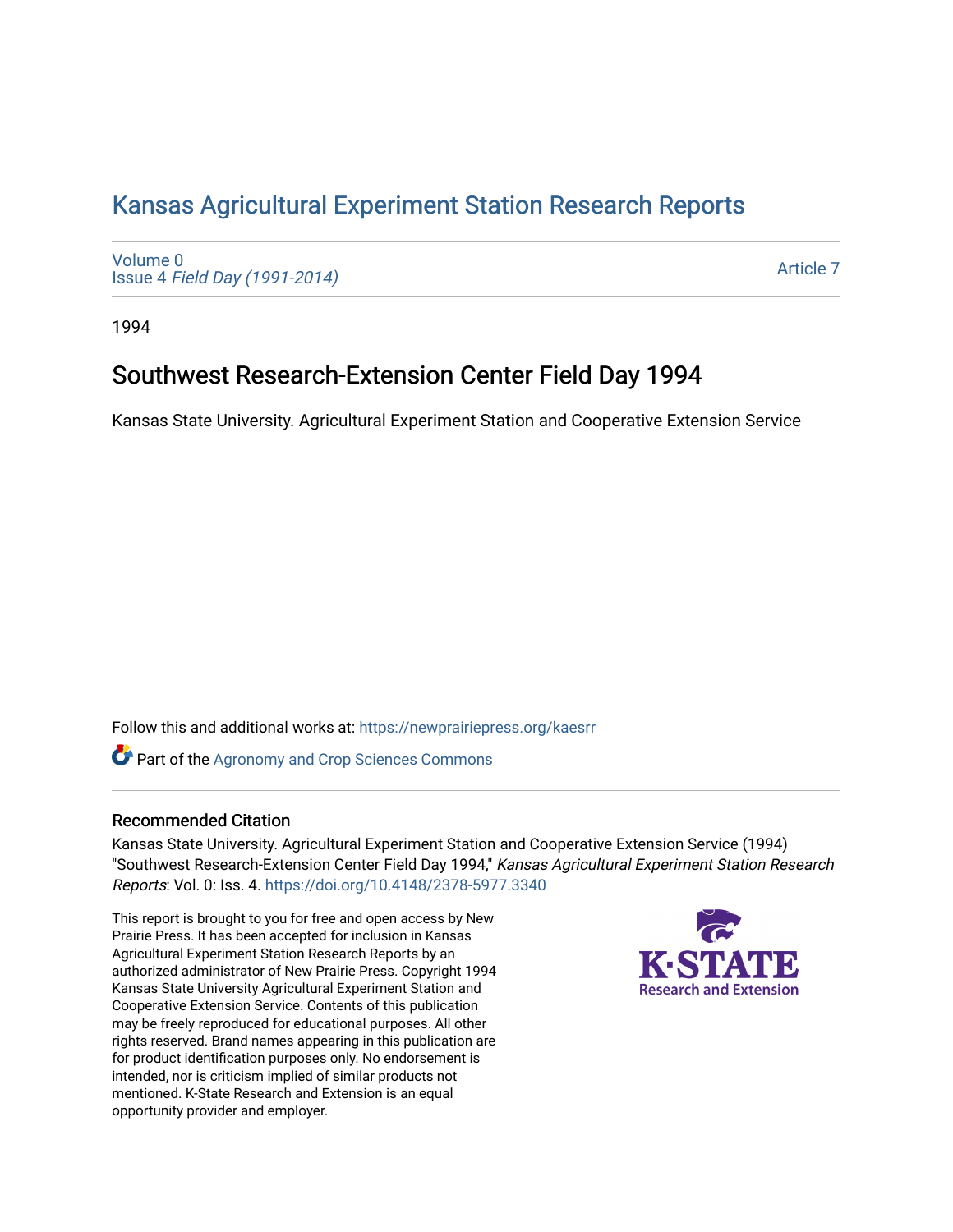# Southwest Research-Extension Center Field Day 1994

# Abstract

Each Field Day report consists of individual research reports on topics specific to the region, including cultural methods for most of the major crops grown in Kansas, mitigating the effects of weeds, insects, and disease associated with those crops, and irrigation. Research is conducted and reports written by staff of the K-State Research and Extension Southwest Research Extension Center.

# Keywords

Report of progress (Kansas State University. Agricultural Experiment Station); 712; Kansas Agricultural Experiment Station contribution; no. 95-12-S; Kansas; Weather; Crops; Tillage systems; Water management; Weeds; Insect biology and control

# Creative Commons License



This work is licensed under a [Creative Commons Attribution 4.0 License](https://creativecommons.org/licenses/by/4.0/).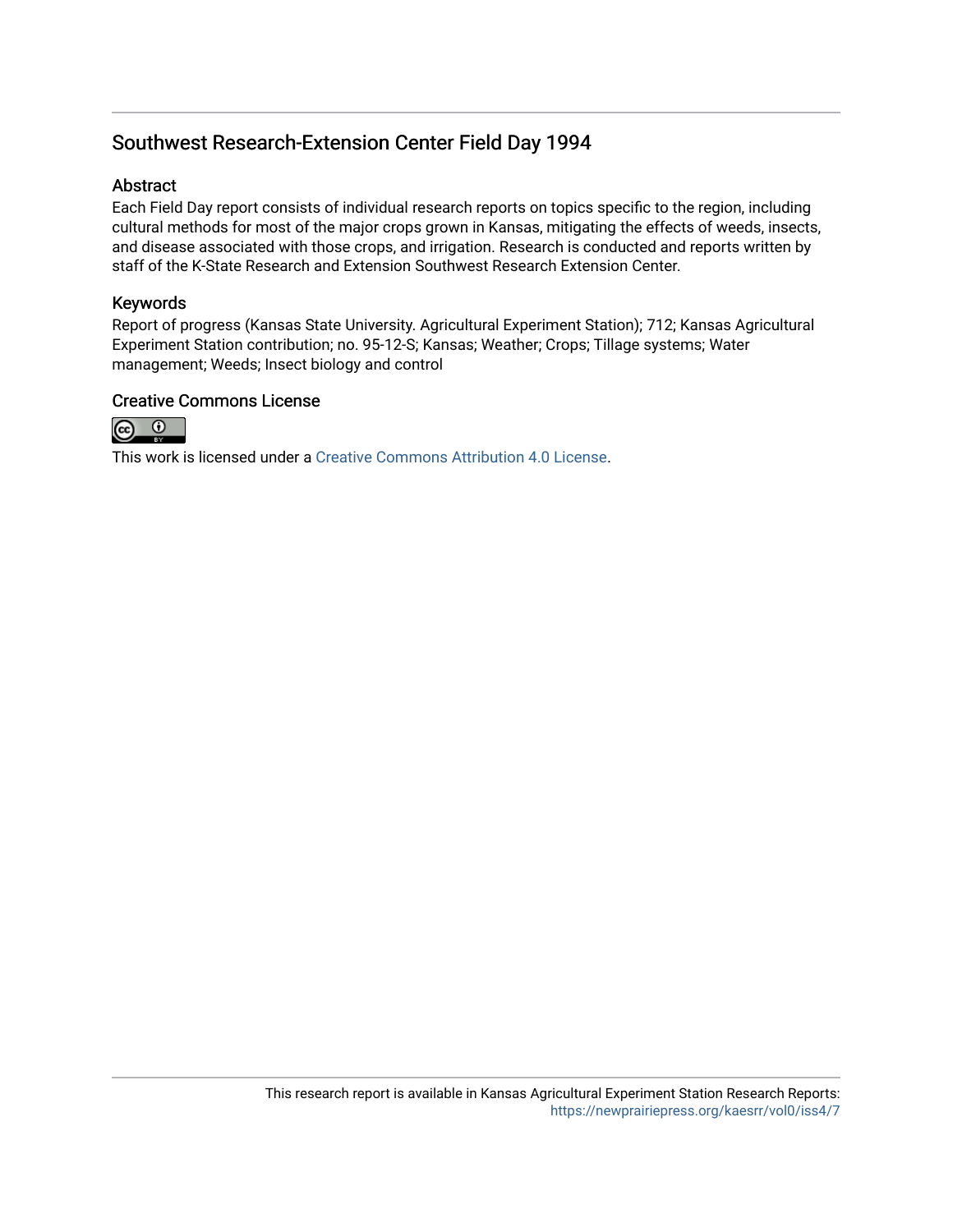

# 1994

П

**REPORT OF PROGRESS** 712

**AGRICULTURAL EXPERIMENT STATION** MARC A. JOHNSON, DIRECTOR

# **KANSAS STATE UNIVERSITY**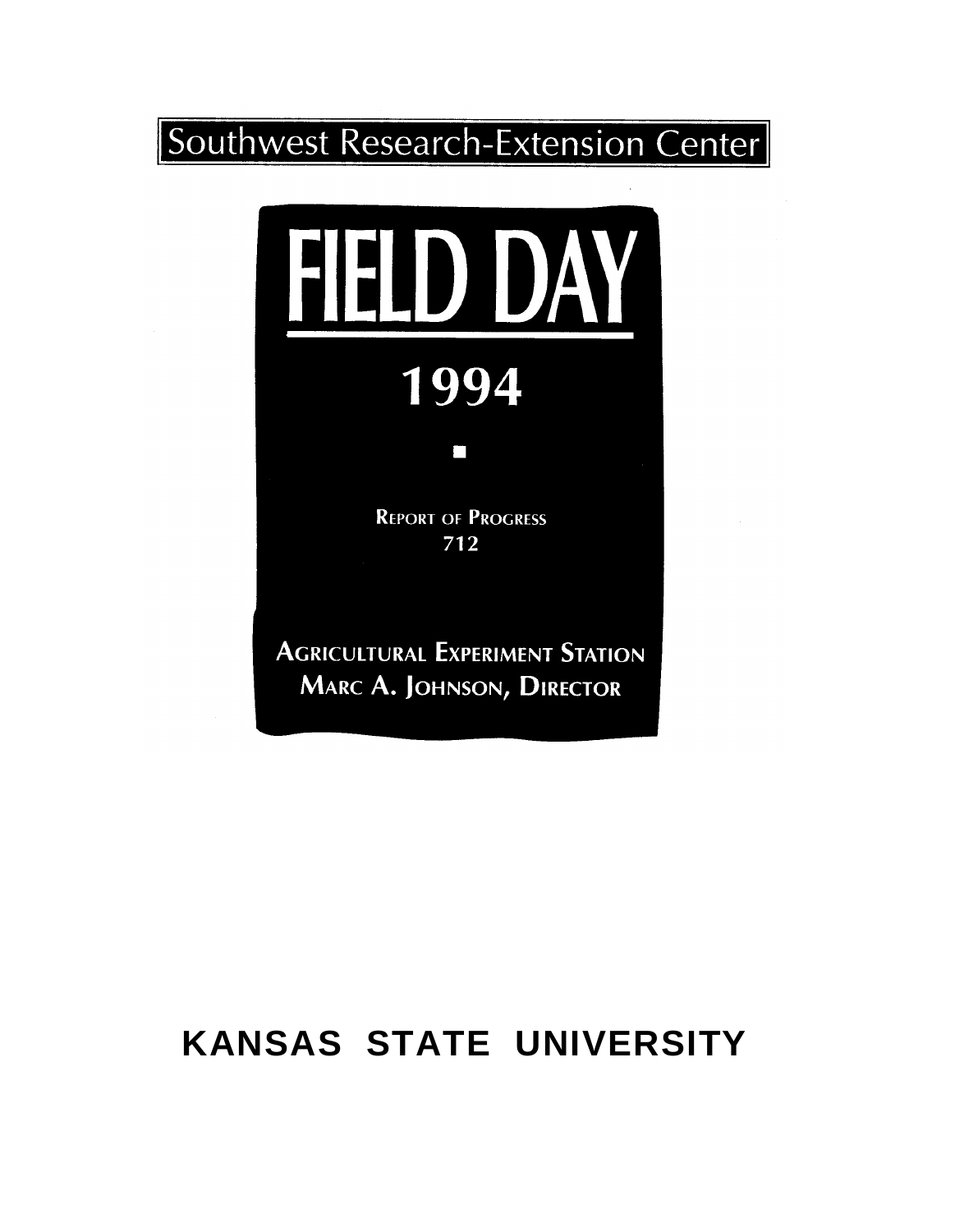

**Jim Schaffer** - Center Head. Jim received his M.S. and Ph.D. degrees from Kansas State University. He rejoined the staff in 1988. He served as Extension Agronomist from 1980-1983. His research interests include crop production and management techniques.



**Paul Hartman** - Associate Head and Area Extension Director, Paul received his B.S. and M.S. in Animal Sciences and Industry from Kansas State University. Prior to that, he served as County Extension Agricultural Agent in Stanton and Pratt counties.



**Larry Buschman** - Entomologist. Larry Received his M.S. at Emporia State University and his Ph.D. at the University of Florida. He joined the staff in 1981. His research includes studies of the biology, ecology, and management of insect pests, with emphasis on pests of corn - including spider mites.



**Randall Currie** - Weed Scientist. Randall began his agriculture studies at Kansas State University, where he received his B.S. degree. He then went on to receive his M.S. from Oklahoma State University and his Ph.D. from Texas A&M University. His research emphasizes weed control in corn.



**Kevin Dhuyvetter** - Extension Agricultural Economist. Kevin received his M.S. from Iowa State University. He joined the staff in 1986 and returned in 1990 after spending 10 months with Iowa Farm Bureau. His interests are in crop and livestock production economics and marketing.



**Thomas Eck** - Ruminant Nutritionist. Tom received his M.S. from Texas Tech University and his Ph.D. from the University of Arizona. He joined the staff in 1992. Research interests include grain processing and poor quality roughage utilization by feedlot cattle.



**Jeff Elliott** - Research Farm Manager. Jeff received his B.S. from the University of Nebraska. In 1984, Jeff began work as an Animal Caretaker III and was promoted to Research Farm Manager in 1989.



**Dave Frickel** - Research Associate - Tribune. Dave received his B.S. from the University of Nebraska-Lincoln in 1987. He began his work here as an Agricultural Technician. In 1991, he moved to his current position.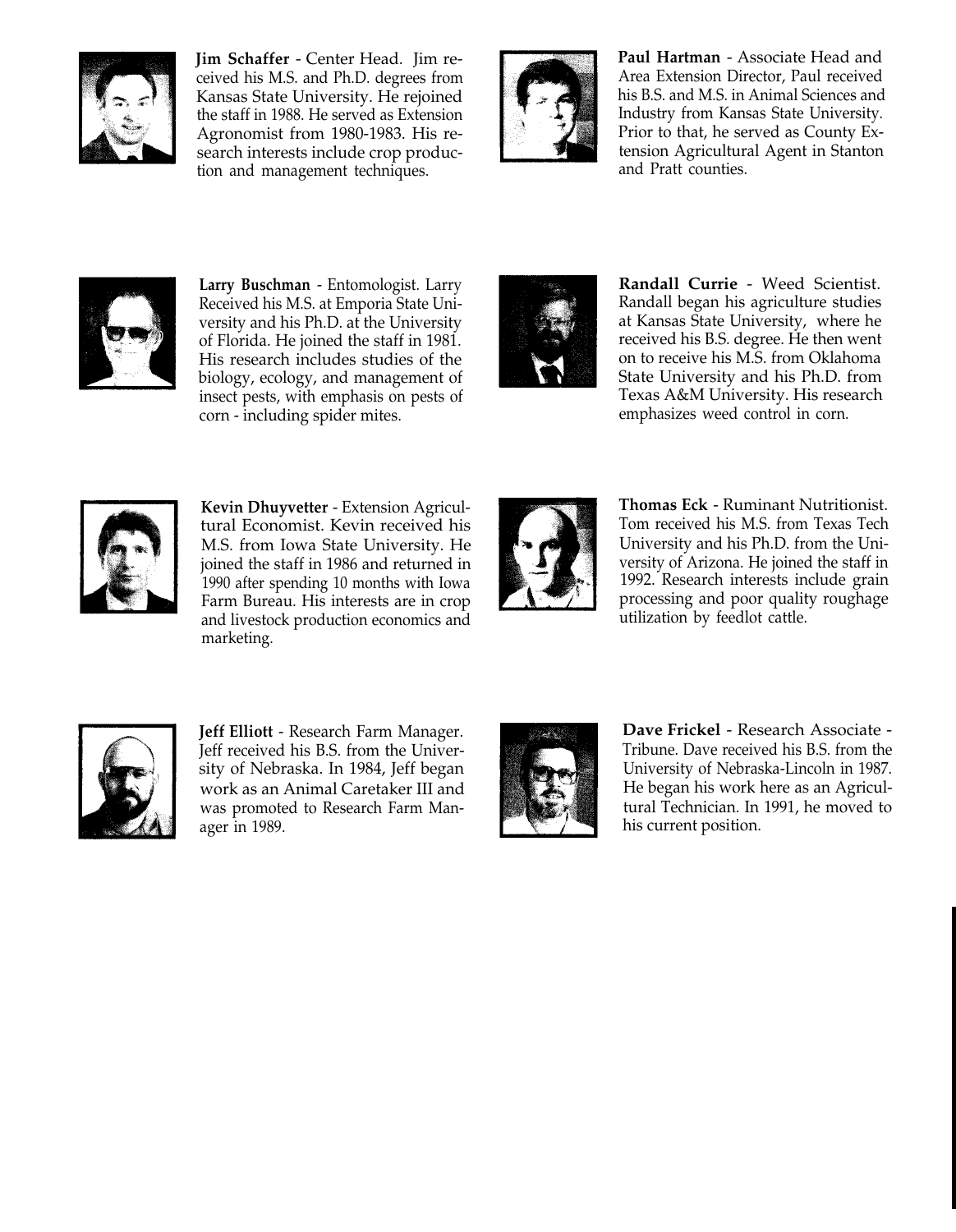# **CONTENTS**

| <b>WEATHER INFORMATION</b>                                       |  |
|------------------------------------------------------------------|--|
|                                                                  |  |
|                                                                  |  |
| <b>CROPPING AND TILLAGE SYSTEMS</b>                              |  |
|                                                                  |  |
| Cropping System and Tillage Effects on                           |  |
|                                                                  |  |
|                                                                  |  |
| Yield of Dryland Corn as Affected by Tillage,                    |  |
|                                                                  |  |
| <b>IRRIGATED CROP RESEARCH</b>                                   |  |
|                                                                  |  |
|                                                                  |  |
| <b>INSECT BIOLOGY AND CONTROL RESEARCH</b>                       |  |
|                                                                  |  |
| Efficacy of Selected Insecticides against Second                 |  |
|                                                                  |  |
| Efficacy of Miticides against Banks Grass Mites                  |  |
|                                                                  |  |
|                                                                  |  |
| <b>WEED SCIENCE RESEARCH</b>                                     |  |
|                                                                  |  |
| Effects of Gene Copy Number of Pioneer's IR Gene                 |  |
|                                                                  |  |
| <b>WATER MANAGEMENT RESEARCH</b>                                 |  |
|                                                                  |  |
|                                                                  |  |
| High-Frequency, Low Pressure In-Canopy, Sprinkler Irrigation  47 |  |
|                                                                  |  |
|                                                                  |  |
| <b>CROP PRODUCTION</b>                                           |  |
|                                                                  |  |
|                                                                  |  |
|                                                                  |  |
| <b>CROP PERFORMANCE TESTS</b>                                    |  |
|                                                                  |  |
| <b>ACKNOWLEDGEMENTS</b>                                          |  |
|                                                                  |  |
|                                                                  |  |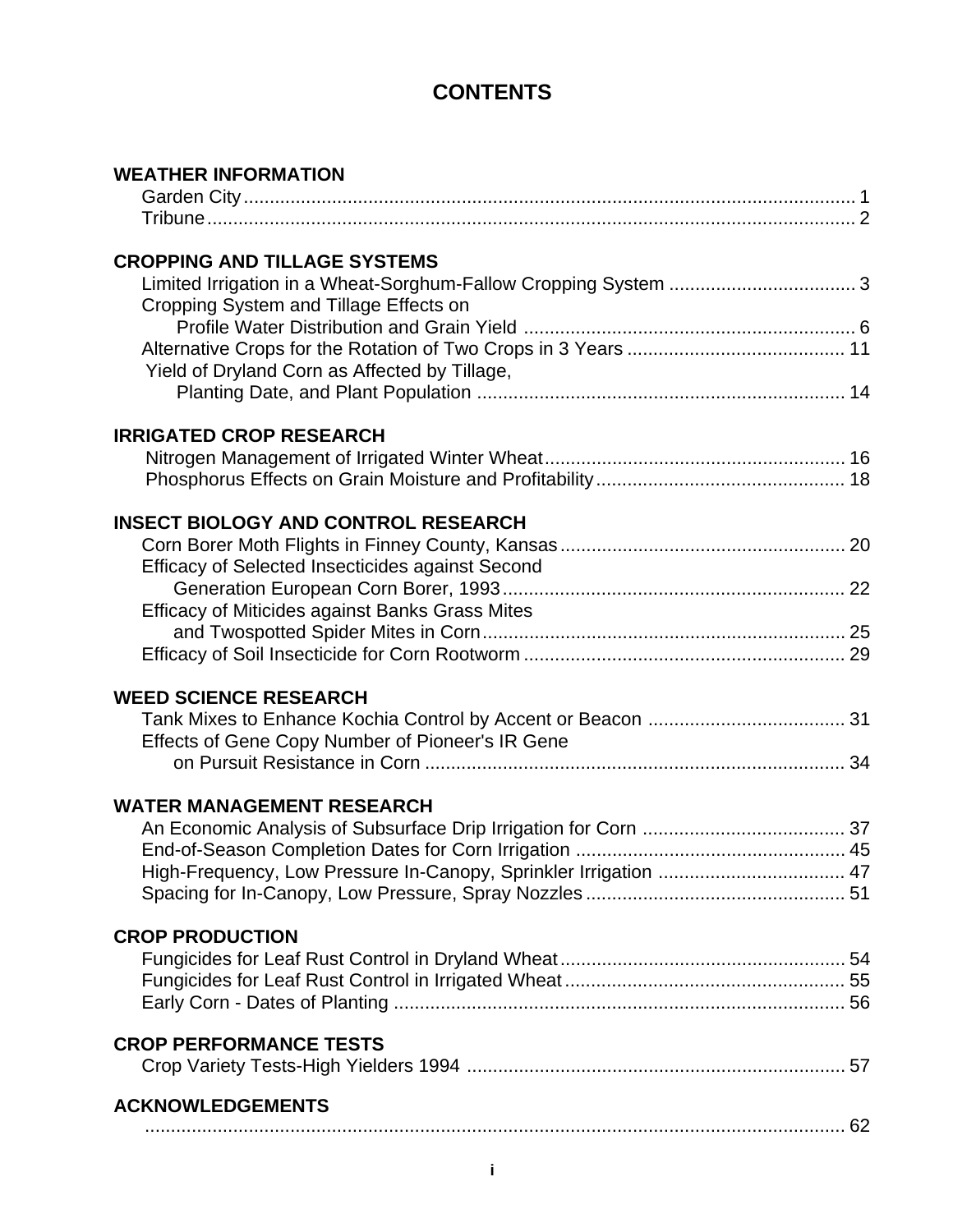# **1994 RESEARCH-EXTENSION CENTER STAFF**

Randall Currie Weed Scientist

Jim Schaffer Head (resigned July, 1994) Patrick Coyne **Appointed Head (1994)** Paul Hartman Area Extension Director Larry Buschman Corn Entomologist Les DePew Professor Emeritus Kevin Dhuyvetter Extension Agricultural Economist Thomas Eck Extension Specialist, Livestock Production Jeff Elliott Research Farm Manager Andy Erhart Professor Emeritus David Frickel Research Associate, Tribune Gerald Greene Feedlot Entomologist George Herron Professor Emeritus Ray Mann Professor Emeritus Charles Norwood Agronomist-Dryland Soil Management Alan Schlegel Agronomist-in-Charge, Tribune Phil Sloderbeck Extension Specialist, Entomology Bill Spurgeon Water Management Curtis Thompson Extension Specialist, Crops and Soils Lisa Wildman Research Associate, Corn Entomology Merle Witt **Agronomist-Crop Production** Carol Young Extension Home Economist

# **1994 SUPPORT PERSONNEL**

Jovita Baier, Office Specialist Kevin Butler, Mechanic I Eugene Cozad, Automotive Mechanic II Marvin Cronin, Jr., Agricultural Technician Vicki Dye, Agricultural Technician Manuel Garcia, Gen. Maintenance & Repair Tech. Roberta Huddleston, Keyboard Operator III Cathy Jackson, Animal Science Technician II Joyce Knoll, Extension Office Assistant III Darrin McGraw, Plant Science Technician I Joanna Meier, Accounting Specialist Henry Melgosa, Plant Science Techincian II Dale Nolan, Plant Science Technician II -Tribune

Trish Oyler, Extension Secretary II Everett Reimer, Animal Science Technician II Michele Cronin, Agricultural Technician Sharon Schiffelbein, Extension Office Assistant III Robert "Scott" Selee, Agricultural Technician-Tribune Pam Selby, Lab Technician I Ramon Servantez, Plant Science Technician II Ken Shackelton, Agricultural Technician Monty Spangler, Plant Science Technician I Dennis Tomsicek, Agricultural Technician Marilyn Vass, Agricultural Technician Carl Warner, Gen. Maintenance & Repair Tech.

Note: Trade names are used to identify products. No endorsement is intended, nor is any criticism implied of similar products not mentioned.

Contribution 95-12-S from the Kansas Agricultural Experiment Station.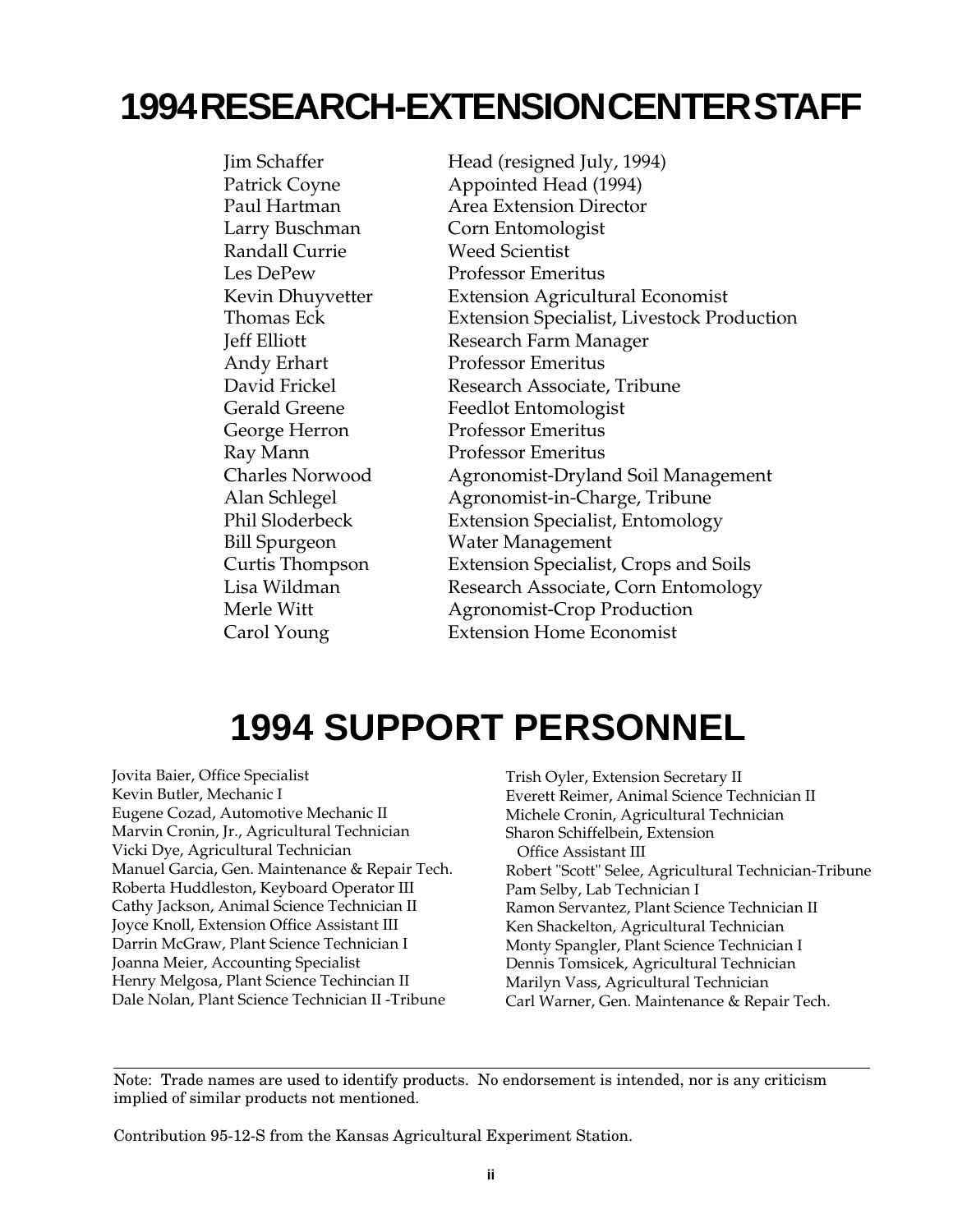# **WEATHER INFORMATION FOR GARDEN CITY**

*by William Spurgeon and Steven McVey*

Precipitation totaled 24.78 inches or 6.87 inches above normal. The wettest months were May and June with 3.24 and 3.23 inches, respectively. Every month received above-average precipitation except November. Snowfall for the year was 33.75 inches, which is equivalent to 4.77 inches of precipitation, or 14.03 inches above normal. All except for 0.50 inches of the snow fell in January, February, and March, with the amounts being 13, 13.75, and 6.5 inches, respectively. Total snowfall in the 1992-1993 winter season reached a recordbreaking high amount of 59.75 inches.

Temperatures were slightly lower than normal throughout the entire year. The high precipitation and moderate temperature resulted in record high yields for the wheat crop. Six record breaking low temperatures occurred: (-7° on February 18, -3° on February 19, 36° on September 14, 34° on September 15,  $11^{\circ}$  on October 30, and  $0^{\circ}$  on November 25). The lowest temperature for the year was -7 $^{\circ}$ . The temperature reached  $0^{\circ}$  or below five times. Temperatures on 2 other days tied the record lows (56° on July 28 and 55° on August 6). No record high temperatures were recorded in 1993. The highest temperature for the year was 102° on August 1. Only 3 days had temperatures of 100° or higher.

Average wind speed was 5.3 MPH or 0.80 MPH below normal. Open pan evaporation was 64.94 inches or 13.38 inches below normal. The first freeze in the fall was 32° on October 9, which was only 4 days earlier than normal. The latest freeze in the spring occurred on April 22, making the frost-free period 169 days.

A complete summary of the weather is presented in the accompanying table.

|                                                          | Table 1. Climatic data. Southwest Research-Extension Center, Garden City, KS. |                                 |         |         |                           |                   |        |          |                                                     |                   |       |                          |  |
|----------------------------------------------------------|-------------------------------------------------------------------------------|---------------------------------|---------|---------|---------------------------|-------------------|--------|----------|-----------------------------------------------------|-------------------|-------|--------------------------|--|
|                                                          | Precipitation                                                                 |                                 |         |         | Temperature $(^{\circ}F)$ |                   |        |          | Wind                                                |                   |       | Evaporation <sup>3</sup> |  |
|                                                          | inches                                                                        |                                 | Average |         | Mean                      |                   |        | Extreme  |                                                     | <b>MPH</b>        |       | inches                   |  |
| Month                                                    | 1993                                                                          | Avg. <sup>1</sup>               | Max.    | Min.    | 1993                      | Avg. <sup>2</sup> | Max.   | Min.     | 1993                                                | Avg. <sup>1</sup> | 1993  | Avg. <sup>1</sup>        |  |
| January                                                  | 1.18                                                                          | 0.33                            | 31.3    | 12.4    | 21.8                      | 21.8              | 49     | $-5$     | 4.4                                                 | 5.1               |       |                          |  |
| February                                                 | 2.34                                                                          | 0.45                            | 35.0    | 16.1    | 25.6                      | 33.1              | 56     | $-7$     | 4.5                                                 | 6.0               |       |                          |  |
| March                                                    | 2.35                                                                          | 1.15                            | 53.0    | 28.3    | 40.7                      | 40.0              | 76     | 10       | 5.2                                                 | 7.4               |       |                          |  |
| April                                                    | 1.65                                                                          | 1.56                            | 61.8    | 35.8    | 48.8                      | 52.5              | 83     | 24       | 6.7                                                 | 7.7               | 6.96  | 8.79                     |  |
| May                                                      | 3.24                                                                          | 3.11                            | 75.3    | 47.9    | 61.6                      | 62.5              | 92     | 33       | 5.9                                                 | 7.1               | 9.71  | 10.96                    |  |
| June                                                     | 3.23                                                                          | 2.87                            | 84.1    | 57.7    | 70.9                      | 73.2              | 100    | 47       | 6.5                                                 | 7.3               | 11.97 | 13.90                    |  |
| July                                                     | 2.62                                                                          | 2.60                            | 89.4    | 63.5    | 76.5                      | 78.4              | 101    | 56       | 5.4                                                 | 6.2               | 12.04 | 14.96                    |  |
| August                                                   | 2.69                                                                          | 2.16                            | 87.8    | 61.3    | 74.6                      | 76.0              | 102    | 44       | 4.3                                                 | 5.5               | 10.13 | 12.78                    |  |
| September                                                | 3.01                                                                          | 1.59                            | 77.2    | 47.9    | 62.5                      | 67.4              | 97     | 34       | 4.9                                                 | 5.7               | 8.44  | 9.80                     |  |
| October                                                  | 1.38                                                                          | 0.98                            | 66.2    | 37.1    | 51.6                      | 55.0              | 92     | 11       | 4.9                                                 | 5.3               | 5.69  | 7.13                     |  |
| November                                                 | 0.43                                                                          | 0.76                            | 51.2    | 21.5    | 36.4                      | 40.3              | 71     | $\theta$ | 5.1                                                 | 5.1               |       |                          |  |
| December                                                 | 0.66                                                                          | 0.35                            | 49.0    | 19.9    | 34.5                      | 31.7              | 69     | 9        | 5.1                                                 | 4.9               |       |                          |  |
| Annual                                                   | 24.78                                                                         | 17.91                           | 66.4    | 37.5    | 50.5                      | 53.2              |        |          | 5.3                                                 | 6.1               | 64.94 | 78.32                    |  |
|                                                          |                                                                               | Average latest freeze in spring |         |         |                           | April 25          |        | 1993:    | April 22                                            |                   |       |                          |  |
| Average earliest freeze in fall                          |                                                                               |                                 |         | Oct. 13 |                           | 1993              | Oct. 9 |          |                                                     |                   |       |                          |  |
| Frost-free period                                        |                                                                               |                                 |         |         | 170 days                  |                   | 1993:  | 169 days |                                                     |                   |       |                          |  |
| $11961 - 1990$ Average<br><sup>2</sup> 1951-1980 Average |                                                                               |                                 |         |         |                           |                   |        |          | <sup>3</sup> October evaporation, 1962-1982 Average |                   |       |                          |  |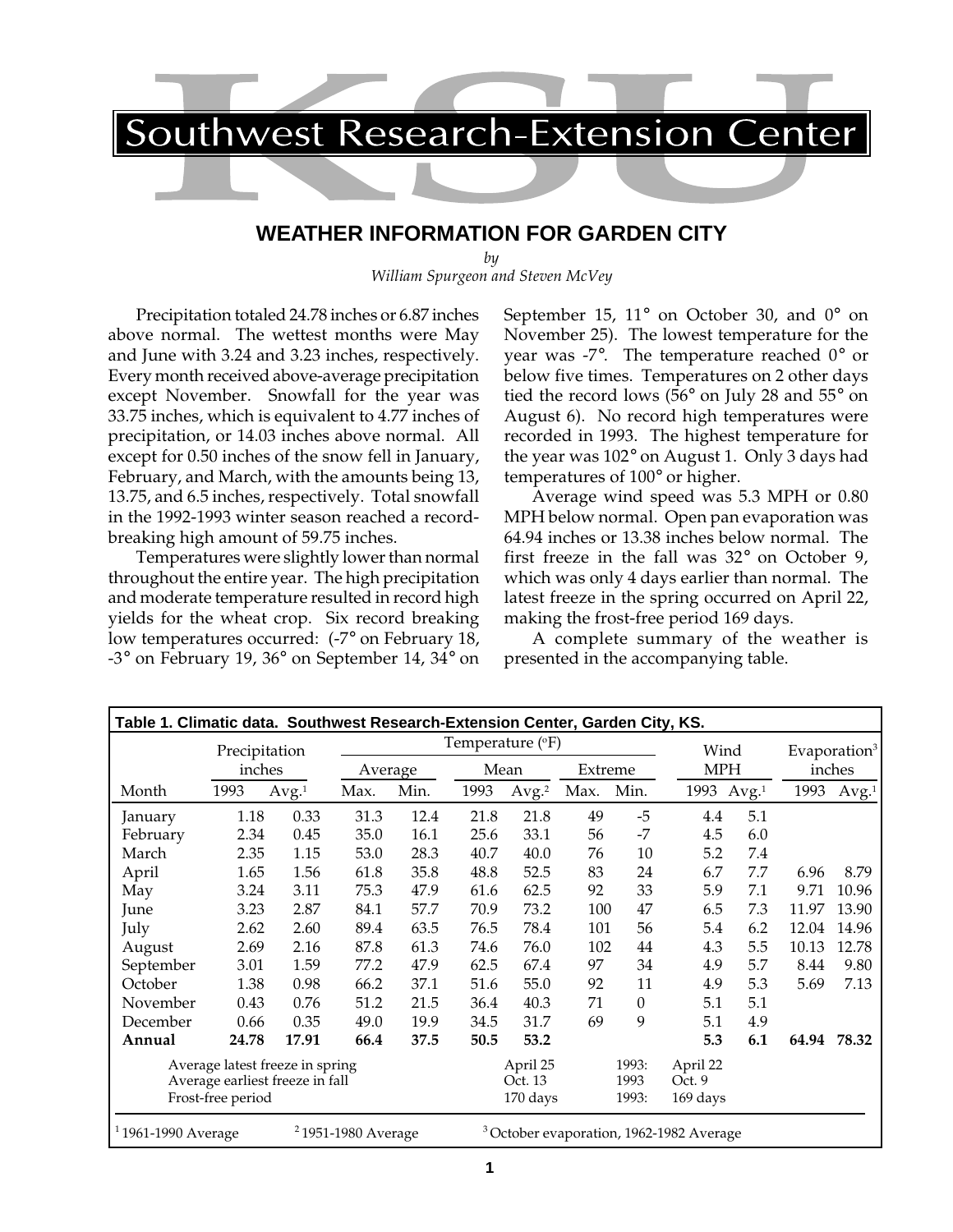

# **WEATHER INFORMATION FOR TRIBUNE**

*by Dale Nolan*

Precipitation for 1993 totaled 20.67 in. or 4.76 in. above normal. Precipitation was above normal in 8 months. July was unusually dry with only 0.21 in. of rain, 2.39 in. below normal. The wettest months were May with 4.52 in. and August with 5.27 in. The largest single amount of precipitation was 1.04 in. on May 6. Snowfall for the year totaled 23.0 in., and the greatest single amount of snowfall of 7.0 in. was received on March 2. A total of 60 days of snow cover was recorded in 1993, with 23 days in January.

The air temperature was below normal for the first 11 months of the year and above normal for December. The warmest month was July, with a mean temperature of 74.5° F and an average high temperature of 90.2° F. The coldest month was January, with a mean temperature of 22.2° F with an average high of 31.6° F and an average low of 12.7° F.

Temperature deviation from the normal was greatest in February, when the mean temperature was 8.5° F below normal. The maximum temperature was 103° F on July 31. Temperatures were above 100° F for 5 days. The 30-year average is 10 days above 100° F. Temperatures were 90° F and above for 39 days compared to the 30-year average of 63 days. The lowest temperature for the year was -12° F on February 17. The last freeze (23° F) on April 21 was 10 days earlier than the normal of May 1. The first freeze  $(27^{\circ} \text{F})$ in the fall was October 9, which was 2 day later than normal. The frost-free period was 171 days, which was 12 days more than the normal of 159 days.

 Open pan evaporation from April through September totaled 62.64 in., which was 9.03 in. below the normal of 71.67 in. Wind speed for the same period averaged 4.8 mph compared to the normal of 5.7 mph.

|                                |        | Precipitation                      |              |           | Temperature (°F) |       |              |                | Wind        |     | Evaporation        |       |
|--------------------------------|--------|------------------------------------|--------------|-----------|------------------|-------|--------------|----------------|-------------|-----|--------------------|-------|
|                                | inches |                                    | 1993 Average |           | Normal           |       | 1993 Extreme |                | <b>MPH</b>  |     | inches             |       |
| Month                          | 1993   | Normal                             | Max.         | Min.      | 1992             | Avg.  | Max.         | Min.           | 1993 Normal |     | 1993 Normal        |       |
| January                        | 1.33   | 0.36                               | 31.6         | 12.7      | 43.3             | 14.2  | 50           | $-5$           |             |     |                    |       |
| February                       | 1.85   | 0.40                               | 34.7         | 15.8      | 48.7             | 18.7  | 59           | $-12$          |             |     |                    |       |
| March                          | 2.12   | .99                                | 52.1         | 26.2      | 56.6             | 25.4  | 78           | $\overline{2}$ |             |     |                    |       |
| April                          | 0.87   | 1.13                               | 60.7         | 33.0      | 67.5             | 35.1  | 82           | 21             | 6.0         | 6.6 | 6.31               | 8.82  |
| May                            | 4.52   | 2.68                               | 71.4         | 45.4      | 76.0             | 45.3  | 89           | 31             | 5.2         | 6.1 | 9.00               | 10.92 |
| June                           | 2.01   | 2.68                               | 81.6         | 53.4      | 86.9             | 55.3  | 102          | 40             | 5.4         | 5.6 | 13.64              | 13.71 |
| July                           | 3.80   | 2.60                               | 87.1         | 57.3      | 92.7             | 61.3  | 100          | 49             | 5.0         | 4.9 | 12.53 <sup>2</sup> | 16.10 |
| August                         | 5.27   | 1.98                               | 86.0         | 58.5      | 89.9             | 59.2  | 102          | 43             | 4.4         | 4.8 | 9.87               | 13.01 |
| September                      | 0.46   | 1.54                               | 74.8         | 44.5      | 81.3             | 49.9  | 95           | 33             | 4.8         | 5.2 | 7.38               | 9.55  |
| October                        | 1.28   | 0.74                               | 65.1         | 34.6      | 70.4             | 37.3  | 91           | 6              |             |     |                    |       |
| November                       | 0.67   | .48                                | 48.9         | 19.5      | 54.7             | 25.3  | 66           | $-1$           |             |     |                    |       |
| December                       | 0.08   | 0.33                               | 48.8         | 17.2      | 44.9             | 16.6  | 70           | 7              |             |     |                    |       |
| Annual                         | 20.67  | 15.91                              | 62.2         | 36.4      | 67.7             | 37.0  |              |                | 5.2         | 5.5 | 62.64              | 71.67 |
|                                |        | Normal latest freeze in spring $1$ |              |           | May 1            |       | 1993:        | April 21       |             |     |                    |       |
| Normal earliest freeze in fall |        |                                    |              | October 7 |                  | 1993: | October 9    |                |             |     |                    |       |
| Normal frost-free period       |        |                                    |              | 159 days  |                  | 1993: | $171$ days   |                |             |     |                    |       |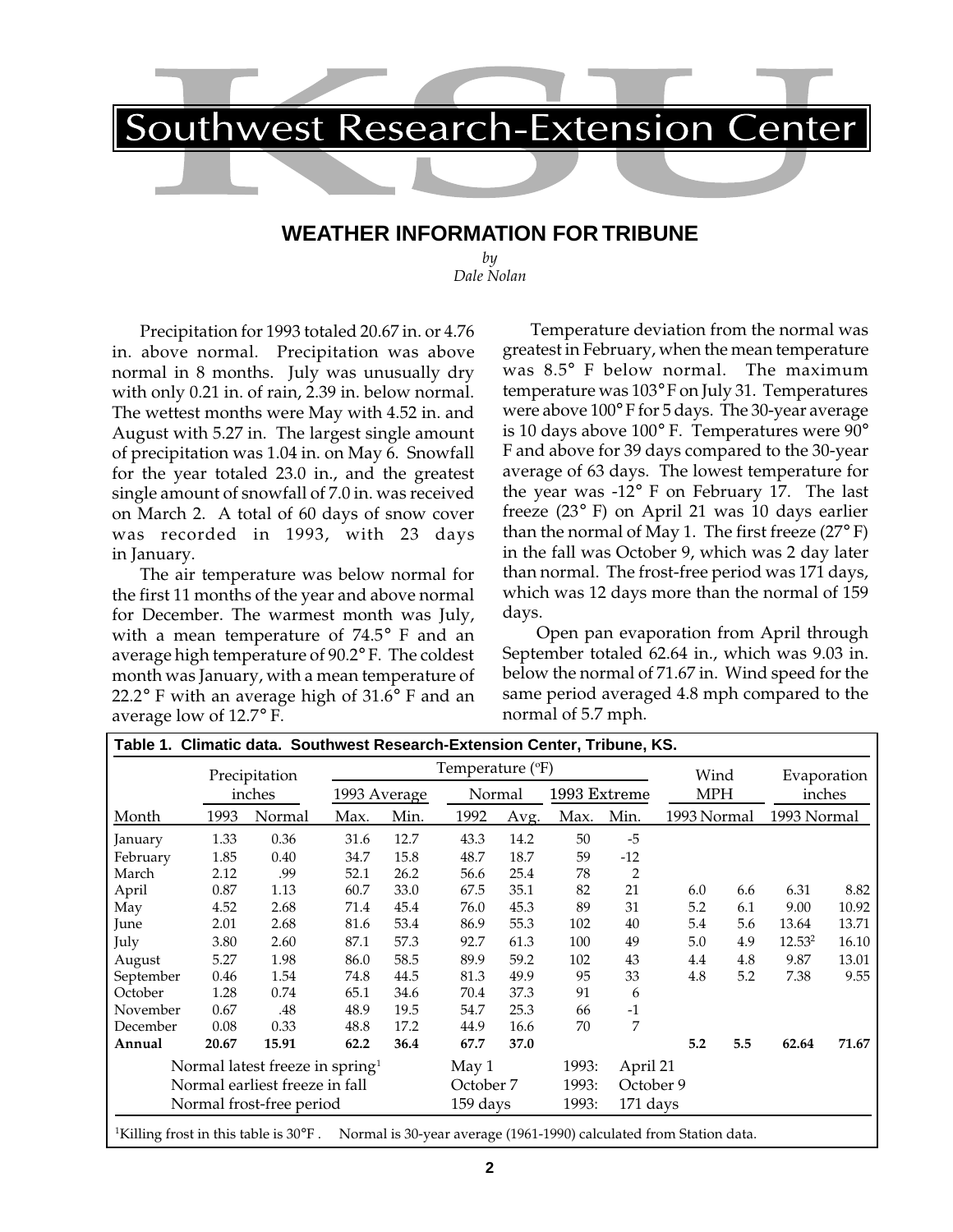

# **LIMITED IRRIGATION IN A WHEAT-SORGHUM-FALLOW CROPPING SYSTEM**

*by Alan Schlegel and David Frickel*

## **SUMMARY**

Limited irrigation in a wheat-sorghum-fallow rotation increased grain yields of winter wheat by 19 bu/a and grain sorghum by 38 bu/a. Four in. of irrigation was sufficient to maximize wheat yields but not sorghum yields. Water use efficiency was greater with grain sorghum than wheat. Averaged over the rotation, the least effective strategy for utilizing limited irrigation was to apply all of the irrigation water to wheat. Water use efficiency was similar when irrigating the sorghum only or splitting the irrigation water between sorghum and wheat.

### INTRODUCTION

Irrigation well capacity is declining in many areas, requiring changes in irrigation practices. Changing from a full to a limited irrigation system will prolong groundwater supplies and may increase production efficiency. The objective of this study was to determine the most optimal time for applying a limited amount of irrigation water in a wheat-sorghum-fallow rotation.

#### PROCEDURES

Three irrigation strategies were used to apply a limited amount of irrigation water (8 in. over a 3-year period) in a wheat-sorghum-fallow rotation. The treatments were: 1) apply all irrigation to wheat [4" in early spring and 4" at boot], 2) apply all irrigation to grain sorghum [4" at 10" height and 4" at boot], and 3) split irrigation evenly between wheat and grain sorghum [4" at boot stage of wheat and grain sorghum]. These irrigation treatments were compared to a nonirrigated control.

The center of each plot was machine harvested after physiological maturity and grain yield adjusted to 12.5% moisture. Soil water content was determined gravimetrically at crop emergence and following crop harvest. Earthen berms were constructed around each plot to control surface water movement. Water use was calculated as the sum of soil water depletion, growing season precipitation, and irrigation. Water use efficiency (WUE) was determined by dividing grain yield (lb/a) by water use (in.).

#### RESULTS AND DISCUSSION

Irrigation of wheat increased yields by 19 bu/a over nonirrigated wheat when averaged over 2 years (Table 1). A single irrigation (4" at boot) produced the same yield (65 bu/a) as two irrigations.

Grain sorghum responded more to irrigation than did wheat. A single irrigation increased grain sorghum yields by 23 bu/a when averaged over 3 years (Table 2). A second irrigation increased yields an additional 15 bu/a. Although grain sorghum yields were restricted severely by freeze damage before maturity in 1992, yields still were increased by about 20 bu/a by irrigation.

Water use by wheat and grain sorghum increased with increased irrigation (Figs. 1 and 2). Therefore, water use efficiency followed a similar pattern as grain yield, with greatest WUE obtained with a single irrigation of wheat and two irrigations of sorghum (Figs. 3 and 4). WUE was about 50% greater with sorghum than wheat. Averaged over both crops, WUE was similar for the sorghum-only and split irrigation treatments. The least effective strategy for utilizing limited irrigation was to apply all of the water to wheat.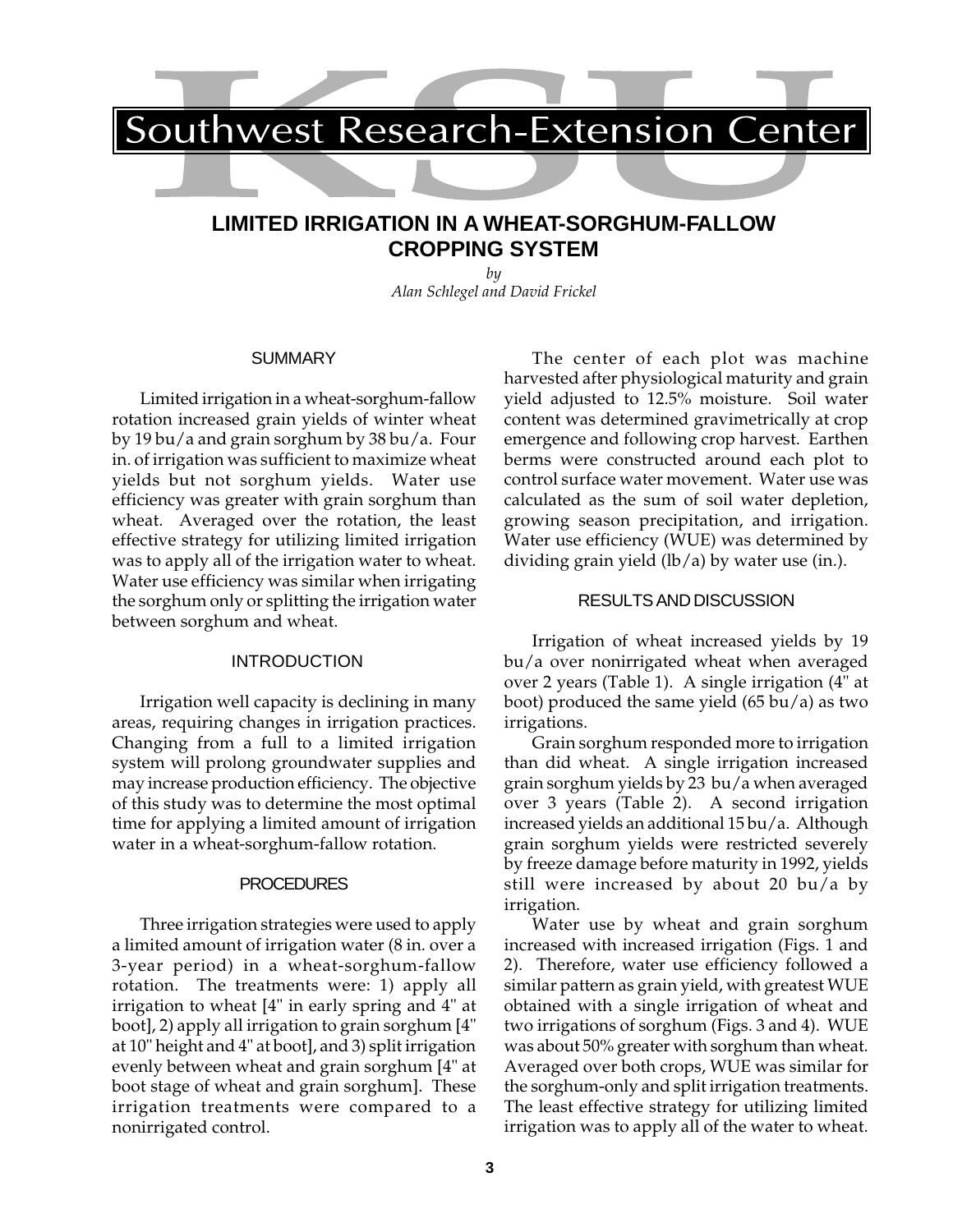| Tribune, KS.                               |                    |       | Table 1. Wheat response to limited irrigation in a wheat-sorghum-fallow cropping system, 1992-1993, |          |
|--------------------------------------------|--------------------|-------|-----------------------------------------------------------------------------------------------------|----------|
|                                            |                    |       | Grain                                                                                               |          |
| Irrigation                                 | Year               | Yield | Moisture                                                                                            | Test Wt. |
|                                            |                    | bu/a  | $\frac{0}{0}$                                                                                       | lb/bu    |
|                                            | 1992               |       |                                                                                                     |          |
| Wheat only                                 |                    | 53    | 12.2                                                                                                | 57.5     |
| Sorghum only                               |                    | 38    | 13.5                                                                                                | 55.9     |
| Wheat+Sorghum                              |                    | 49    | 12.5                                                                                                | 56.8     |
| None                                       |                    | 30    | 12.9                                                                                                | 56.5     |
| $LSD$ <sub>-.05</sub>                      |                    | 15    | 0.8                                                                                                 | 1.5      |
| P>F                                        |                    | 0.020 | 0.019                                                                                               | 0.180    |
|                                            | 1993               |       |                                                                                                     |          |
| Wheat only                                 |                    | 76    | 8.9                                                                                                 | 57.9     |
| Sorghum only                               |                    | 69    | 9.3                                                                                                 | 58.1     |
| Wheat+Sorghum                              |                    | 81    | 9.6                                                                                                 | 59.1     |
| None                                       |                    | 63    | 9.2                                                                                                 | 58.4     |
| $\mathrm{LSD}_{_{\rightarrow \text{.05}}}$ |                    | 5     | 0.2                                                                                                 | 1.3      |
| P>F                                        |                    | 0.001 | 0.002                                                                                               | 0.236    |
|                                            | 1992-1993 Averages |       |                                                                                                     |          |
| Wheat only                                 |                    | 65    | 11.0                                                                                                | 57.7     |
| Sorghum only                               |                    | 54    | 11.4                                                                                                | 57.0     |
| Wheat+Sorghum                              |                    | 65    | 11.1                                                                                                | 58.0     |
| None                                       |                    | 46    | 11.0                                                                                                | 57.5     |
| $\mathrm{LSD}_{\_05}$                      |                    | 7     | 0.5                                                                                                 | 1.0      |
| P>F                                        |                    | 0.001 | 0.366                                                                                               | 0.222    |

# **Figure 1. Water use by wheat, 1992-1993, Tribune, KS.**



# **Figure 2. Water use by sorghum, 1991-1993,Tribune, KS.**

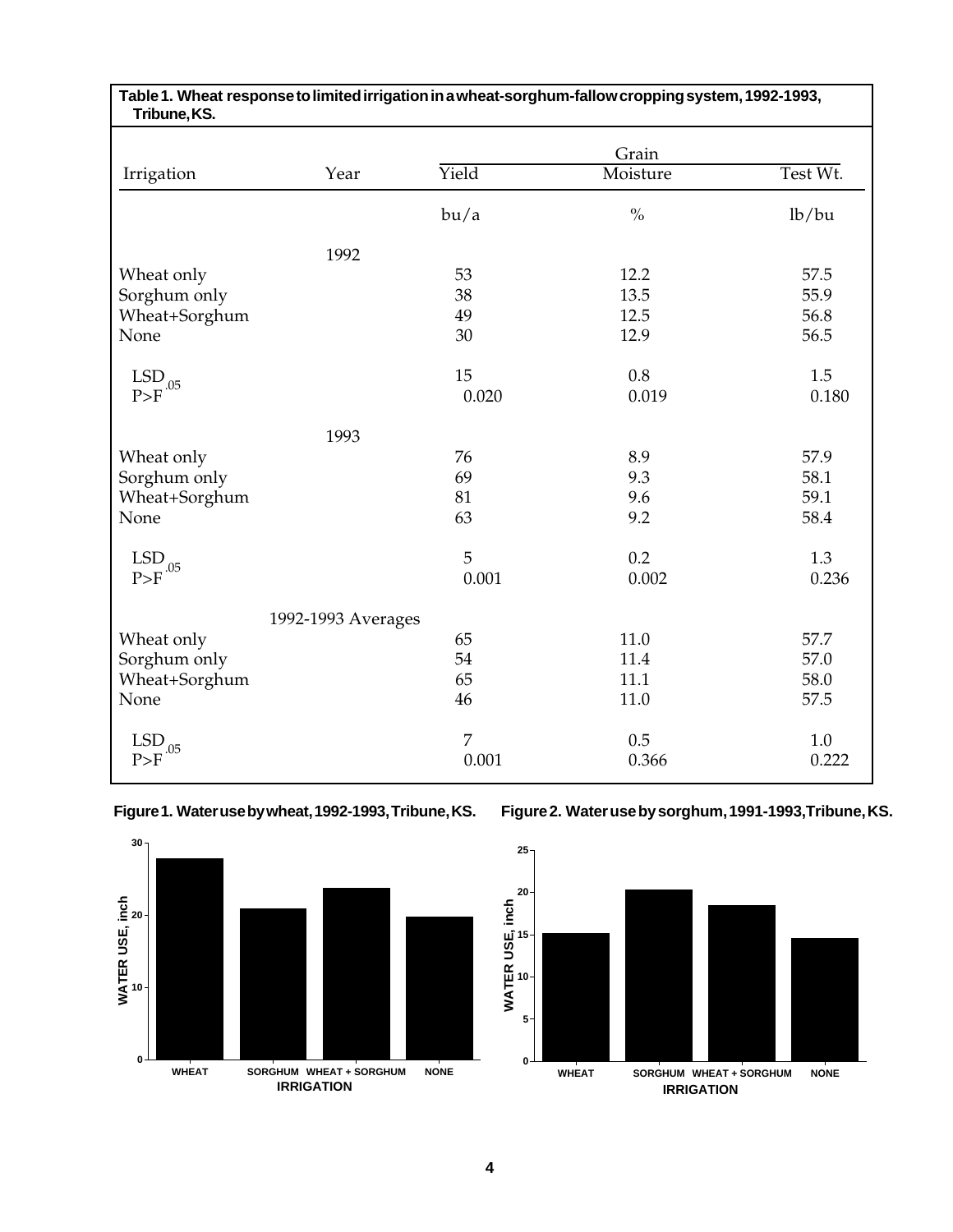| Tribune, KS.                               |                    |         |                          |          |
|--------------------------------------------|--------------------|---------|--------------------------|----------|
|                                            |                    |         | Grain                    |          |
| Irrigation                                 | Year               | Yield   | Moisture                 | Test Wt. |
|                                            |                    | bu/acre | $\overline{\frac{0}{0}}$ | lb/bu    |
|                                            | 1991               |         |                          |          |
| Wheat only                                 |                    | 74      | 9.4                      | 60.1     |
| Sorghum only                               |                    | 109     | 9.7                      | 61.0     |
| Wheat+Sorghum                              |                    | 94      | 9.7                      | 60.6     |
| None                                       |                    | 61      | 9.2                      | 59.9     |
| $\mathrm{LSD}_{_{\rightarrow \text{.05}}}$ |                    | 26      | 0.2                      | 0.7      |
| P>F                                        |                    | 0.011   | 0.003                    | 0.014    |
|                                            | 1992               |         |                          |          |
| Wheat only                                 |                    | 22      | 23.2                     | 46.3     |
| Sorghum only                               |                    | 57      | 20.7                     | 53.0     |
| Wheat+Sorghum                              |                    | 51      | 21.4                     | 51.3     |
| None                                       |                    | 34      | 22.0                     | 50.3     |
| $\mathrm{LSD}_{.05}$                       |                    | 9       | 1.0                      | 2.0      |
| P>F                                        |                    | 0.001   | 0.003                    | 0.001    |
|                                            | 1993               |         |                          |          |
| Wheat only                                 |                    | 97      | 13.7                     | 59.9     |
| Sorghum only                               |                    | 130     | 13.6                     | 61.0     |
| Wheat+Sorghum                              |                    | 105     | 13.6                     | 60.3     |
| None                                       |                    | 87      | 13.5                     | 60.1     |
| $\mathrm{LSD}_{.05}$                       |                    | 18      | 0.2                      | 0.4      |
| P>F                                        |                    | 0.003   | 0.355                    | 0.001    |
|                                            | 1991-1993 Averages |         |                          |          |
| Wheat only                                 |                    | 64      | 15.4                     | 55.4     |
| Sorghum only                               |                    | 99      | 14.6                     | 58.3     |
| Wheat+Sorghum                              |                    | 84      | 14.9                     | 57.4     |
| None                                       |                    | 61      | 14.9                     | 56.7     |
| $\mathrm{LSD}_{.05}$                       |                    | 10      | 0.6                      | 1.2      |
| P>F                                        |                    | 0.001   | 0.048                    | 0.001    |

**Table 2. Grain sorghum response to limited irrigation in a wheat-sorghum-fallow cropping system, 1991-1993,**





**Figure 4. Water use efficiency by sorghum, 1991 - 1993, Tribune, KS.**

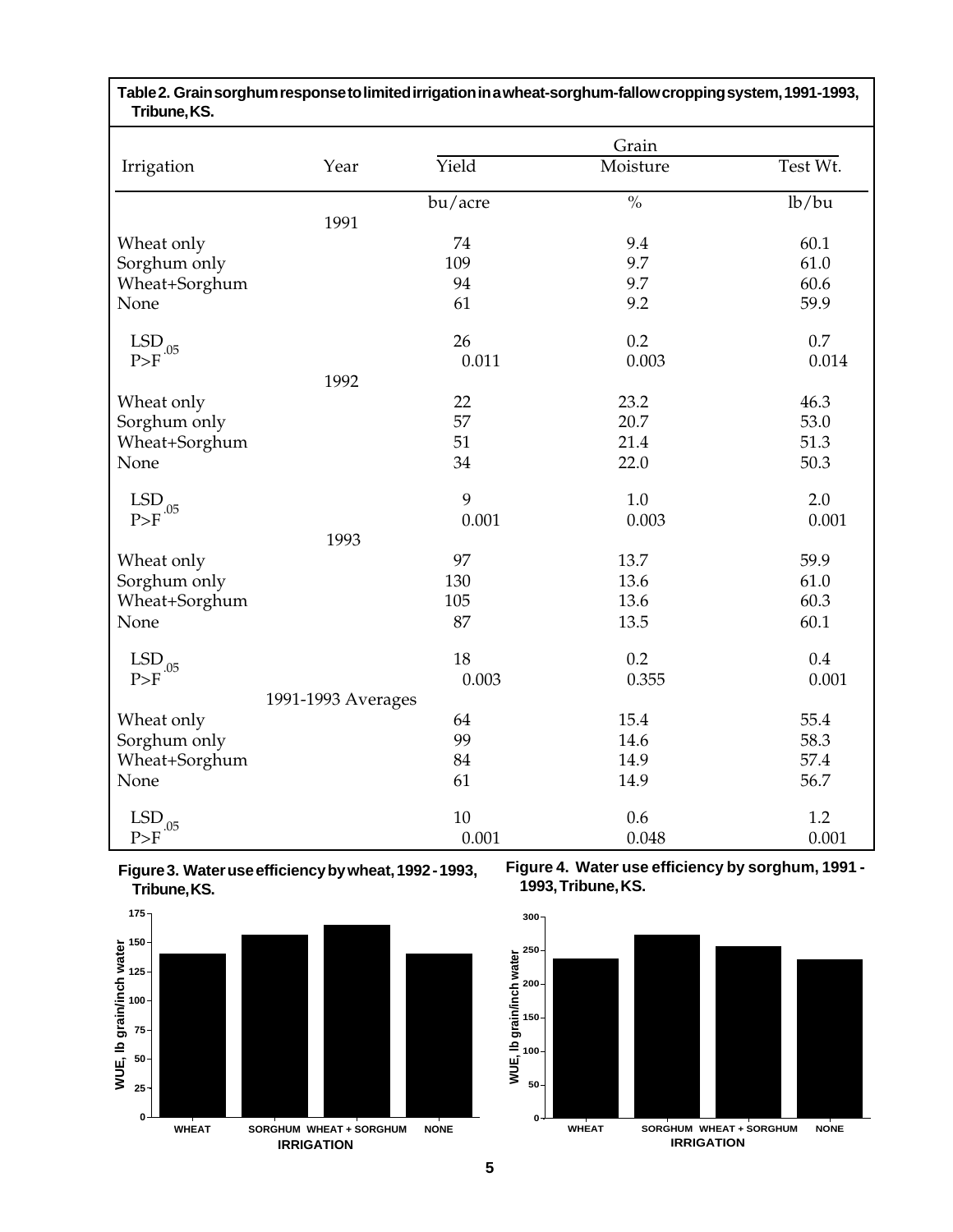# **CROPPING SYSTEM AND TILLAGE EFFECTS ON PROFILE WATER DISTRIBUTION AND GRAIN YIELD**

*by Charles Norwood*

#### **SUMMARY**

No tillage resulted in yield increases 17% of the time in WF, 34% of the time for wheat in WSF, and 60% of the time for sorghum in WSF. Water moved deeper in the profile under NT. Compared to CT, twice as much water was stored with NT in the WSF sorghum profile as in the WF and WSF wheat profiles. As much water was stored in the 11-mo fallow period prior to WSFNT sorghum as was stored in the 15- and 19-mo fallow periods of WF and SF. The efficient storage of precipitation in WSF prior to NT sorghum and the resultant increased sorghum yield make the WSFNT system superior to others in this study.

#### INTRODUCTION

Dryland crop yields are limited by low precipitation and high evaporative potential in the Great Plains. A long-term study is being conducted to determine the effects of cropping system and no tillage (NT) on soil water storage and yield of grain sorghum and winter wheat. This report is a summary of data collected from 1987 through 1992.

### **PROCEDURES**

The research was conducted at the Southwest Research-Extension Center near Garden City, KS, from July 1985 (the beginning of fallow for the 1987 wheat) through October 1992 (1992 sorghum harvest). The soil type was a Richfield silt loam having a pH of 7.7 and an organic matter content of 1.5 %. Cropping systems were wheat-fallow (WF), sorghum-fallow (SF), wheatsorghum-fallow (WSF), and continuous sorghum (SS). Hard red winter wheat cultivars were 'Larned', planted from 1986 through 1988, and

'TAM 107' planted from 1988 through 1991. Grain sorghum hybrids were 'Dekalb DK 42', planted in 1987 and 1988, and 'Warner 744BR' (bird resistant), planted from 1989 through 1992. The 1988 sorghum was not harvested because of bird damage. Wheat was planted with a John Deere HZ no-till drill in 16-in. rows at a rate of 45 lb/a. Grain sorghum was planted with a Buffalo slot planter in 30-in. rows at a rate of 35000 seeds/a. About 25000 plants/a typically emerged. Ammonium nitrate was broadcast preplant to give 40 lb/a and 60 lb/a N for wheat and grain sorghum, respectively.

Herbicides were used during fallow in the WF and WSF systems to control weeds in NT. Conventional tillage (CT) was used in the SS and SF systems and in the WF and WSF treatments not receiving herbicides. In WFNT, a postharvest application of 1.0 lb/a atrazine plus a spring application of 2.4 lb/a cyanazine was used plus postemergent herbicides as needed for weed control. In WSFNT (prior to wheat), a spring application of 2.4 lb/a cyanazine was followed by postemergent herbicides as needed for weed control. In WSFNT (prior to sorghum) 2.0 lb/a atrazine was applied after wheat harvest, followed by an application of 1.6 lb/a cyanazine about 30 days prior to sorghum planting. Postemergent herbicides were selected according to the weed species present and included glyphosate, paraquat, and 2,4-D. A postplant application of 1.0 lb/a atrazine  $+$  3.0 lb/a propachlor was used for weed control in the sorghum in the WSFCT, SF, and SS plots.

### RESULTS AND DISCUSSION

### **PRECIPITATION**

 Fallow and growing season precipitation for each of the systems is given in Table 1. Precipitation varied substantially from year to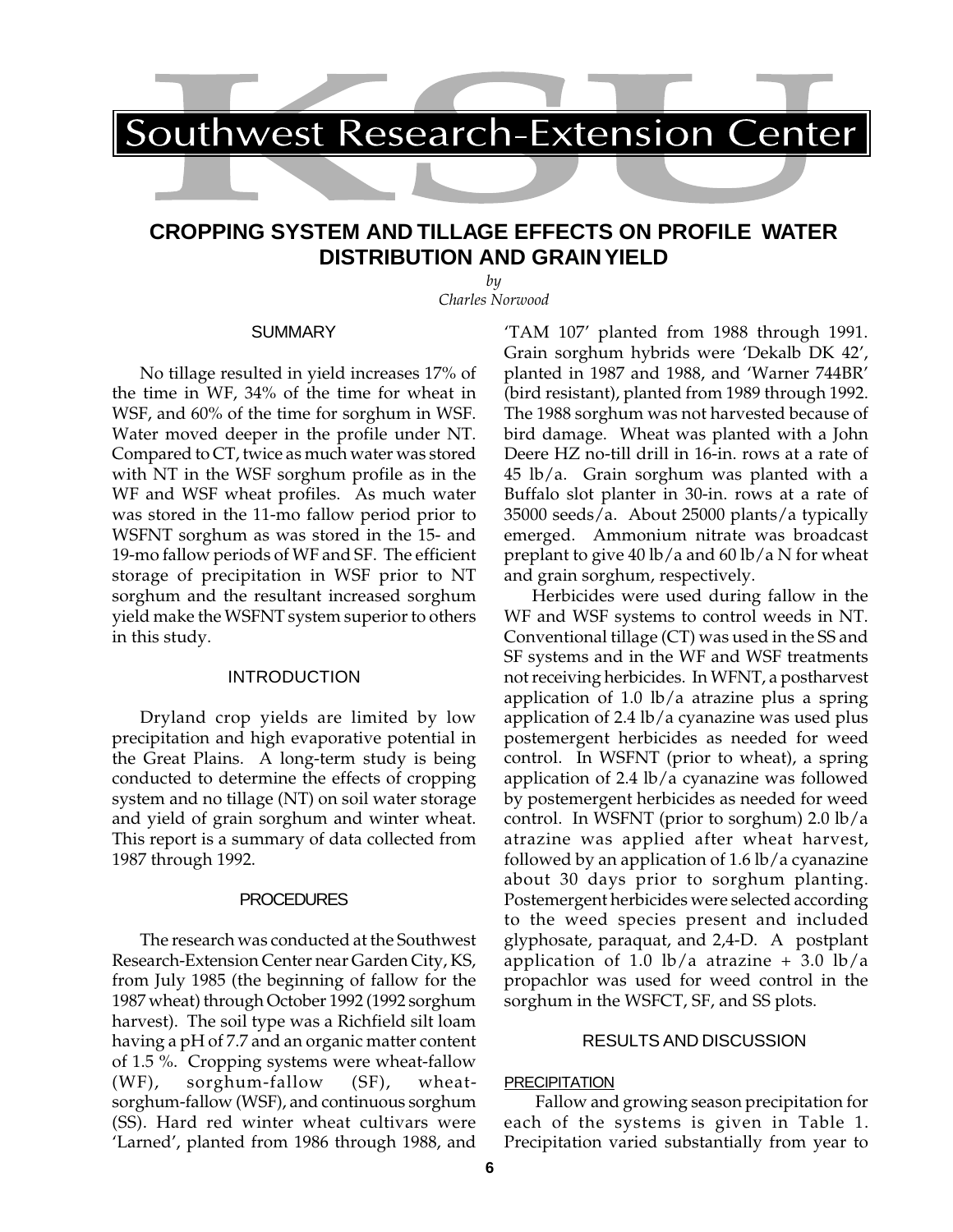| Table 1. Precipitation at Garden City, KS during study period.   |                              |                                     |                                     |                                      |                                     |                                     |                                     |                                     |  |  |  |
|------------------------------------------------------------------|------------------------------|-------------------------------------|-------------------------------------|--------------------------------------|-------------------------------------|-------------------------------------|-------------------------------------|-------------------------------------|--|--|--|
|                                                                  |                              | Year                                |                                     |                                      |                                     |                                     |                                     |                                     |  |  |  |
| Cropping<br>System                                               | 1987                         | 1988                                | 1989                                | 1990                                 | 1991                                | 1992                                |                                     | Mean 30-yr Avg                      |  |  |  |
| <b>Fallow Precipitation</b>                                      |                              |                                     |                                     | $-\mathrm{in}$                       |                                     |                                     |                                     |                                     |  |  |  |
| WF<br>WSF (wheat)<br>WSF (sorghum)18.7<br><b>SF</b><br><b>SS</b> | 23.6<br>13.0<br>26.1<br>12.0 | 28.3<br>21.6<br>11.8<br>27.4<br>5.4 | 17.1<br>10.8<br>11.9<br>18.1<br>6.5 | 25.1<br>19.7<br>19.4<br>32.6<br>12.9 | 24.2<br>17.7<br>13.7<br>27.1<br>8.9 | 22.9<br>18.1<br>14.4<br>25.9<br>7.8 | 23.5<br>16.8<br>15.0<br>26.2<br>8.9 | 23.5<br>16.6<br>15.0<br>26.1<br>8.2 |  |  |  |
| <b>Growing-Season Precipitation</b><br>Wheat<br>Sorghum          | 15.2<br>9.9                  | 6.5<br>6.1                          | 11.3<br>13.2                        | 13.3<br>5.3                          | 10.9<br>9.2                         | 10.1<br>13.9                        | 11.2<br>9.6                         | 11.4<br>9.7                         |  |  |  |

year, but average precipitation during fallow periods and growing seasons was very close to the 30-year average. The reason for the traditional long fallow periods is evident from the data in Table 1. On average, precipitation during the WSF fallow periods prior to wheat and sorghum was 71 and 64%, respectively, of that during the WF fallow period. Precipitation during the period between continuous sorghum crops was only 31% of that during the SF fallow period. More precipitation usually occurred during the wheat, rather than the sorghum growing season; however, the reverse was true in 1989 and 1992.

# **SOIL WATER**

Available soil water at wheat planting is shown in Table 2. No-till in WF resulted in significantly greater SWP than CT in 2 years in the first 1-ft increment, in 4 years in the fourth, and in 3 years in the fifth increment. Tillage did not affect SWP in the second and third increments. For wheat in WSF, NT resulted in more SWP in 1 year in the first and second increments, in 2 years in the third and fourth, and in 3 years in the fifth increment. Thus, most of the additional accumulation from NT occurred more than 2 ft below the surface. These differences occurred because tillage resulted in water loss from the CT plots, and crop residue retarded evaporation and runoff from the NT plots, allowing water to move deeper in the profile. Profile water totals were significantly

increased for NT in WF in 1989 and 1990 and for WSF in 1989 and 1992. More profile water occurred in both WF treatments than in WSF in 1989 and 1992 and more in WFNT than in WSFNT in 1988. The differences in WF and WSF in 1992 and particularly 1989 occurred because more water was stored in the longer WF fallow periods (Table 1). A significant amount of precipitation in WF occurred between wheat harvest and sorghum harvest. During this time, the sorghum was still using water in the WSF rotation. Greater SWP with NT in WF as opposed to WSF in 1988 also may have been due to the longer fallow period and to the greater efficiency of wheat stubble in preventing evaporation and runoff. Averaged over the 6-year study period, SWP for the NT and CT treatments was 1.22 and 1.30 inches greater, respectively in WF than WSF.

Available soil water at sorghum planting is presented in Table 3. No-till in WSF resulted in significantly more SWP in 2 years in the first 1-ft increment, in 3 years in the second, in 2 years in the third, and in 4 and 5 years in the fourth and fifth increments, respectively. As in the wheat systems, most of the additional accumulation in the sorghum plots was deeper in the profile, rather than near the surface. Profile SWP was higher with NT in WSF as compared to WSFCT in 4 of 6 years. Less SWP occurred in SS than in all other treatments in 2 years, and SS had less SWP than WSFNT and SF in 1 additional year. Soil water at planting was greater in SF than WSFCT in 4 of 6 years, but was never significantly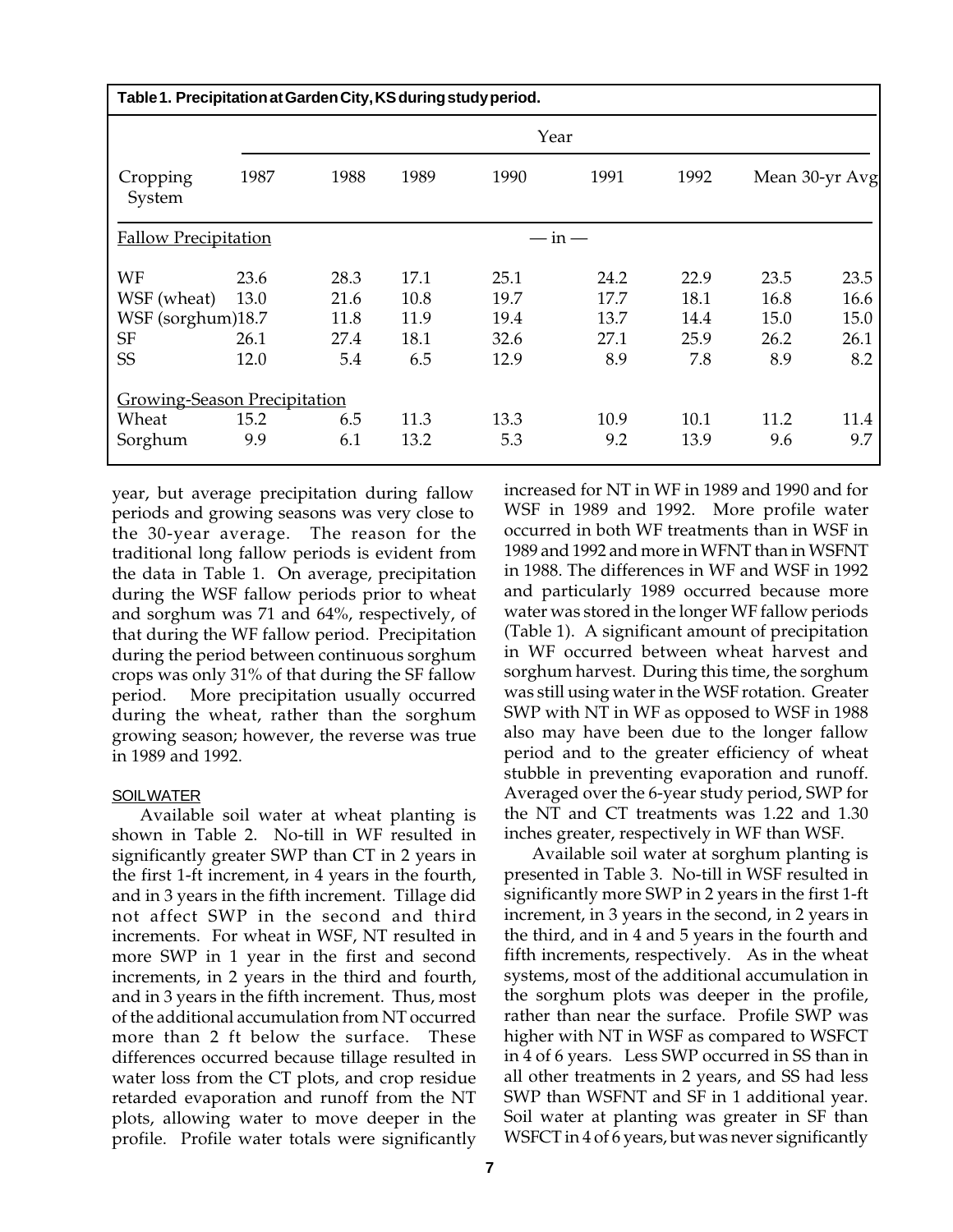|                    |                            | Table 2. Available soil water at wheat planting as affected by cropping system and tillage, 1987-1992. |        |                   |                      |        |        |        |
|--------------------|----------------------------|--------------------------------------------------------------------------------------------------------|--------|-------------------|----------------------|--------|--------|--------|
|                    |                            |                                                                                                        |        |                   | Year                 |        |        |        |
| Cropping<br>System | Depth<br>(f <sub>t</sub> ) | 1987                                                                                                   | 1988   | 1989              | 1990                 | 1991   | 1992   | Avg    |
|                    |                            |                                                                                                        |        |                   | $-\operatorname{in}$ |        |        |        |
| <b>WFCT</b>        | $0 - 1$                    | 1.54a <sup>1</sup>                                                                                     | 1.38a  | 1.65a             | 1.73b                | 1.50a  | 1.61b  | 1.57a  |
| <b>WFNT</b>        |                            | 1.50a                                                                                                  | 1.34a  | 1.61a             | 1.93a                | 1.34b  | 1.77a  | 1.57a  |
| <b>WSFCT</b>       |                            | 1.57a                                                                                                  | 1.38a  | 1.30b             | 1.93a                | 1.61a  | 1.42b  | 1.54a  |
| <b>WSFNT</b>       |                            | 1.46a                                                                                                  | 1.38a  | 1.54a             | 2.01a                | 1.34b  | 1.38b  | 1.54a  |
|                    | $1 - 2$                    |                                                                                                        |        |                   |                      |        |        |        |
| <b>WFCT</b>        |                            | 1.42ab                                                                                                 | 1.22a  | 1.46a             | 1.57a                | 1.22a  | 1.57ab | 1.42ab |
| <b>WFNT</b>        |                            | 1.54a                                                                                                  | 1.26   | 1.61              | 1.65a                | 1.38a  | 1.61a  | 1.50a  |
| <b>WSFCT</b>       |                            | 1.14b                                                                                                  | 1.26a  | 0.24c             | 1.73a                | 1.22a  | 1.30b  | 1.14b  |
| <b>WSFNT</b>       |                            | 1.34ab                                                                                                 | 1.38a  | 0.94 <sub>b</sub> | 1.57a                | 1.38a  | 1.57ab | 1.34ab |
|                    | $2 - 3$                    |                                                                                                        |        |                   |                      |        |        |        |
| <b>WFCT</b>        |                            | 1.46a                                                                                                  | 1.22ab | 1.14a             | 1.50a                | 1.30a  | 1.57ab | 1.38ab |
| <b>WFNT</b>        |                            | 1.30ab                                                                                                 | 1.46a  | 1.42a             | 1.81a                | 1.18a  | 1.73a  | 1.50a  |
| <b>WSFCT</b>       |                            | 1.10b                                                                                                  | 1.06b  | 0.04c             | 1.54a                | 1.10a  | 0.98c  | 0.98c  |
| <b>WSFNT</b>       |                            | 1.14b                                                                                                  | 1.18ab | 0.39 <sub>b</sub> | 1.69a                | 1.10a  | 1.34b  | 1.14bc |
|                    | $3 - 4$                    |                                                                                                        |        |                   |                      |        |        |        |
| <b>WFCT</b>        |                            | 1.57a                                                                                                  | 1.34b  | 1.22b             | 1.50b                | 1.61ab | 1.42b  | 1.46ab |
| <b>WFNT</b>        |                            | 1.42a                                                                                                  | 1.73a  | 1.81a             | 2.05a                | 1.69a  | 1.81a  | 1.73a  |
| <b>WSFCT</b>       |                            | 1.38a                                                                                                  | 1.10b  | 0.35d             | 1.89a                | 1.42ab | 0.75c  | 1.14b  |
| <b>WSFNT</b>       |                            | 1.42a                                                                                                  | 1.02b  | 0.79c             | 2.17a                | 1.26b  | 1.22b  | 1.30b  |
|                    | $4 - 5$                    |                                                                                                        |        |                   |                      |        |        |        |
| <b>WFCT</b>        |                            | 1.89a                                                                                                  | 1.81ab | 1.61b             | 1.89b                | 2.09a  | 1.81b  | 1.85ab |
| <b>WFNT</b>        |                            | 1.81ab                                                                                                 | 1.97a  | 2.09a             | 2.17a                | 2.01a  | 2.17a  | 2.05a  |
| <b>WSFCT</b>       |                            | 1.61b                                                                                                  | 1.54c  | 1.26c             | 1.89b                | 1.77b  | 1.18c  | 1.54c  |
| <b>WSFNT</b>       |                            | 1.69ab                                                                                                 | 1.61bc | 1.61b             | 2.24a                | 1.97ab | 1.69b  | 1.81b  |
| <b>WFCT</b>        | $0 - 5$                    | 7.91a                                                                                                  | 7.01ab | 7.13b             | 8.19b                | 7.72a  | 7.99ab | 7.64ab |
|                    |                            |                                                                                                        |        |                   |                      |        |        |        |
| <b>WFNT</b>        |                            | 7.52a                                                                                                  | 7.76a  | 8.54a             | 9.57a                | 7.56a  | 9.09a  | 8.35a  |
| <b>WSFCT</b>       |                            | 6.81a                                                                                                  | 6.30b  | 2.05d             | 8.98ab               | 7.17a  | 5.67c  | 6.34c  |
| <b>WSFNT</b>       |                            | 7.09a                                                                                                  | 6.57b  | 5.28c             | 9.69a                | 7.05a  | 7.20b  | 7.13bc |

 $^1$ Means within a column at the same depth followed by a different letter differ (P<0.05).

greater than in WSFNT. Thus, in terms of water storage for sorghum, the shorter fallow period of WSF can be compensated for by using NT, so the longer fallow period of SF has no advantage for water storage. As in the wheat systems, NT and crop residue lowered evaporation, reduced runoff, and allowed movement of water to deeper depth. A comparison of WF and WSF indicates that the amount of additional water stored by NT in the WSF profile was twice as much at sorghum planting than at wheat planting. Averages of 0.71, 0.79 and 1.49 in. more water were stored by NT in WF, WSF wheat, and WSF sorghum, respectively, compared to CT. Of the

1.49 in. stored by NT in WSF sorghum, 0.94 in. was found below 3 ft. Available water with NT averaged 8.35, 7.13, and 8.46 in. for WF, WSF wheat, and WSF sorghum, respectively. Available water in the 5-ft profile with CT averaged 7.64, 6.34, and 6.97 in. for those three systems and 8.39 in. for SF. Further comparisons of the data in Tables 2 and 3 indicate that SWP for sorghum in WSFNT exceeded that in WFNT by 1.2 in. or more in 2 years, whereas SWP for WFNT exceeded that for WSFNT sorghum by only 0.6 in. or less in 4 years. The potential for increased SWP with NT was greater for sorghum in WSF than for wheat in either system, and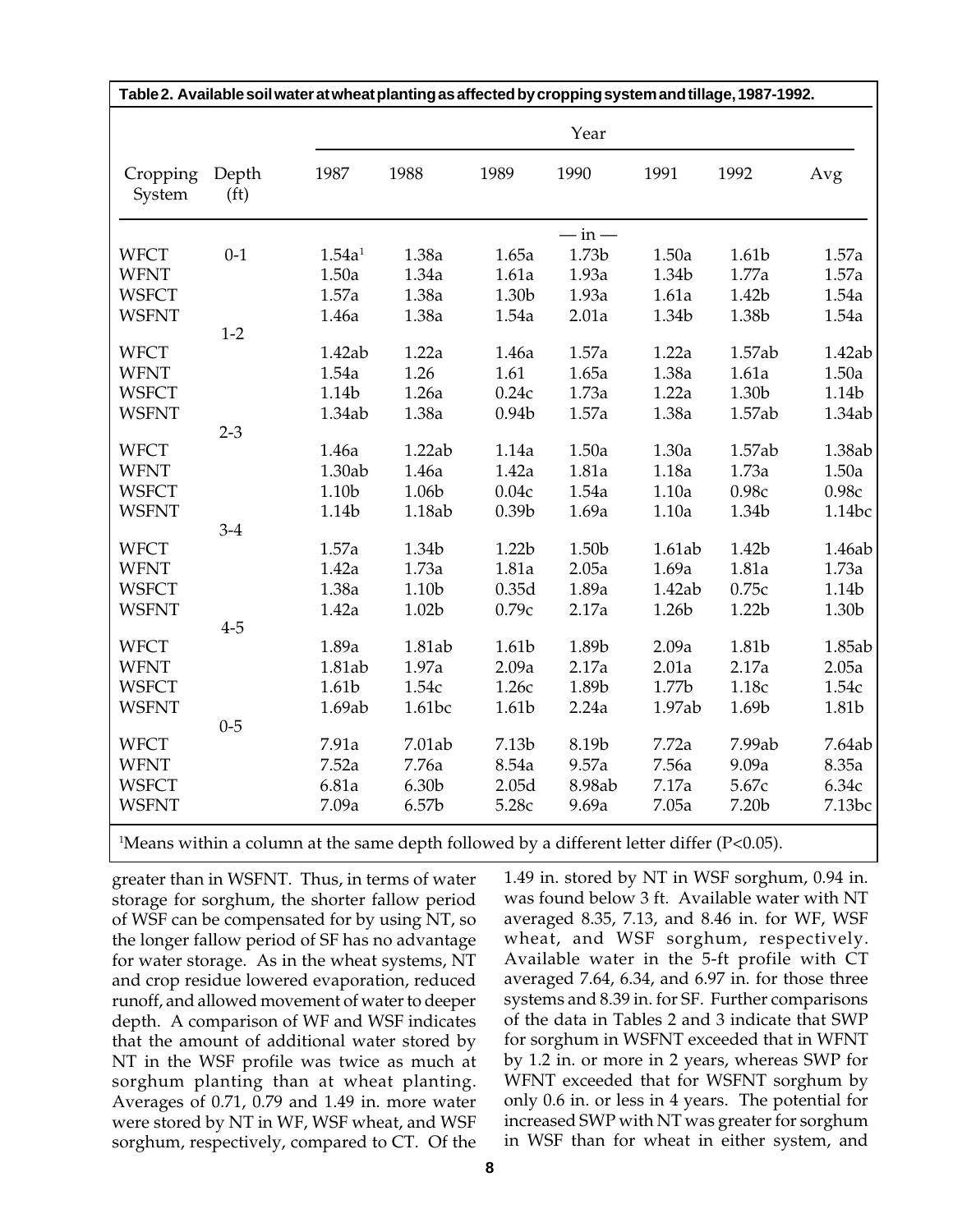maximum soil water accumulation occurred for WSFNT sorghum, with no advantage to the longer fallow periods of either WF or SF.

Although SWP in WSFNT sorghum, WFNT, and SF was similar, precipitation during fallow for WSF was only 64% of that in WF and 58% of that in SF (Table 1), indicating that a higher percentage of the precipitation was stored in the WSF system than in the WF and SF systems. Actual fallow efficiencies (the percentage of precipitation stored in the soil) are available only for 1991 and 1992. Average fallow efficiencies for these 2 years were 20 and 23% for WFCT and WFNT, 29 and 32% for WSFCT and WSFNT

prior to wheat, and 40 and 46% for WSFCT and WSFNT prior to sorghum, respectively. Fallow efficiencies for SF and SS were 25% and 75%, respectively. Thus, there was a trend toward higher fallow efficiences with no-till, fallow efficiencies were higher prior to sorghum than wheat, and shorter fallow periods were more efficient than longer fallow periods. The higher fallow efficiencies prior to sorghum, particularly prior to SS, occurred because most of the precipitation during these fallow periods came in the winter and spring, periods of low evaporative demand.

|                    |                            |                    |        | Year              |                |                   |                   |                   |
|--------------------|----------------------------|--------------------|--------|-------------------|----------------|-------------------|-------------------|-------------------|
| Cropping<br>System | Depth<br>(f <sub>t</sub> ) | 1987               | 1988   | 1989              | 1990           | 1991              | 1992              | Avg               |
|                    |                            |                    |        |                   | $-\mathrm{in}$ |                   |                   |                   |
| <b>WSFCT</b>       | $0 - 1$                    | 1.65b <sup>1</sup> | 1.85a  | 1.77b             | 1.85a          | 1.93a             | 2.01 <sub>b</sub> | 1.85ab            |
| <b>WSFNT</b>       |                            | 1.65b              | 1.93a  | 1.97a             | 1.73a          | 2.01a             | 2.20a             | 1.93a             |
| <b>SF</b>          |                            | 1.65b              | 1.65b  | 1.81ab            | 1.81a          | 1.73b             | 1.93bc            | 1.77ab            |
| SS                 |                            | 1.85a              | 1.46с  | 1.57c             | 1.85a          | 1.65 <sub>b</sub> | 1.81c             | 1.69b             |
|                    | $1 - 2$                    |                    |        |                   |                |                   |                   |                   |
| <b>WSFCT</b>       |                            | 1.22b              | 1.34b  | 1.57 <sub>b</sub> | 1.42b          | 1.50bc            | 1.69ab            | 1.46b             |
| <b>WSFNT</b>       |                            | 1.46a              | 1.65a  | 1.57b             | 1.65a          | 1.65ab            | 1.73ab            | 1.61a             |
| <b>SF</b>          |                            | 1.61a              | 1.57a  | 1.77a             | 1.77a          | 1.81a             | 1.81a             | 1.73a             |
| SS                 |                            | 1.61a              | 1.06с  | 1.73a             | 1.61a          | 1.38c             | 1.61b             | 1.50b             |
|                    | $2 - 3$                    |                    |        |                   |                |                   |                   |                   |
| <b>WSFCT</b>       |                            | 0.47 <sub>b</sub>  | 0.87c  | 1.22 <sub>b</sub> | 1.30a          | 1.54ab            | 1.26a             | 1.10 <sub>b</sub> |
| <b>WSFNT</b>       |                            | 1.22a              | 1.65a  | 1.30ab            | 1.57a          | 1.57ab            | 1.38a             | 1.46ab            |
| SF                 |                            | 1.18a              | 1.30b  | 1.65a             | 1.54a          | 1.65a             | 1.50a             | 1.50a             |
| SS                 |                            | 1.42a              | 0.31d  | 1.65a             | 1.42a          | 1.18b             | 1.42a             | 1.22ab            |
|                    | $3-4$                      |                    |        |                   |                |                   |                   |                   |
| <b>WSFCT</b>       |                            | 0.43 <sub>b</sub>  | 1.10b  | 0.91 <sub>b</sub> | 1.38bc         | 1.54b             | 1.14a             | 1.06b             |
| <b>WSFNT</b>       |                            | 1.14a              | 1.97a  | 1.34a             | 1.85a          | 1.85ab            | 1.38a             | 1.57a             |
| SF                 |                            | 1.57a              | 1.18b  | 1.69a             | 1.65ab         | 2.13a             | 1.34a             | 1.61a             |
| SS                 |                            | 1.42a              | 0.55c  | 1.50a             | 0.94c          | 1.02c             | 1.42a             | 1.14b             |
|                    | $4 - 5$                    |                    |        |                   |                |                   |                   |                   |
| <b>WSFCT</b>       |                            | 1.42b              | 1.54bc | 1.06с             | 1.73bc         | 1.50c             | 1.50b             | 1.46b             |
| <b>WSFNT</b>       |                            | 1.65ab             | 1.97a  | 1.97a             | 2.17a          | 1.73b             | 1.93a             | 1.89a             |
| <b>SF</b>          |                            | 1.85a              | 1.57b  | 1.81ab            | 1.97ab         | 2.24a             | 1.50b             | 1.81a             |
| SS                 |                            | 1.50b              | 1.26c  | 1.61 <sub>b</sub> | 1.54c          | 1.34c             | 1.54b             | 1.46b             |
|                    | $0 - 5$                    |                    |        |                   |                |                   |                   |                   |
| <b>WSFCT</b>       |                            | 5.28b              | 6.65b  | 6.54b             | 7.64b          | 7.95b             | 7.60a             | 6.97b             |
| <b>WSFNT</b>       |                            | 7.17a              | 9.17a  | 8.19a             | 8.94a          | 8.82ab            | 8.62a             | 8.46a             |
| <b>SF</b>          |                            | 7.91a              | 7.24b  | 8.78a             | 8.74a          | 9.61a             | 8.07a             | 8.39a             |
| SS                 |                            | 7.80a              | 4.65с  | 8.07a             | 7.40b          | 6.61c             | 7.83a             | 7.05b             |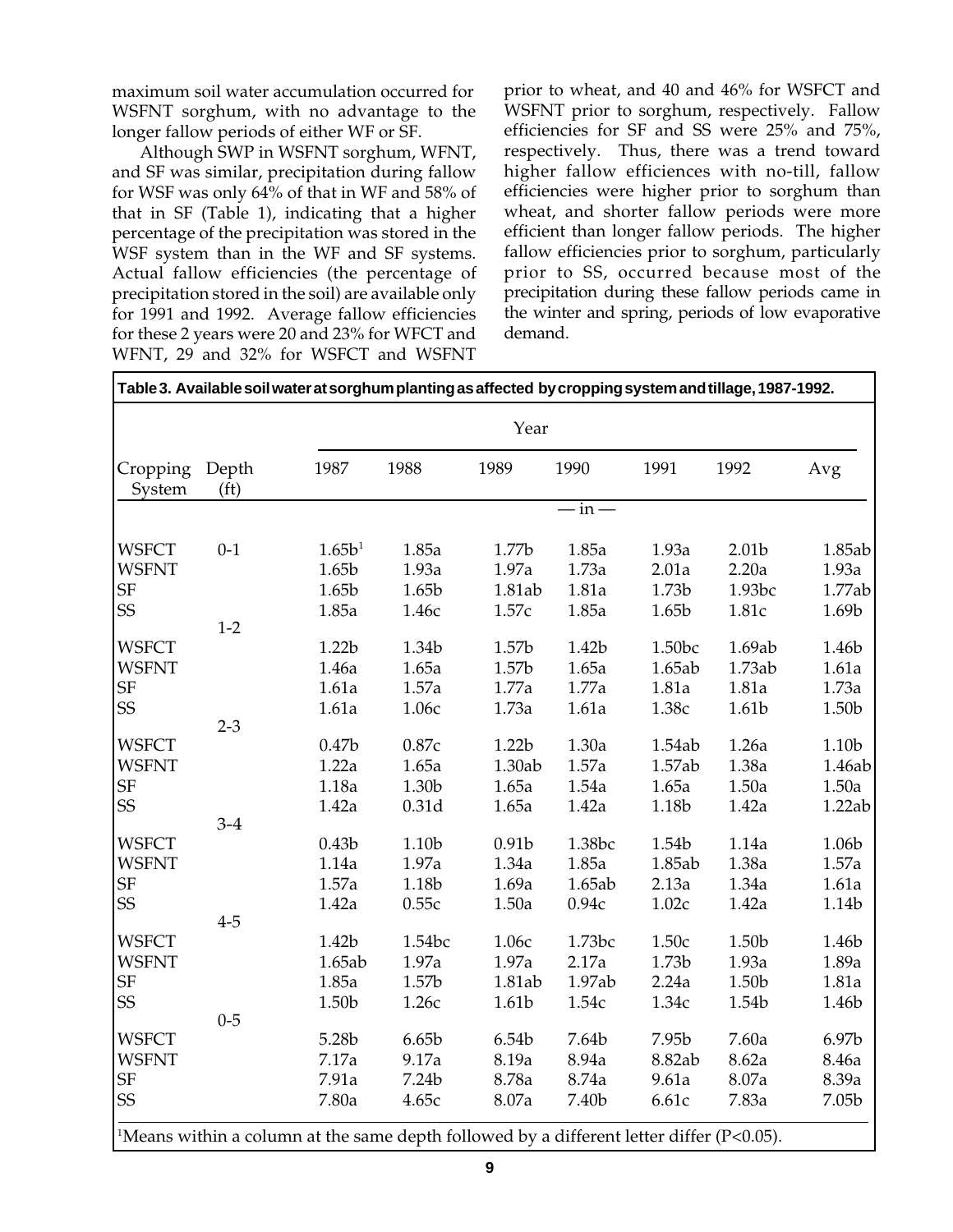| Table 4. Yields of winter wheat and grain sorghum as affected by cropping system and tillage, 1987-1992. |                    |       |                   |                            |                   |        |        |  |  |  |  |
|----------------------------------------------------------------------------------------------------------|--------------------|-------|-------------------|----------------------------|-------------------|--------|--------|--|--|--|--|
|                                                                                                          |                    | Year  |                   |                            |                   |        |        |  |  |  |  |
| Cropping<br>System                                                                                       | 1987               | 1988  | 1989              | 1990                       | 1991              | 1992   | Mean   |  |  |  |  |
|                                                                                                          |                    |       |                   | $-\mathsf{bu}/\mathsf{a}-$ |                   |        |        |  |  |  |  |
| Wheat                                                                                                    |                    |       |                   |                            |                   |        |        |  |  |  |  |
| WFCT                                                                                                     | 23.6a <sup>1</sup> | 19.3a | 36.7a             | 49.1ab                     | 41.8b             | 26.3a  | 32.7a  |  |  |  |  |
| WFNT                                                                                                     | 26.6a              | 19.2a | 42.8a             | 50.2ab                     | 51.6a             | 29.9a  | 36.7a  |  |  |  |  |
| WSFCT                                                                                                    | 24.1a              | 25.4a | 12.0c             | 56.8a                      | 41.3b             | 23.9a  | 30.6a  |  |  |  |  |
| <b>WSFNT</b>                                                                                             | 23.0a              | 19.3a | 22.7 <sub>b</sub> | 46.1b                      | 50.2a             | 29.1a  | 31.8a  |  |  |  |  |
| Grain Sorghum                                                                                            |                    |       |                   |                            |                   |        |        |  |  |  |  |
| <b>WSFCT</b>                                                                                             | 49.2c              | $-2$  | 90.2a             | 51.9a                      | 43.5b             | 96.8b  | 66.3b  |  |  |  |  |
| <b>WSFNT</b>                                                                                             | 69.1a              | --    | 98.6a             | 58.0a                      | 70.6a             | 110.0a | 81.4a  |  |  |  |  |
| <b>SF</b>                                                                                                | 64.2ab             |       | 70.6b             | 53.0a                      | 70.7a             | 97.5ab | 71.2ab |  |  |  |  |
| SS                                                                                                       | 56.1bc             | --    | 55.3c             | 38.1b                      | 33.3 <sub>b</sub> | 71.4c  | 50.8c  |  |  |  |  |
| $\mathbb{R}$ (agus suithin a solumn followed by a different latter differ (D $(0.05)$                    |                    |       |                   |                            |                   |        |        |  |  |  |  |

 $^1$ Means within a column followed by a different letter differ (P<0.05).

2 Not harvested because of bird damage.

YIELD

Wheat yield differences among years were a function of SWP, precipitation, and temperature (Table 4). Lodging, caused by a combination of rainfall and high winds after heading, reduced wheat yields in 1987, whereas dry growing seasons (Table 1) reduced yields in 1988 and 1992. Wheat yields in WSF were reduced in 1989 because less SWP (Table 2) resulted from a dry fallow period (Table 1). Although low SWP also occurred in WSF in 1992, timely rainfall and cool conditions during grain fill resulted in similar yields from WF and WSF. Little difference between WF and WSF yields was observed in the other years. Favorable climatic conditions in 1990 and 1991 resulted in yields often exceeding 50 bu/a.

 No-till WF increased yield only in 1991, whereas with WSF, NT resulted in yield increases in 1989 and 1991. Although the yield increase in 1989 for WSFNT apparently was due at least partly to more SWP (Table 2), the increase for WFNT in 1991 occurred in the absence of more SWP. Conversely, in 1990, more SWP in WFNT than WFCT did not result in a yield increase. Timely spring rains may have eliminated the advantage of more SWP in NT in 1990, but the reason for the yield increase in 1991 in the absence of more SWP in NT is unknown. A yield decrease because of cold temperatures occurred for WSFNT in 1990. Temperatures as low as  $-17^{\circ}$  F occurred in mid-December of 1989 before the wheat entered dormancy. Wheat was planted shallower in WSFNT than in WSFCT because of typically firmer soil and was less protected from the cold. The WFNT wheat was not affected because of protection by the stubble remaining from the preceding wheat crop.

 Sorghum yields ranged from 33 bu/a for SS in 1991 to 110 bu/a for WSFNT in 1992, the coolest and wettest year. In WSF, yield was significantly increased by NT in 3 of 5 years, compared to CT. The higher yield apparently was caused partly by increases in SWP with NT (Table 3), although those increases were not always statistically significant. Wheat stubble probably contributed to the yield increase by causing a reduction in evaporation from the soil surface during the growing season. The yield of SF was significantly higher than that of WSFCT in 2 years but did not differ from that of WSFNT in 4 years. The lower yield of SF compared with WSF in 1989 was caused by delayed maturity, resulting in lack of grain fill before frost. The 1989 growing season was cooler and wetter than average, and sorghum was planted about 2 weeks later than planned. The reason that sorghum in SF, but not WSF, was affected is unknown. Continuous sorghum produced less grain than WSFNT in all years and less than WSFCT and SF in 3 and 4 years, respectively. However, the SS system produced a crop every year.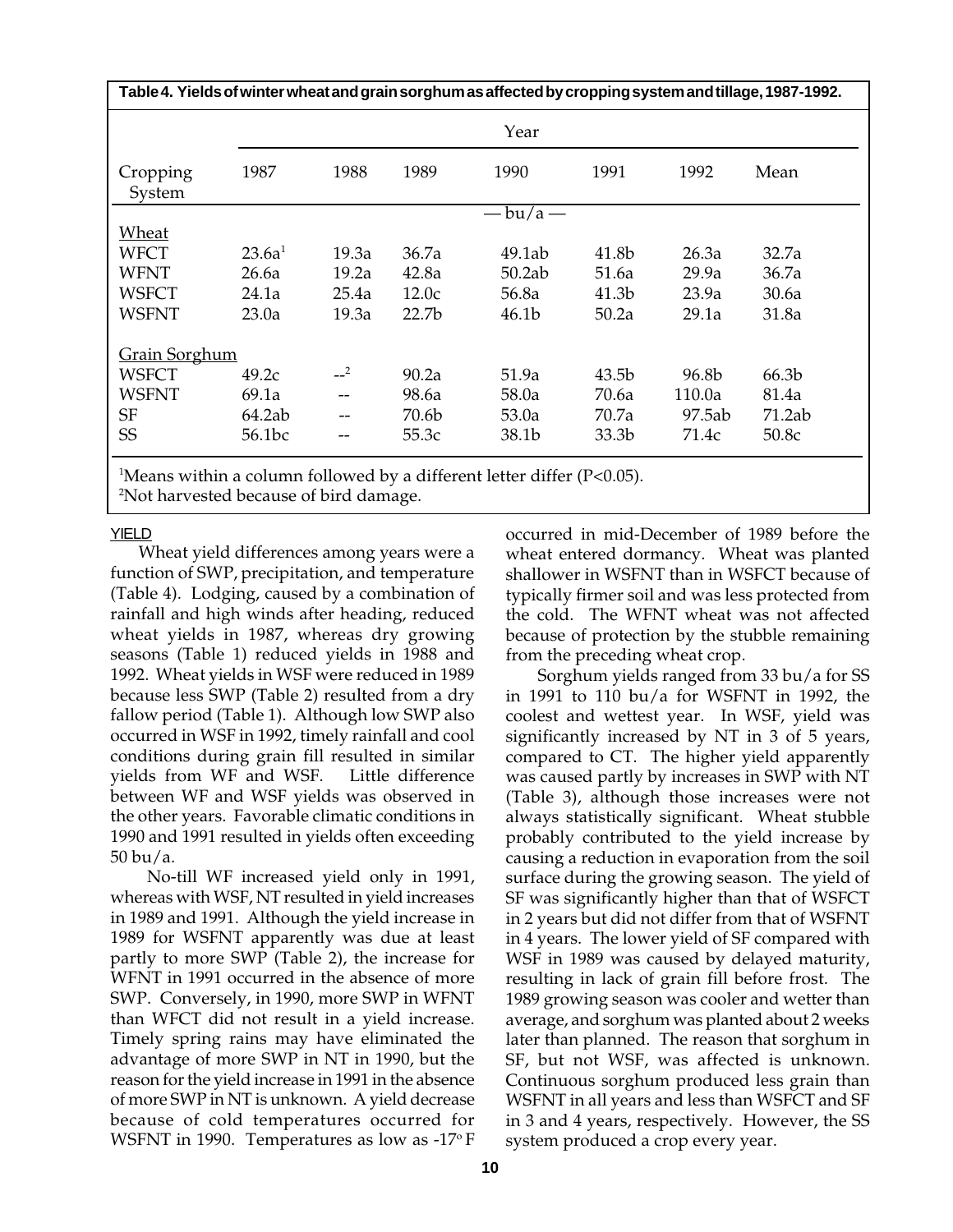# **ALTERNATIVE CROPS FOR THE ROTATION OF TWO CROPS IN 3 YEARS**

*by Charles Norwood*

#### **SUMMARY**

Dryland corn in the rotation of two crops in 3 years yielded less than grain sorghum in 1991, a dry year. In 1992, a very wet year, corn yielded more than grain sorghum. Yields of the two crops were similar in 1993. Dryland soybean and sunflower yielded well in 1992 and 1993, but rainfall was above average. Dryland soybean and sunflower may not produce enough residue to comply with crop residue requirements. Dryland sunflower reduced yields of the following wheat crop in 1 of 2 years.

#### INTRODUCTION

The wheat-sorghum-fallow system (two crops in 3 years) is superior to the wheat-fallow system (one crop in 2 years) in terms of yield and profitability, particularly when combined with reduced or no tillage. There is interest in incorporating other crops into the rotation. A long-term study was begun in 1991 to evaluate dryland corn, sunflower, and soybean in the rotation of two crops in 3 years. Grain sorghum is included as a control. This report is a summary of the first 3 years of the study.

#### **PROCEDURES**

The wheat-corn-fallow, wheat-sorghumfallow, wheat-sunflower-fallow, and wheatsoybean-fallow cropping systems were compared from 1991 through 1993 (soybean and sunflower were destroyed by predators in 1991). All systems contained conventional (CT), reduced (RT), and no-tillage (NT) treatments. A postharvest treatment of 2.0 lbs/a atrazine was applied to the stubble remaining from the previous wheat crop for the RT treatment in corn and sorghum and was followed by tillage as necessary for weed control. An early preplant application of 1.6 lbs Bladex  $+$  0.5 lbs atrazine followed the atrazine in the NT treatment in corn and sorghum. Alachlor or propachlor can be substituted for the Bladex, as can other suitable herbicides. The RT and NT soybean and sunflower treatments thus far have utilized only postemergence herbicides such as Landmaster and Roundup for weed control during fallow. Conventional till, RT, and NT treatments are also included for the wheat crop. The RT and NT treatments thus far have been 2.4 lbs Bladex for RT followed by postemergent herbicides (two or three applications) as necessary for weed control in NT. Herbicides for all crops are subject to change as newer herbicides become available. No-till wheat has not proven to be profitable in other studies, but is included in case more economical herbicides become available. An economic analysis of the results will be conducted once sufficient data are collected and will include a CT wheat, followed by an NT row-crop treatment.

Hybrids and varieties planted were Warner 744 BR grain sorghum, Garst 8714 corn (105 day maturity), Cargill SF100 sunflower, and Ohlde 3431 soybean. The crops were planted at rates to result in 25000, 15000, and 17000 plants/a for sorghum, corn, and sunflower, respectively. Sixty lbs/a soybean and 40 lbs/a wheat seeds were planted. The soil type is a Ulysses silt loam with a pH of 7.8 and an organic matter content of 1.5%.

#### RESULTS AND DISCUSSION

Row crop yields are presented in Table 1. Dry conditions reduced yields, particulary of corn, in 1991. The other years had precipitation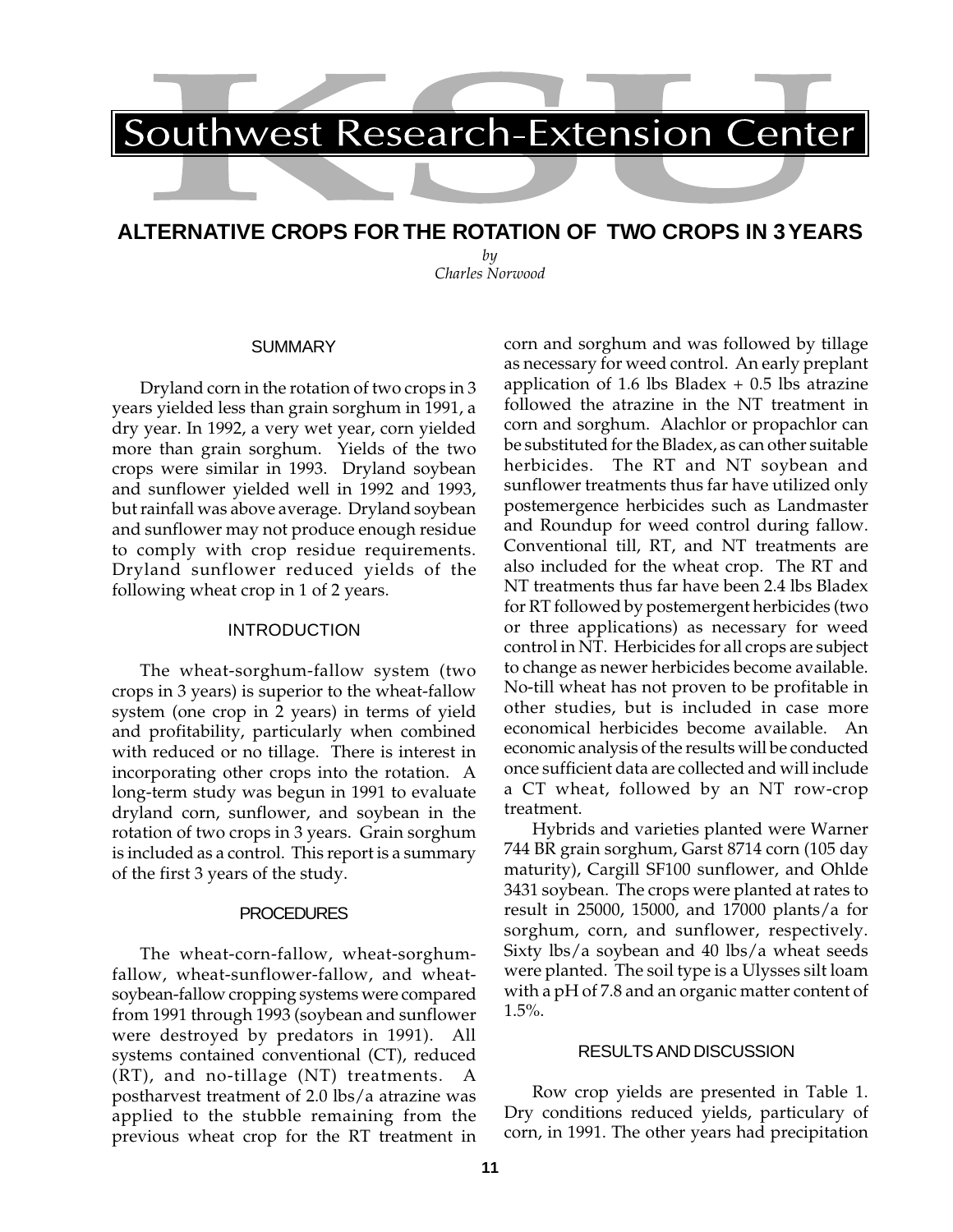|                      |           |                            | Table 1. Yields of corn, sorghum, soybean, and sun-<br>flower in a dryland wheat-row crop-fallow rotation. |      |
|----------------------|-----------|----------------------------|------------------------------------------------------------------------------------------------------------|------|
|                      |           | Year                       |                                                                                                            |      |
| Previous<br>Crop     | 1991      | 1992                       | 1993                                                                                                       | Avg  |
|                      |           | $-\mathsf{bu}/\mathsf{a}-$ |                                                                                                            |      |
| Corn                 |           |                            |                                                                                                            |      |
| CT <sup>1</sup>      | $17.6a^2$ | 145.6a                     | 86.0b                                                                                                      | 83.1 |
| <b>RT</b>            | 27.4ab    | 111.6b                     | 94.1ab                                                                                                     | 77.7 |
| NT                   | 44.2a     | 150.1a                     | 99.8a                                                                                                      | 98.0 |
| <b>Grain Sorghum</b> |           |                            |                                                                                                            |      |
| <b>CT</b>            | 43.8b     | 99.0a                      | 95.5a                                                                                                      | 79.4 |
| <b>RT</b>            | 50.4b     | 87.3a                      | 88.3b                                                                                                      | 75.3 |
| NT                   | 61.9a     | 101.1a                     | 91.1ab                                                                                                     | 84.7 |
| Soybean              |           |                            |                                                                                                            |      |
| <b>CT</b>            | $-3$      | 36.1a                      | 27.3a                                                                                                      | 31.7 |
| <b>RT</b>            |           | 29.2 <sub>b</sub>          | 29.6a                                                                                                      | 29.4 |
| NT                   |           | 38.2a                      | 26.8a                                                                                                      | 32.5 |
| Sunflower            |           |                            | $-\frac{1}{1}$ lbs/a $-$                                                                                   |      |
| <b>CT</b>            |           | 1575b                      | 3155b                                                                                                      | 2365 |
| <b>RT</b>            |           | 1696ab                     | 3102b                                                                                                      | 2399 |
| NT                   |           | 1872a                      | 3300a                                                                                                      | 2586 |

1 CT = Conventional tillage, RT = Reduced tillage, NT = No tillage.

2 Yields for the same crop within a column followed by the same letter do not differ at the 0.10 level of probability.

3 No yield because of predator damage.

well above normal, resulting in above average yields. In 1991, corn yields were 40%, 54%, and 71% of the respective CT, RT, and NT sorghum yields. The data indicate that grain sorghum yielded substantially more than corn in the dry year, but that the yield difference narrowed as tillage was reduced (the result of more soil water at planting, data not shown). The year 1992 was one of the wettest on record, so corn yields were much greater than sorghum yields; corn yields of this magnitude will rarely, if ever, occur again. Corn and sorghum yields were roughly equivalent in 1993, and rainfall was again above normal. Both corn and sorghum responded to a reduction in tillage in 1991. The only other yield increase occurred for corn in 1993.

The soybean and sunflower crops were destroyed by rabbits and birds in 1991. Soybean yielded well in 1992 and 1993, because of above normal rainfall. A yield of at least 20 bu/a is probably necessary for soybean to have any chance as a dryland crop. The price in relation to that of sorghum and corn and other factors such as conservation compliance (little crop residue) will make soybean a difficult crop to incorporate in dryland systems. Sunflower also produces low amounts of residue, but will probably produce a more consistent yield than soybean. The yield of sunflower was rather low in 1992, considering the rainfall, but was excellent in 1993. Soybean did not respond to a reduction in tillage in either year, but NT sunflower yielded more than CT sunflower in both years.

Tillage had no effect on wheat yields (Table 2). Soybean was not planted prior to the 1991 wheat crop, and as mentioned above, predator damage eliminated the sunflower and soybean crops in 1991 (prior to the 1993 wheat). The lack of an effect of tillage on wheat yields was due primarily to favorable distribution of growingseason rainfall. Previous studies have shown NT to result in yield increases more often for grain sorghum than wheat. This will probably occur with the other row crops as well.

The effects of the previous crops on wheat yields are presented in Table 3. Wheat yields following sunflower were significantly lower than yields following the other row crops in 1992. This will be investigated further in 1994 and future years.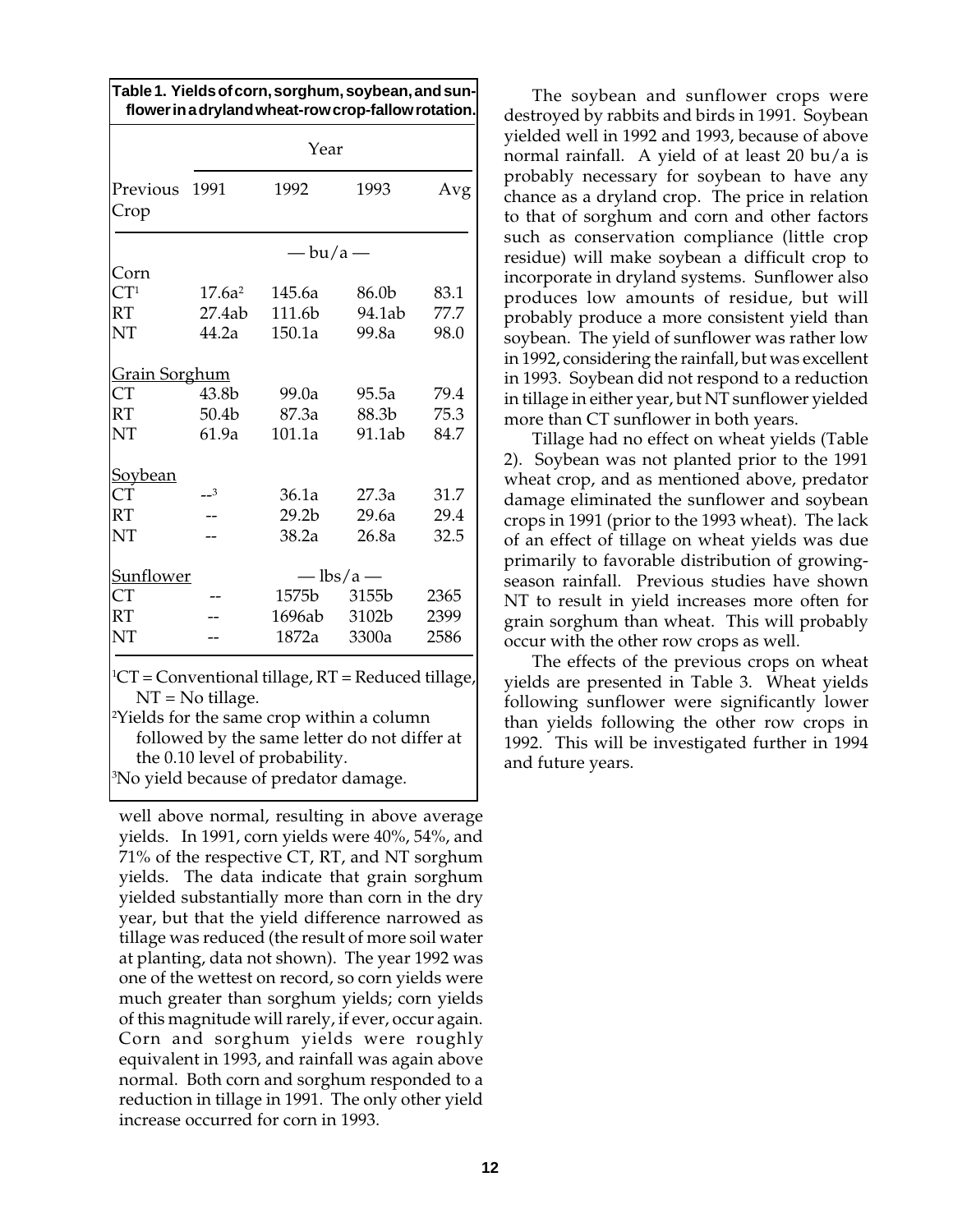|                      |                    | Year                                                                                |                                                                                                                                                                   |      |
|----------------------|--------------------|-------------------------------------------------------------------------------------|-------------------------------------------------------------------------------------------------------------------------------------------------------------------|------|
| Previous<br>Crop     | 1991               | 1992                                                                                | 1993                                                                                                                                                              | Avg  |
|                      |                    | $-\frac{bu}{a}$                                                                     |                                                                                                                                                                   |      |
| Corn                 |                    |                                                                                     |                                                                                                                                                                   |      |
| CT <sup>1</sup>      | 39.8a <sup>2</sup> | 46.8a                                                                               | 40.3a                                                                                                                                                             | 42.3 |
| <b>RT</b>            | 34.8a              | 46.0a                                                                               | 44.7a                                                                                                                                                             | 41.8 |
| NT                   | 31.1a              | 42.3a                                                                               | 42.4a                                                                                                                                                             | 38.6 |
| <b>Grain Sorghum</b> |                    |                                                                                     |                                                                                                                                                                   |      |
| <b>CT</b>            | 39.5a              | 48.2a                                                                               | 42.8a                                                                                                                                                             | 43.5 |
| <b>RT</b>            | 29.8a              | 48.3a                                                                               | 41.0a                                                                                                                                                             | 39.7 |
| NT                   | 36.5a              | 42.6a                                                                               | 39.0a                                                                                                                                                             | 39.4 |
| Soybean              |                    |                                                                                     |                                                                                                                                                                   |      |
| <b>CT</b>            | $\mathbf{1}^3$     | 44.8a                                                                               |                                                                                                                                                                   |      |
| <b>RT</b>            |                    | 43.4a                                                                               |                                                                                                                                                                   |      |
| NT                   |                    | 41.7a                                                                               |                                                                                                                                                                   |      |
| Sunflower            |                    |                                                                                     |                                                                                                                                                                   |      |
| <b>CT</b>            | 34.8a              | 36.1a                                                                               |                                                                                                                                                                   | 35.4 |
| <b>RT</b>            | 35.7a              | 36.3a                                                                               |                                                                                                                                                                   | 36.0 |
| NT                   | 33.8a              | 32.3a                                                                               |                                                                                                                                                                   | 33.0 |
|                      | $NT = No$ tillage. | the 0.10 level of probability.<br><sup>3</sup> No yield because of predator damage. | ${}^{1}CT$ = Conventional tillage, RT = Reduced tillage,<br><sup>2</sup> Yields for the same crop within a column<br>followed by the same letter do not differ at |      |

**Table 3. Wheat yield as affected by previous crop in a wheat-row crop-fallow rotation.**

|                                     |                                                                                                                                                                                              | Year            |       |      |  |  |  |  |  |  |
|-------------------------------------|----------------------------------------------------------------------------------------------------------------------------------------------------------------------------------------------|-----------------|-------|------|--|--|--|--|--|--|
| Previous<br>Crop                    |                                                                                                                                                                                              | 1991 1992       | 1993  | Avg  |  |  |  |  |  |  |
|                                     |                                                                                                                                                                                              | — bu/a —        |       |      |  |  |  |  |  |  |
| Corn                                |                                                                                                                                                                                              | $35.2a^1$ 45.0a | 42.5a | 40.9 |  |  |  |  |  |  |
| Grain sorghum $35.3a^2$ 46.4a 40.9a |                                                                                                                                                                                              |                 |       | 40.9 |  |  |  |  |  |  |
| Soybean                             | $-3$                                                                                                                                                                                         | 43.3a           |       |      |  |  |  |  |  |  |
| Sunflower                           | 34.8a                                                                                                                                                                                        | 34.9b           |       |      |  |  |  |  |  |  |
|                                     | <sup>1</sup> CT = Conventional tillage, RT = Reduced tillage,<br>$NT = No$ tillage.<br><sup>2</sup> Yields within a column followed by the same<br>letter do not differ at the 0.10 level of |                 |       |      |  |  |  |  |  |  |

probability. 3 No previous crop because of predator damage or crop not planted.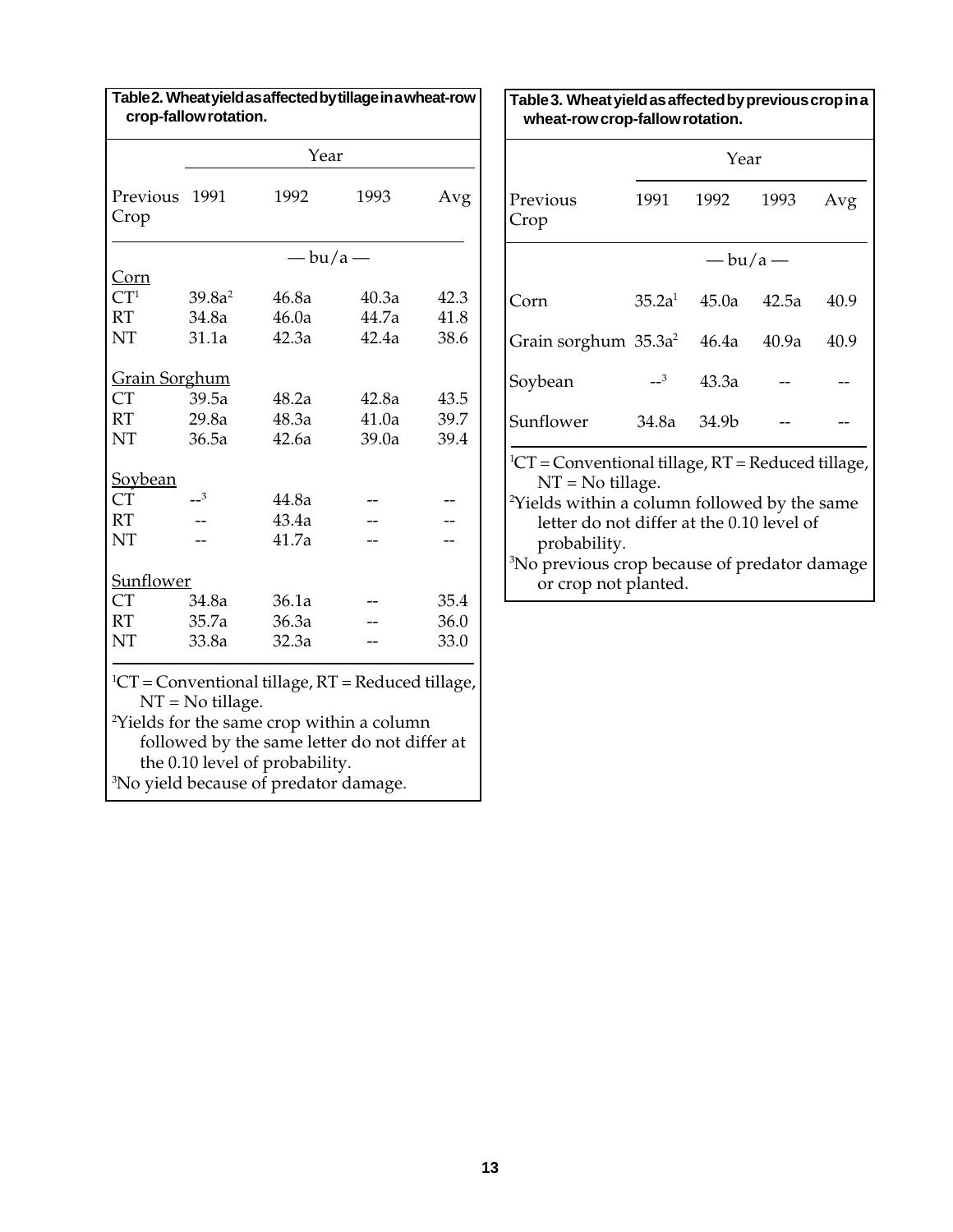# **YIELD OF DRYLAND CORN AS AFFECTED BY TILLAGE, PLANTING DATE, AND PLANT POPULATION**

*by Charles Norwood*

#### **SUMMARY**

Dryland corn yields were increased by early planting and no tillage. Yields decreased at a population of 20000, compared to populations of 10000 and 15000, in 1991, a dry year. Yields increased with higher populations in 1992 and 1993, which had growing-season rainfall well above average. More research under drier conditions is needed.

#### INTRODUCTION

Dryland corn is not grown commonly in southwest Kansas, because of lack of drought tolerance. However, with adequate rainfall, corn will produce more grain than will sorghum. Also, the price of corn is usually higher than that of sorghum. Farmers growing irrigated corn who are forced to reduce their irrigated acres may want to consider dryland corn. Little is known about date of planting and planting rates for dryland corn. Therefore, a study of date by rate of planting was begun in 1991. Data are presented for the 1991-1993 period.

### **PROCEDURES**

Dryland corn (Garst 8714, maturity 105 days) was planted on three dates, May 1, May 15, and June 1, and thinned to populations of 10000, 15000, and 20000 plants per/a in a wheat-corn-fallow system. Conventional and no-till treatments were included. The study was superimposed on the CT and NT treatments discussed for corn in the preceding section.

#### RESULTS AND DISCUSSION

Results are presented in Table 1. Yields were low in 1991 because of low subsoil water and a dry growing season. Yields usually were not affected much by planting date, but the May 15 date produced the lowest yields. There was a tendency for lower yields with the 20000 plant population, but yields were not reduced as much as expected. Yields from all dates and populations were increased by NT because of more soil water at planting (data not shown) in 1991.

Yields from the first two planting dates were similar in both 1992 and 1993, whereas the June 1 date produced lower yields. Dates earlier than May 1 were not included because of lack of space, but corn from earlier dates probably would not yield more than that from the May 1-15 dates. Precipitation in 1992 and 1993, particularly 1992, was above average, and no extended periods occurred when the temperature exceeded the mid 90's. Therefore, corn yield in these 2 years benefited from higher populations, peaking at about 175 bu/a in 1992 (in a normal year, I would be estatic with 75 bu/a). Yields like these are not likely to occur again. There was a tendency for NT corn to yield more than CT corn, particulary in 1993. A larger percentage increase usually will result from NT in drier years, as was the case in 1991.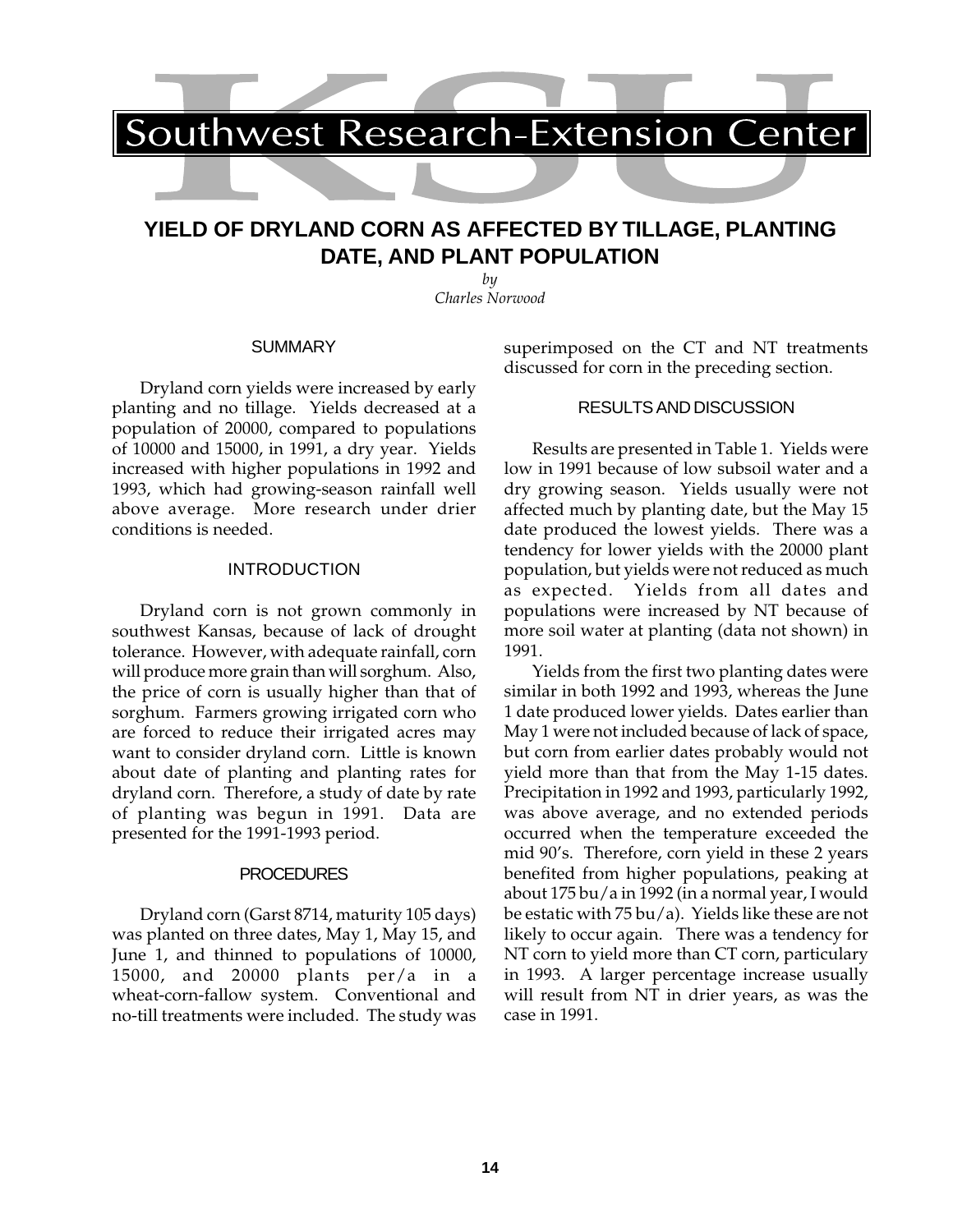| Table 1. Effects of tillage, planting date, and plant population on dryland corn yield, Garden City, KS. |           |         |            |       |                 |               |              |               |
|----------------------------------------------------------------------------------------------------------|-----------|---------|------------|-------|-----------------|---------------|--------------|---------------|
|                                                                                                          |           |         |            | Year  |                 |               |              |               |
| Planting date<br>and                                                                                     | 1991      |         |            | 1992  | 1993            |               |              | Avg           |
| Population                                                                                               | <b>CT</b> | NT      | CT         | NT    | <b>CT</b>       | NT            | <b>CT</b>    | NT            |
|                                                                                                          |           |         |            |       | $-\frac{bu}{a}$ |               |              |               |
| May 1                                                                                                    |           |         |            |       |                 |               |              |               |
| 10000                                                                                                    | 25.2      | 47.0    | 126.1      | 112.3 | 81.8            | 77.4          | 77.7         | 78.9          |
| 15000                                                                                                    | 17.6      | 44.2    | 145.6      | 150.1 | 86.0            | 99.8          | 83.1         | 98.0          |
| 20000                                                                                                    | 19.5      | 35.0    | 165.8      | 173.8 | 101.1<br>89.6   | 113.0<br>96.8 | 95.5<br>85.4 | 107.3<br>94.7 |
| Avg                                                                                                      | 20.8      | 42.0    | 145.8      | 145.4 |                 |               |              |               |
| May 15                                                                                                   |           |         |            |       |                 |               |              |               |
| 10000                                                                                                    | 17.6      | 36.6    | 129.0      | 117.6 | 79.4            | 94.0          | 75.3         | 82.7          |
| 15000                                                                                                    | 10.3      | 36.8    | 139.1      | 147.6 | 94.5            | 104.8         | 81.3         | 96.4          |
| 20000                                                                                                    | 10.1      | 33.9    | 156.5      | 175.9 | 101.9           | 109.0         | 89.5         | 106.3         |
| Avg                                                                                                      | 12.6      | 35.8    | 141.5      | 147.0 | 91.9            | 102.6         | 82.0         | 95.1          |
| <u>June 1</u>                                                                                            |           |         |            |       |                 |               |              |               |
| 10000                                                                                                    | 28.4      | 45.9    | 92.6       | 103.1 | 71.0            | 69.0          | 64.0         | 72.7          |
| 15000                                                                                                    | 28.3      | 39.6    | 128.2      | 118.5 | 93.7            | 97.8          | 83.4         | 85.3          |
| 20000                                                                                                    | 19.0      | 39.6    | 122.8      | 136.8 | 80.6            | 101.7         | 74.1         | 92.7          |
| Avg                                                                                                      | 25.2      | 41.7    | 114.5      | 119.5 | 81.8            | 89.5          | 73.8         | 83.6          |
|                                                                                                          |           |         |            |       | LSD(0.10)       |               |              |               |
|                                                                                                          |           | Tillage |            | 11.3  | 9.5             | 10.5          |              |               |
|                                                                                                          |           | Date    |            | 4.5   | 5.9             | 6.5           |              |               |
|                                                                                                          |           |         | Population | 5.1   | 8.4             | 9.0           |              |               |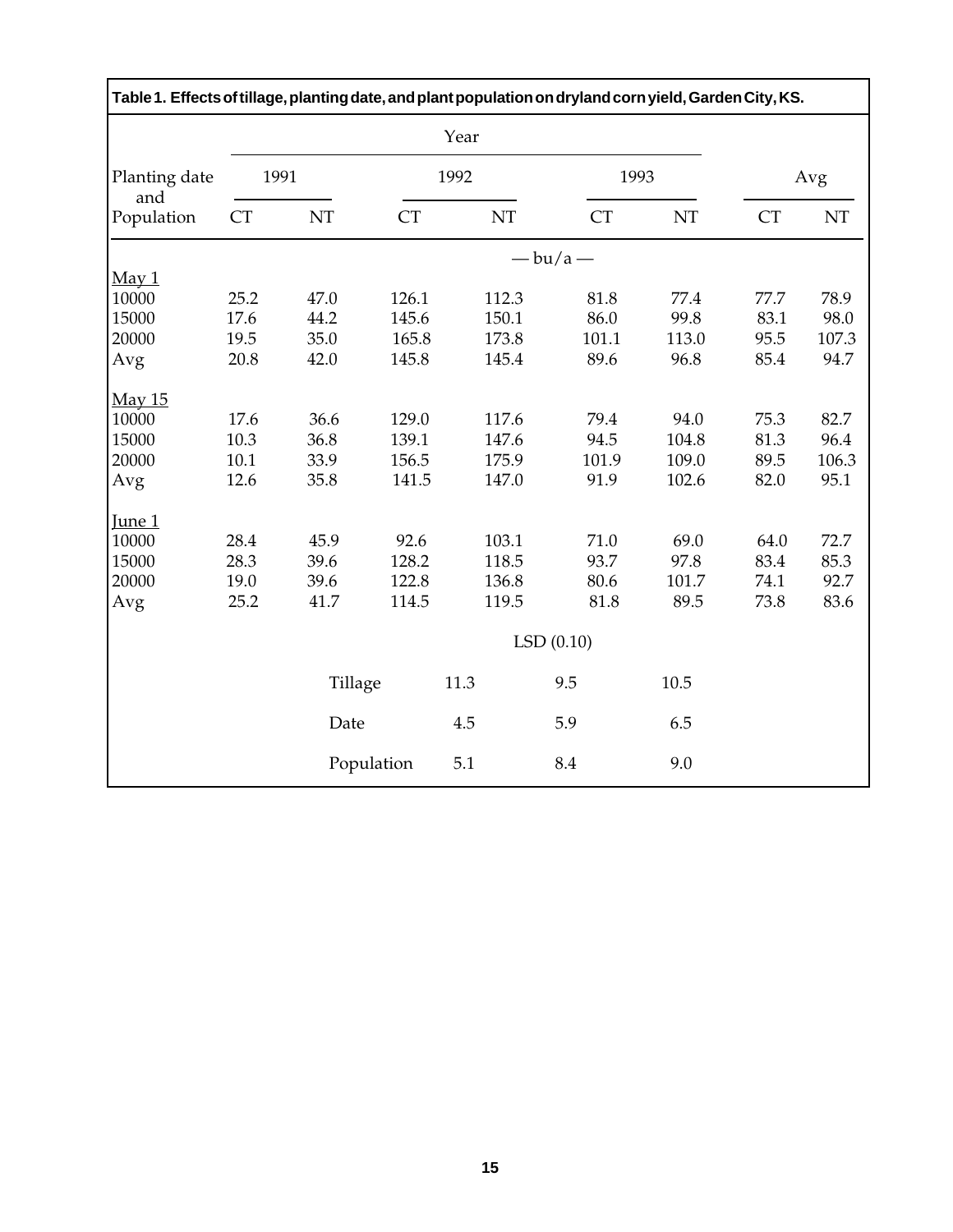# **NITROGEN MANAGEMENT OF IRRIGATED WINTER WHEAT**

*by Alan Schlegel and James Schaffer*

#### SUMMARY

Grain yields of irrigated winter wheat were increased from 33 bu/a without N to over 80 bu/a with N averaged over 3 years. A N rate of 120 lb N/a was sufficient for maximizing grain yield. The best method was a single application of N in the early spring. Grain yields were less with all of the N applied in the fall and not increased by split N applications. Grain protein was increased linearly by increasing N rates. Applying 1/3 of the N late in the growing season (3-way split) was generally not effective in increasing grain protein.

### INTRODUCTION

Nitrogen management of irrigated winter wheat was evaluated over a 3-year period near Garden City. The objectives were to determine the optimal rate and time of N application to irrigated wheat and whether split N applications were beneficial in increasing grain yield and grain protein content.

### PROCEDURES

Nitrogen fertilizer has been applied annually since 1990 to irrigated continuous wheat grown on a Mantor fine sandy loam near Garden City. Four rates of N (40, 80, 120, and 160 lb N/a) were broadcast at four application timings; all fall, all spring (Feeke's growth stage 3 [GS3]), a 2-way split of  $1/3$  fall  $+ 2/3$  GS3, and a 3-way split of  $1/3$  fall  $+1/3$  GS3  $+1/3$  GS8 (early boot). Plant tiller population and plant height were measured at physiological maturity. The center of each plot was machine harvested, and grain yields were adjusted to 12.5% moisture. Grain samples collected at harvest were analyzed for protein content.

## RESULTS AND DISCUSSION

Nitrogen fertilizer increased wheat yields up to 50 bu/a averaged over 3 years (Table 1). Yields increased with increasing N rates up to 120 lb  $N/a$ , with no further increase with 160 lb  $N/a$ . Spring application of N produced greater yields than applying all of the N in the fall. However, split N applications were no better than a single application in the early spring (GS3).

Grain protein increased linearly with increasing N rates. Protein content was about 10% with 0 and 40 lb N/a and increased about 1% for each 40 lb of N applied. Time of application had little effect on grain protein, except at the highest N rate, where the 3-way split application of N tended to produce higher grain protein content.

Plant height was increased by about 8 in. over the control when N was applied at 120 N/ a. However, time of N application had no effect on plant height. Tiller population tended to peak at about 4 million tillers/a with 120 lb  $N/a$ . Time of N application affected tillering in that tiller population was less with the 3-way split treatment than with other treatments.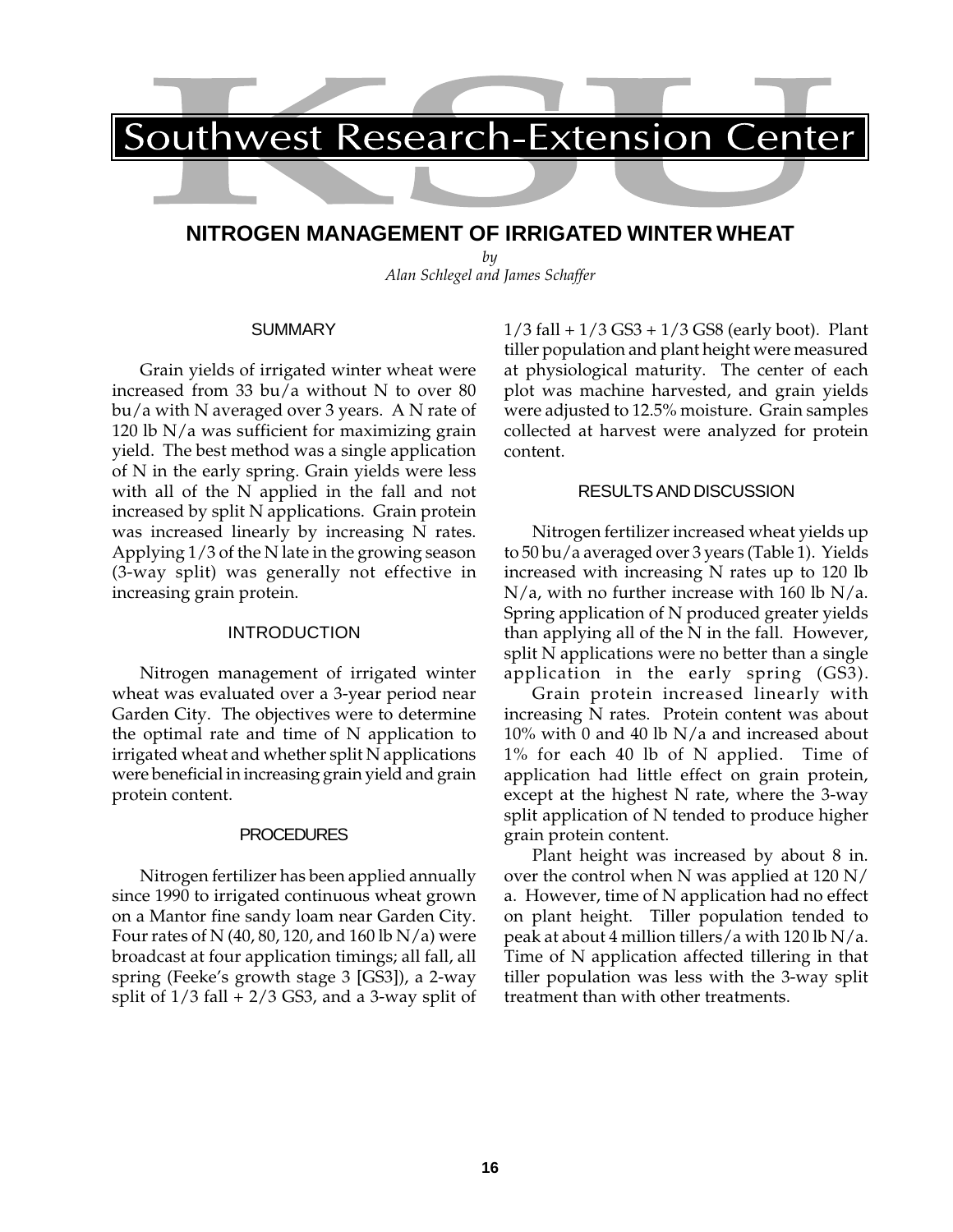| Time                 | ${\bf N}$        |                         | Grain   |                | Plant          |
|----------------------|------------------|-------------------------|---------|----------------|----------------|
| of<br>Appl.          | Rate             | Yield                   | Protein | Height         | Tiller<br>Pop. |
|                      | lb/a             | bu/a                    | $\%$    | in.            | million/a      |
| Fall                 | 40               | 61                      | 9.8     | 30             | 3.1            |
|                      | 80               | 75                      | 11.0    | 33             | 3.3            |
|                      | 120              | 78                      | 11.6    | 33             | 3.9            |
|                      | 160              | 77                      | 12.2    | 34             | 4.0            |
| GS3                  | 40               | 69                      | 10.0    | 31             | 3.4            |
|                      | 80               | 77                      | 11.1    | 33             | 3.8            |
|                      | 120              | 83                      | 11.8    | 34             | $4.0\,$        |
|                      | 160              | 78                      | 12.4    | 33             | 4.0            |
| $(1/3)$ +<br>Fall    | 40               | 64                      | 9.6     | 30             | 3.1            |
| GS3(2/3)             | 80               | 79                      | 10.7    | 33             | 3.6            |
|                      | 120              | 80                      | 11.8    | 34             | 3.9            |
|                      | 160              | 81                      | 12.6    | 33             | 3.7            |
| Fall $(1/3)$ +       | 40               | 60                      | 9.9     | 30             | 2.9            |
| $GS3 (1/3) +$        | 80               | 75                      | 11.2    | 33             | 3.1            |
| GS8(1/3)             | 120              | 83                      | 11.7    | 33             | 3.4            |
|                      | 160              | 82                      | 13.1    | 35             | 3.8            |
| Control              | $\boldsymbol{0}$ | 33                      | 10.0    | 26             | 2.0            |
| $\mathrm{LSD}_{.05}$ |                  | $\overline{7}$          | 0.6     | $\overline{2}$ | 0.4            |
| MAIN EFFECT MEANS    |                  |                         |         |                |                |
| Time of Application  |                  |                         |         |                |                |
| Fall                 |                  | 73                      | 11.2    | 33             | 3.6            |
| GS3                  |                  | 77                      | 11.3    | 33             | 3.8            |
| Fall+GS3             |                  | 76                      | 11.2    | 32             | 3.6            |
| Fall+GS3+GS8         |                  | 75                      | 11.5    | 33             | 3.3            |
| $\mathrm{LSD}_{.05}$ |                  | $\overline{4}$          | 0.3     | $\mathbf{1}$   | 0.2            |
| N Rate               |                  |                         |         |                |                |
| $40$ lb/a            |                  | 63                      | 9.8     | 30             | 3.1            |
| 80                   |                  | 77                      | 11.0    | 33             | 3.4            |
| 120                  |                  | 81                      | 11.7    | 34             | 3.8            |
| 160                  |                  | 80                      | 12.6    | 34             | 3.9            |
| $\mathrm{LSD}_{.05}$ |                  | $\overline{\mathbf{4}}$ | 0.3     | $\mathbf{1}$   | 0.2            |

**Table 1. Effects of time of N application and N rate on grain yield, grain protein, plant height, and tiller population**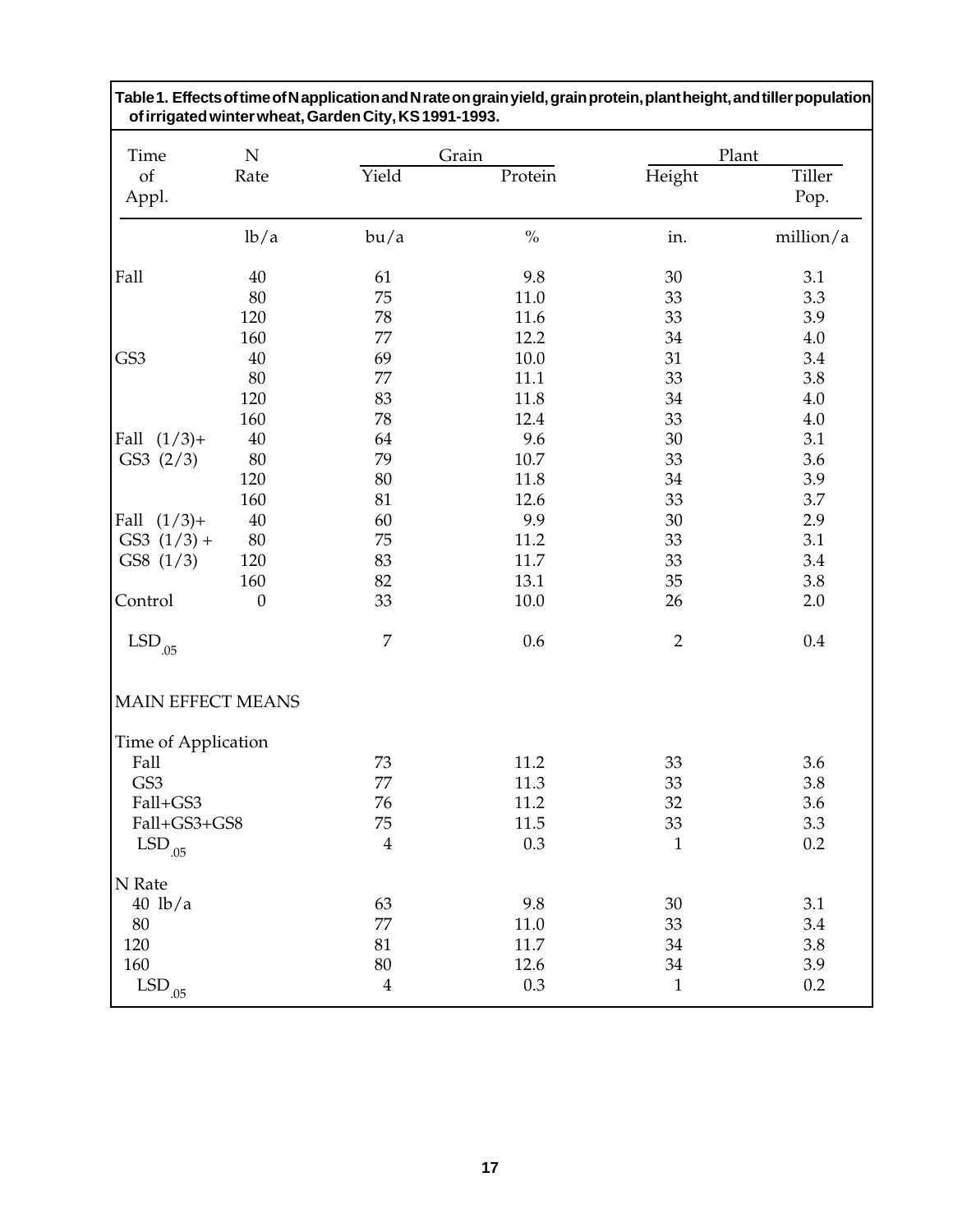

# **PHOSPHORUS EFFECTS ON GRAIN MOISTURE AND PROFITABILITY**

*by Kevin Dhuyvetter and Alan Schlegel*

### **SUMMARY**

Phosphorus (P) fertilization increases grain yields and hastens crop maturity. Crops that physiologically mature faster have lower grain drying cost and/or can be harvested quicker. The economic returns to P are the result of decreased drying costs and mainly increased yields. In addition to lower drying costs, there are intangible benefits of corn maturing faster, such as timeliness of field operations, reduced crop lodging, and increased marketing flexibility. These benefits of phosphorus should not be overlooked.

### INTRODUCTION

Phosphorus fertilization is essential for optimum production and profitability from irrigated corn in western Kansas. Corn plants deficient in P yield less and mature later than plants receiving adequate P. The role of P in crop maturity is often overlooked when analyzing the economic benefits from P. A longterm N and P study is being conducted for irrigated corn to determine the effects fertilizer have on grain yield and moisture content at harvest.

The objectives of the study are to 1) determine the effect P fertilizer has on grain yield and moisture content at harvest at various N rates; 2) determine the grain drying cost with and without P; and 3) compare the economic benefits of P with regard to grain yield and drying cost.

#### **PROCEDURES**

Nitrogen and P fertilizers have been applied annually to irrigated corn grown on a Ulysses silt loam. Fertilizer treatments included N rates ranging from 0 to 200 lb  $N/a$  in 40 lb increments with and without P at 40 lb  $P_2O_5/a$ . Corn was not allowed to dry completely in the field. Grain moisture content was recorded at harvest and used to determine drying cost. Grain yields were adjusted to 15.5% moisture to reflect shrinkage.

Economic benefit of P was calculated for each level of N. Only costs that varied between treatments were considered in these calculations. Drying costs were calculated using a drying charge of \$0.02/bu for each point of moisture above 15.5%. Fertilizer costs were based on \$0.15/lb for N and \$0.25/lb for P. Gross income was calculated using moisture-adjusted yields and corn prices of \$1.75, \$2.25, and \$2.75/bu.

#### RESULTS AND DISCUSSION

A long-term N and P study has shown that the optimal N rate for irrigated corn is about 160 lb  $N/a$  (Figure 1). Over the past 6 years (1988-1993), application of P (40 lb  $P_2O_5/a$ ) has increased grain yields by about 80  $\overline{b}u/a$ . With less than 80 lb  $N/a$ , the increase in yield from P fertilizer was much less than at the higher rates of N. This interaction between N and P indicates the need for a balanced fertility program to achieve maximum economic yields.

Phosphorus is essential for seed development and hastens crop maturity. In this study, the corn was harvested at relatively high moisture levels. Earlier harvest reduces the potential for crop losses from lodging and adverse weather conditions. Earlier harvest also can increase marketing flexibility and crop rotation alternatives. Application of P significantly reduced grain moisture (Figure 2), by an average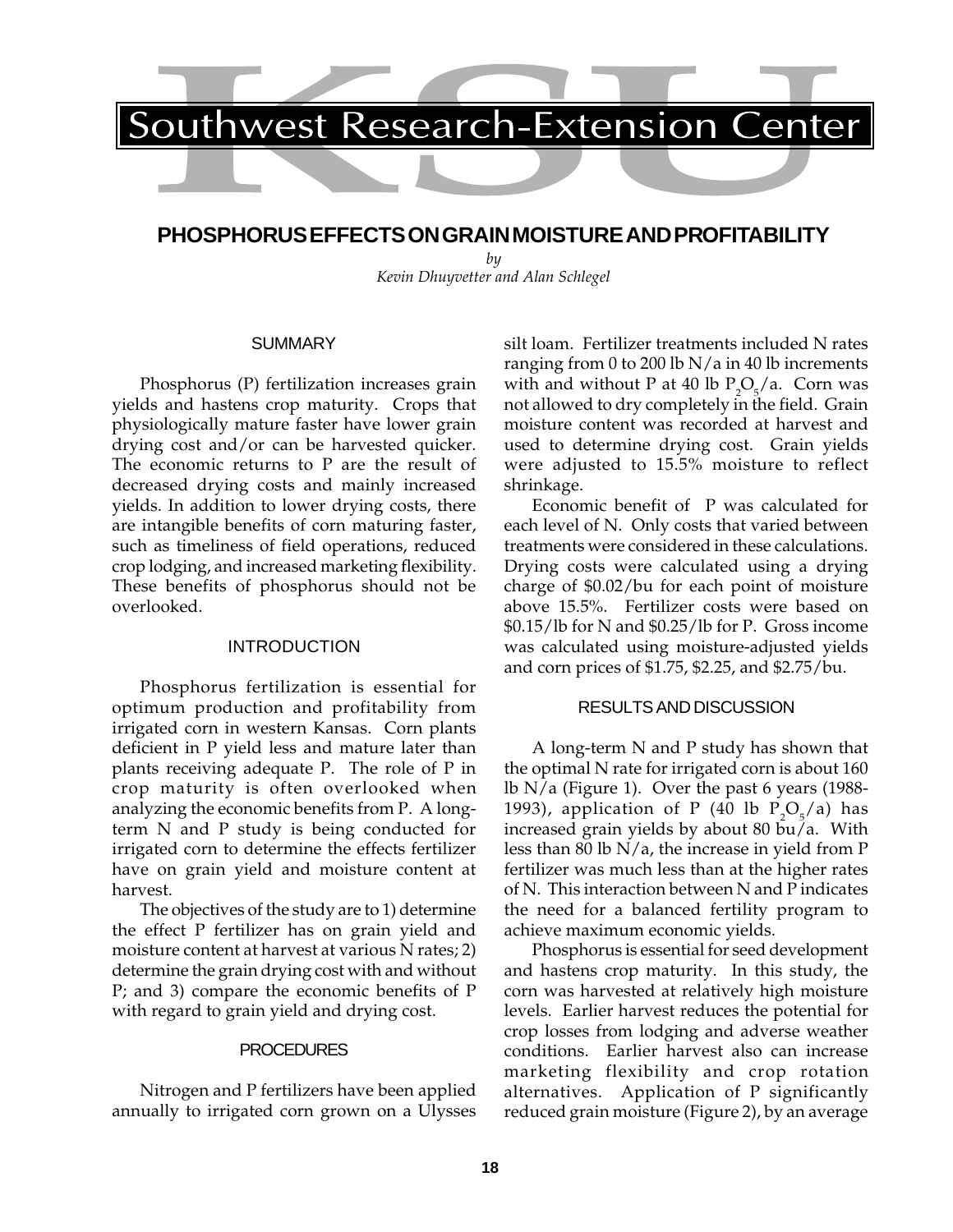of 5%. At the optimal N rate, grain moisture was reduced from 27% moisture without fertilizer P to 22% with P.



**Figure 2. Phosphorus reduces grain moisture.**



Artificial drying of corn consumes scarce natural resources and is expensive. The addition of P reduced drying costs by an average of \$0.10/ bu (Figure 3). The biggest savings in drying cost occurred at N rates of 80 and 120 lb/a, but these N rates do not represent the most economical levels because of lower yields. At the optimal N rate, the drying costs was \$0.24/bu without fertilizer P compared to \$0.14/bu with fertilizer P.

**Figure 3. Phosphorus reduces grain drying costs.**



The economic benefit from fertilizer P was calculated as the difference in net revenue at each N rate with and without P. Net revenue was calculated as gross revenue less drying and fertilizer costs. The economic benefit from P varied with corn prices and ranged from approximately \$125/a with a corn price of \$1.75/ bu to over \$200/a with a corn price of \$2.75/bu (Figure 4). This indicates that, regardless of corn prices, returns on irrigated corn can be improved greatly with P when N is also applied at optimal rates.

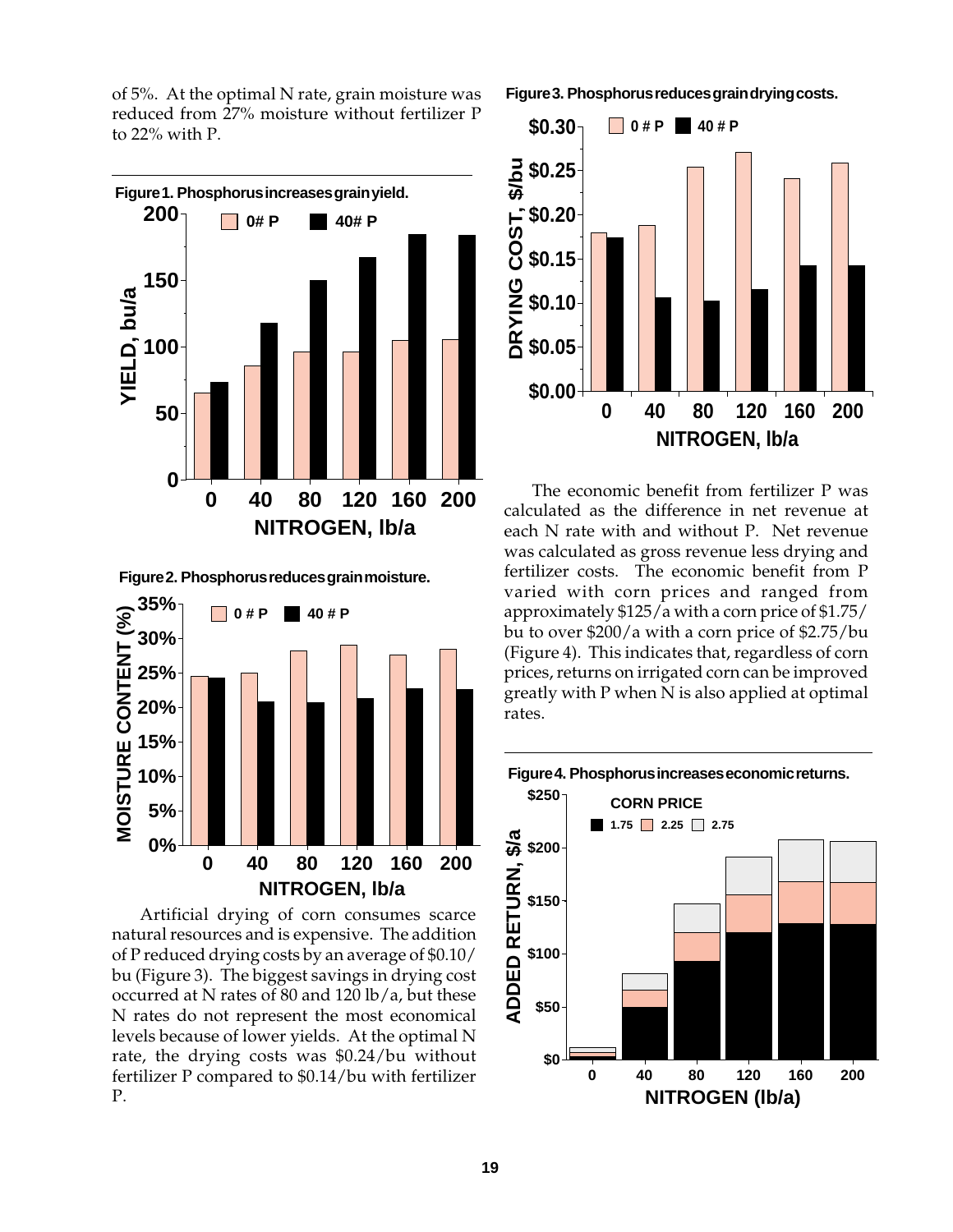# **CORN BORER MOTH FLIGHTS IN FINNEY COUNTY, KANSAS**

*by Larry Buschman and Lisa Wildman*

# **SUMMARY**

Second generation ECB moths were captured in the light trap from 21 July through 31 August, with a peak of 711 moths on 9 August. Second generation SWCB moths were captured from 20 July through 29 August, with a peak of 19 on 8 August. Pheromone traps captured fewer moths than the light trap.

# INTRODUCTION

European corn borer, *Ostrinia nubilalis* (Hubner), and southwestern corn borer, *Diatraea grandiosella* (Dyar), moths were monitored using a black light trap and pheromone traps at the Southwest Research-Extension Center.

# PROCEDURES

 The light trap was set up near electricity. The pheromone traps were set up next to the field in which the corn borer insecticide trial was conducted. ECB pheromone lures (Scentry-Iowa strain) were attached to the bases of metal and cloth *Heliothis* traps. SWCB pheromone lures (Scentry) were attached to the bases of different metal and cloth *Heliothis* traps. New lures were added every 2 weeks. The traps were monitored

from 1 June through 31 Aug. (daily during flights).

# RESULTS AND DISCUSSION

First generation ECB moths were captured in early June. Second generation ECB moths were captured in the light trap over an extended period, 21 July through 31 August, with a peak of 711 moths on 9 August (Figure 1). This was the largest moth flight observed in several years (peaks of 156 in 1991 and 114 in 1992). Moth numbers in the pheromone traps were not as high as in the light trap; the peak was only 180 moths. The peak captures in the pheromone traps were often several days ahead of the peak captures in the light traps. With such a heavy moth flight, it was surprising to find only an average of 1.0 ECB larvae per plant in the corn borer insecticide test.

First generation SWCB moths were not captured. Second generation SWCB moths were captured over an extended period, 20 July through 29 August, with a peak of 19 on 8 August (Figure 2). Catches in the pheromone traps were not as high as in the light trap, but the timing of peak catches was similar. SWCB larvae was barely detectable in the corn borer insecticide test.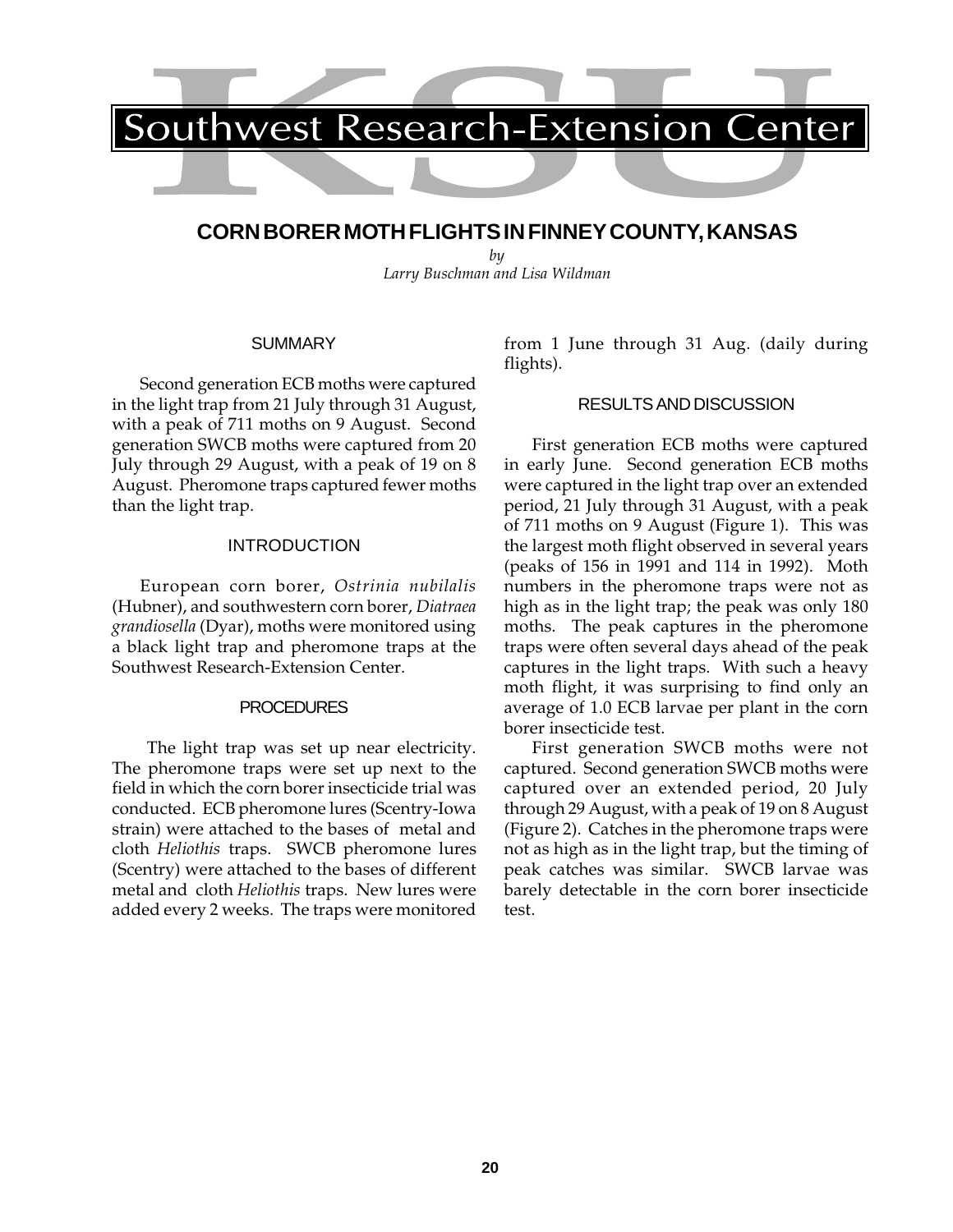**Figure 1. ECB moth catches from black light trap and pheromone traps at SWREC, Finney County. Arrow indicates corn borer insecticide treatment on Aug. 7, 1993.**





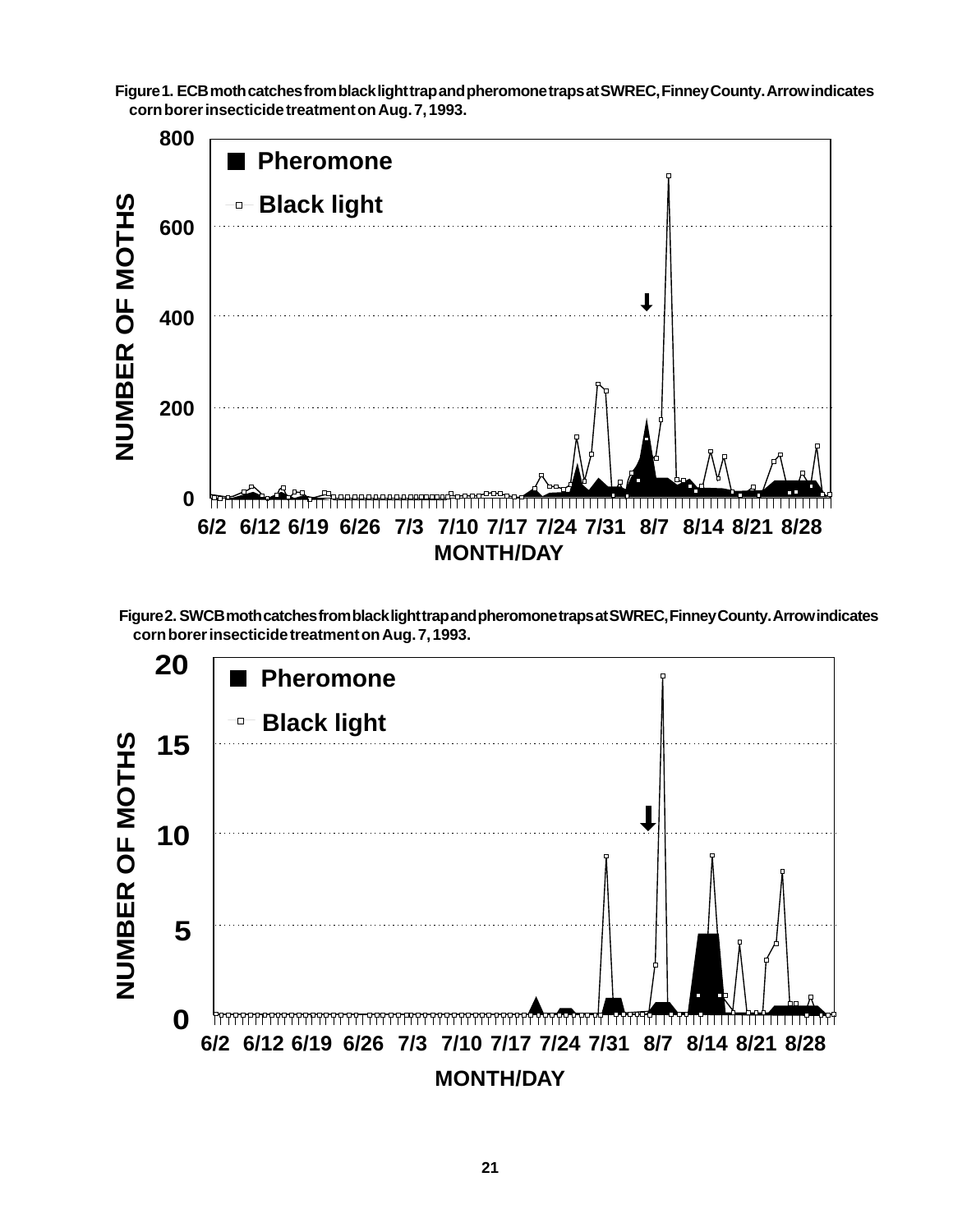

# **EFFICACY OF SELECTED INSECTICIDES AGAINST SECOND GENERATION EUROPEAN CORN BORER, 1993**

*by Larry Buschman, Lisa Wildman, and Phil Sloderbeck*

#### SUMMARY

European *Ostrinia nubilatis* (Hubner) averaged one larvae per plant in the untreated check. However, statistically significant reductions in the average number of corn borer larvae per plant, the percent of plants infested, and the amount of tunneling per plant were observed in the plots treated with Karate, RH-5992, RH-2485, Capture, and Furadan.

#### PROCEDURES

Field corn, Delta Pine 4673B, was planted on 19 May 1993 at a rate of 32,900 seeds per acre in a furrow-irrigated field (Finnup #11) at the Southwest Research Extension Center, Finney County, Kansas. Treatments were arranged in a randomized complete block design with four replications. Plots were l0 ft wide, four rows, and 50 ft long, with a four-row border of untreated corn on each side and a 10-ft alley at each end. The corn borer treatments were made on 6 & 7 August. Treatment timing was based on the Kansas State University European Corn Borer model, which predicted 25-50 % oviposition to occur between 31 July and 4 August. Corn borer moth flight was also monitored using a black light trap. (See previous article.)

Simulated chemigation applications of insecticides were made using three Delavan 100/ 140, 3/4 in., raindrop nozzles mounted on a high clearance sprayer at tassel height between rows. This system was calibrated to deliver the equivalent of a 0.21 in. irrigation on the two center rows (5730 gal/a). Standard insecticide treatments were applied with a high clearance sprayer using a 10-ft boom with three nozzles directed at each row (one on each side of the row

on 16 in. drop hoses directed at the ear zone and a third directed at the top of the plant) and calibrated to deliver 20 gal/a at 2 mph and 40 psi.

Spider mite counts were taken on 30 July (pretreatment) and on 19 August (12 days posttreatment). The spider mite counts were made by visually examining four marked plants per plot and recording the number of large (adult female) mites. Notes also were made on common mite predators, such as predator mites, thrips, and *Orius*. On 15 September, spider mite damage was estimated by examining the leaves of the four marked plants and recording the percent of leaf area damaged.

Corn borer control was evaluated by dissecting 15 plants/plot between 8-16 September to determine the number of corn borer larvae and length of tunneling per plant. Grain yield was determined by machine harvesting two rows per plot and correcting to 15.5% moisture.

### RESULTS AND DISCUSSION

European corn borer numbers were light, averaging 1 per plant in the untreated plots, but statistically significant differences occurred among the treatments (Table 1). All of the standard applications significantly reduced the average number of corn borer larvae/plant, the percent of plants infested, and the amount of total tunneling/plant when compared with the check plots. The Dipel and M-Peril treatments (applied by simulated chemigation) were not as effective as the standard insecticides; however, the control provided by M-Peril was similar to that provided by Dipel.

Spider mite numbers were fairly low throughout the study, and differences in spider mite and spider mite predator populations were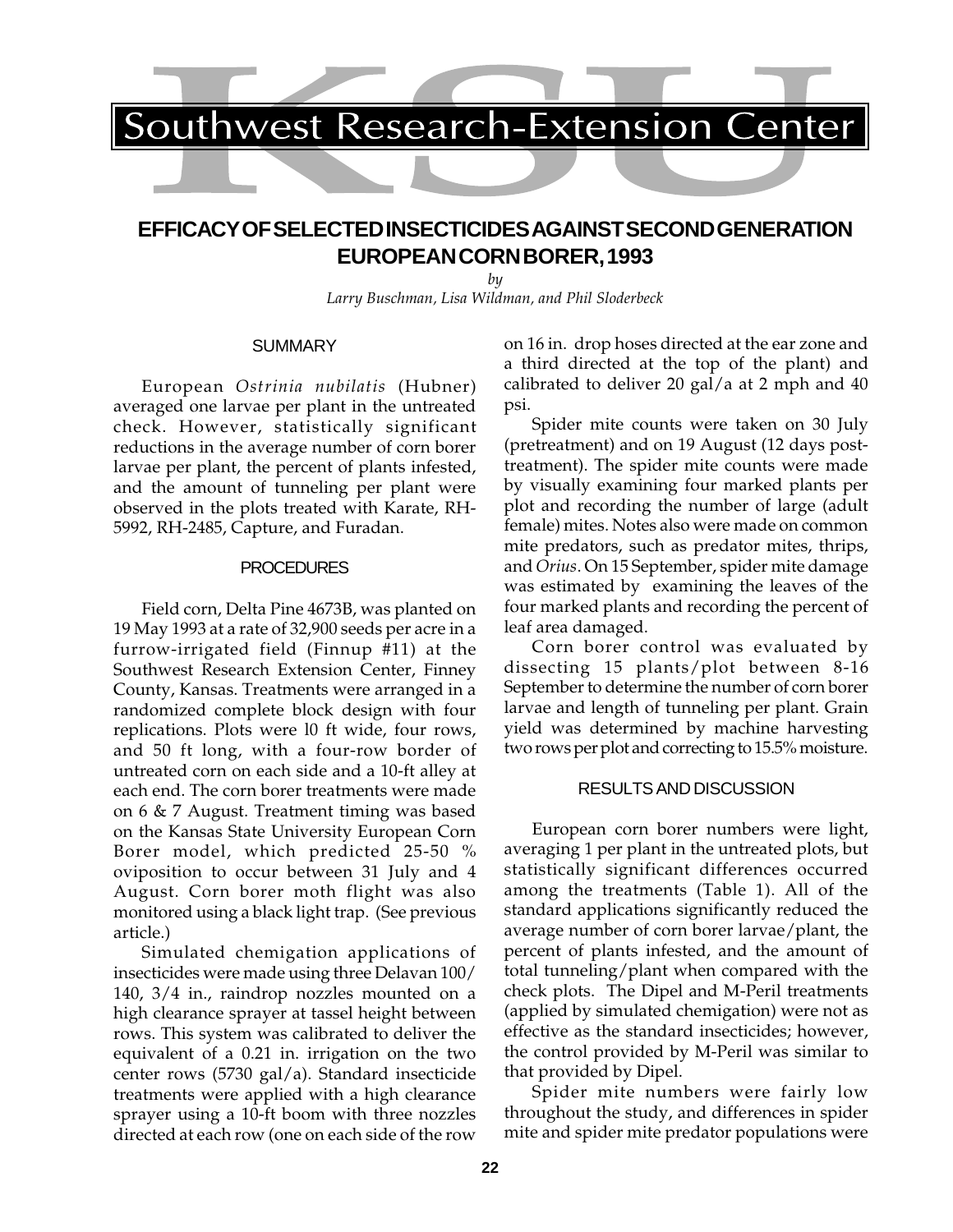| Table 1. Efficacy of selected insecticides against second generation European corn borer, Garden City, KS. |                    |                                      |                                      |                  |                |                                        |                            |
|------------------------------------------------------------------------------------------------------------|--------------------|--------------------------------------|--------------------------------------|------------------|----------------|----------------------------------------|----------------------------|
| Treatment                                                                                                  | Rate<br>$lb$ ai/a  | <b>ECB</b><br>per Plant <sup>3</sup> | % of Plants<br>Infested <sup>3</sup> |                  | Tunneling (cm) | Total <sup>3</sup> Below Ear Ear Shank | Grain<br>Yield<br>$bu/a^3$ |
| <b>Check Plots</b>                                                                                         |                    |                                      |                                      |                  |                |                                        |                            |
| Untreated                                                                                                  |                    | 1.00a                                | 65a                                  | 78 a             | 30             | 3.8                                    | 116.9c                     |
| <b>Standard Applications</b>                                                                               |                    |                                      |                                      |                  |                |                                        |                            |
| Karate 1.0EC                                                                                               | 0.025              | 0.17c                                | 23 cde                               | 19 <sub>bc</sub> | 11             | 3.3                                    | 145.1a                     |
| Karate 1.0EC                                                                                               | 0.042              | 0.17c                                | 15 <sub>e</sub>                      | 10c              | 6              | 2.3                                    | 127.0 bc                   |
| RH-5992 2F                                                                                                 | 0.125 <sup>1</sup> | $0.28$ bc                            | 17 e                                 | $24$ bc          | 11             | 1.5                                    | 130.7 abc                  |
| RH-5992 2F                                                                                                 | $0.25^{1}$         | $0.18$ bc                            | 15 <sub>e</sub>                      | $18$ bc          | 8              | 0.8                                    | 134.0 ab                   |
| RH-2485 2F                                                                                                 | 0.062 <sup>1</sup> | $0.30$ bc                            | 28 bcde                              | 19 <sub>bc</sub> | 10             | 0.0                                    | 137.9 ab                   |
| RH-2485 2F                                                                                                 | 0.125 <sup>1</sup> | 0.12c                                | 12 e                                 | 10c              | $\overline{4}$ | 0.0                                    | 127.6 bc                   |
| Capture 2E                                                                                                 | 0.04               | 0.17c                                | 17de                                 | $27$ bc          | 17             | 0.8                                    | 130.5 abc                  |
| Furadan 4F                                                                                                 | 1.0                | 0.30 <sub>bc</sub>                   | 25 cde                               | $26$ bc          | 16             | 1.3                                    | 130.7 abc                  |
| Simulated Chemigation                                                                                      |                    |                                      |                                      |                  |                |                                        |                            |
| Dipel ES                                                                                                   | 2pt                | $0.57$ abc                           | 40 bcd                               | $41$ bc          | 24             | 0.8                                    | 123.3 bc                   |
| M-Peril                                                                                                    | 2qt                | $0.63$ ab                            | $48$ ab                              | $52$ ab          | 25             | 0.0                                    | 131.2 abc                  |
| M-Peril                                                                                                    | $2qt^2$            | $0.43$ bc                            | 45 abc                               | $45$ ab          | 12             | 0.3                                    | 130.0 abc                  |
| F-Test Prob.                                                                                               |                    | 0.0027                               | $\leq 0.0001$                        | 0.0070           | 0.1390         | 0.202                                  | 0.0312                     |
| C.V.                                                                                                       |                    | 78%                                  | 49%                                  | 75%              | 88%            | 175%                                   | $7\%$                      |

**<sup>1</sup>** Plus Triton at 0.125%.

**<sup>2</sup>**Plus Agrodex at 2qt per acre.

**<sup>3</sup>**Means within this column followed by the same letter are not significantly different at the 5% level based on DMRT.

not significant (Table 2). A significant increase in spider mite damage was observed in the Karate treatments.

Statistically significant yield differences were observed among treatments; however they are not easily interpreted. As expected, the lowest yield occurred in the untreated plots; however,

we did observe a direct correlation between corn borer control and yield. The highest yield was in the Karate 0.015 treatment, but one of the lower yields was in the Karate 0.025 treatment, which appeared to give equal or better control of corn borer. There was considerable inherent variability in yield within the field.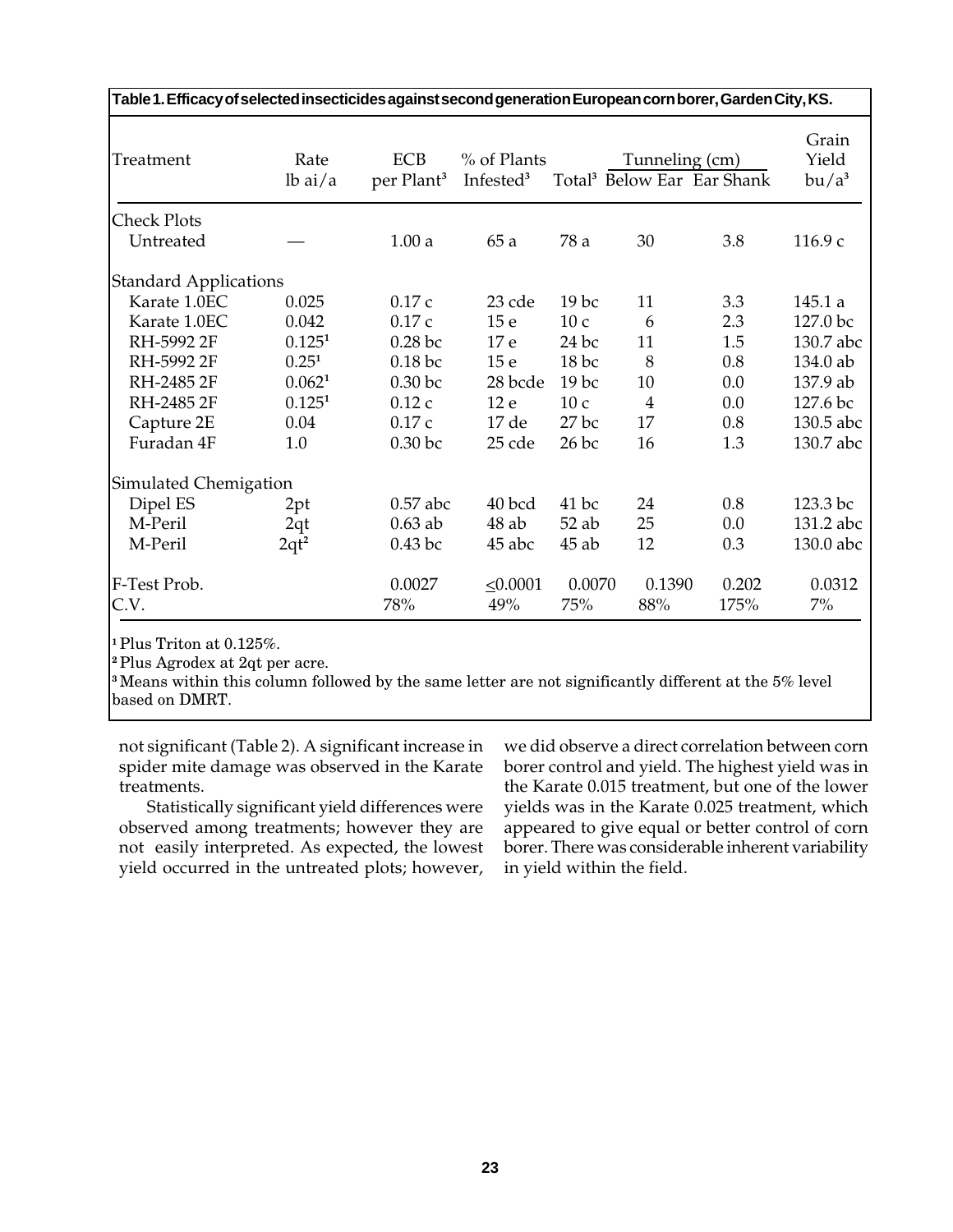| Treatment                    | Rate               |                                  | Pretreatment <sup>3</sup> | 10 Days after Treatment <sup>4</sup> |                        | Spider Mite                         |
|------------------------------|--------------------|----------------------------------|---------------------------|--------------------------------------|------------------------|-------------------------------------|
|                              | $lb$ ai/a          | <b>Spider Mites</b><br>per Plant | Predators<br>per Plant    | <b>Spider Mites</b><br>per Plant     | Predators<br>per Plant | Damage<br>$%$ of Plant <sup>5</sup> |
| <b>Check Plots</b>           |                    |                                  |                           |                                      |                        |                                     |
| Untreated                    |                    | 0.0                              | 0.0                       | 123.5                                | 0.63                   | 15 bcd                              |
| <b>Standard Applications</b> |                    |                                  |                           |                                      |                        |                                     |
| Karate 1.0EC 0.025           |                    | 3.5                              | 0.13                      | 59.4                                 | 0.13                   | 29a                                 |
| Karate 1.0EC 0.042           |                    | 2.6                              | 0.06                      | 65.8                                 | 0.13                   | 31 a                                |
| RH-5992 2F                   | 0.125 <sup>1</sup> | 11.6                             | 0.13                      | 14.8                                 | 0.13                   | 13 cd                               |
| RH-5992 2F                   | $0.25^{1}$         | 3.9                              | 0.06                      | 2.4                                  | 0.63                   | 14 cd                               |
| RH-2485 2F                   | 0.062 <sup>1</sup> | 3.6                              | 0.06                      | 5.1                                  | 0.63                   | $13$ cd                             |
| RH-2485 2F                   | 0.125 <sup>1</sup> | 13.5                             | 0.38                      | 49.1                                 | 1.00                   | 25 abc                              |
| Capture 2E                   | 0.04               | 8.5                              | 0.13                      | 49.1                                 | 0.25                   | 23 abcd                             |
| Furadan 4F                   | 1.0                | 6.2                              | 0.19                      | 109.5                                | 0.13                   | $27$ ab                             |
| Simulated Chemigation        |                    |                                  |                           |                                      |                        |                                     |
| Dipel ES                     | 2pt                | 2.0                              | 0.38                      | 10.5                                 | 0.25                   | 12d                                 |
| M-Peril                      | 2qt                | 13.3                             | 0.19                      | 5.5                                  | 0.13                   | 16 bcd                              |
| M-Peril                      | $2qt^2$            | 3.8                              | 0.06                      | 5.3                                  | 0.00                   | 14 bcd                              |
| F-Test Prob.<br>C.V.         |                    | 0.5079<br>156%                   | 0.7381<br>185%            | 0.4358<br>199%                       | 0.284<br>164%          | 0.0030<br>40%                       |

**Table 2. Effects of selected corn borer insecticides on spider mites, spider mite predators and spider mite damage, 1993, Garden City, KS.**

 $^1$  Plus Triton at 0.125%.

<sup>2</sup> Plus Agrodex at 2qt per acre.

**<sup>3</sup>** Sampling date 30 July.

**<sup>4</sup>**Sampling date 19 August

<sup>5</sup> Means within this column followed by the same letter are not significantly different at the 5% level based on DMRT.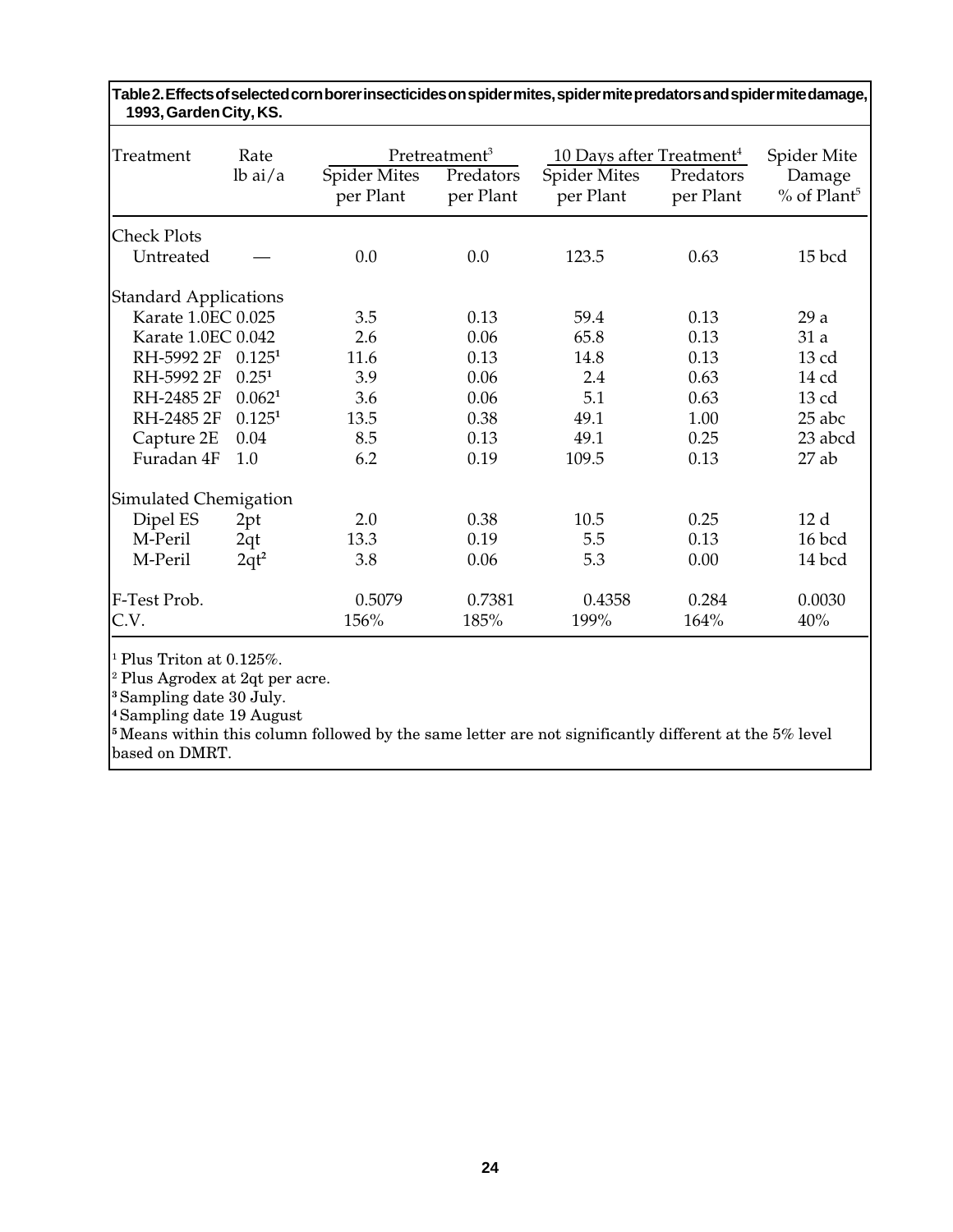# **EFFICACY OF MITICIDES AGAINST BANKS GRASS MITES AND TWOSPOTTED SPIDER MITES IN CORN**

*by Larry Buschman, Lisa Wildman, and Phil Sloderbeck*

#### **SUMMARY**

Two trials were conducted in corn to test the efficacy of selected miticides against the Banks grass mite and the twospotted spider mite. Several of the chemicals provided significant control of the Banks grass mite. Kelthane 4E, Comite, Capture + Furadan, and Capture + Cygon provided better than 80% control at both 12 and 21 DAT. Control of the twospotted spider mite was not as impressive. Only Comite and Kelthane WP provided over 70% control at 21 DAT.

### INTRODUCTION

These trials were conducted to evaluate the efficacy of several miticides against the Banks grass mite (BGM), *Oligonychus pratensis* (Banks), and the twospotted spider mite, *Tetranychus urticae* Koch.

#### **PROCEDURES**

Two tests, (one for BGM and one for TSM) were established in a furrow-irrigated corn field (Finnup #11) at the Southwest Research-Extension Center, Finney County, KS. In each test, treatments were arranged in a randomized complete block design with four replications. Plots were four rows (10 ft) wide and 50 ft long with a four-row (10 ft) border of untreated corn on each side and a 10-ft alley at each end. Treatments were applied on 12 and 13 August with a high clearance sprayer using a 10-ft boom with three nozzles directed at each row (one on each side of the row on 16-inch drop hoses directed at the ear zone and a third nozzle directed at the top of the plant). The sprayer was calibrated to deliver 20 gal/a at 2 mph and 40 psi.

In each plot, four plants were flagged, two plants in each of two center rows. In the BGM test, sections of corn leaves infested with Banks grass mites, collected in Haskell Co., were placed in leaf axils of the flagged plants. In the TSM test, sections of corn leaves infested with twospotted mites from the laboratory colony were placed in leaf axils of the flagged plants.

Pretreatment spider mite counts were made on 9 August by visually searching all leaves of the flagged plants for large (adult female) spider mites. Posttreatment counts were made on 17 & 18 August, 23 & 24 August, and 1&2 September (approx. 5, 11, and 20 days after treatment [DAT] respectively) by searching every other leaf (onehalf plant), except for the TSM test on 2 September, when only half of every other leaf (one-quarter plant) was searched. All spider mite counts were converted to mites per plant for presentation. Mite species was determined once pretreatment and once posttreatment by taking samples of spider mites from the four flagged plants in each plot using a vacuum sampler. These samples were mounted on glass slides for microscopic examination and determination of species. Grain yield was determined by machine harvesting two rows per plot, and the gross weight was adjusted to 15.5% moisture and converted to bu/a.

### RESULTS AND DISCUSSION

Spider mite populations were low and variable on 9 August when pretreatment counts were made. The BGM test averaged 32-131 mites per plant, and they were 88% BGM (Table 1). The TSM test averaged 53-143 mites per plant, and they were 95% TSM (Table 2). Mite populations in the BGM test increased slowly to 166 mites per plant at 20 days posttreatment. Mite populations in the TSM test increased more rapidly to 805 mites per plant at 21 days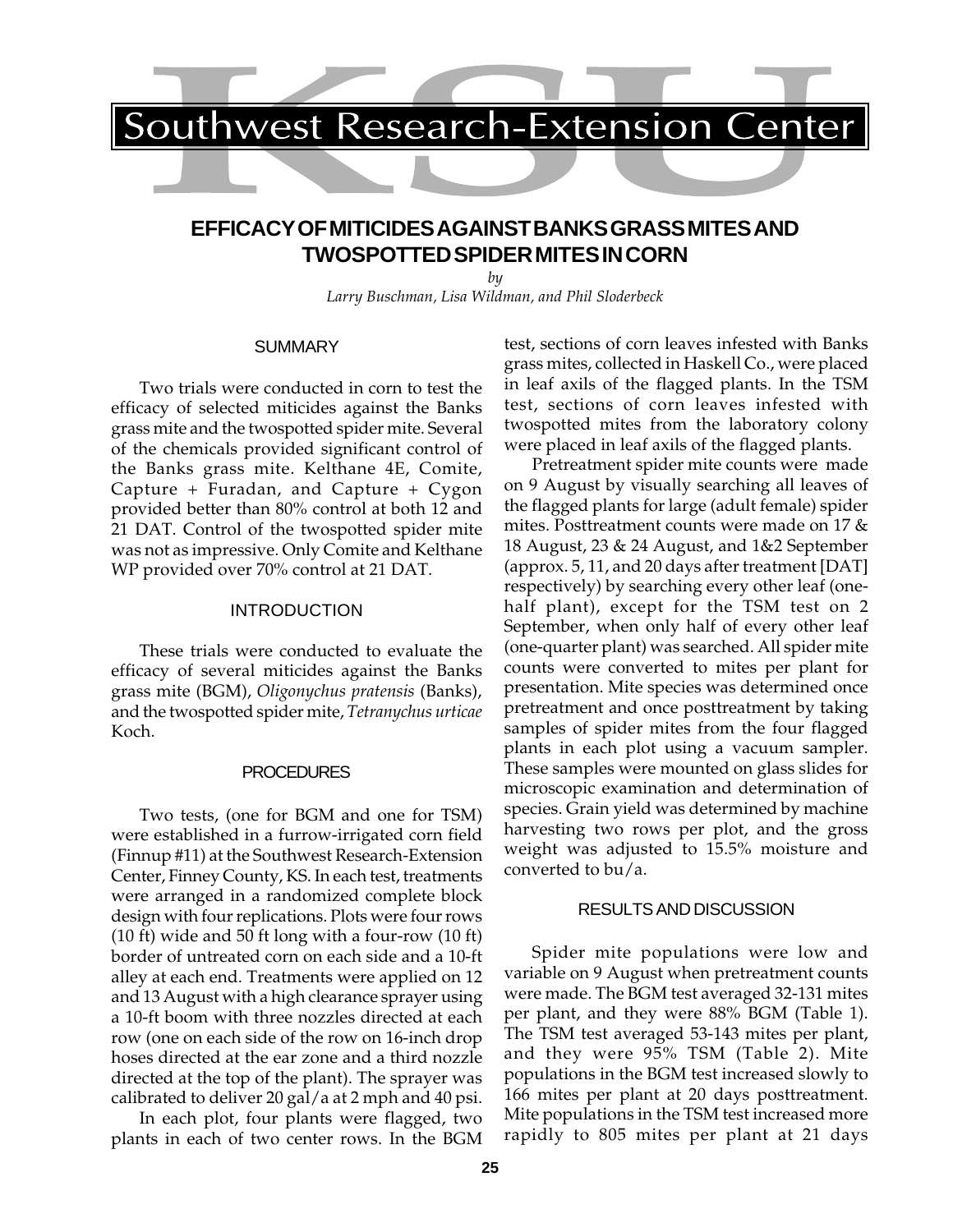| Table1. Miticide efficacy trial with Banks grass mites at Southwest Research-Extension Center, 1993, Garden City, KS.     |                            |                                                  |                                                   |                              |                                                               |                              |                                        |                                                  |                 |                    |                                                                                                                                                                        |
|---------------------------------------------------------------------------------------------------------------------------|----------------------------|--------------------------------------------------|---------------------------------------------------|------------------------------|---------------------------------------------------------------|------------------------------|----------------------------------------|--------------------------------------------------|-----------------|--------------------|------------------------------------------------------------------------------------------------------------------------------------------------------------------------|
|                                                                                                                           |                            | $9\,\mathrm{Aug}$                                | 5 Days after Treatment <sup>1</sup><br>ρÒ<br>17Au |                              | 11 Days after Treatment <sup>1</sup><br>$23 \text{ Aug}$      |                              |                                        | 20 Days after Treatment <sup>1</sup><br>$1$ Sept |                 |                    |                                                                                                                                                                        |
| Treatment                                                                                                                 | $l$ b ai $/a$<br>Rate      | Pretreatment<br><b>Spider Mites</b><br>per Plant | Spider Mites<br>per Plant                         | Control <sup>2</sup><br>$\%$ | Spider Mites<br>per Plant <sup>3</sup>                        | Control <sup>2</sup><br>$\%$ | Spider Mites<br>per Plant <sup>3</sup> | Control <sup>2</sup><br>$\%$                     | Damage<br>$\%$  | <b>NSL</b><br>$\%$ | bu/a <sup>3</sup><br>Grain<br>Yield                                                                                                                                    |
| Check                                                                                                                     |                            | 32                                               | $\frac{8}{2}$                                     |                              | d 64                                                          |                              | 166b                                   |                                                  | 27              | 54                 | 144 abcd                                                                                                                                                               |
| Kelthane MF4E                                                                                                             | 0.125%<br>$\frac{0}{1}$    | $\overline{6}$                                   | 5                                                 | 83                           | 20 <sub>cd</sub>                                              | 83                           | 49 bc                                  | 81                                               | $\overline{10}$ | 59                 | 130 <sub>cd</sub>                                                                                                                                                      |
| +Triton CS-7<br>Kelthane 50W                                                                                              | 0.125%<br>$\overline{1.0}$ | $\mathcal{Z}$                                    | 32                                                | $\Xi$                        | 4.8                                                           | 45                           | 143 bc                                 | 57                                               | $\overline{5}$  | 47                 | 141 bcd                                                                                                                                                                |
| $+$ Triton CS-7<br>Capture 2E                                                                                             | 0.08                       | $\overline{31}$                                  | $\Xi$                                             | 35                           | 22 <sub>cd</sub>                                              | $\overline{\Sigma}$          | $110$ bc                               | 32                                               | $\overline{c}$  | 74                 | 145 abc                                                                                                                                                                |
| Capture 2E                                                                                                                | 0.08                       | 47                                               | 17                                                | 34                           | 13cd                                                          | 89                           | $49$ bc                                | 80                                               | ᡋ               | 53                 | $163$ ab                                                                                                                                                               |
| + Furadan 4 F<br>Capture 2E                                                                                               | 0.08<br>$\tilde{0}$ .      | 94                                               |                                                   | 98                           | $\sigma$                                                      | 100                          | 40bc                                   | 92                                               | Ō               | $\mathcal{L}$      | 151 abc                                                                                                                                                                |
| +Cygon 4E<br>Capture 2E                                                                                                   | 0.08<br>0.5                | 131                                              | 28                                                | 62                           | 20cd                                                          | 94                           | 164b                                   | $\%$                                             | $\frac{9}{1}$   | $\mathcal{Z}$      | 151 abc                                                                                                                                                                |
| +Thiodan 3E<br>Capture 2E                                                                                                 | 0.06<br>0.5                | $\overline{6}$                                   | ە                                                 | 73                           | 18 <sub>cd</sub>                                              | 88                           | 152 bc                                 | 52                                               | $\overline{5}$  | 2                  | 166 a                                                                                                                                                                  |
| +Thiodan 3E<br>MSR <sub>2E</sub>                                                                                          | $0.\overline{5}$<br>0.5    | 99                                               | $\overline{c}$                                    | 78                           | 53 bcd                                                        | 78                           | 165b                                   | 8 <sup>o</sup>                                   | 22              | $\overline{49}$    | 140 bcd                                                                                                                                                                |
| Furadan 4E                                                                                                                | 1.0                        | 52                                               | 38                                                | 30                           | 142a                                                          | $-10$                        | 478 a                                  | -77                                              | $\overline{21}$ | $\overline{6}$     | 147 abc                                                                                                                                                                |
| Comite 6.55E                                                                                                              | 2.46                       | 47                                               | $\overline{c}$                                    | 55                           | $\sigma$                                                      | 95                           | 20c                                    | 92                                               | $\circ$         | 31                 | 149 abc                                                                                                                                                                |
| Cygon 4E                                                                                                                  | 0.5                        | $\mathfrak{L}$                                   | $\overline{5}$                                    | $\frac{4}{6}$                | 69 bc                                                         | 54                           | 183b                                   | $\overline{4}$                                   | $\overline{14}$ | 53                 | 122 d                                                                                                                                                                  |
| F-Test Prob.<br>C.V.                                                                                                      |                            | 0.26<br>92%                                      | 112%<br>0.33                                      |                              | 0.0002<br>82%                                                 |                              | $\leq 0.0001$<br>60%                   |                                                  | 59%<br>0.065    |                    | 0.0073<br>$10\%$                                                                                                                                                       |
| <sup>3</sup> Means within this column followed by the same letter<br><sup>1</sup> Treatments applied 12-13 Aug.<br>check. |                            |                                                  |                                                   |                              | are not significantly different at the 5% level based on DMRT |                              |                                        |                                                  |                 |                    | <sup>2</sup> The percent control for each treatment was calculated using the Henderson & Tilton formula, which adjusts for changes in number of mites in the untreated |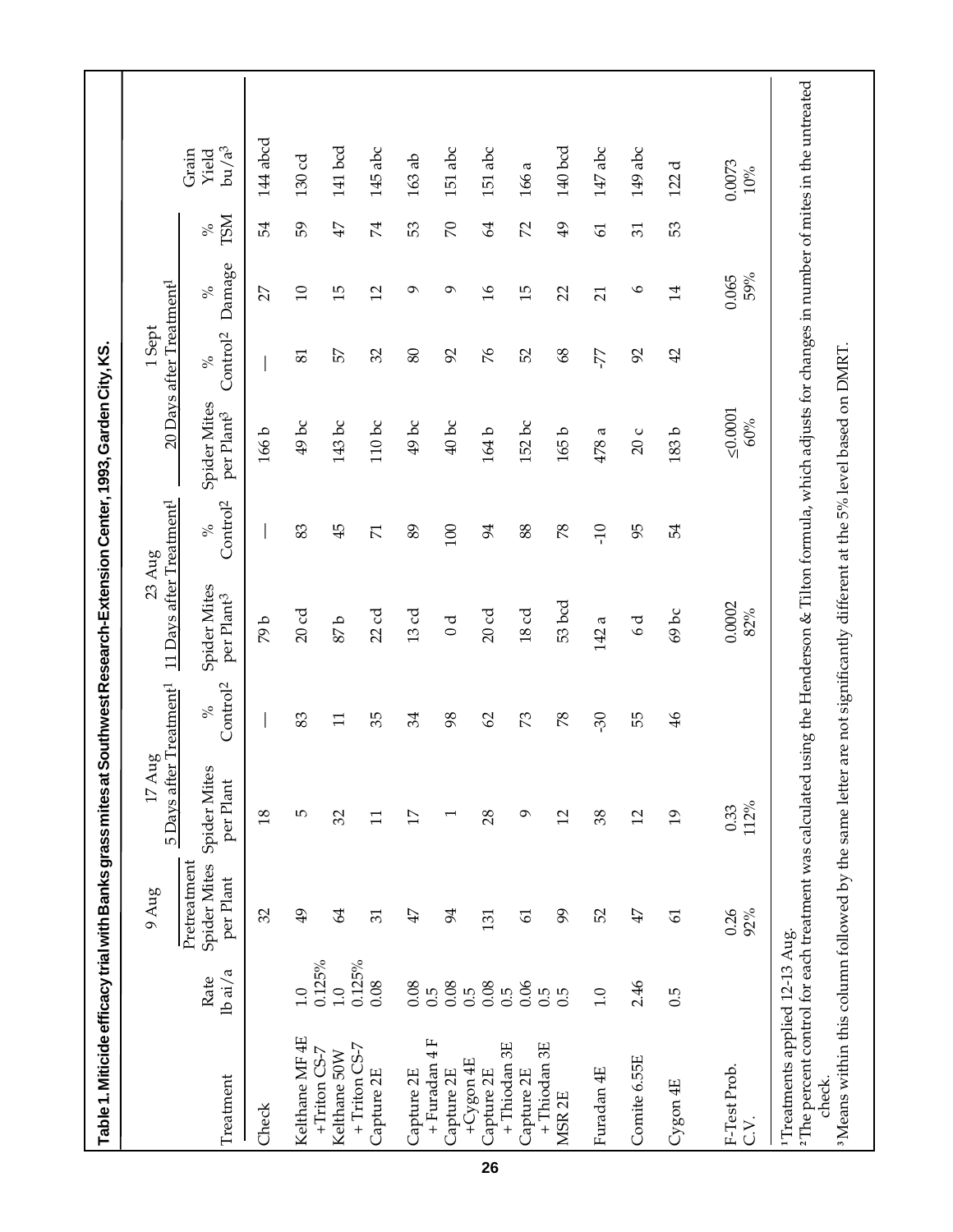| Table 2. Miticide efficacy trial with twospotted spider mites at Southwest Research-Extension Center, 1993, Garden City, KS.                                                                                                                                                                                                                                          |                         |                                           |                                                    |                              |                                               |                                                   |                                        |                                                                         |                    |                |                            |
|-----------------------------------------------------------------------------------------------------------------------------------------------------------------------------------------------------------------------------------------------------------------------------------------------------------------------------------------------------------------------|-------------------------|-------------------------------------------|----------------------------------------------------|------------------------------|-----------------------------------------------|---------------------------------------------------|----------------------------------------|-------------------------------------------------------------------------|--------------------|----------------|----------------------------|
|                                                                                                                                                                                                                                                                                                                                                                       |                         | $9\,\mathrm{Aug}$                         | 5 Days afterTreatment <sup>1</sup><br>Aug<br>17-18 |                              |                                               | 11 Days after Treatment <sup>1</sup><br>23-24 Aug |                                        | 21 Days after Treatment <sup>1</sup><br>Sept<br>$\overline{\mathsf{C}}$ |                    |                |                            |
| Treatment                                                                                                                                                                                                                                                                                                                                                             | $1b$ ai/a<br>Rate       | Spider Mites<br>Pretreatment<br>per Plant | Spider Mites<br>per Plant <sup>2</sup>             | Control <sup>3</sup><br>$\%$ | <b>Spider Mites</b><br>per Plant <sup>2</sup> | Control <sup>3</sup><br>$\%$                      | Spider Mites<br>per Plant <sup>2</sup> | Control <sup>3</sup><br>$\%$                                            | Damage TSM<br>$\%$ | $\%$           | $bu/a^2$<br>Grain<br>Yield |
| Check                                                                                                                                                                                                                                                                                                                                                                 |                         | 84                                        | 61 a                                               |                              | 489 a                                         |                                                   | $805$ ab                               |                                                                         | 34                 | 100            | 148 bcd                    |
| Kelthane MF 4E                                                                                                                                                                                                                                                                                                                                                        | 1.0                     | 64                                        | 24 abcd                                            | 47                           | 135 c                                         | 64                                                | 288 cd                                 | 53                                                                      | 15                 | 100            | 144 cde                    |
| $+Triton$ CS-7<br>Kelthane 50W                                                                                                                                                                                                                                                                                                                                        | 0.125%<br>$\frac{0}{1}$ | 143                                       | 57 ab                                              | $\overline{4}$               | $210$ bc                                      | 75                                                | 416 bcd                                | $\mathcal{R}$                                                           | 84                 | 100            | Φ<br>132                   |
| +Triton CS-7<br>Capture 2E                                                                                                                                                                                                                                                                                                                                            | 0.125%<br>0.08          | 99                                        | d<br>O                                             | 78                           | $192$ bc                                      | $\overline{41}$                                   | 498 bcd                                | $\overline{\phantom{0}}$                                                | 24                 | 100            | $160$ ab                   |
| Capture 2E                                                                                                                                                                                                                                                                                                                                                            | 0.08                    | 94                                        | 8 d                                                | 85                           | 123 c                                         | 22                                                | 446 bcd                                | 38                                                                      | 17                 | 99             | a<br>162                   |
| + Furadan 4 F<br>Capture 2E                                                                                                                                                                                                                                                                                                                                           | 0.08<br>0.5             | 89                                        | 14cd                                               | 78                           | 186 bc                                        | $\mathfrak{A}$                                    | $460$ bcd                              | $\frac{4}{6}$                                                           | 22                 | 100            | a<br>163                   |
| $+Cyg$ on $4E$<br>Capture 2E                                                                                                                                                                                                                                                                                                                                          | 0.08<br>0.5             | 140                                       | $44$ abcd                                          | 99                           | $207$ bc                                      | 75                                                | 635 bc                                 | 52                                                                      | $\mathcal{S}$      | 99             | 159 ab                     |
| +Thiodan 3E<br>Capture 2E                                                                                                                                                                                                                                                                                                                                             | 0.06<br>0.5             | 151                                       | 26 abcd                                            | 77                           | 176 bc                                        | 80                                                | 666 bc                                 | 54                                                                      | 75                 | 100            | 159 ab                     |
| +Thiodan 3E<br>MSR <sub>2E</sub>                                                                                                                                                                                                                                                                                                                                      | 0.5<br>0.5              | 89                                        | 48 abcd                                            | $\mathbf{\Omega}$            | 387 ab                                        | $\mathbf{\sim}$                                   | 484 bcd                                | $\delta$                                                                | $\delta$           | 100            | 141 de                     |
| Furadan 4E                                                                                                                                                                                                                                                                                                                                                            | 1.0                     | 110                                       | 52 abc                                             | 34                           | 385 ab                                        | $\overline{40}$                                   | σ<br>1047                              | $\circ$                                                                 | 27                 | $\delta$       | 154 abc                    |
| Comite 6.55E                                                                                                                                                                                                                                                                                                                                                          | 2.46                    | 53                                        | $16$ bcd                                           | 58                           | 54 c                                          | 82                                                | 115 d                                  | 77                                                                      | $\mathfrak{d}$     | 56             | 143 cd                     |
| $Cyg$ on $4E$                                                                                                                                                                                                                                                                                                                                                         | 0.5                     | $\mathcal{S}$                             | 54 abc                                             | مُ                           | 474a                                          | $-24$                                             | 545 bc                                 | 17                                                                      | 35                 | 93             | 148 bcd                    |
| F-Test Prob.<br>C.V.                                                                                                                                                                                                                                                                                                                                                  |                         | $147\%$<br>0.36                           | 0.048<br>75%                                       |                              | 0.001<br>56%                                  |                                                   | 0.001<br>45%                           |                                                                         | 0.2583<br>115%     | 0.0001<br>5.2% |                            |
| <sup>3</sup> The percent control for each treatment was calculated using the Henderson & Tilton formula, which adjusts for changes in number of mites in the<br><sup>2</sup> Means within this column followed by the same letter are not significantly different at the $5\%$ level based on DMRT.<br><sup>1</sup> Treatments applied 12-13 Aug.<br>untreated check. |                         |                                           |                                                    |                              |                                               |                                                   |                                        |                                                                         |                    |                |                            |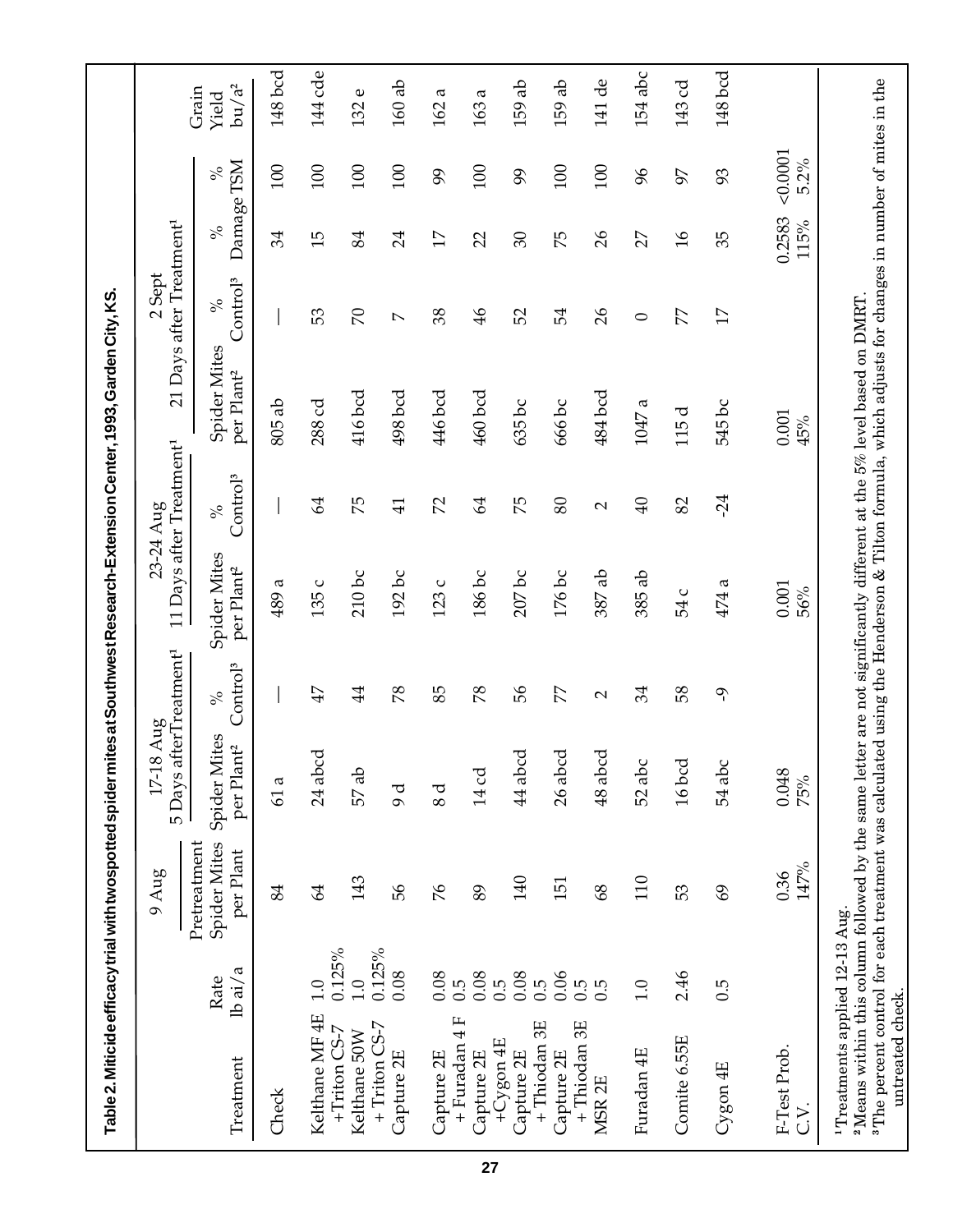posttreatment.

Several of the treatments gave acceptable control of mites in the BGM test (Table 1). Kelthane MF and Comite (3 pt rate) gave effective BGM control through 20 days (81 and 92% control, respectively). All five Capture treatments gave significant control of BGM at 12 days posttreatment (71-100% control), but by 20 days posttreatment only the Capture + Cygon and the Capture + Furadan treatments were above 80% control. The ratio of TSM in these populations tended to increase in many of the Capture treatments but remained low in the Kelthane and Comite treatments.

In general, most of the treatments were less effective controlling mites in the TSM test than in the BGM test (Table 2). Only two of the treatments, Kelthane 50W and Comite (3 pt), gave effective control through 21 days (70 and 77% control, respectively). All five Capture treatments gave good control of TSM on day 5, but by day 11, control for Capture alone had fallen off, and by day 21, control for all five of the Capture treatments had declined to below 60%. The other registered miticides, MSR, Cygon and Furadan, gave very little control, even at 5 days posttreatment. The ratio of TSM in these populations remained high, 93-100%, in all the treatments.

Grain yield varied significantly among treatments in both tests, but did not correlate with miticide efficacy. Some of the yield difference probably was a result of the treatment effects on corn borers. Several of the treatments are known to be good corn borer insecticides, whereas others would be expected to have little effect on corn borer populations.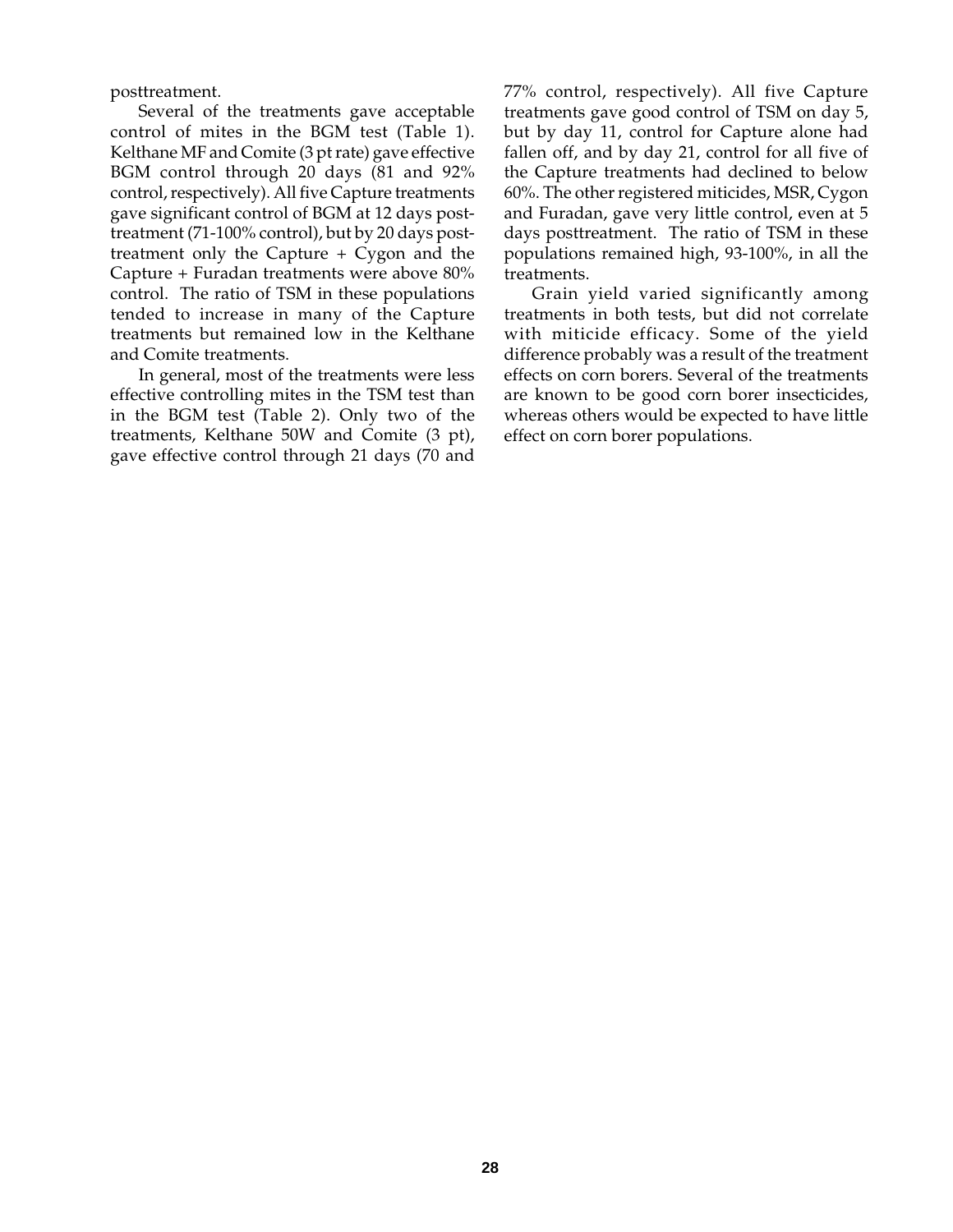# **EFFICACY OF SOIL INSECTICIDES FOR ROOTWORM CONTROL**

*by Larry Buschman, Lisa Wildman, Phil Sloderbeck, and Randall Currie*

## **SUMMARY**

Rootworm damage to corn was compared in plots treated with planting time applications of various formulations of Counter, Lorsban, Fortress, Thimet, Force, and Dyfonate. Significant reductions in rootworm damage were obtained with Counter 15G, Counter 20CR, Lorsban 15G, Lorsban NAF#1, and Force 1.5G.

#### **PROCEDURES**

Field corn, Pioneer 3162, was planted on 17 May 1993 at a rate of 32,900 seeds/a in a furrowirrigated field (#17) at the Southwest Research Extension Center, Finney County, KS. The preplant herbicide Atrazine was applied to all plots at the rate of 2 lb ai/a The soil type was a Richfield silt loam with a pH of 7.5 and an organic matter content of 1.5%. Plots were three rows (7.5 ft) by 30 ft , arranged in a randomized complete block design and replicated four times. Treatments were applied either as a 7 in. band over the open seed furrow (T-band) or in the furrow with planter-mounted granule applicators. These plots were superimposed over a herbicide trial, so some variation occurred in the postemergent herbicide treatments that the insecticide treatments received. Most of the plots received an application of Accent  $(0.67 \text{ oz}/a)$  on 15 June, but one set of the Counter 20CR treatments and one set of untreated plots received an application of Beacon (0.76 oz/a) (see Table 1).

Rootworm damage was rated on four plants/ plot on 7 July 1993 using the six point Iowa scale, and plant height was recorded. Grain yield was determined by machine harvesting each plot and adjusting the yields to bu/a at 15.5% moisture.

## RESULTS AND DISCUSSIONS

Rootworm injury in the untreated plots was rated only moderate, averaging 3.6; however, rootworm damage ratings differed significantly among treatments (Table 1). All four of the Counter treatments, two of the Lorsban treatments, and the Force treatment significantly reduced rootworm injury below that seen in any of the untreated treatments. Rootworm injury in the treatments receiving experimental Lorsban formulations, the low rate of Fortress, and the Thimet treatment did not differ significantly from that in the untreated check.

In rating the rootworm damage, malformed or stubby roots were observed in at least two of the replicates of the Counter-Beacon plots. Similar damage was not observed in the Counter-Accent plots. Data on plant height was not well correlated with treatment, but appeared to be more a result of plot location and degree of Johnson grass infestation and, therefore, was omitted from the analysis.

Grain yield averaged 83.5 bu/a and did not differ significantly among treatments. Rootworm damage above 3.0 usually is associated with significant yield reductions. However, large variations occurred across the plots because of differences in weed competition, which undoubtedly masked any yield differences caused by reductions in rootworm injury.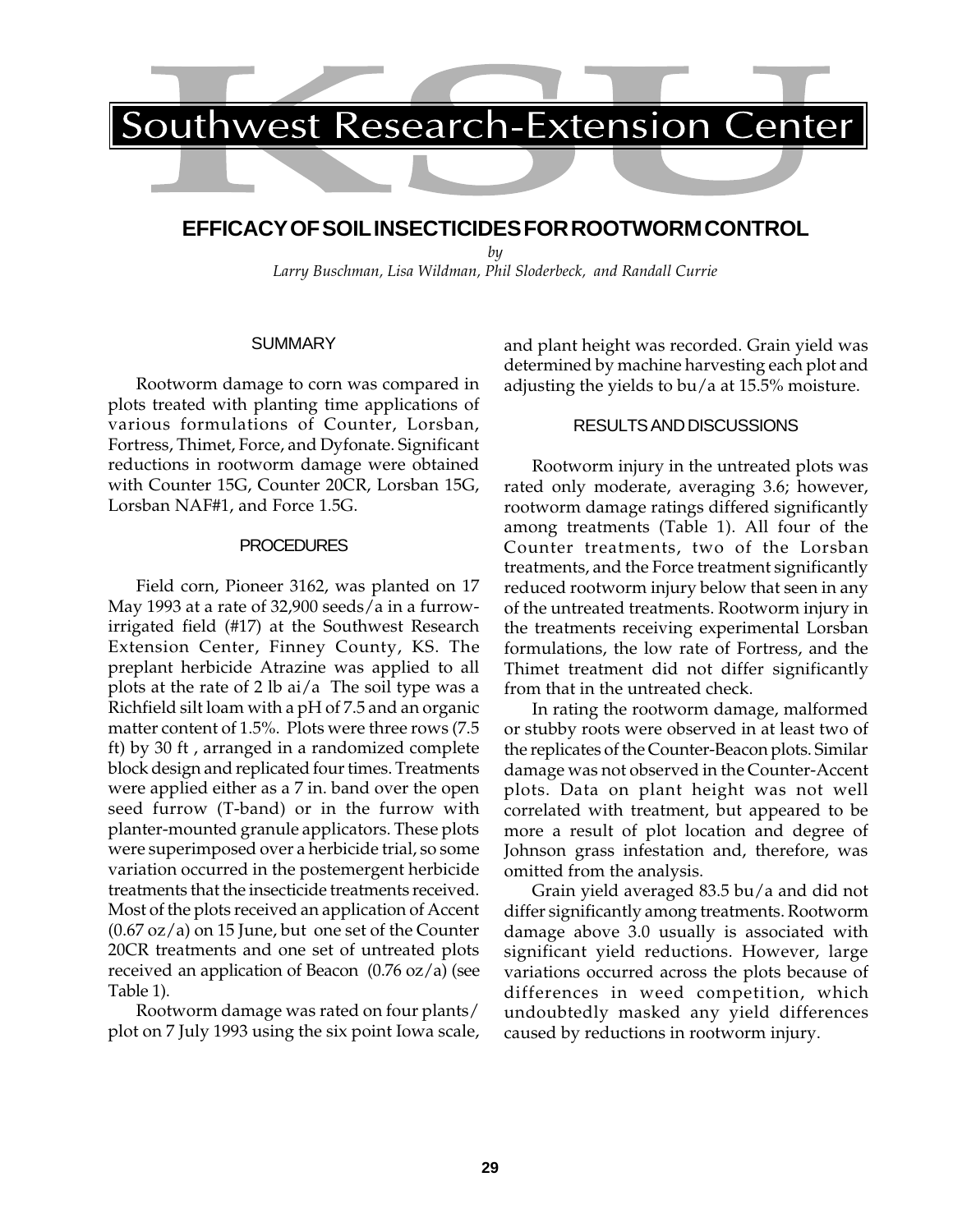|                    |                      |           | Table 1. Efficacy of soil insecticides on corn rootworms, Southwest Research-Extension Center, Garden City. |
|--------------------|----------------------|-----------|-------------------------------------------------------------------------------------------------------------|
| Insecticide        | Rate<br>oz/1000 ft.1 | Herbicide | Rootworm<br>Ratings<br>$1-62$                                                                               |
| Untreated          |                      | Beacon    | 3.7a                                                                                                        |
| Untreated          |                      | Accent    | $3.5$ abc                                                                                                   |
| Untreated          |                      | Accent    | 3.6ab                                                                                                       |
| Counter 20CR       | 6 B                  |           | 2.6 <sub>efg</sub>                                                                                          |
| Counter 20CR       | 6 B                  | Beacon    | $2.4$ fg                                                                                                    |
| Counter 20CR       | 6 B                  | Accent    | 2.3 g                                                                                                       |
| Counter 15G        | 6 B                  | Accent    | $2.5$ fg                                                                                                    |
| Lorsban 15G        | 6 B                  | Accent    | 2.3 g                                                                                                       |
| Lorsban NAF#1      | 6 B                  | Accent    | $2.8$ defg                                                                                                  |
| Lorsban NAF#12     | 6 B                  | Accent    | 3.4 abcd                                                                                                    |
| Lorsban NAF#13     | 6 B                  | Accent    | 3.2 abcde                                                                                                   |
| Fortress 5G        | 3IF                  | Accent    | 3.3 abcd                                                                                                    |
| Fortress 5G        | 6 <sub>IF</sub>      | Accent    | $2.9$ cdefg                                                                                                 |
| Thimet 20G         | 6 B                  | Accent    | 3.6ab                                                                                                       |
| Force l.5G         | 8 B                  | Accent    | 2.7 <sub>eff</sub>                                                                                          |
| Dyfonate II        | 6 B                  | Accent    | 3.0 bcdef                                                                                                   |
| F-test prob.<br>CV |                      |           | < 0.0001<br>15%                                                                                             |

 $1 B =$  Band application, IF = in-furrow application.

2 Means within this column followed by the same letter are not significantly different at the 5% level based on DMRT.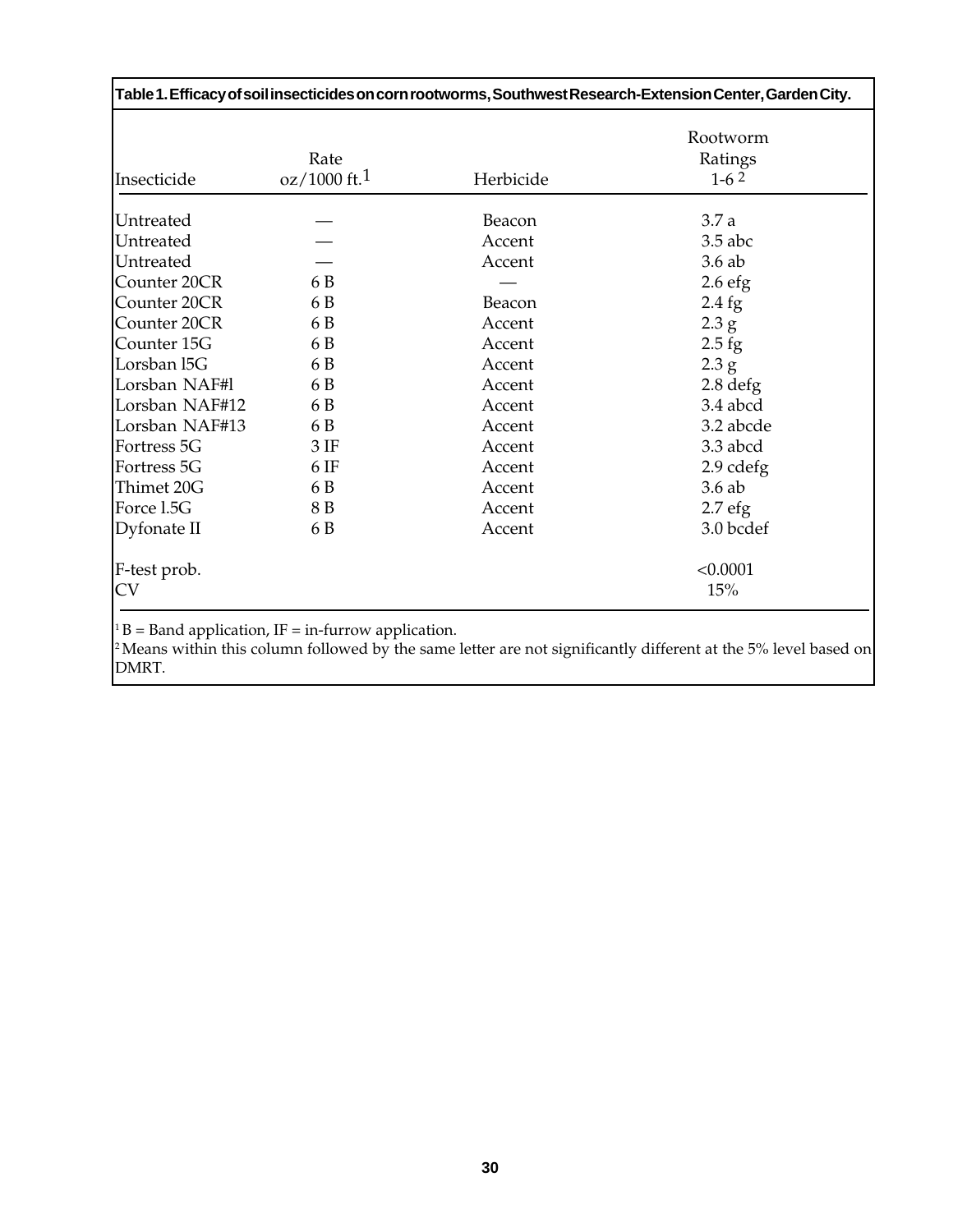# **TANK MIXES TO ENHANCE KOCHIA CONTROL BY ACCENT OR BEACON**

*by Randall Currie*

### **SUMMARY**

Accent provided poor kochia control when used alone. However, Banvel and Clarity tank mixed with Accent provided excellent kochia control. Atrazine or Permit plus Banvel tank mixed with Accent also provided good kochia control. The experimental compound M6316 and V-23031 did not appear to enhance Accents' kochia control.

#### INTRODUCTION

Accent and Beacon both provide excellent control of johnsongrass and shattercane and, under the right conditions, adequate control of some other grass species. However, on broadleaf weeds, they can be inconsistent and provide poor control. Previous field day reports have noted that, although these compounds have biological activity on kochia, Accent or Beacon provide unacceptable control under heavy kochia pressure. Therefore, the objective of this test was to test compounds that could be mixed with Accent or Beacon to enhance their kochia control.

### PROCEDURES

Corn was planted as described in Table 1 and sprayed as described in Table 2. Percent control was calculated based on weed number per unit area. Yield was determined based on combine harvest of two 30-foot rows from the center of each plot. Data were analyzed as a randomized complete block.

## RESULTS AND DISCUSSION

Field conditions in this test reduced the competitive ability of kochia. Corn emerged

| Table 1. Planting information. |                  |
|--------------------------------|------------------|
|                                |                  |
| Crop:                          | Corn             |
| Variety:                       | Pioneer 3162     |
| Planting Date:                 | 5/7/93           |
| Planting Method:               | JD Max Emerge II |
| Rate:                          | 32,900 seed/A    |
| Depth:                         | 11/2"            |
| Row Spacing:                   | 30" row, 60" bed |
| Soil Temp.:                    | $58^{\circ}$ F   |
| Soil Moisture:                 | Moist            |

| Table 2. Application information. |                    |
|-----------------------------------|--------------------|
|                                   |                    |
| <b>Application Date:</b>          | 6/8/93             |
| Time of Day:                      | 8:45 - 10:30 AM    |
| Application Method:               | Windshield Sprayer |
| <b>Application Timing:</b>        | Postemergence,     |
|                                   | 4-5 leaf corn      |
| Air Temp.:                        | 79°F               |
| Soil Temp.:                       | $62^{\circ}F$      |
| Soil Moisture:                    | Dry surface        |
| Appl. Equipment:                  | Windshield Sprayer |
| Pressure:                         | 30 # PSI           |
| Nozzle Type:                      | XR FF              |
| <b>Nozzle Size:</b>               | 8004               |
| Nozzle Spacing:                   | 20"                |
| Boom Length:                      | 10'                |
| Boom Height:                      | 18"                |
| Ground Speed:                     | 4 mph              |
| Carrier:                          | H2O                |
| Spray Volume:                     | 17 GPA             |
| Propellant:                       | CO2                |

well ahead of kochia, which was present at less than one plant per 3 ft of row. At the time of application, kochia was 1 to 8 in. tall, and many plants were shaded by the corn. As expected, Accent provided poor kochia control 30 days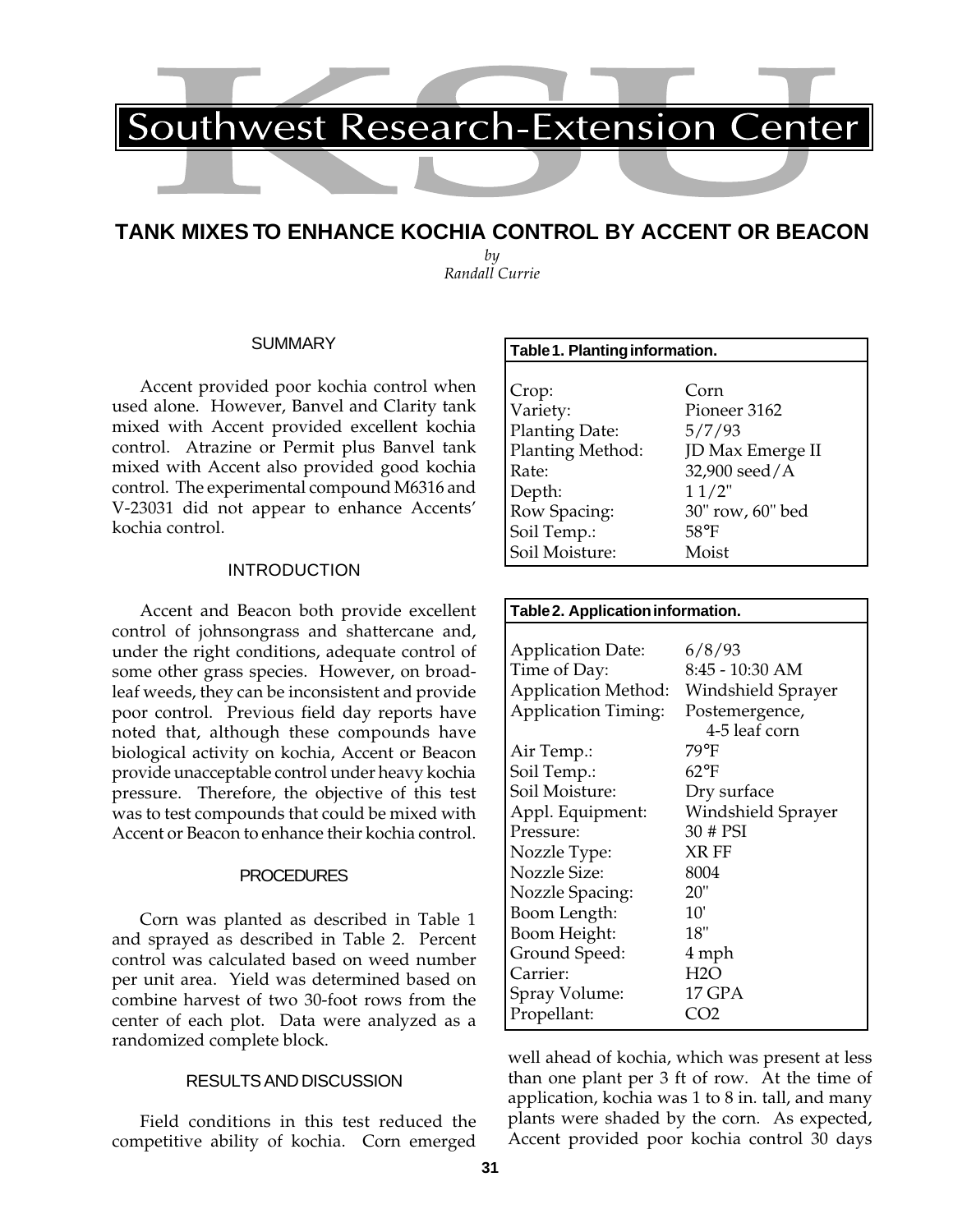after treatment (Table 3). One could expect equally poor kochia control with Beacon based on work not shown here. The addition of Banvel or Clarity provided excellent kochia control. The addition of atrazine, Permit, or low rates of Banvel plus Permit also provided acceptable control. Other tank mixes of Permit with other surfactants, which should have enhanced herbicidal activity, did not perform as well. This makes it difficult to draw strong conclusions about Permit's efficacy based on this test alone. The Accent-Beacon tank mix performed much better than expected. Under less favorable conditions, this tank mix might not perform as well. All other tank mixes performed poorly. In

another test not shown here, Tough, performed well. It would be premature to draw conclusions about it's performance based on this test alone.

Shattercane pressure was erratic, and this test should not be used to differentiate between products. By 30 days after application, no statistically significant differences in the level of shattercane control were seen among the products.

Excellent johnsongrass control was seen in all treatments. All tank mixes dramatically enhanced yield. However, insufficient differences in weed competition were present to differentiate among the effects of these tank mixes on yield.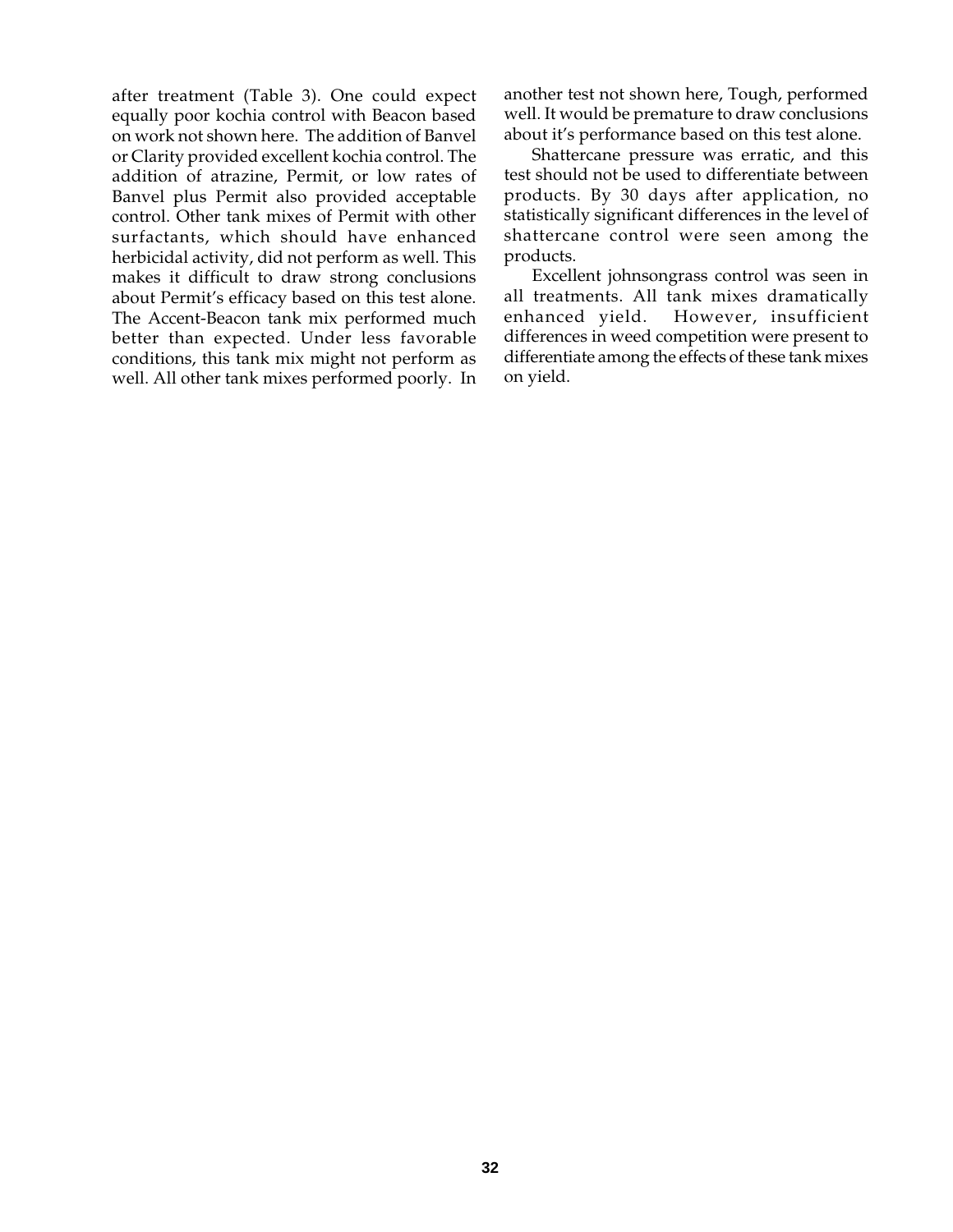|               | Table 3. Weed control with tank mixes of broadleaf contr            | ol compounds with Accent or Beacon 15 and 30 days after postemergence treatment. |               |          |                      |                    |                              |         |               |
|---------------|---------------------------------------------------------------------|----------------------------------------------------------------------------------|---------------|----------|----------------------|--------------------|------------------------------|---------|---------------|
| Trt #         | Treatment                                                           | $\frac{\text{lbs}}{\text{ai}/\text{a}}$<br>Rate                                  | 15 DAT*30 DAT | Kochia   | <b>IS DAT 30 DAT</b> | <b>Shattercane</b> | Johnsongrass<br><b>ISDAT</b> | 30 DAT  | bu/a<br>Yield |
|               |                                                                     |                                                                                  |               |          | $-$ % Control        |                    |                              |         |               |
|               | Accent + Banvel + X-77 + UAN                                        | $.0312 + .125 + .25\% + 4\%$                                                     | 93.6          | 100.0    | 65.4                 | 76.6               | 94.4                         | 90.9    | 101.6         |
| $\mathsf{C}$  | Accent + Clarity + $X-77 + UAN$                                     | $.0312 + .125 + .25\% + 4\%$                                                     | 97.9          | 98.0     | 60.0                 | 58.9               | 79.1                         | 100.0   | 94.7          |
| က             | Accent + V-23031(Resource) + X-77 + UAN .0312 + .288 + .25% + 4%    |                                                                                  | 46.8          | 50.0     | 62.1                 | 88.9               | 99.4                         | 100.0   | 91.0          |
| 4             | Accent + Beacon + Scoil + UAN                                       | $.0312 + .018 + 1\% + 4\%$                                                       | 78.7          | 74.0     | 91.1                 | 67.8               | 99.4                         | 100.0   | 90.7          |
| 5             | Accent + Permit + X-77 + UAN                                        | $0.0312 + 0.0312 + 0.25\% + 4\%$                                                 | 78.7          | 80.0     | 77.5                 | 80.0               | 88.0                         | 100.0   | 88.9          |
| $\circ$       | Accent + Permit + COC + UAN                                         | $.0312 + .0312 + 1\% + 4\%$                                                      | 19.1          | 26.0     | 76.4                 | 72.2               | 97.7                         | 100.0   | 92.4          |
| $\breve{~}$   | Accent + Permit + Scoil + UAN                                       | $.0312 + .0312 + 1\% + 4\%$                                                      | 14.9          | 0.0      | 88.9                 | 96.7               | 100.0                        | 100.0   | 93.5          |
| $\infty$      | Accent + Permit + Banvel + X-77 + UAN                               | $.0312 + .0156 + .0625 + .25\% + 4\%$                                            | 89.4          | 84.0     | 60.0                 | 57.8               | 98.0                         | 100.0   | 91.2          |
| ᢦ             | $\text{Accent} + \text{M6316} + \text{COC} + \text{UAN}$            | $0.0312 + 0.039 + 1\% + 4\%$                                                     | 0.0           | 4.0      | 56.3                 | 55.5               | 94.7                         | 100.0   | 87.1          |
| $\Omega$      | Accent + M6316 + Atrazine + COC + UAN .0312 + .0039 + .75 + 1% + 4% |                                                                                  | 72.3          | $80.0\,$ | 84.2                 | 66.7               | 92.0                         | 100.0   | 103.4         |
|               | Accent + COC + UAN                                                  | $.0312 + 1\% + 4\%$                                                              | 17.0          | 26.0     | 62.1                 | 78.9               | 95.8                         | 100.0   | 96.3          |
| 12            | Beacon + Tough EC + X-77                                            | $.0357 + .45 + .25\%$                                                            | 38.3          | 36.0     | 45.2                 | 57.8               | $82.0\,$                     | $100.0$ | 88.2          |
| 13            | Accent + $T$ ough EC + $X$ -77                                      | .25%<br>$-45 + 0312 + 45 +$                                                      | 40.4          | 42.0     | 71.9                 | 88.9               | 93.1                         | 90.9    | 89.4          |
| 14            | Beacon + Tough EC + X-77                                            | .25%<br>$.0357 + .70 +$                                                          | 27.6          | 20.0     | 88.9                 | 88.9               | 100.0                        | 100.0   | 85.0          |
| 15            | Accent + $T$ ough EC + $X$ -77                                      | $.0312 + .70 + .25\%$                                                            | 29.8          | 42.0     | 94.4                 | 81.1               | 90.1                         | 100.0   | 102.3         |
| $\frac{6}{2}$ | Check                                                               |                                                                                  | 0.0           | 0.0      | 0.0                  | 0.0                | 0.0                          | 0.0     | 46.0          |
|               |                                                                     |                                                                                  |               |          |                      |                    |                              |         |               |
|               | $LSD 0.05 =$                                                        |                                                                                  | 4.3           | 8.0      | 36.9                 | 48.6               | 17.9                         | 36.4    | 20.4          |
|               | * DAT = Days after treatment                                        |                                                                                  |               |          |                      |                    |                              |         |               |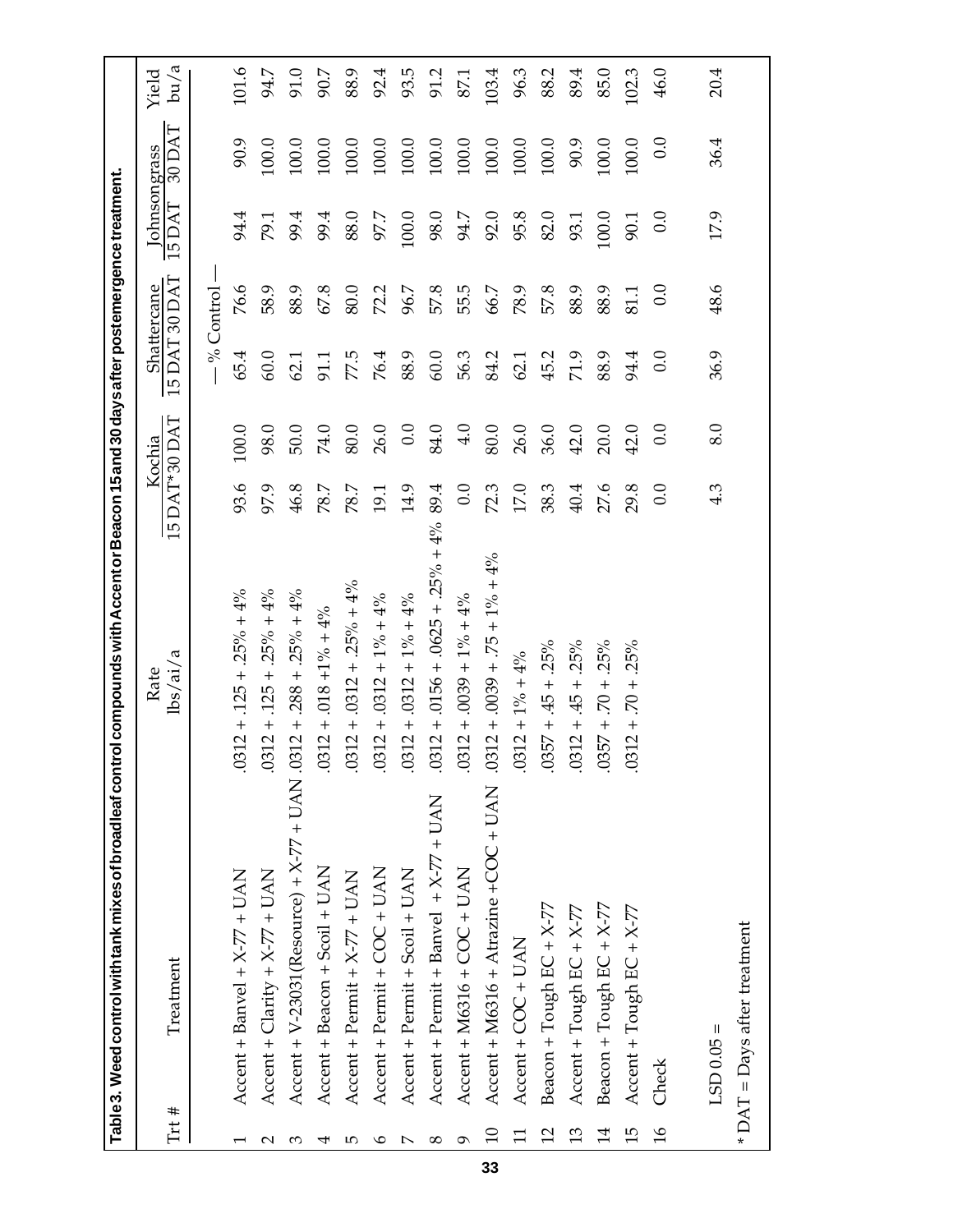

# **EFFECTS OF GENE COPY NUMBER OF PIONEER'S IR GENE ON PURSUIT RESISTANCE IN CORN**

*by Randall Currie*

#### **SUMMARY**

A 4X rate of Pursuit did not injure corn containing two copies of Pioneer's IR gene. Although corn containing only a single copy of the IR gene was injured occasionally early in the season at a 4X rate, this injury did not translate into yield loss. At Garden City, the susceptible cultivar was not injured at normal use rates of Pursuit. However at Manhattan, severe injury was seen at 1/2X rate of Pursuit. Light absorption was a highly reproducible index of Pursuit injury early in the season.

#### INTRODUCTION

Pioneer presently markets Pursuit-resistant corn containing two copies of the IR gene, one from each parent. ICI seeds markets corn with a single copy of a similar gene from only one parent. The objectives of this test were to 1) determine the effect of the second copy of Pioneer's IR gene on Pursuit resistance of its corn cultivar and 2) determine appropriate methods to measure Pursuit injury with 0, 1, or 2 copies of the IR gene.

#### PROCEDURES

The Pursuit-resistant and -susceptible seed used were P3180 IR (containing a copy of the IR gene from each parent) and P3180 (containing no copies of the IR gene). Corn kernels containing a single copy of the IR gene for Pursuit resistance were produced under greenhouse conditions by multiple hand pollination of the P3180 IR with bulked pollen from P3180. Experiments were conducted on a Reading silt loam soil with 3.2% organic matter and a pH of 5.8 at the Kansas State University Ashland Field in Manhattan, KS, and at the Southwest Research-Extension

Center in Garden City, KS on a Richfield silt loam with 1.5% organic matter and a pH of 7.5. Corn was planted in the first week in May in rows 30 in. apart with 1 seed/ft. Individual plots consisted of two 25 -ft rows of each cultivar.

Annual weeds were controlled with a preemergence application of Dual at 2 lbs/a plus atrazine at 1 lb/a over the entire plot area. Pursuit at 0, 2, 4, 8, and 16 oz/a with 1 qt/a crop oil concentrate was applied to corn in the 5-leaf stage. Corn injury was evaluated 1, 2, and 5 weeks after treatment.

Two indices of corn injury were used, light absorbance and plant height. The absorbance of photosynthetically active light of intact leaves was measured with a separate Minolta-502 hand held spectrometer at both locations. On four plants per plot, four successive absorbance readings were made starting at the leaf axil of the last fully expanded leaf. Corn height was based on measurement of four plants per plot. At maturity, ears from a single row of each plot were harvested and dried to 14% moisture. Total ear dry weight was reported as percent yield reduction.

The experimental design was a randomized complete block with four replications. Mean differences were evaluated using Fisher's protected LSD test at the 5% probability level.

#### RESULTS AND DISCUSSION

Reduction in absorption of photosynthetically active light proved to be a highly reproducible index of Pursuit injury. No location interaction was seen using this index, and the data are presented pooled over location (Fig. 1). This index was most sensitive 2 weeks after treatment, detecting reductions in light absorbance of plants treated with as little as 1/2 X rate of Pursuit. The rate of injury appeared to increase with each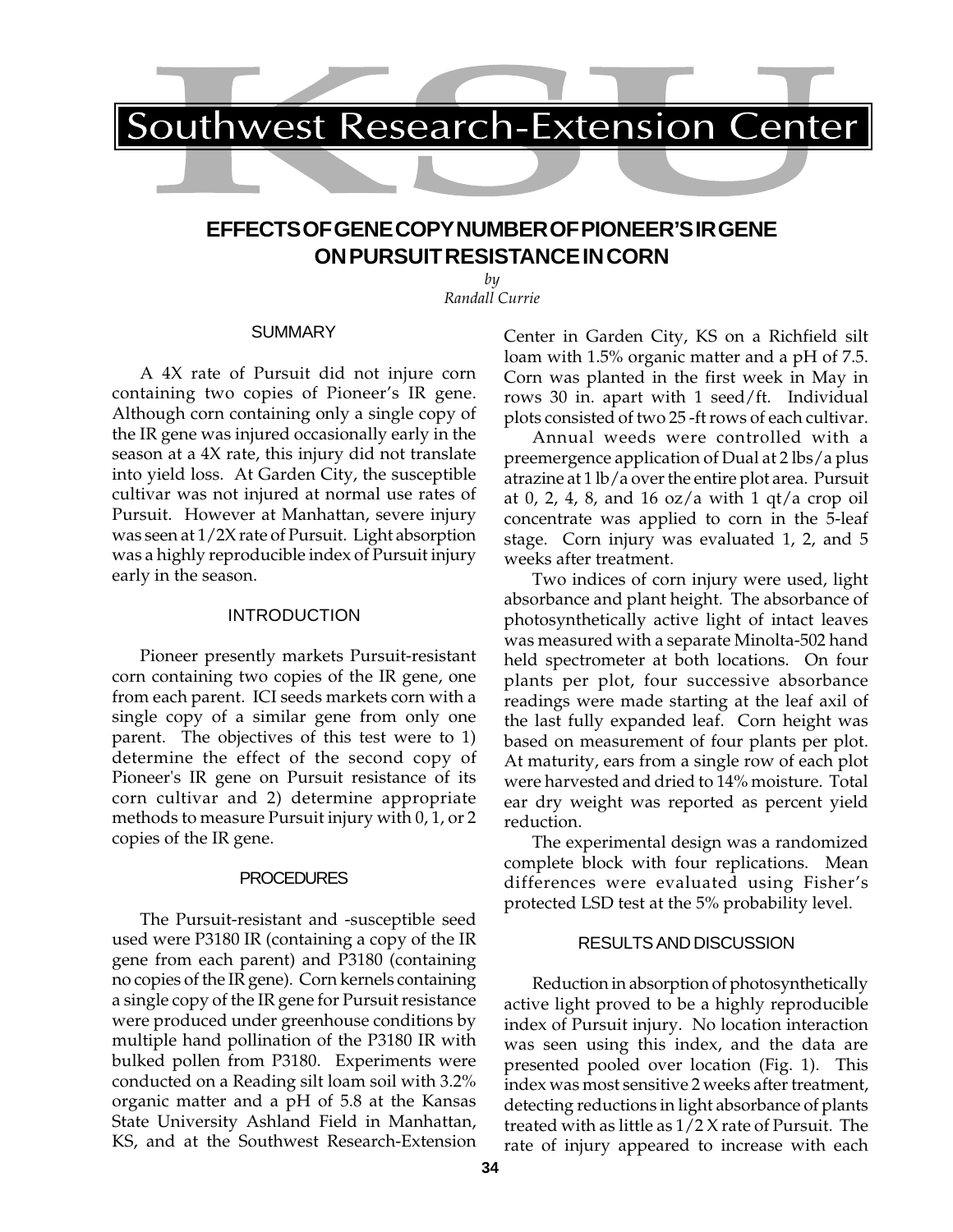

- **Figure 1. Reduction in absorbance of photosynthetically active light of pursuit-susceptible (** ■ **), lR/S crosses (** ● **), and Pursuit- resistant** ( ▲ ) **corn hybrids 1, 2 and 5 weeks after treatment (WAT).**
- **Figure 2. Reduction in height and yield of Pursuitsusceptible (** ■ **), lR/S crosses (** ● **), and Pursuit-resistant** ( ▲ ) **corn hybrids at Manhattan 2 and 5 weeks after treatment (WAT).**

16

16

 $16$ 

successive date. The corn containing a single copy of the IR gene recovered from any earlyseason injury by 5 weeks after treatment. The index showed no injury in the IR variety at any time. Clearly, light absorption is a powerful early-season index of Pursuit injury.

Height reduction produced a strong location interaction. This was due to the greater level of injury seen at Manhattan (Fig. 2). At all rates and dates, the susceptible variety was injured severely at Manhattan. Height was a very sensitive measure of injury. As with light absorption, using height reduction as an index showed no injury at any time in the IR hybrid.

As was seen for height reduction, yield reduction strongly interacted with location because of the severity of response at Manhattan.

In general, at Garden City, all indices produced similar rates of reduction (Fig. 3). However, predicting yield loss across locations with any index was difficult.

In conclusion, light absorption was a most reproducible index of Pursuit injury and could be used very early in the season under field conditions. Later in the season, height reduction was a sensitive index of Pursuit injury. As might be expected, no index predicted the magnitude of yield reduction consistently across all locations. Injury was seen occasionally in the corn containing a single copy of the IR gene early in the season, but by 5 weeks after treatment, it recovered from this injury, and yield was not reduced. The second copy of the IR gene may be present only for cosmetic reasons.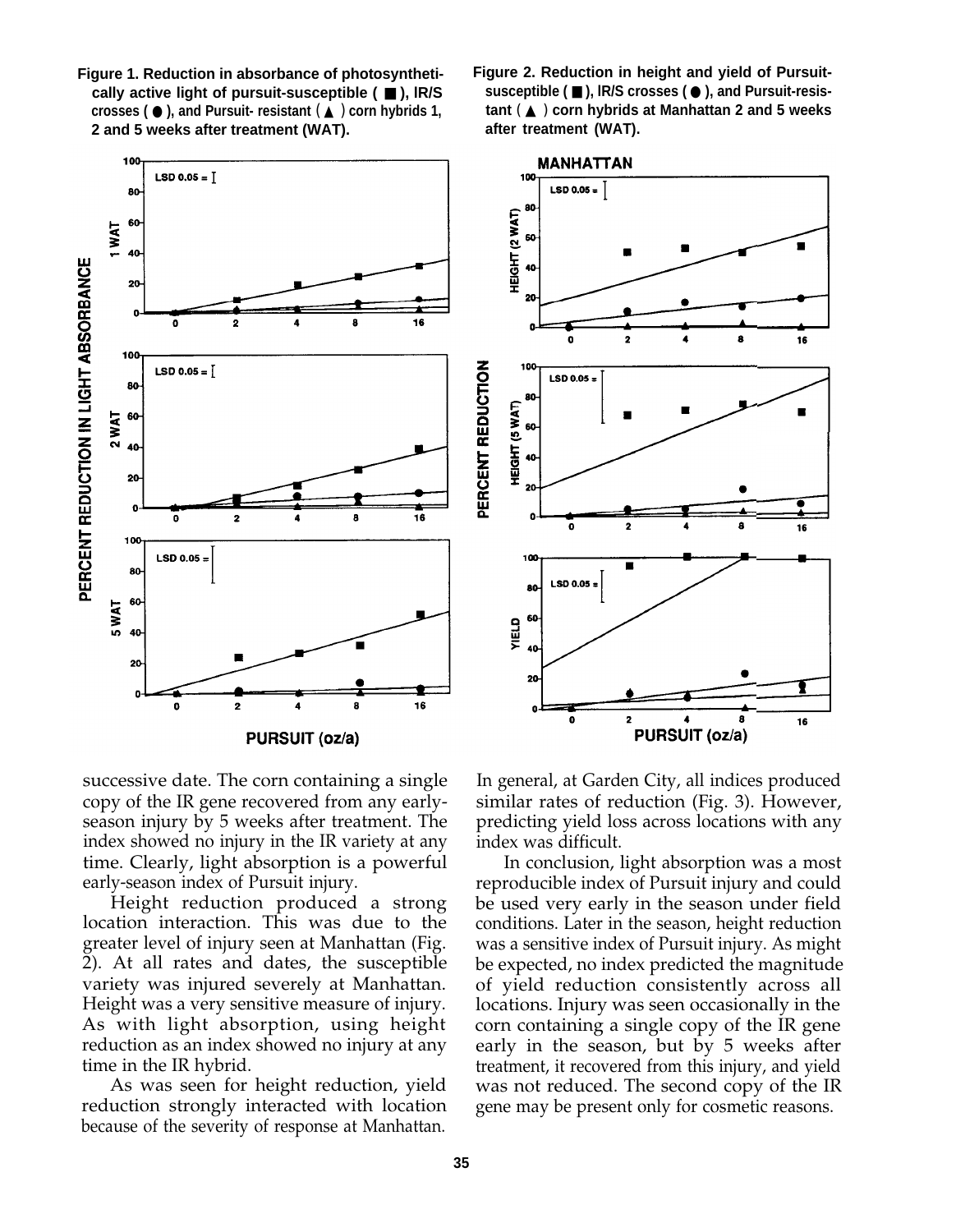**Figure 3. Reduction in height and yield of Pursuitsusceptible (** ■ **), IR/S crosses (** ● **) and Pursuit-resistant (** ▲ **) corn hybrids at Garden City.**

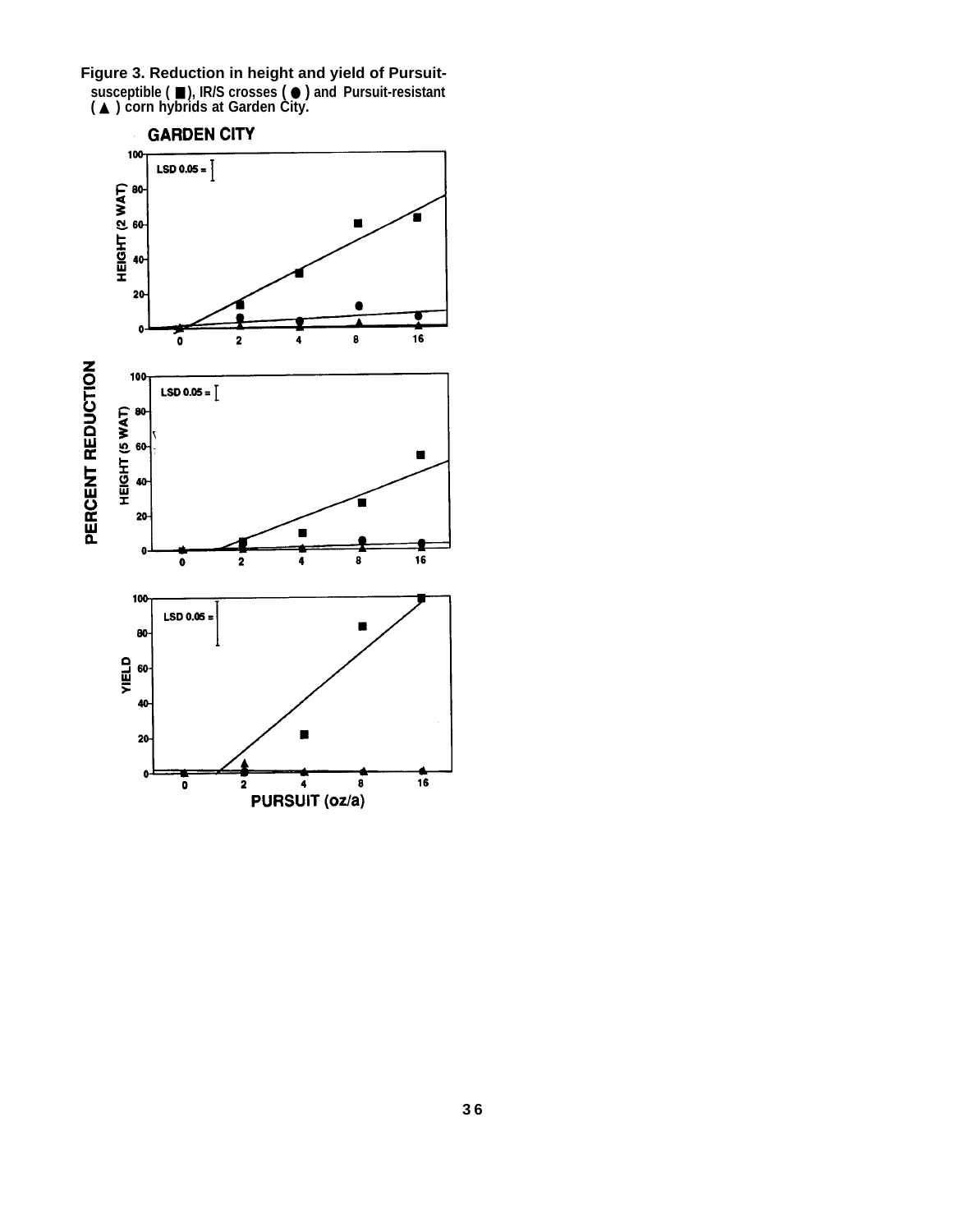

# **AN ECONOMIC ANALYSIS OF SUBSURFACE DRIP IRRIGATION FOR CORN**

*by Kevin C. Dhuyvetter*

#### SUMMARY

Studies have been conducted to determine the effects of dripline spacing and dripline length on corn yield as well as water requirements of corn under drip irrigation. Data from these studies were analyzed to determine the economic optimal system design and irrigation amount for subsurface drip irrigation. Yields increased as dripline spacing decreased from 10.0 ft to 2.5 ft. However, the yield advantage at 2.5 ft was not large enough to offset the cost of the added driptape per acre. The economic optimal dripline spacing was 5.0 ft when corn prices were between \$1.50 and \$3.25/bu. Yields increased slightly as dripline length was shortened from 660 ft to 330 ft. However, the yield advantage at 330 ft was not large enough to offset the cost of the added submains, flushlines, and driptape ends. The economic optimal dripline length was 660 ft. The economic optimal irrigation amount, based on a corn price of \$2.25/bu and irrigation pumping cost of \$2.50/in., was 18.5 in. This represented about 93% of ET.

Based on the economic optimal system design and irrigation amount, drip irrigation was compared to a "typical" center pivot system from an economic standpoint. The center pivot system was more economical than the drip system with the initial assumptions. However, drip irrigation compared favorably to center pivot given a 5-6 bu/a yield advantage with drip irrigation. Reducing the annual cost, by lengthening the useful life or reducing the initial capital outlay of the drip system, also made the returns from the two systems comparable. The relative irrigation application efficiencies of the two systems had a very small effect on economic returns.

## INTRODUCTION

Subsurface drip irrigation is a highly efficient delivery system. Through more uniform irrigation application and decreased percolation and evaporation losses, less overall water and energy are necessary compared to other irrigation delivery systems. Although the annual pumping costs of a drip system are low, the initial capital investment is high, relative to other delivery systems. Because of this, drip irrigation has been associated typically with high-value crops such as fruits and vegetables. But, as parts of the Ogallala Aquifer have continued to experience various levels of overdraft, drip irrigation has received increased attention as an alternative to present irrigation systems.

The objectives of this study were to 1) determine the economic optimal dripline spacing and dripline length for subsurface drip irrigation, 2) determine the economic optimal amount of irrigation water for subsurface drip irrigation, and 3) compare the economic returns from subsurface drip irrigation with the returns from a center pivot system.

### PROCEDURES

Drip irrigation research in corn production has been conducted at the Southwest Research-Extension Center (SWREC) since 1989. The research has centered largely on various design and production management parameters, including dripline spacing, dripline length, and water use requirements. The economic feasibility of these various management parameters was analyzed using a marginal returns approach to identify the optimum drip irrigation system design for corn. Partial budgeting then was used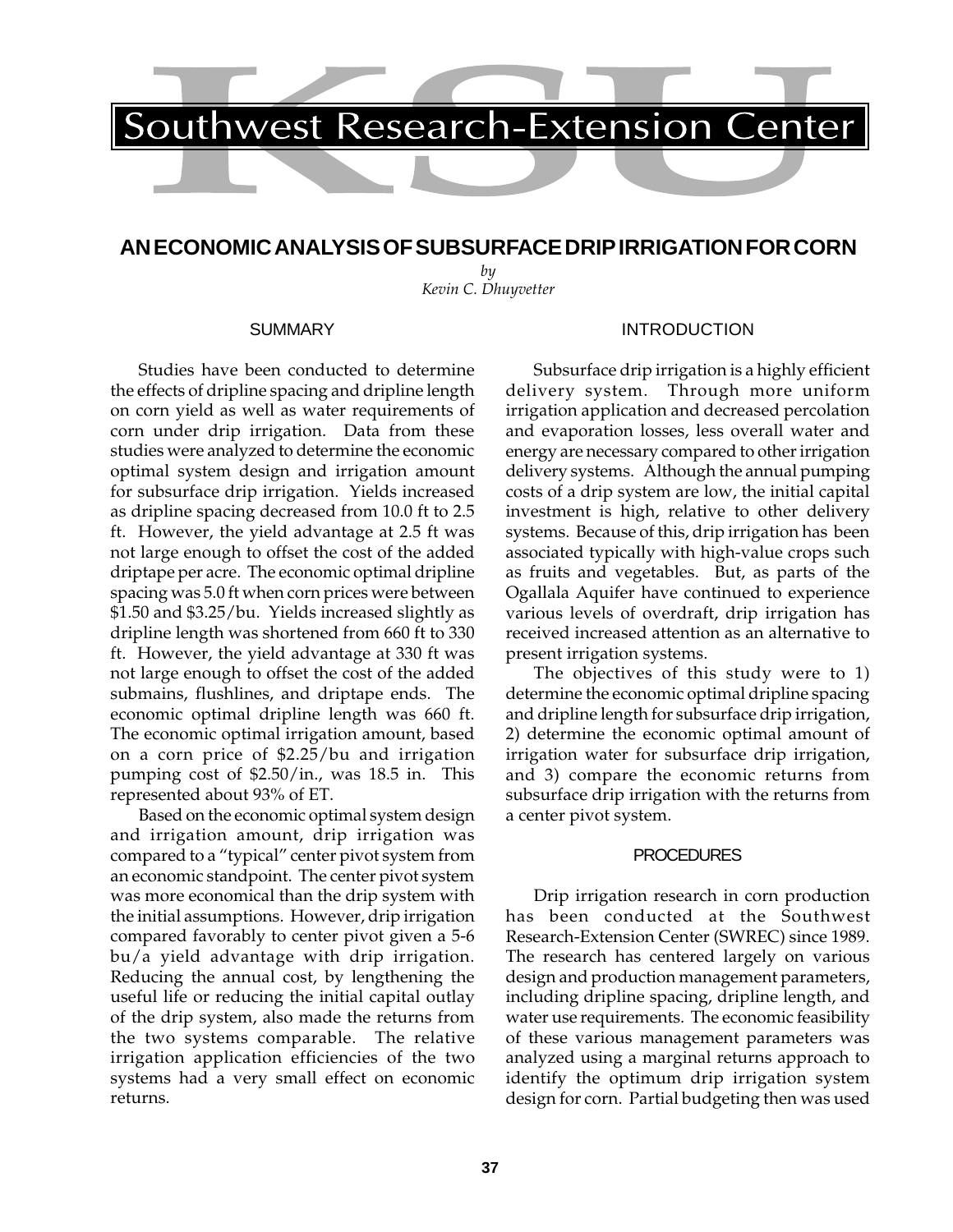to economically compare this optimum system to a "typical" center pivot irrigation system used in western Kansas. The value of water resource conservation and water quality protection was not considered in this analysis.

# RESULTS AND DISCUSSION

A study was conducted at the SWREC from 1989 through 1991 examining the effects of dripline spacings on corn yields. In general, although a narrow spacing between driplines is necessary for high yields, it results in higher overall drip system costs. On the other hand, wider dripline spacings will reduce system costs,

but also may reduce corn yields and profits.

Dripline spacings of 10.0, 7.5, 5.0 and 2.5 ft were included in the study. Corn yields increased as dripline spacings decreased from 10.0 ft to 2.5 ft (Table 1). An analysis of marginal returns was used, with marginal returns calculated as the additional income generated by increased yields, less the cost of additional driptape and connectors necessary to decrease the spacing between driplines. The added annual cost was based on the added investment amortized over 10 years at 9% interest. When marginal returns are positive, it pays to use the narrower 7.5-ft dripline spacing rather than the 10.0-ft spacing, for a marginal return of \$25.08/a based on \$2.25/bu

|            | Table 1. Marginal returns to various dripline spacing levels in corn (\$/a.) <sup>1</sup> . |                            |                                   |                                  |                         |                              |                         |                               |                                    |
|------------|---------------------------------------------------------------------------------------------|----------------------------|-----------------------------------|----------------------------------|-------------------------|------------------------------|-------------------------|-------------------------------|------------------------------------|
| Year       | Dripline<br>Spacing (ft)                                                                    | <b>Driplines</b><br>/qtr.  | Driptape<br>feet/a                | Yield                            | Added<br>bu/a Driptape  | Added<br>Cost <sup>2</sup>   | Added<br><b>Bushels</b> | Added<br>Income <sup>3</sup>  | Marginal<br>Return                 |
| 1989       | 10.0<br>7.5<br>5.0<br>2.5                                                                   | 264<br>352<br>528<br>1,056 | 4,356<br>5,808<br>8,712<br>17,424 | 192.9<br>201.4<br>204.6<br>217.4 | 1,452<br>2,904<br>8,712 | \$6.72<br>\$13.44<br>\$40.31 | 8.5<br>3.2<br>12.8      | \$19.13<br>\$7.20<br>\$28.80  | \$12.41<br>$(\$6.24)$<br>(\$11.51) |
| 1990/4     | 10.0<br>7.5<br>5.0<br>2.5                                                                   | 264<br>352<br>528<br>1,056 | 4,356<br>5,808<br>8,712<br>17,424 | 180.5<br>186.0<br>193.7<br>215.0 | 1,452<br>2,904<br>8,712 | \$6.72<br>\$13.44<br>\$40.31 | 5.5<br>7.7<br>21.3      | \$12.38<br>\$17.32<br>\$47.93 | \$5.66<br>\$3.89<br>\$7.61         |
| 1991       | 10.0<br>7.5<br>5.0<br>2.5                                                                   | 264<br>352<br>528<br>1,056 | 4,356<br>5,808<br>8,712<br>17,424 | 208.8<br>237.2<br>254.4<br>257.7 | 1,452<br>2,904<br>8,712 | \$6.72<br>\$13.44<br>\$40.31 | 28.4<br>17.2<br>3.3     | \$63.90<br>\$38.70<br>\$7.42  | \$57.18<br>\$25.26<br>(\$32.89)    |
| 89-91 Avg. | 10.0<br>7.5<br>5.0<br>2.5                                                                   | 264<br>352<br>528<br>1,056 | 4,356<br>5,808<br>8,712<br>1,7424 | 194.1<br>208.2<br>217.6<br>230.0 | 1,452<br>2,904<br>8,712 | \$6.72<br>\$13.44<br>\$40.31 | 14.1<br>9.4<br>12.5     | \$31.80<br>\$21.08<br>\$28.05 | \$25.08<br>\$7.64<br>(\$12.26)     |

<sup>1</sup>Yield and irrigation data from:

Drip - Line Spacing and Plant Population for Corn, W. Spurgeon et al., SWREC, Garden City, KS, KSU Report of Progress 657

 $^2$ Added cost is calculated as added driptape (ft/a) @ \$.025/ft. + additional ends (8 ends/ dripline/160 a) @ \$1.55/end

 $(*.75/$ connector & supply line +  $*.80$  labor) ammortized over 10 years @ 9%.

<sup>3</sup>Added income is calulated as added bushels  $x$  \$2.25/bu.

4 Plots received hail in 1990.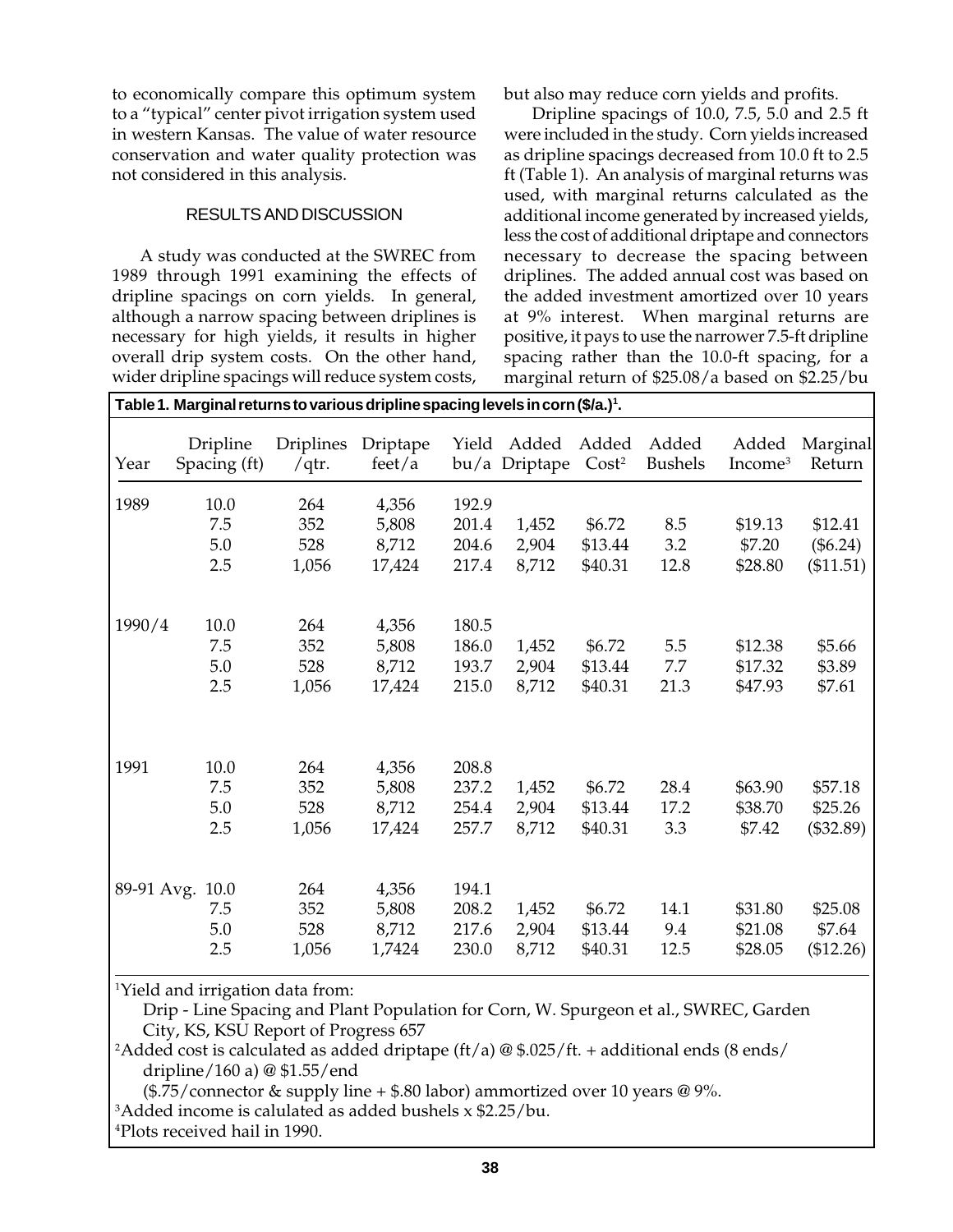corn and a driptape cost of \$0.025/ft. In this case, the benefit of increased yields was greater than the increased costs associated with the narrower spacing. In addition, the marginal return of a 5.0-ft dripline spacing compared to a 7.5-ft was \$7.64, indicating that the increased income from the 9.4 bu average increase in corn yield was greater than the \$13.44 of additional driptape and connectors. The 2.5-ft dripline spacing had a negative marginal return of (\$12.26/a) showing that, despite a 12.5 bu average increase in corn yields, doubling the number of driplines (5.0-ft to 2.5-ft spacing) was not profitable. The 5.0 ft dripline spacing was the economic optimal with corn prices between \$1.50 and \$3.25/bu. If prices were below \$1.50, the 7.5-ft spacing was the most profitable, and with prices above \$3.25, the 2.5-ft spacing was the most profitable.

A study examining the effect of dripline lengths on corn yields was conducted at the SWREC in 1990 and 1991. Longer driplines will decrease the initial investment because fewer submains, flushlines, and connectors will be needed. Dripline lengths of 330 ft (1/16 mile) and 660 ft (1/8 mile) were included in the study. The study also looked at pumping water downslope, upslope, or from both ends. No consistent differences were found in yields based on dripline length or water-flow entry point. Yields averaged 6.5 bu/a higher at the 330-ft

dripline length (Table 2). However, the increase in yield was not sufficient to justify the added expense of additional submains, flushlines, and required connectors. Using marginal returns analysis, the optimal dripline length was found to be 660 ft based on a corn price of \$2.25 and an added cost per acre of \$26 for the dripline length of 330 ft. The price of corn would have to be greater than \$4.00 before the 330-ft dripline length was more profitable than the 660-ft length. Although it is doubtful that dripline lengths could be as long as row lengths commonly used by furrow irrigators (1/4 and 1/2 mile runs), it might be economical to have dripline lengths longer than 660 ft (1/8 mile) with proper management and slope. The results from this study indicate the need for further research to determine economic optimal dripline lengths.

A study examining the water requirements for corn using drip irrigation was conducted at the SWREC in 1990 and 1991. Yields increased as irrigation amount increased up to 100% ET (Table 3). As irrigation amount increased above 100% ET, yields actually decreased. Based on actual yields and irrigation amounts, a yield response curve was estimated (Figure 1). Using marginal returns analysis, the optimal economic yield was achieved at 18.5 in. of irrigation water based on corn price of \$2.25/bu and a pumping cost of \$2.50/in. This irrigation amount represents approximately 93% of ET. Maximum

|                   | Table 2. Marginal returns to various dripline lengths in corn (\$/a.)1. |                       |                |                            |                         |                     |                    |
|-------------------|-------------------------------------------------------------------------|-----------------------|----------------|----------------------------|-------------------------|---------------------|--------------------|
| Year              | Dripline<br>Length (ft)                                                 | Number of<br>Submains | Yield<br>bu/a  | Added<br>Cost <sup>2</sup> | Added<br><b>Bushels</b> | Added<br>Income $3$ | Marginal<br>Return |
| 1990 <sup>4</sup> | 660<br>330                                                              | 4<br>8                | 187.2<br>196.0 | \$26.00                    | 8.8                     | \$19.80             | $(\$6.20)$         |
| 1991              | 660<br>330                                                              | $\overline{4}$<br>8   | 218.2<br>222.5 | \$26.00                    | 4.3                     | \$9.56              | (\$16.44)          |
| 90-91 Avg.        | 660<br>330                                                              | 4<br>8                | 202.7<br>209.2 | \$26.00                    | 6.5                     | \$14.68             | (\$11.32)          |

1 Yield and irrigation data from:

Drip-Line Length Study, W. Spurgeon et al., SWREC, Garden City, KS, KSU Report of Progress 657

 $^{\rm 2}$  Added cost is the added investment necessary to shorten dripline length ammortized over 10 years @ 9% (see Table 4).

3 Added income is calculated as added bushels x \$2.25/bu.

4 Plots received hail in 1990.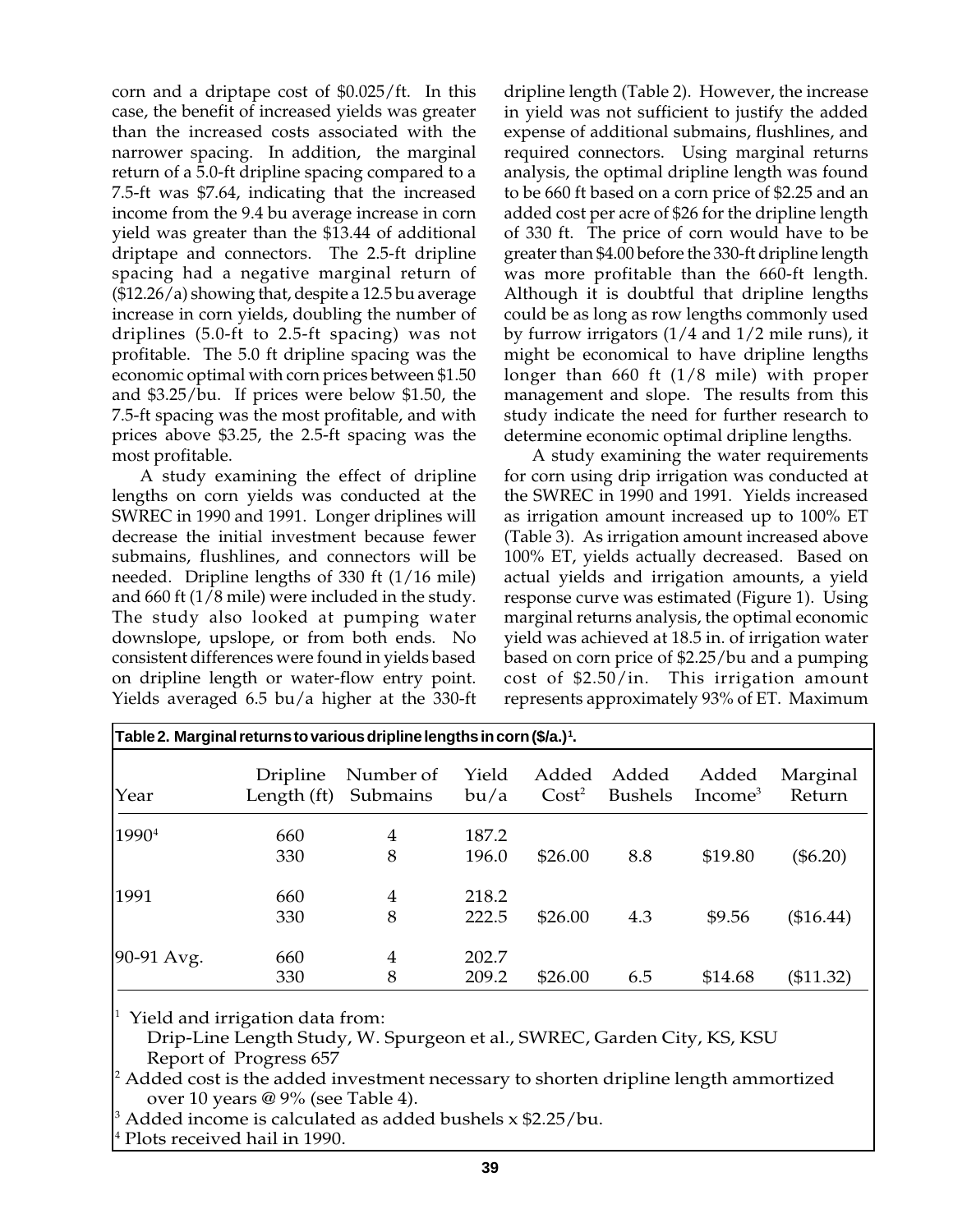| Table 3. Water requirements in corn with drip irrigation <sup>1</sup> . |                         |                   |               |                       |                         |  |  |  |
|-------------------------------------------------------------------------|-------------------------|-------------------|---------------|-----------------------|-------------------------|--|--|--|
| Year                                                                    | Irrigation<br>$%$ of ET | Irrigation<br>In. | Yield<br>bu/a | Added<br>Irr. $(in.)$ | Added<br><b>Bushels</b> |  |  |  |
| 1990 <sup>2</sup>                                                       | 0.00                    | 0.0               | 134.3         |                       |                         |  |  |  |
|                                                                         | 0.25                    | 1.8               | 140.3         | 1.8                   | 6.0                     |  |  |  |
|                                                                         | 0.50                    | 6.8               | 159.3         | 5.0                   | 19.0                    |  |  |  |
|                                                                         | 0.75                    | 13.4              | 162.5         | 6.6                   | 3.2                     |  |  |  |
|                                                                         | 1.00                    | 19.3              | 176.3         | 5.9                   | 13.8                    |  |  |  |
|                                                                         | 1.25                    | 23.8              | 174.3         | 4.5                   | $-2.0$                  |  |  |  |
| 1991                                                                    | 0.00                    | 0.0               | 131.8         |                       |                         |  |  |  |
|                                                                         | 0.25                    | 1.8               | 129.0         | 1.8                   | $-2.8$                  |  |  |  |
|                                                                         | 0.50                    | 8.8               | 180.5         | 7.0                   | 51.5                    |  |  |  |
|                                                                         | 0.75                    | 15.7              | 207.8         | 6.9                   | 27.3                    |  |  |  |
|                                                                         | 1.00                    | 20.1              | 217.8         | 4.4                   | 10.0                    |  |  |  |
|                                                                         | 1.25                    | 23.7              | 213.0         | 3.6                   | $-4.8$                  |  |  |  |
| 90-91 Avg.                                                              | 0.00                    | 0.0               | 133.1         |                       |                         |  |  |  |
|                                                                         | 0.25                    | 1.8               | 134.7         | 1.8                   | 1.6                     |  |  |  |
|                                                                         | 0.50                    | 7.8               | 169.9         | 6.0                   | 35.3                    |  |  |  |
|                                                                         | 0.75                    | 14.6              | 185.2         | 6.8                   | 15.3                    |  |  |  |
|                                                                         | 1.00                    | 19.7              | 197.1         | 5.2                   | 11.9                    |  |  |  |
|                                                                         | 1.25                    | 23.8              | 193.7         | 4.1                   | $-3.4$                  |  |  |  |

 $^1$  Yield and irrigation data from: Water Requirement for Corn with Drip Irrigation, T. Weis, et al., SWREC, Garden City, KS, KSU Report of Progress 657

2 Plots received hail in 1990.





yield was achieved at almost 23 in. of irrigation water.

The economic feasibility of a drip irrigation system was compared with a low pressure center pivot system for corn using average investment and production figures. It is critical that every producer conduct his or her own individual analysis when considering system conversions,

because yields and costs will vary significantly by producer and location. The first step was to identify the systems for comparison and determine their respective investment requirements. For this analysis, a 160-a field was used, and the investment requirements were based on this crop unit size. The investment for the drip system was based on irrigating the full 160 a at 18.5 in./a, with 5.0-ft dripline spacings and 660 ft dripline lengths (Table 4). The investment for the center pivot system was based on a "typical system" in the area irrigating 126 a (Table 5).

The irrigation system costs used were based on a dealer survey in 1992. Annual ownership costs were calculated by amortizing the system cost over its estimated useful life, 10 years for the drip system and 15 years for the center pivot system, at 9% interest. A subsurface drip system would have a low salvage value, where as a center pivot system may have a relatively high salvage value at the end of 15 years. However,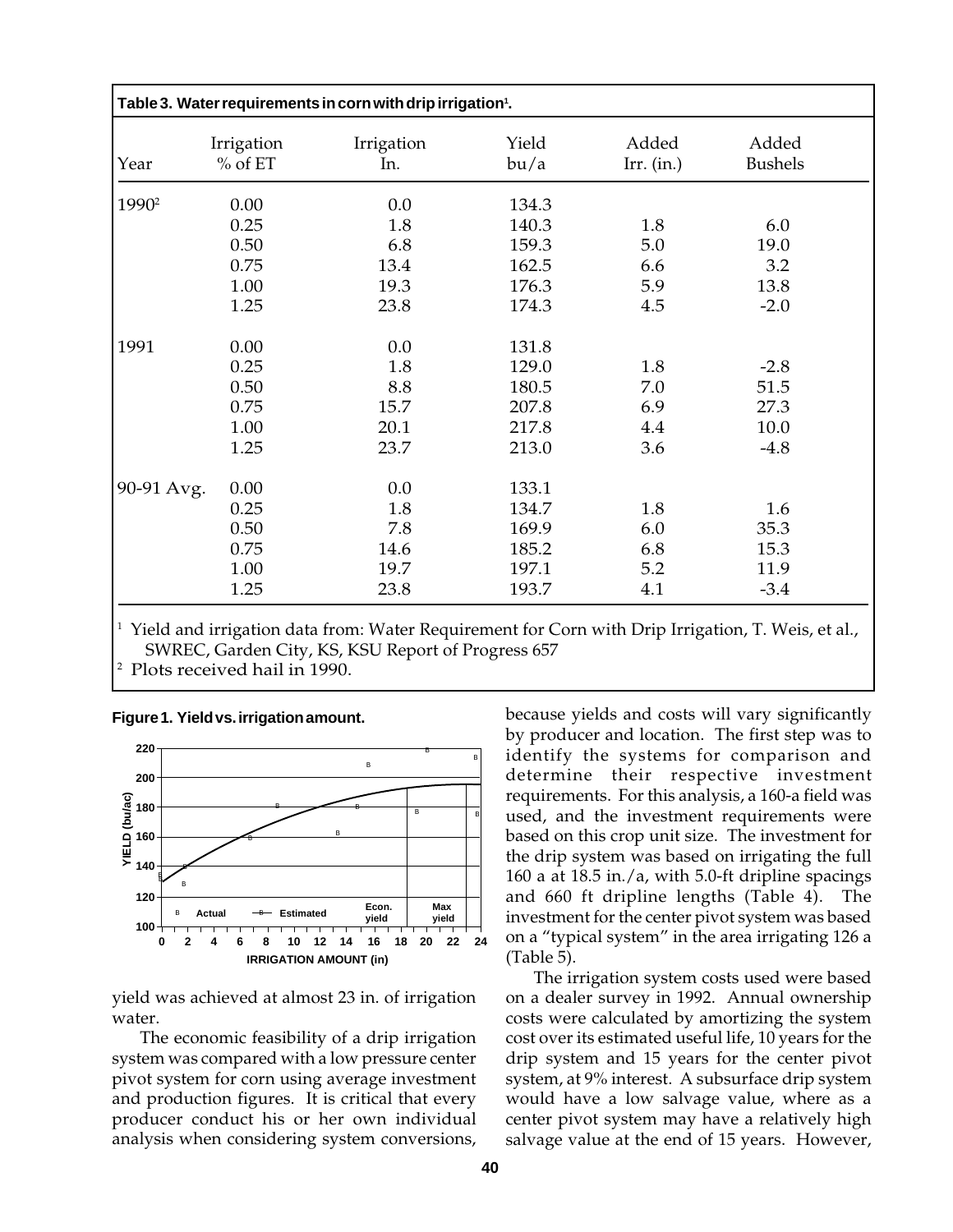| Table 4. Capital requirements: drip irrigation system (160 a). |           |          |          |                 |          |                    |  |  |  |  |
|----------------------------------------------------------------|-----------|----------|----------|-----------------|----------|--------------------|--|--|--|--|
| Item                                                           | Feet      | Price/ft | Subtotal | Single<br>Items | Total    | Your Farm<br>Total |  |  |  |  |
| 8" Mainline pipe                                               | 1,980     | \$1.25   | \$2,475  |                 | \$2,475  |                    |  |  |  |  |
| 8" Submain pipe                                                | 2,640     | \$1.25   | \$3,300  |                 | \$3,300  |                    |  |  |  |  |
| 6" Submain pipe                                                | 1,360     | \$0.65   | \$884    |                 | \$884    |                    |  |  |  |  |
| 4" Submain pipe                                                | 1,280     | \$0.65   | \$832    |                 | \$832    |                    |  |  |  |  |
| 4" Flushline pipe                                              | 10,560    | \$0.65   | \$6,864  |                 | \$6,864  |                    |  |  |  |  |
| Driptape                                                       | 1,399,200 | \$0.025  | \$34,980 |                 | \$34,980 |                    |  |  |  |  |
| Driptape connectors                                            |           |          |          |                 |          |                    |  |  |  |  |
| $(spyl$ tbg & slv lock)                                        |           |          |          | \$3,168         | \$3,168  |                    |  |  |  |  |
| 2-8" PIP crosses"                                              |           |          |          | \$140           | \$140    |                    |  |  |  |  |
| 4-8" PVC butterfly gate valves                                 |           |          |          | \$1,600         | \$1,600  |                    |  |  |  |  |
| 4-8-6" PVC reducers                                            |           |          |          | \$60            | \$60     |                    |  |  |  |  |
| 4-6-4" PVC reducers                                            |           |          |          | \$40            | \$40     |                    |  |  |  |  |
| 12-4" PVC elbows                                               |           |          |          | \$84            | \$84     |                    |  |  |  |  |
| 12-4" PVC removable endcaps                                    |           |          |          | \$66            | \$66     |                    |  |  |  |  |
| PVC glue & solvent                                             |           |          |          | \$200           | \$200    |                    |  |  |  |  |
| Filter-900 Gpm,                                                |           |          |          |                 |          |                    |  |  |  |  |
| automated sand media                                           |           |          |          | \$8,525         | \$8,525  |                    |  |  |  |  |
| 26- Pressure gages                                             |           |          |          |                 |          |                    |  |  |  |  |
| $(0 - 30 \text{ Psi})$                                         |           |          |          | \$416           | \$416    |                    |  |  |  |  |
| Trenching                                                      | 15180     | \$0.60   | \$9,108  |                 | \$9,108  |                    |  |  |  |  |
| Producer labor                                                 |           |          |          |                 |          |                    |  |  |  |  |
| $(995.4 \text{ hrs} \otimes $8/\text{hr})$                     |           |          |          | \$7,963         | \$7,963  |                    |  |  |  |  |
| Producer-provided tractors                                     |           |          |          |                 |          |                    |  |  |  |  |
| $(62 \text{ hrs})$                                             |           |          |          | \$512           | \$512    |                    |  |  |  |  |
|                                                                |           |          |          |                 |          |                    |  |  |  |  |
| Total                                                          |           |          |          |                 | \$81,217 |                    |  |  |  |  |
| System costs per irrigated acre                                |           |          |          |                 | \$507.61 |                    |  |  |  |  |
| ** All charges based on producer installation.                 |           |          |          |                 |          |                    |  |  |  |  |
|                                                                |           |          |          |                 |          |                    |  |  |  |  |

# **Table 5. Capital requirements: center pivot irrigation system (126 a).**

| Item                                  | Feet     | Price/ft | Subtotal | Single<br>Items | Total    | Your Farm<br>Total |
|---------------------------------------|----------|----------|----------|-----------------|----------|--------------------|
| Pivot system                          |          |          |          | \$34,000        | \$34,000 |                    |
| 8" Underground pipe                   | 1,320    | \$2.30   | \$3,036  |                 | \$3,036  |                    |
| <b>Electrical wiring</b>              | 1,320    | \$2.00   | \$2,640  |                 | \$2,640  |                    |
| Connectors                            |          |          |          | \$350           | \$350    |                    |
| 12 KVA generator                      |          |          |          | \$2,200         | \$2,200  |                    |
| Total                                 |          |          |          |                 | \$42,226 |                    |
| System costs per irrigated acre       | \$335.13 |          |          |                 |          |                    |
| ** All charges on an installed basis. |          |          |          |                 |          |                    |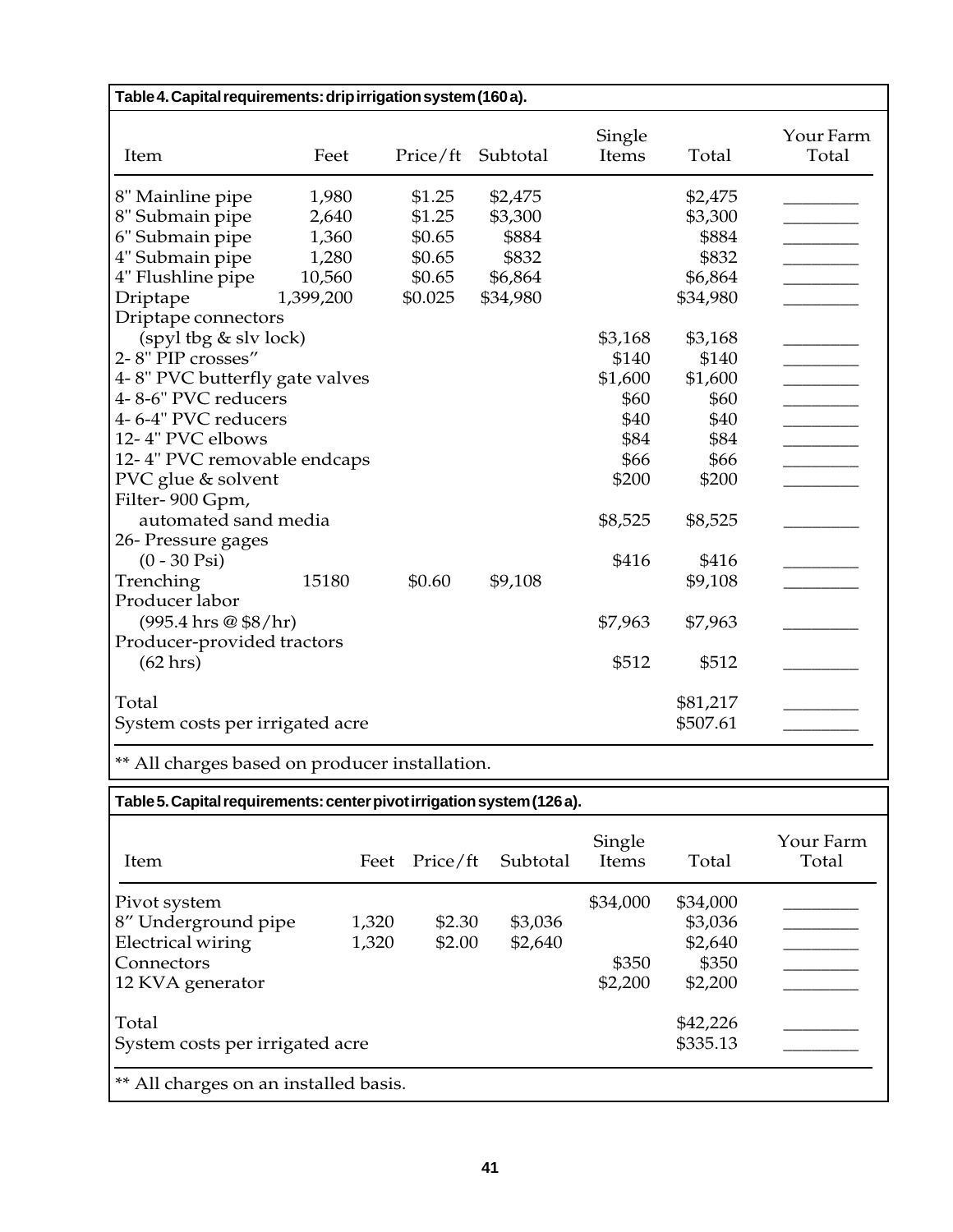because of the uncertainties associated with depth to water, energy costs, and potential obsolescence at the end of the payback period, a zero salvage value was assumed for both systems in this analysis.

The second step in the irrigation system feasibility comparison was to decide upon three key production parameters; crop acreage breakdown, crop yields, and the amount of irrigation water applied. These figures are intertwined and vary by well size (gpm), irrigation system, field size, farm, and location. The drip system in this comparison was assumed to irrigate 160 a versus 126 for the center pivot system. The corners of the center pivot system, 34 a, were assumed to be in a wheat-fallow rotation with 17 a planted to wheat each year. Well size was assumed adequate to support either system at full capacity. Thus, irrigated corn yields were equal for both systems at 195 bu. The amount of irrigation necessary for optimal yields will vary by year, location, management, and system. For this analysis, 18.5 acre inches of irrigation were assumed for the subsurface drip system, which were the economic optimal irrigation level from the water use requirement study. It is generally assumed that center pivot systems are not as efficient as drip systems and, as a result, require higher levels of irrigation for equal yields. However, how much additional irrigation is difficult to ascertain. This analysis initially compared the feasibility of a drip system versus a center pivot system that had an application efficiency of 90% of the drip system. The analysis showed that over a 160-a field, the center pivot system had a \$12.31/a return advantage over the subsurface drip irrigation system (Table 6). Although the drip system irrigated more acres and generated greater returns to management and investment, \$27,032 versus \$21,586, it could not overcome the greater annual ownership costs associated with the higher initial investment. Annual ownership costs were calculated as the cost of the system (\$81,217 versus 42,226) amortized over the expected life (10 versus 15 years) at 9% interest.

If the system life were equal for both systems, 15 years, the drip system had a \$3.81/a return advantage over the center pivot system. In the initial comparison, the investment difference was \$38,991 (\$81,217 - \$42,226). The returns from the

two systems would be equal if the investment value of the drip system were lowered to \$68,575, holding all other variables constant.

The economic returns of the two systems also were compared with an application efficiency for the center pivot of 95% to 65% that of the drip system's 18.5 acre inches (Figure 2). The irrigation efficiency of the center pivot system relative to the drip system had little impact on the relative economic returns. The relative application efficiency of the center pivot

**Figure 2. Economic advantage of drip system.**



would have to decrease to 70% of that of the drip system before the drip system would have an economic advantage, given the assumptions used.

Additional economic comparisons were made varying both annual crop prices and corn yields. These analyses were conducted to determine the potential income advantage the drip system had over the center pivot system because of more irrigated acres (160 vs 126), given the field size used. These comparisons found that overall returns per acre could be equated between the two systems with relatively small changes in annual corn yields or crop prices. For example, a 5.5 bu increase in drip system corn yields compared to those of the center pivot (200.5 vs 195) would equate annual per acre returns, holding all other variables constant. In addition, a \$0.35 increase in both corn and wheat prices (\$2.60 and \$3.35) was enough to equate annual per acre returns between the drip and center pivot irrigation systems.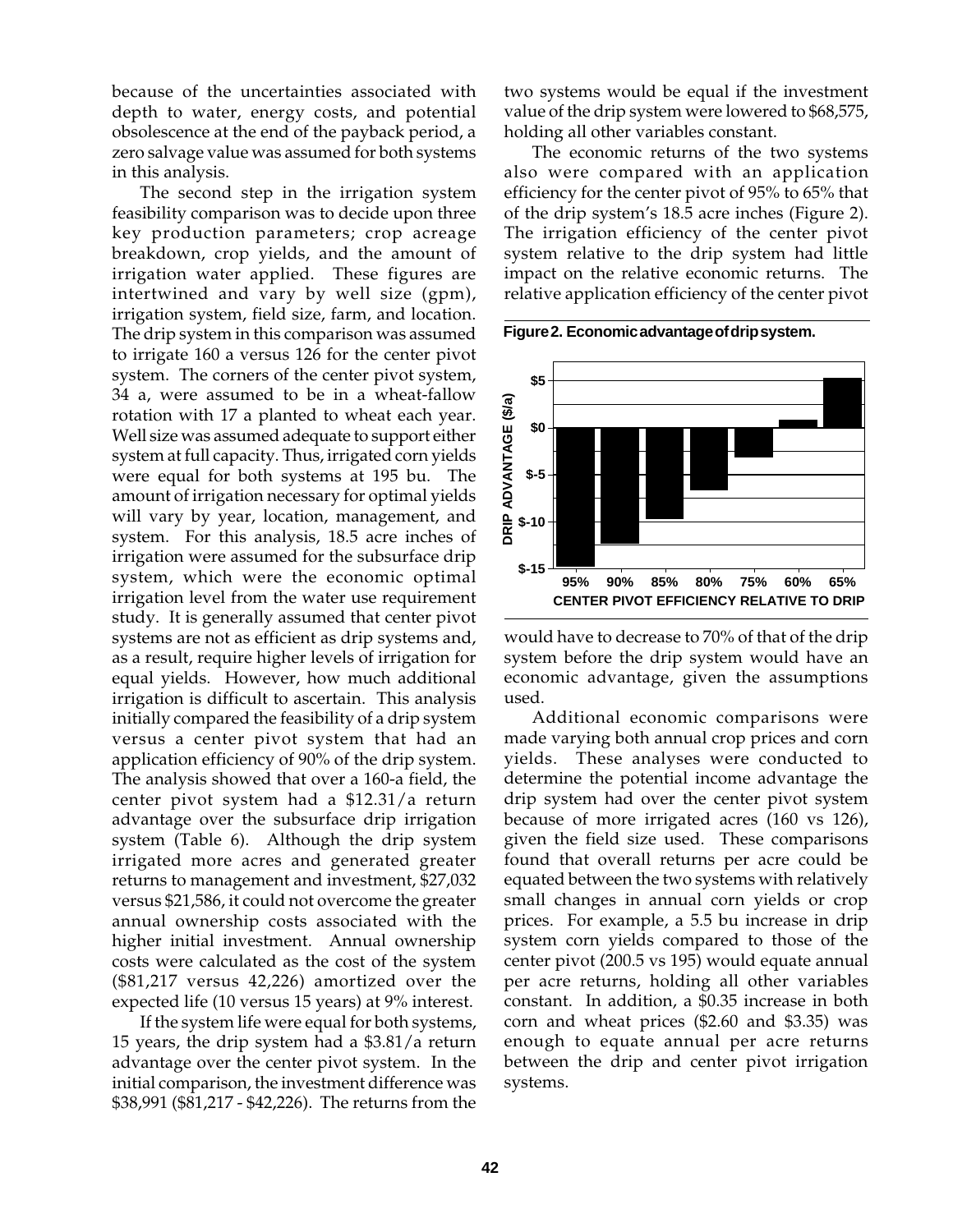| Table 6. Subsurface drip irrigation feasibility comparison. |          |          |  |  |  |  |  |
|-------------------------------------------------------------|----------|----------|--|--|--|--|--|
| Variable                                                    | Drip     | Pivot    |  |  |  |  |  |
| NET INVESTMENT                                              | \$81,217 | \$42,226 |  |  |  |  |  |
| Interest rate on investment                                 | $9.0\%$  | $9.0\%$  |  |  |  |  |  |
| Years for payback                                           | 10       | 15       |  |  |  |  |  |
| <b>IRRIGATION MANAGEMENT</b>                                |          |          |  |  |  |  |  |
| Annual repairs <sup>1</sup>                                 | \$500    | \$500    |  |  |  |  |  |
| Pumping cost/inch of water <sup>2</sup>                     | \$2.50   | \$2.71   |  |  |  |  |  |
| Inches of water pumped/ $a^3$                               | 18.50    | 20.60    |  |  |  |  |  |
| Pumping energy cost/a                                       | \$46.30  | \$55.64  |  |  |  |  |  |
| <b>ACREAGE BREAKDOWN</b>                                    |          |          |  |  |  |  |  |
| Irrigated corn acres                                        | 160      | 126      |  |  |  |  |  |
| Dryland wheat acres                                         |          | 17       |  |  |  |  |  |
| Dryland fallow acres                                        |          | 17       |  |  |  |  |  |
| <b>TOTAL ACRES</b>                                          | 160      | 160      |  |  |  |  |  |
| <b>RETURNS ANALYSIS4</b>                                    |          |          |  |  |  |  |  |
| Crop Income:                                                |          |          |  |  |  |  |  |
| Irrigated acres                                             | \$70,200 | \$55,283 |  |  |  |  |  |
| Dryland acres                                               | $\Omega$ | 2,040    |  |  |  |  |  |
| TOTAL INCOME                                                | \$70,200 | \$57,323 |  |  |  |  |  |
| Crop Expenses:                                              |          |          |  |  |  |  |  |
| Irrigated acres                                             | \$41,752 | \$33,694 |  |  |  |  |  |
| Dryland acres                                               | $\Omega$ | 767      |  |  |  |  |  |
| Total property taxes <sup>5</sup>                           | \$1,416  | \$1,276  |  |  |  |  |  |
| <b>TOTAL EXPENSES</b>                                       | \$43,168 | \$35,737 |  |  |  |  |  |
| Returns to Management and                                   |          |          |  |  |  |  |  |
| <b>Total Investment</b>                                     | \$27,032 | \$21,586 |  |  |  |  |  |
| Annual Cost of Irrigation                                   |          |          |  |  |  |  |  |
| Equipment ( $P \& I$ ) <sup>6</sup>                         | \$12,655 | \$5,239  |  |  |  |  |  |
| Returns to Management, Land                                 |          |          |  |  |  |  |  |
| and Mach. Investment                                        | \$14,377 | \$16,347 |  |  |  |  |  |
| <b>DIFFERENCE</b>                                           | \$1,970  |          |  |  |  |  |  |
| Returns to Mgmt, Land and                                   |          |          |  |  |  |  |  |
| Mach. Investment/a                                          | \$89.86  | \$102.17 |  |  |  |  |  |
| DIFFERENCE/ACRE                                             | \$12.31  |          |  |  |  |  |  |
|                                                             |          |          |  |  |  |  |  |

1 Because little is known concerning annual repair costs, they are assumed equal for this analysis.

2 Based on 25 PSI for drip and 35 PSI for the center pivot system.

 $3$  Assuming the center pivot has an application efficiency of 90% of the drip system.

4 Acres x income and expenses from Table 7.

 $^5$  1% of the value of land (irrigated =  $\$885/a$  and dryland =  $\$472/a$ ).

 $^{\rm 6}$  Annual payment based on the net investment value amortized over the number of years for payback at 9% interest.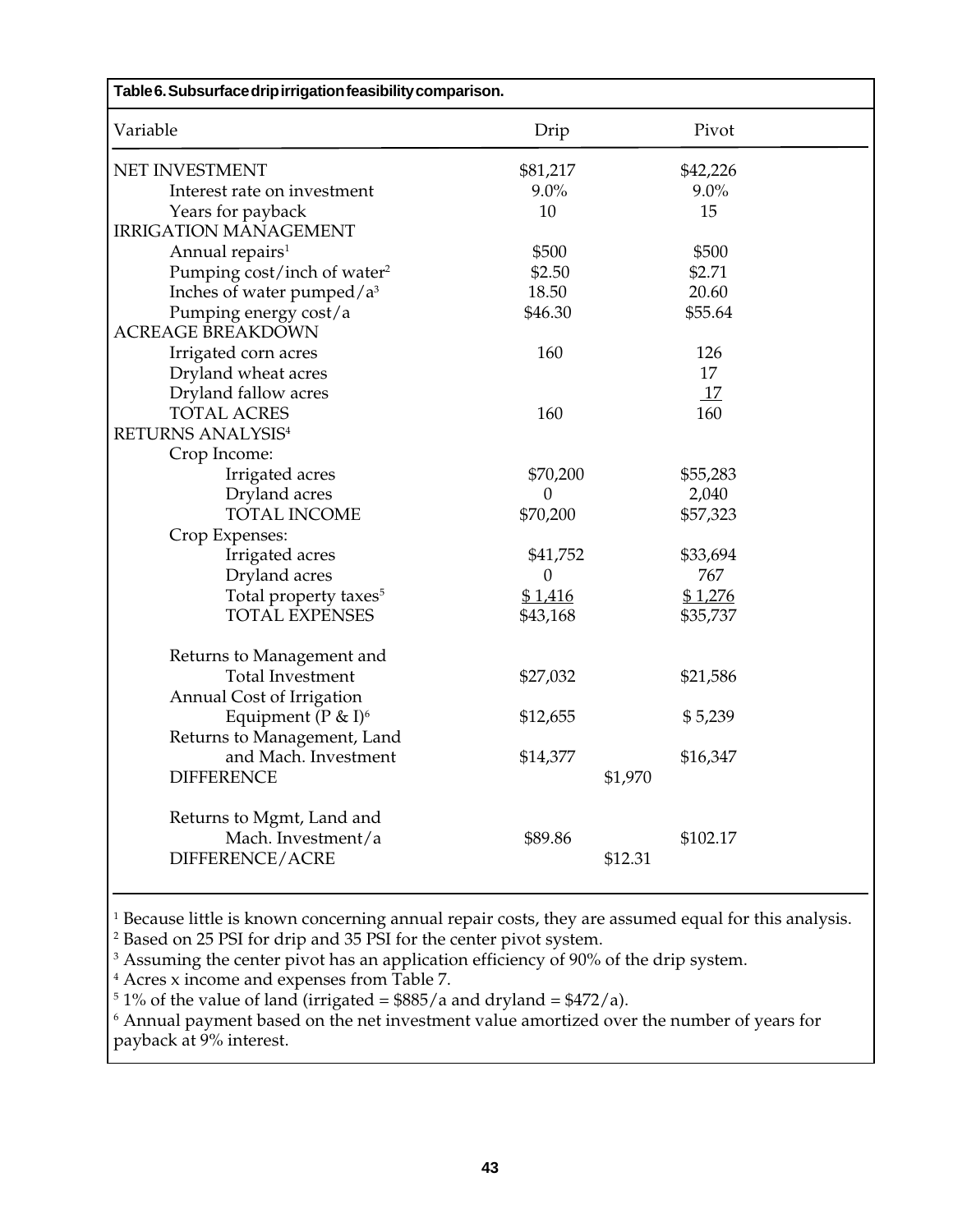| Table 7. Per acre crop income and assorted expenses <sup>1</sup> .                                                                                                                                                                                                                                                                                   |          |                              |  |  |  |  |  |  |  |
|------------------------------------------------------------------------------------------------------------------------------------------------------------------------------------------------------------------------------------------------------------------------------------------------------------------------------------------------------|----------|------------------------------|--|--|--|--|--|--|--|
| Variable                                                                                                                                                                                                                                                                                                                                             |          | Irrigated Corn Dryland Wheat |  |  |  |  |  |  |  |
| Crop yield                                                                                                                                                                                                                                                                                                                                           | 195      | 40                           |  |  |  |  |  |  |  |
| Crop price/bu                                                                                                                                                                                                                                                                                                                                        | \$2.25   | \$3.00                       |  |  |  |  |  |  |  |
| Crop sales/a                                                                                                                                                                                                                                                                                                                                         | \$438.75 | \$120.00                     |  |  |  |  |  |  |  |
| Seed                                                                                                                                                                                                                                                                                                                                                 | \$32.00  | \$3.12                       |  |  |  |  |  |  |  |
| Herbicide                                                                                                                                                                                                                                                                                                                                            | 26.25    | 9.40                         |  |  |  |  |  |  |  |
| Insecticide                                                                                                                                                                                                                                                                                                                                          | 49.04    | 0.00                         |  |  |  |  |  |  |  |
| Fertilizer                                                                                                                                                                                                                                                                                                                                           | 33.45    | 3.60                         |  |  |  |  |  |  |  |
| Crop fuel and oil                                                                                                                                                                                                                                                                                                                                    | 8.05     | 5.55                         |  |  |  |  |  |  |  |
| Machinery repairs                                                                                                                                                                                                                                                                                                                                    | 21.50    | 11.90                        |  |  |  |  |  |  |  |
| Crop consulting                                                                                                                                                                                                                                                                                                                                      | 6.00     | 0.00                         |  |  |  |  |  |  |  |
| Total crop expenses/ $a^2$                                                                                                                                                                                                                                                                                                                           |          | \$45.11                      |  |  |  |  |  |  |  |
| drip corn                                                                                                                                                                                                                                                                                                                                            | \$260.95 |                              |  |  |  |  |  |  |  |
| pivot corn                                                                                                                                                                                                                                                                                                                                           | \$267.42 |                              |  |  |  |  |  |  |  |
| <sup>1</sup> The listed crop expenses are from MF-585,<br>Center-Pivot-Irrigated Corn, and MF-257,<br>Summer Fallow Wheat in Western Kansas,<br>Kansas State University.<br><sup>2</sup> Total crop expenses include all expenses listed,<br>plus irrigation pumping costs and repairs,<br>labor, and interest on 1/2 of variable costs at<br>$9%$ . |          |                              |  |  |  |  |  |  |  |

۰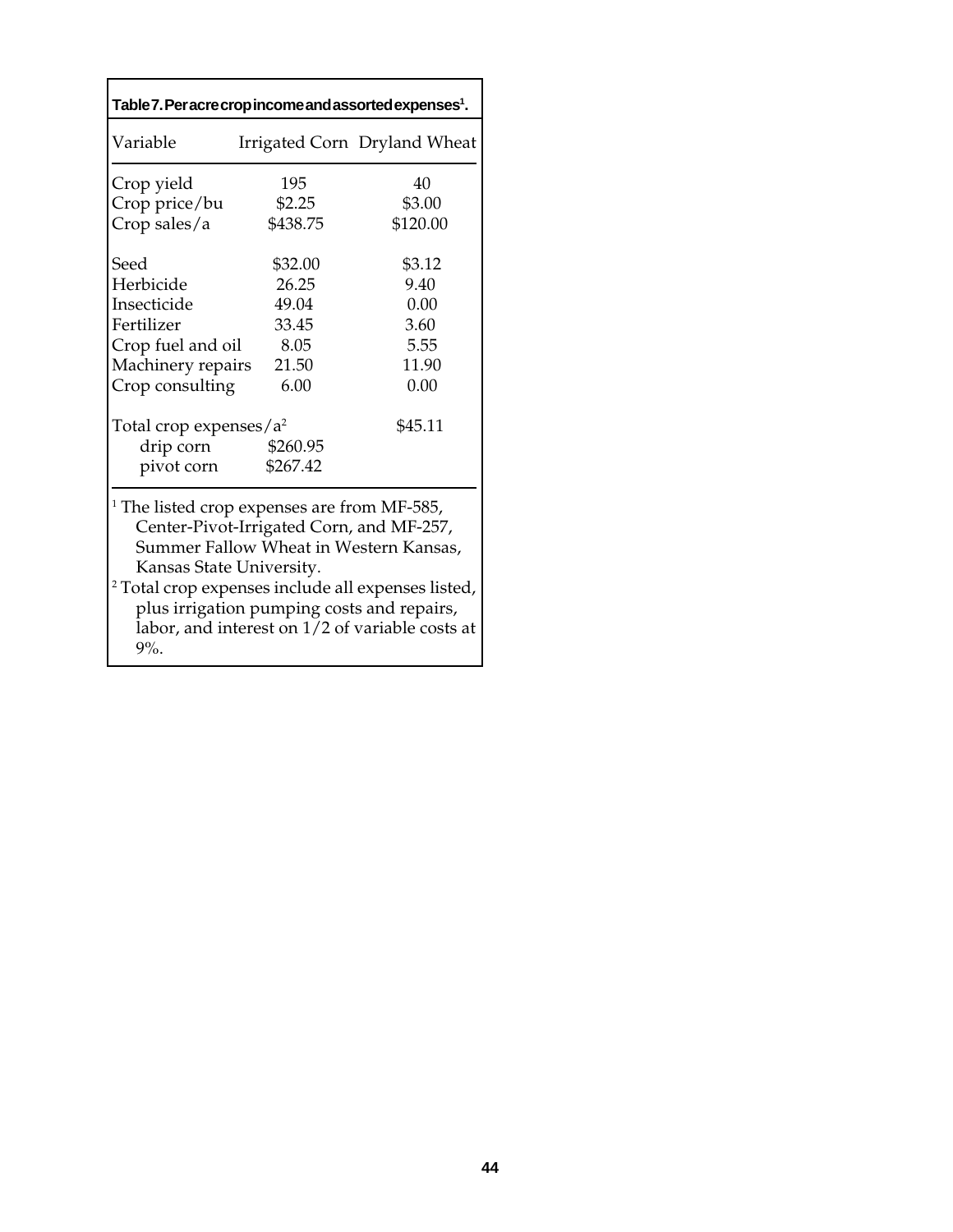

# **END-OF-SEASON COMPLETION DATES FOR CORN IRRIGATION**

*by William Spurgeon, Marvin Cronin, and Dennis Tomsicek*

#### **SUMMARY**

Irrigation for corn was completed on August 5, 10, 15, 20, 25, and 30, 1993. Yield increased with later irrigation completion dates. The earlier completion dates reduced yield slightly, but increased the irrigation water use efficiency.

## INTRODUCTION

A study of end-of-season completion dates for corn irrigation was initiated in 1993. The intent was to examine the elimination of unnecessary late-season irrigations. Maintaining high soil water levels late in the season can increase irrigation cost as well as the potential for leaching of fertilizers and pesticides.

The objective of this study was to determine the effect of different completion dates on yield and water use of corn.

### PROCEDURES

The study was conducted in 1993 on a silt loam soil with a field slope of 0 to 1%. Field preparation began with stalk shredding and disking in late March. The field was fertilized with 180 lbs of nitrogen (anhydrous ammonia) on April 26 followed by another disking on May 5. Full-season corn was planted in circular rows on May 7, and plant emergent on May 17.

Six completion-date treatments were used in the study: August 5, 10, 15, 20, 25, and 30. These dates occurred during the growth stage period from early milk to dent. All treatments were fully irrigated (1.0 times the base irrigation (BI) requirement) until the completion dates were reached, and irrigation was terminated. The treatments were replicated three times, with borders installed between the replications.

Access tubes were installed in the center of each plot to measure soil water with a neutron probe. Measurements were taken weekly to a depth of 5 ft to calculate changes during the season.

Forty ft of row were hand harvested from each plot. The samples were taken from the center of each plot. Yields were adjusted to 15.5% moisture and are reported in bu/a.

| Table 1. Corn yield, irrigation, and total water use for end-of-season completion dates. |               |                   |                                |                              |                             |                             |  |  |  |
|------------------------------------------------------------------------------------------|---------------|-------------------|--------------------------------|------------------------------|-----------------------------|-----------------------------|--|--|--|
| Completion<br>Treatment<br>Date                                                          | Yield<br>bu/a | Irrigation<br>in. | Soil<br>Water<br>Change<br>in. | Total<br>Water<br>Use<br>in. | <b>TWUE</b><br>bu/<br>a-in. | <b>IWUE</b><br>bu/<br>a-in. |  |  |  |
| August 5                                                                                 | 154           | 7.5               | 4.1                            | 23.0                         | 6.7                         | 20.5                        |  |  |  |
| August 10                                                                                | 164           | 8.3               | 3.4                            | 23.1                         | 7.1                         | 19.9                        |  |  |  |
| August 15                                                                                | 166           | 9.0               | 2.9                            | 23.3                         | 7.1                         | 18.4                        |  |  |  |
| August 20                                                                                | 177           | 10.5              | 2.8                            | 24.7                         | 7.2                         | 16.9                        |  |  |  |
| August 25                                                                                | 172           | 12.0              | 2.2                            | 25.7                         | 6.7                         | 14.3                        |  |  |  |
| August 30                                                                                | 185           | 12.0              | 1.9                            | 25.3                         | 7.3                         | 15.4                        |  |  |  |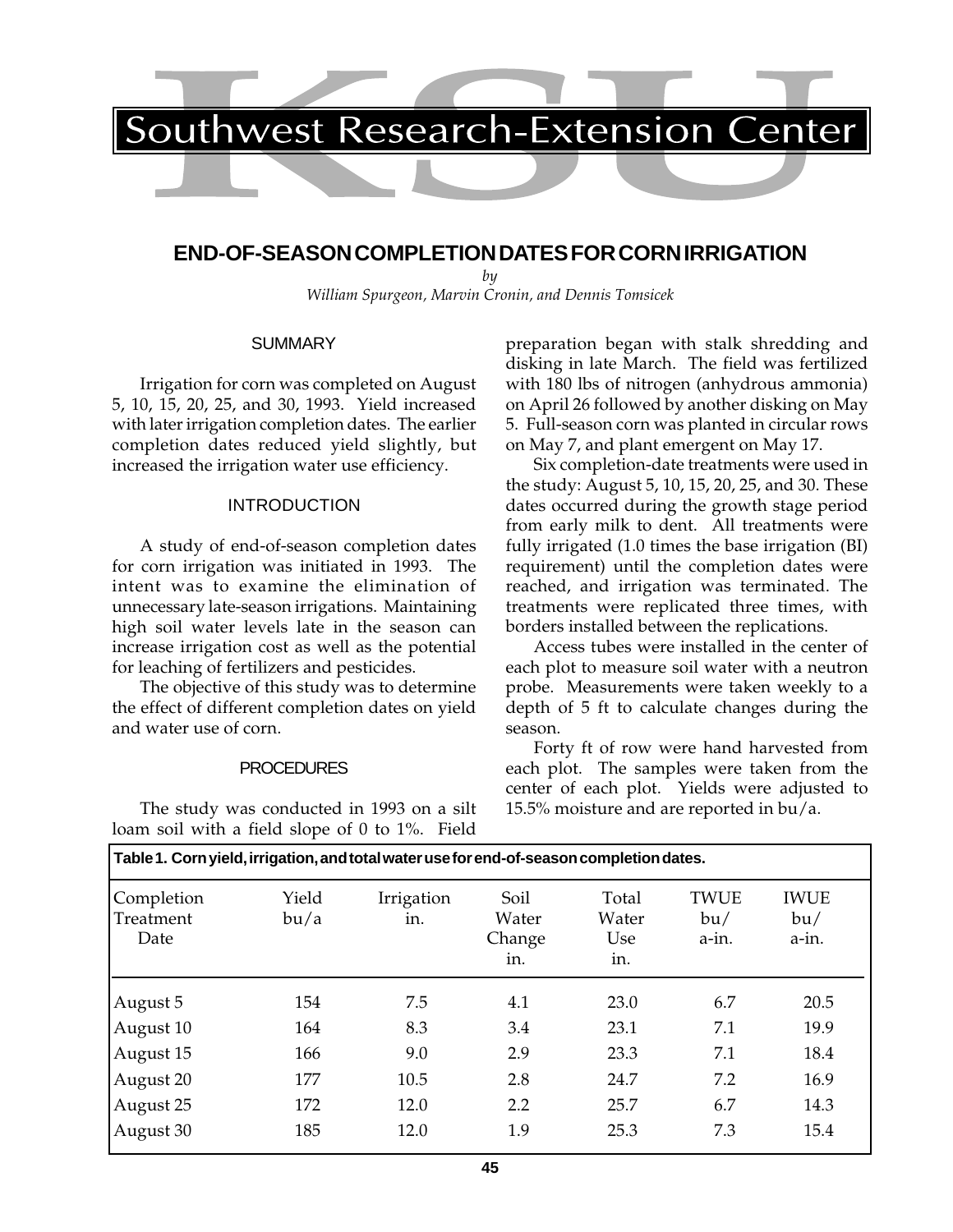#### RESULTS AND DISCUSSION

Figure 1 shows average yield by completion date treatment. Yield increased with the later completion dates because those treatments were not underwatered.

Yield and water use data are shown in Table 1. Rainfall for the season (May 28 to September 21) was 11.42 in. Irrigation amounts for the



respective treatments ranged from 7.5 to 12.0 in. Total water use included rainfall, irrigation, and change in soil water from beginning to end of the season. The seasonal change is based on soil water measurements as shown in Figure 2.

Total water use efficiency (TWUE) is calculated by dividing yield by the total water use. Irrigation water use efficiency (IWUE) is calculated by dividing yield by the total irrigation water applied. TWUE was found to be slightly greater for the later completion dates. The more important factor from an irrigation standpoint is the irrigation water use efficiency. The IWUE was found to be highest for the August 5 completion date at 20.5 bu/a-in. as compared to 15.4 bu/a-in. for the August 30 completion date.

Additional data are needed for a range of climatic conditions to evaluate how completion date affects yield. Limited irrigation treatments always result in higher irrigation water use efficiency. However, as the availability of water decreases, these limited data will aid producers in making management decisions to minimize water use and maximize profit.



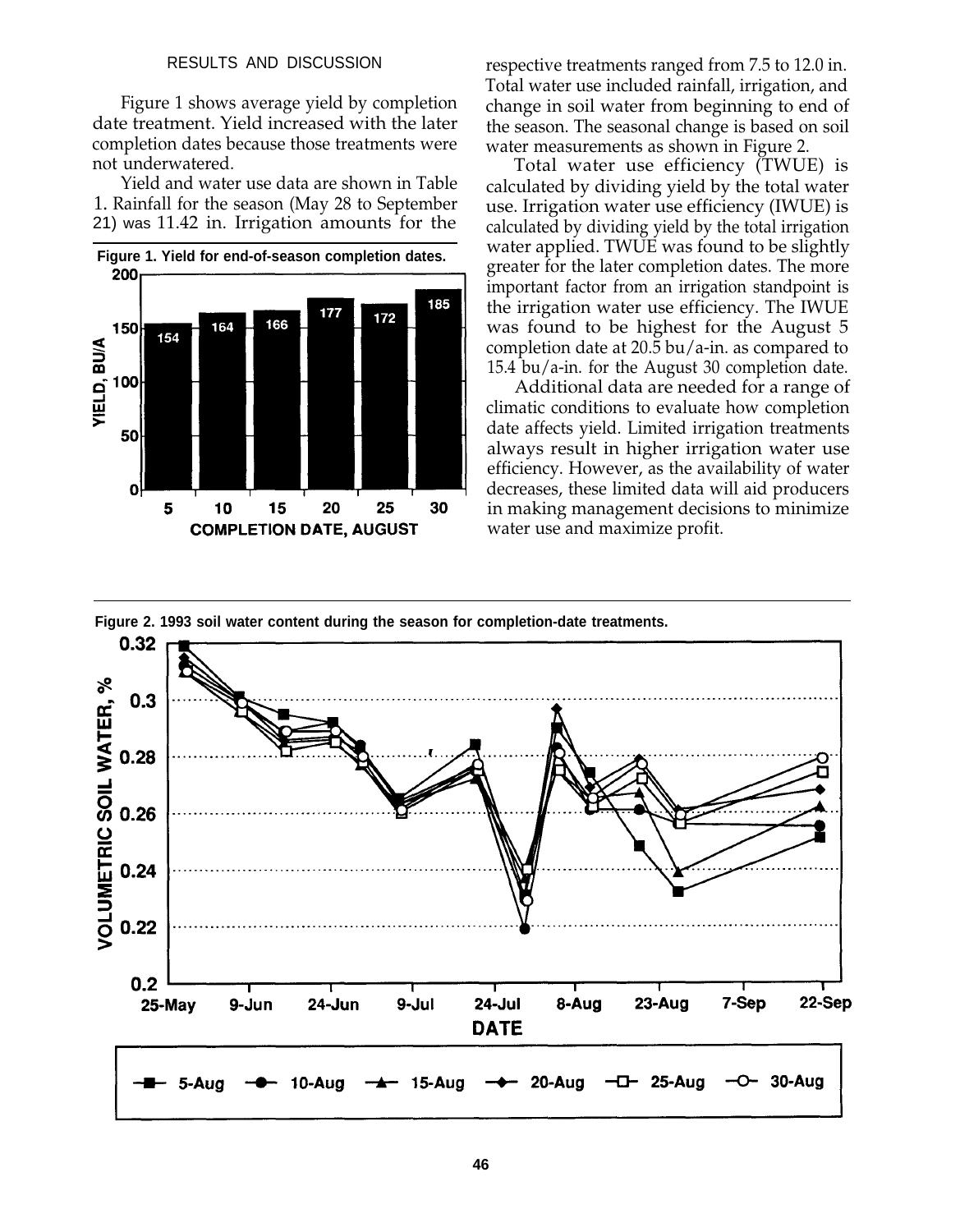# **HIGH-FREQUENCY, LOW PRESSURE IN-CANOPY SPRINKLER IRRIGATION**

*by*

*Marco Vela-Reyes1 , William Spurgeon, and Dennis Tomsicek*

### ABSTRACT

Data for 1 year, 1993, have been collected concerning degradation of reservoir tillage (Dammer-Diker), irrigation frequency, and performance of various in-canopy application modes. Field slope ranged from 0 to 6% (average  $= 2.6\%$ ) for a deep silt loam soil. Although the data are limited, implanted reservoirs had nearly no storage volume left in the nozzle row by August 9 for the concentrated application modes of bubble and double-ended sock. Nozzles spaced 5 and 10 ft and operated in the flat-spray mode helped to retain 35% of the initial storage volume of the reservoirs, in the nozzle row, by the end of August. Corn yield was generally smaller for the treatments where storage volume was reduced.

### INTRODUCTION

LPIC (Low Pressure In-Canopy) irrigation is gaining popularity in the Central High Plains. This irrigation method reduces evaporation loss and energy cost. LPIC may increase application efficiency, but runoff can be a significant problem. When field slope begins to exceed 1-2%, even moderate irrigation amounts (0.75 to 1.0 in.) can cause runoff. Research is being conducted to evaluate the performance of LPIC for various application modes in conjunction with reservoir tillage on field slope greater than 1%.

The study was initiated to 1)determine the combination of application mode and irrigation frequency that maximizes corn yield for moderate field slopes and 2)evaluate the degradation of implanted reservoirs through the season.

# **PROCEDURES**

Corn (Pioneer 3162) was planted on May 7 (emerged on May 17) in circular rows to allow nozzles to track down the center of 30-in. rows. The rows were aligned in the same direction as the field slope. Borders were installed between each block of treatments perpendicular to the corn rows (and thus field slope) to allow runoff water to exit the study area.

The study was conducted with field slopes ranging from 0 to 6%, and averaging 2.6%. Reservoir tillage (ripping and pitting from a dammer-diker) was installed on all plots on June 24 to help minimize runoff from both rainfall and irrigation.

Nozzles were approximately 2 ft above the ground surface. The four application mode treatments used were bubble, sock, flat-spray mode with nozzles spaced 5 ft, and flat-spray mode with nozzles spaced 10 ft. The bubble mode concentrates the water into a small area directly beneath the nozzle (approximately 1.7 ft in diameter). The sock mode also concentrates the water directly beneath the nozzle, with the difference that it delivers water directly to the ground surface by dragging a double-ended sock. The flat spray modes spread the water out over a greater area. Wetted diameters were approximately 20 and 28 ft for the 5- and 10-ft spacings, respectively. The diameter was influenced by the crop, whose interference caused a narrower pattern perpendicular to the rows.

Daily irrigation amounts were 0.27 in., and 3-day amounts were 0.80 in. These amounts were based on a simulated system capacity of 5 gpm/a. This capacity is less than the average peak water use rate of 6.6 gpm/a for the region.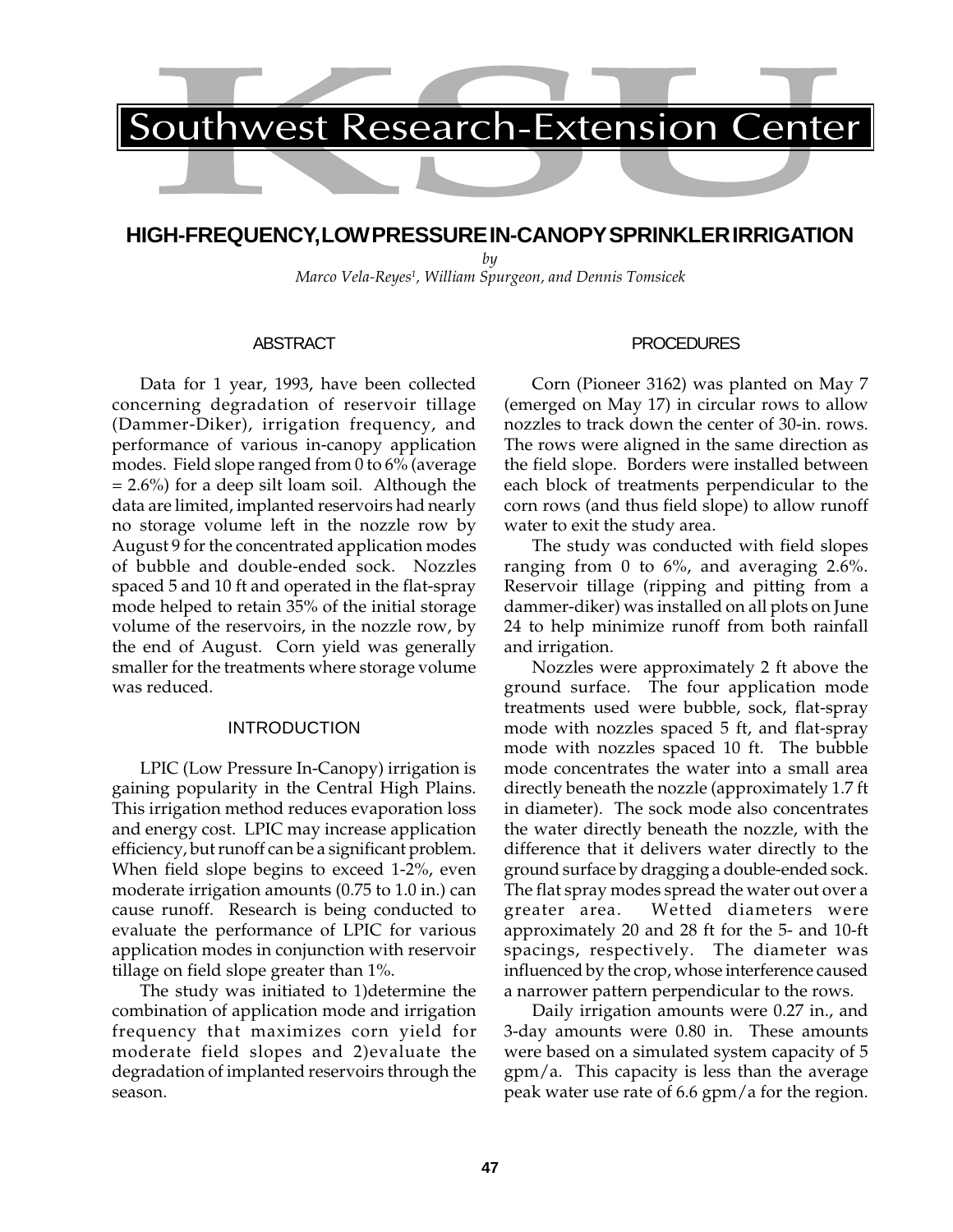The reduced capacity was used to limit daily application amounts. Yield loss could occur with this reduced capacity in high water use years.

Two irrigations were applied, 0.75 in. on June 16 and 0.50 in. on June 26, in the 5-ft flat-spray mode to all plots prior to initiating the various application mode treatments. The first irrigation was applied to keep depletion down until the application mode treatments could be applied. The second was applied after the reservoirs were installed to help consolidate the air spaces between clods and form more stable reservoirs. Application mode treatments began on July 3. A large amount, 0.75 in., was applied mistakenly to daily treatments during this first irrigation and may have reduced dike volumes more than the standard 0.27 in. amount.

The amount of water applied was based on calculated evapotranspiration (ET or estimated crop water use), which was accumulated daily in a water budget. Irrigation and rainfall were subtracted from the accumulated ET (if the daily balance was negative, it was reset to zero). Irrigation began as soon as the calculated depletion exceeded the appropriate irrigation amount. Soil water measurements were taken weekly at 1-ft increments to a depth of 5 ft for each plot.

Implanted reservoir volume was determined by placing plastic in the pits and measuring the amount of water needed to fill the pits. The volume of four pits in each of four rows was measured. Therefore, measurements from two nozzle rows (average of eight pits) and two nonnozzle rows, for the nozzles spaced 5 ft, were used to determine pit volume. Volume measurements were taken on July 2, July 20, August 9, and August 30.

Forty feet of row were hand harvested from each plot. The samples were taken from the center of each plot. Yields were adjusted to 15.5% moisture and are reported in bu/a.

## RESULTS AND DISCUSSION

The cumulative percent reduction in reservoir volume through the irrigation season is shown in Table 1. Reservoir volume in the nozzle row, for sock and bubble modes, was reduced to nearly zero by early August regardless of irrigation frequency. This reduction was due to the combination of field slope (average 2.6%) and the high application rate that both application modes produce. The flat spray application modes

| is the average cumulative requestormer bounding about the quencies. |     |                  |     |     |     |                  |     |     |     |  |
|---------------------------------------------------------------------|-----|------------------|-----|-----|-----|------------------|-----|-----|-----|--|
|                                                                     |     | Daily Irrigation |     |     |     | 3 Day-Irrigation |     |     |     |  |
| Treatment                                                           | NZ  | $N\chi$          | FR  | Avg | NZ  | N X              | FR  | Avg | Avg |  |
| <b>Bubble</b>                                                       |     |                  |     |     |     |                  |     |     |     |  |
| <b>July 2-20</b>                                                    | 68  | 23               | --  | 46  | 83  | 36               |     | 60  | 53  |  |
| July 2-Aug 9                                                        | 97  | 44               | $-$ | 71  | 94  | 56               | $-$ | 75  | 73  |  |
| July 2-Aug 30                                                       | 100 | 60               | --  | 80  | 100 | 67               | --  | 84  | 82  |  |
| Sock                                                                |     |                  |     |     |     |                  |     |     |     |  |
| <b>July 2-20</b>                                                    | 72  | 26               |     | 49  | 75  | 33               |     | 54  | 52  |  |
| July 2-Aug 9                                                        | 94  | 37               | --  | 66  | 94  | 42               |     | 68  | 67  |  |
| July 2-Aug 30                                                       | 95  | 48               | --  | 72  | 97  | 51               | --  | 74  | 73  |  |
| 5-ft Flat                                                           |     |                  |     |     |     |                  |     |     |     |  |
| <b>July 2-20</b>                                                    | 32  | 16               | --  | 24  | 33  | 38               | --  | 36  | 30  |  |
| July 2-Aug 9                                                        | 45  | 36               |     | 41  | 57  | 55               |     | 56  | 49  |  |
| July 2-Aug 30                                                       | 66  | 52               | --  | 59  | 65  | 67               | $-$ | 66  | 63  |  |
| 10-ft Flat                                                          |     |                  |     |     |     |                  |     |     |     |  |
| <b>July 2-20</b>                                                    | 23  | 31               | 20  | 26  | 45  | 35               | 34  | 37  | 32  |  |
| July 2-Aug 9                                                        | 52  | 45               | 37  | 45  | 57  | 55               | 59  | 57  | 51  |  |

**Table 1. Percent cumulative reservoir volume reduction for the 1993 season. NZ=nozzle row, NX=row next to the nozzle, FR=row halfway between 10 ft nozzles. The 10 ft average is a weighted average. The last column is the average cumulative reduction for both irrigation frequencies.**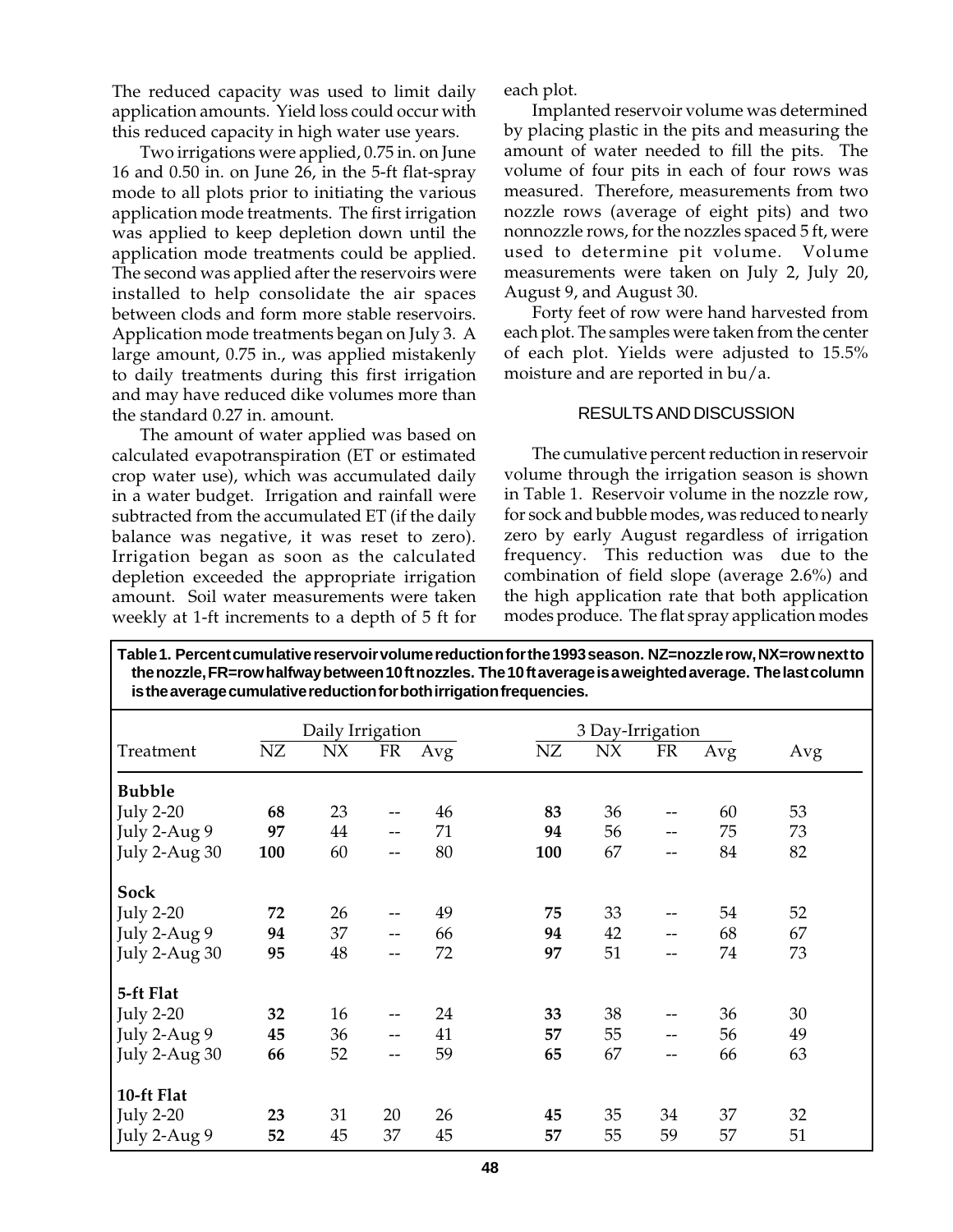resulted in approximately 65% volume reduction in the nozzle row by the end of August.

Peak application rates for the double-ended sock were the highest and were difficult to estimate. Application rates were approximately 94 in./hr for the bubble mode (assumed wetted diameter of 20 in.) and 7.8 in./hr for the 5-ft flat-spray mode (assumed wetted diameter of 20 ft). Peak application rates drop to approximately 5.6 in./hr for the 10-ft flat-spray mode (assumed wetted diameter of 28 ft). All these intensities greatly exceed the long-term soil infiltration rate, which ranges from 0.3 to 0.5 in./hr.

Reservoir pits averaged 2 ft apart down the furrow. Average initial volume was 1.3 gal/pit. Pit volume averaged over the representative area, one row (2.5 ft) and distance between pits (2 ft), results in a storage depth of 0.42 in. This is the amount of water that could have been stored by the pits initially during rainfall or flat-spray events. The concentrated application modes of bubble or sock reduced the available storage by half. Only 0.21 in. could have been stored initially during an irrigation because half of the pits did not receive any irrigation water. Because soil infiltration rates are high initially, larger amounts than the calculated storage depths can be applied.

Irrigation and rainfall amounts during the various time periods and for the season are shown in Table 2. Irrigation was slightly greater, 0.82 in., for the daily irrigation as compared to the 3-day irrigation. Rainfall during the measurement period, July 2 to August 30, totaled 4.88 in. The seasonal cumulative percent reduction in volume of nonnozzle rows for the sock treatment is an indicator the rain's effect. Cumulative seasonal reduction averaged 50% over both frequency treatments.

Because these rows did not receive irrigation water, this is a baseline value of reservoir degradation caused by rainfall. Volume reduction in the row next to the nozzle was slightly higher for the bubble mode (64%), because alignment problems caused the bubble pattern to overlap occasionally into the adjacent row.

Table 3 shows corn yield and average field slope for the different treatments. Yield was generally greatest for the flat-spray treatments, as expected. The 3-day/bubble mode treatment combination tended to yield less than most treatments. This was due partly to reservoir volume degradation and subsequent runoff from plots. Daily irrigations with the bubble mode performed well because the applied water was either infiltrated or stored, so runoff was minimized.

Daily irrigations with socks quickly eroded a channel because of constant contact of the sock with wet soil. Double-ended socks are designed to work for large dikes (furrow dams). This treatment was included to evaluate the effectiveness of socks with the implanted reservoirs. Yield was lowest for daily irrigations with socks. Daily irrigations quickly eroded the small pits, forming a channel.

### **CONCLUSION**

Daily irrigations with double-ended socks and implanted reservoirs performed poorly. A large, 0.75 in., initial irrigation to the daily plots may have caused increased degradation. The effect of field slope was difficult to evaluate with

| Table 2. Rainfall and irrigation amounts, inches, for various periods of the 1993 season. |       |            |            |             |             |  |  |  |  |  |
|-------------------------------------------------------------------------------------------|-------|------------|------------|-------------|-------------|--|--|--|--|--|
| Time Period                                                                               | Rain  | Daily Irr. | 3-Day Irr. | Daily Total | 3-Day Total |  |  |  |  |  |
| May 17-June 23                                                                            | 2.89  | 0.75       | 0.75       | 3.64        | 3.64        |  |  |  |  |  |
| June 24-July 1                                                                            | 1.68  | 0.50       | 0.50       | 2.18        | 2.18        |  |  |  |  |  |
| July 2-July 19                                                                            | 2.18  | 4.34       | 3.90       | 6.52        | 6.08        |  |  |  |  |  |
| July 20-August 8                                                                          | 1.00  | 4.59       | 4.00       | 5.59        | 5.00        |  |  |  |  |  |
| August 9-August 29                                                                        | 1.70  | 4.59       | 4.80       | 6.29        | 6.50        |  |  |  |  |  |
| August 30-September 29                                                                    | 3.10  | 0.00       | 0.00       | 3.10        | 3.10        |  |  |  |  |  |
| <b>Total for Season</b>                                                                   | 12.55 | 14.77      | 13.95      | 27.32       | 26.50       |  |  |  |  |  |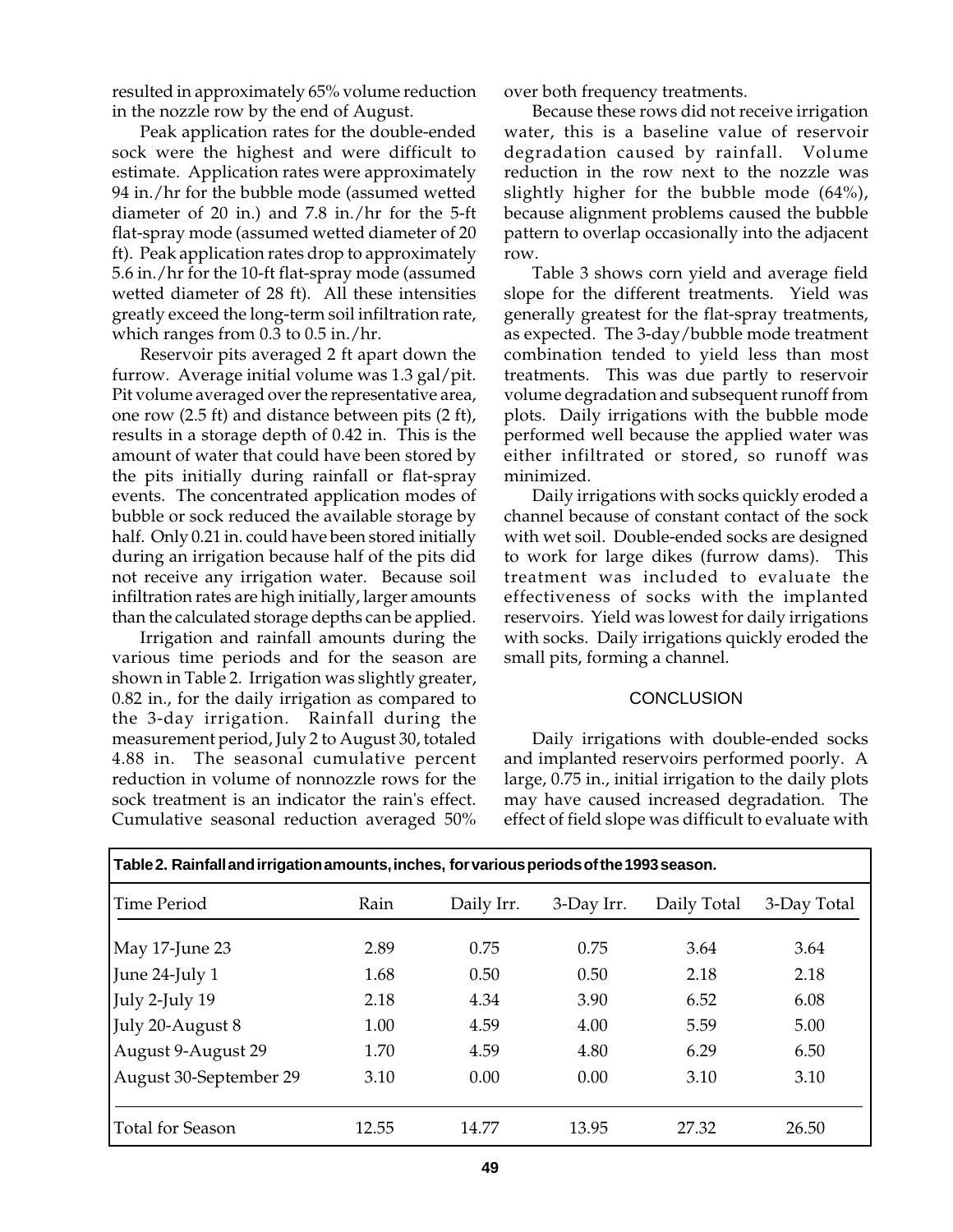the limited data. As expected, yield was generally greatest when field slope was small and either the 5-ft or 10-ft flat spray mode was used.

Implanted reservoir volume was reduced to nearly zero in the nozzle row by August 9 for sock and bubble mode treatments regardless of

irrigation frequency. Reservoir volume in the nozzle row for flat spray modes was reduced 65% by the end of August. Reservoir volume was reduced 50% in nonnozzle rows of the sock treatment, indicating the degradation effect of the 4.88 in. of rainfall during July and August.

| Table 3. Average corn yield and field slope for frequency and application mode treatments. |                  |               |               |                        |               |                        |  |  |  |  |
|--------------------------------------------------------------------------------------------|------------------|---------------|---------------|------------------------|---------------|------------------------|--|--|--|--|
|                                                                                            | Daily Irrigation |               |               | 3-Day Irrigation       |               | Average                |  |  |  |  |
| Application<br>Mode<br>Treatment                                                           | Yield<br>bu/a    | Slope<br>$\%$ | Yield<br>bu/a | Slope<br>$\frac{0}{0}$ | Yield<br>bu/a | Slope<br>$\frac{0}{0}$ |  |  |  |  |
| <b>Bubble</b>                                                                              | 173              | 1.9           | 152           | 3.0                    | 163           | 2.5                    |  |  |  |  |
| Sock                                                                                       | 146              | 2.5           | 163           | 2.8                    | 155           | 2.7                    |  |  |  |  |
| 5-ft Flat                                                                                  | 176              | 2.2           | 166           | 2.8                    | 171           | 2.5                    |  |  |  |  |
| 10-ft Flat                                                                                 | 167              | 2.5           | 172           | 2.8                    | 170           | 2.7                    |  |  |  |  |
| Average                                                                                    | 166              | 2.3           | 163           | 2.9                    | 165           | 2.6                    |  |  |  |  |

<sup>1</sup> Marco Vela-Reyes, Graduate Student, Kansas State University, Manhattan.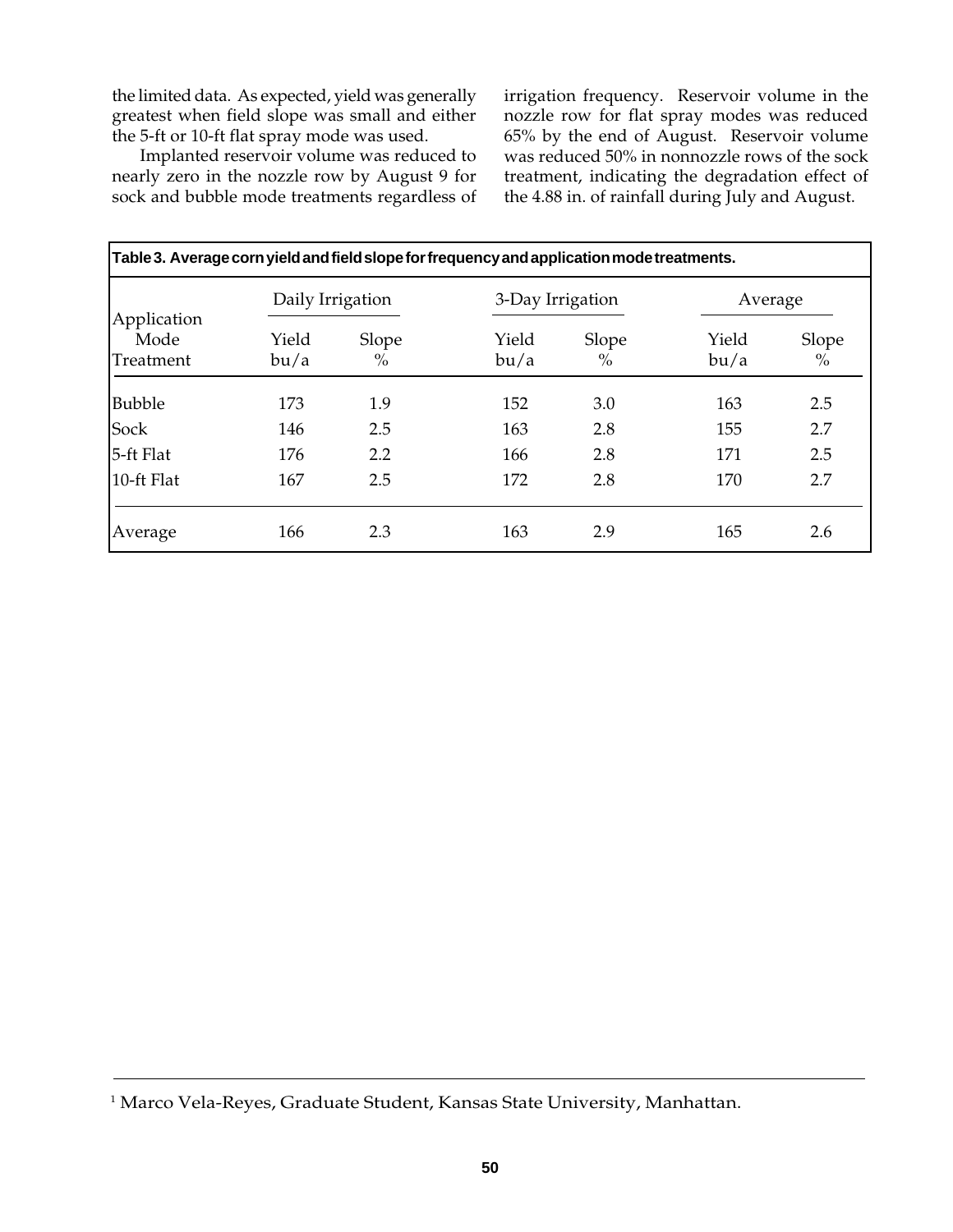# **SPACING FOR IN-CANOPY, LOW PRESSURE, SPRAY NOZZLES**

*by William Spurgeon and Dennis Tomsicek*

#### **SUMMARY**

Low pressure spray nozzles were placed 2 ft off the ground on 5-, 10-, and 15-ft spacings. Plots were on a low sloping (0 to 1%), deep, silt loam soil. Little difference occurred in corn yield for any spacing treatment. Yield was higher for samples taken from rows next to the nozzles in the 10- and 15-ft spacing treatments as compared to the rows between nozzles. The 15-ft spacing is not expected to work well in hot dry years. More information is needed to verify that the 10-ft spacing is adequate.

### INTRODUCTION

Interest in low pressure spray devices has increased greatly in recent years. Greater management is necessary because of the increased potential for runoff. In some cases, the nozzles have been placed just above the ground surface. This introduces an additional problem of interception of the spray by the crop for nozzle spacings that do not provide every row with an equal opportunity for water (i.e., spacings greater than 5 ft-every other row for circular rows). The amount of water saved (approximately 6%) by moving the nozzles from the truss rod height to 2 ft off the ground may not justify the additional cost, especially if runoff (nonuniformity within the field) becomes a problem.

Most systems do not fit the definition of LEPA (Low Energy Precision Application). LEPA systems by design must use reservoir tillage to maximize capture of rainfall in and out of season. Reservoir tillage is used on all slopes to maximize uniformity of rain and irrigation water. LEPA systems also should keep every other row dry (i.e., use the bubble mode or double-ended socks) to minimize evaporation of water from the soil surface. Another requirement for LEPA is

keeping all traffic out of the row receiving water to minimize compaction and maximize intake rates. Very little LEPA irrigation is being done in southwest Kansas. The efficiency of the water delivered to the soil can be improved, but it may take several years to pay for the additional hardware with water and energy savings.

The objective of this study was to determine the effect of spacing of in-canopy flat-spray nozzles on corn yield and soil water distribution.

# PROCEDURES

Corn was planted in circular rows in a deep silt loam soil. The nozzles tracked well between corn rows. Soil slope was generally 0 to 1 percent. The field was furrow diked in 1991 and dammerdiked in 1993 to minimize runoff. Wet soil conditions prevented diking in 1992.

Treatments consisted of LEPA nozzles (6 psi) operated in the flat spray mode placed in every other row (5 ft spacing), Low Drift Nozzles (LDN) (10 psi) placed in every 4th row (10 ft spacing), and spinners (20 psi) placed in every 6th row (15 ft spacing). All nozzles were 2 to 3 ft from the ground surface.

Access tubes were installed near the center of each plot to measure soil water with a neutron probe. The tubes were installed in one row next to the nozzle (N) for each of the spacing treatments. Tubes also were installed in the row furthest from the nozzle (O) for the 10- and 15-ft treatments. A tube also was installed in the middle row (M) of the 15-ft treatment. Measurements were taken weekly to a depth of 5 ft to calculate soil water changes during the season.

Irrigation depth generally was kept at 0.75 to 1 in. to ensure that no runoff occurred. The treatments were replicated 10 times. Borders were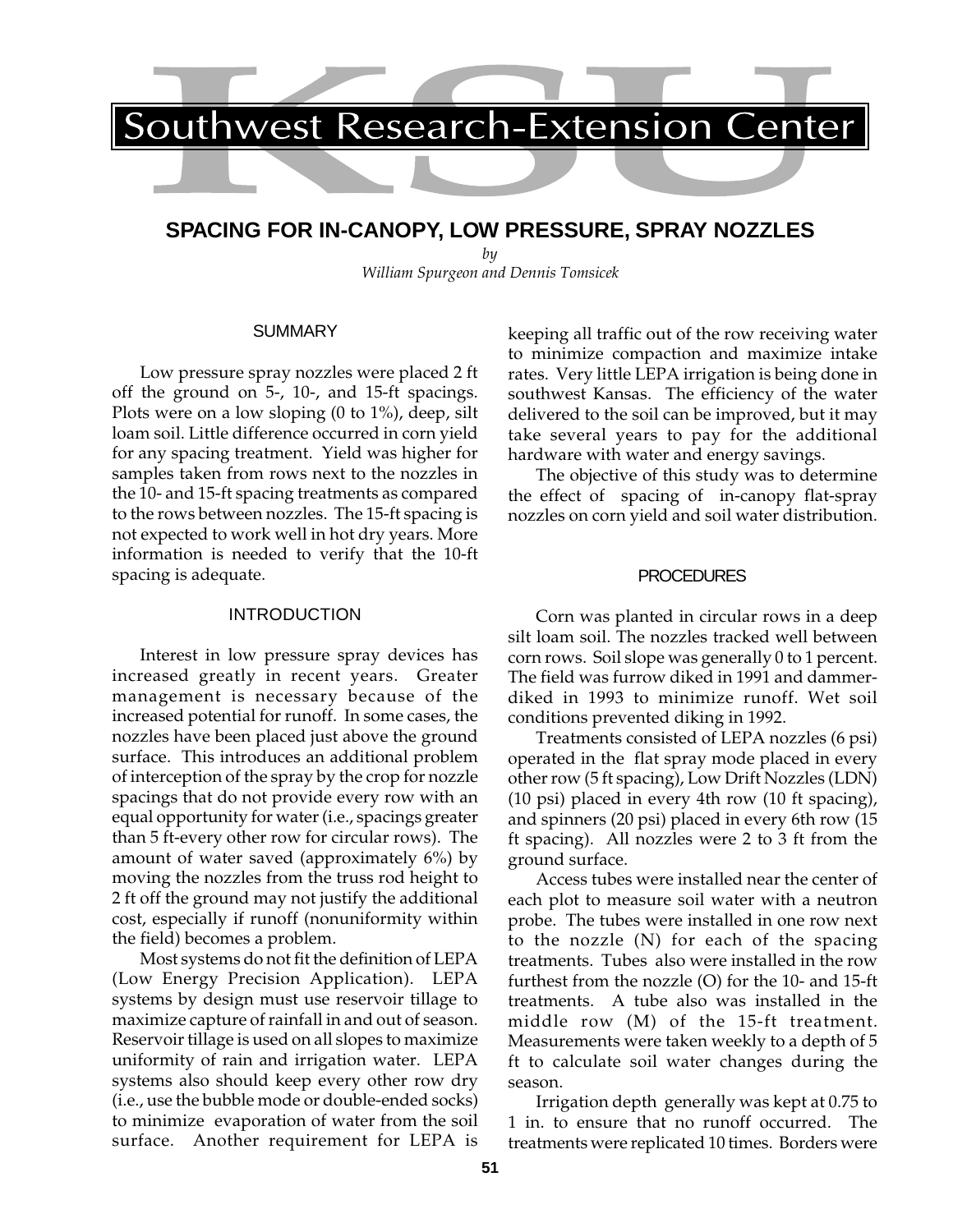installed between replications to prevent any runoff from going to adjacent replications.

Forty feet of row were hand harvested from each plot. The samples were taken from rows in each of the relative nozzle positions (N, M, and O). Yields were adjusted to 15.5% moisture and are reported in bu/a.

## RESULTS AND DISCUSSION

Irrigation for all plots totaled 16.5, 7.75, and 12.0 in. for 1991, 1992, and 1993, respectively. Rainfall amounts for the season were 8.5, 13.8 and 11.0 in. for 1991 (June 5 to September 19) and 1992 (May 20 to September 25), and 1993 (June 10 to Sept. 22), respectively. Water use from rain and irrigation totaled 25.0, 21.7, and 23.0 in. for 1991, 1992, and 1993, respectively.

Yield from the study by row position relative to the nozzle position is shown in Table 1. Very little yield difference was seen in 1992 because of higher than normal rainfall and low irrigation amounts. Yield was higher in corn rows closest to the nozzles in the drier years. More information is needed in dry years to verify that

the 10-ft spacing is performing adequately. No statistics were run on the data because of the small difference in yield.

Yield for the 5-ft spacing treatment tended to be low in all 3 years of the test. This was not expected and is difficult to explain. More water falls in the nozzle row for the wide spacing, which could increase yield for the rows next to the nozzle. However, past research indicates a slight yield increase for overwatering and a significant yield decrease for underwatering.

The average volumetric soil water content for the 5-ft profile is shown in Figures 1 and 2. Yield was lower for the samples taken furthest from the nozzles for the 10- and 15-ft nozzle spacings. The soil water content for these treatments was the lowest of the six sample locations. This implies interception of water by the growing plant.

An important concern is slope greater than 1% in fields. Steeper slopes will cause more runoff, especially for the 10- and 15-ft. nozzle spacings, because the spray gets intercepted by the growing crop.

|      | Table 1. Corn yields for low pressure in-canopy spacing study (bu/a). |     |            |         |     |     |     |         |  |  |  |
|------|-----------------------------------------------------------------------|-----|------------|---------|-----|-----|-----|---------|--|--|--|
|      | Treatments                                                            |     |            |         |     |     |     |         |  |  |  |
| Year | 5N                                                                    | 10N | <b>10O</b> | 10 Avg. | 15N | 15M | 15O | 15 Avg. |  |  |  |
| 1991 | 205                                                                   | 218 | 205        | 212     |     |     |     |         |  |  |  |
| 1992 | 183                                                                   | 196 | 194        | 195     | 196 | 197 | 192 | 195     |  |  |  |
| 1993 | 165                                                                   | 190 | 173        | 182     | 189 | 181 | 160 | 177     |  |  |  |
|      | 2-year average (92-93)                                                |     |            |         |     |     |     |         |  |  |  |
|      | 174                                                                   | 193 | 184        | 188     | 193 | 189 | 176 | 186     |  |  |  |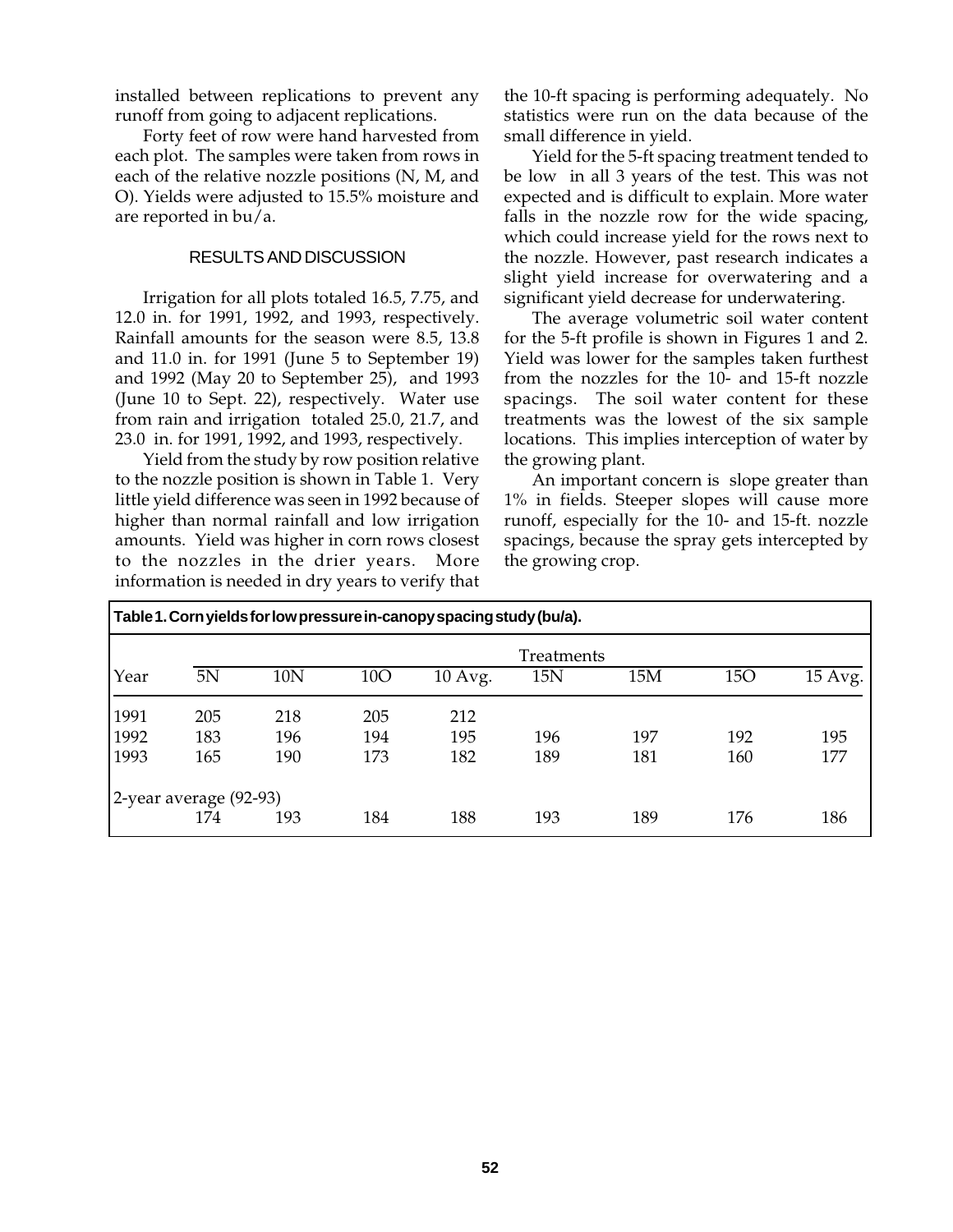

**Figure 1. 1992 soil water content during the season for spacing treatments.**

**Figure 2. 1993 soil water content during the season for spacing treatments.**

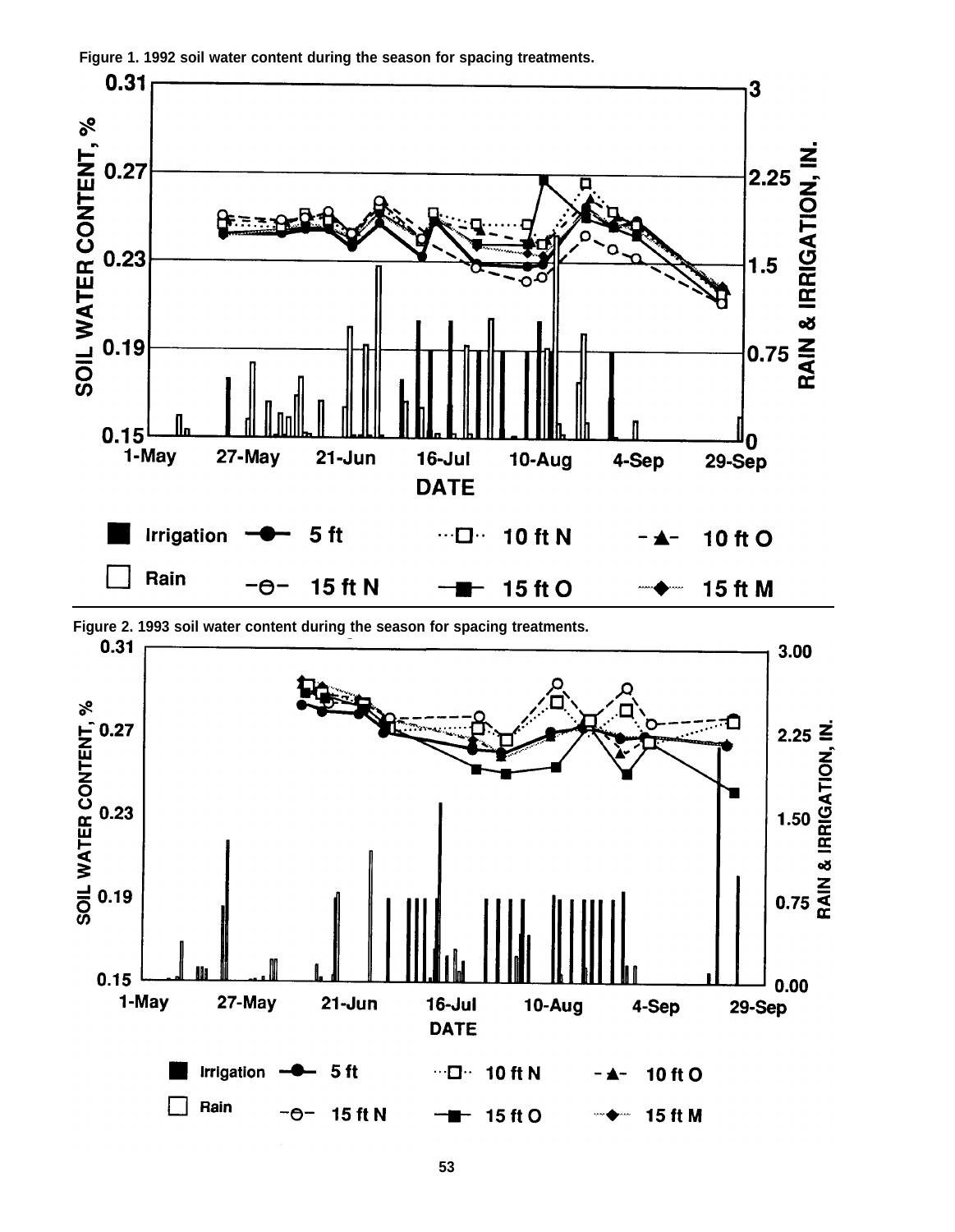# **FUNGICIDES FOR LEAF RUST CONTROL IN DRYLAND WHEAT**

*by Merle Witt and Robert Bowden1*

Fungicide evaluations for wheat leaf rust control were conducted in western Kansas during 1992-93. Plots at Garden City were established to estimate disease losses and to evaluate commercial fungicides under dryland conditions. Plots received 50 lb/a of preplant nitrogen fertilizer each year. Seed was drilled at 40 lb/a into 5 ft X 40 ft plots in late September or early October.

Each year, the experiment was arranged as a randomized complete block factorial with six replications, two cultivars (TAM 107 and Thunderbird), and four fungicide treatments. Two standard commercial fungicides were compared to an untreated control and a "rust-free control" (two applications of Folicur). Foliar applications of Tilt and Folicur were applied each year in late April as flag leaves emerged (Feekes growth stage

8) and of Bayleton and Folicur in mid-May at anthesis (Feekes growth stage 10.5.1) using a backpack sprayer with 35 gal/a water and flat fan nozzles at 30 psi. Treatments except Tilt were applied with  $0.0625\%$  (v/v) X-77 surfactant.

By using the nonsprayed control in comparison to the Folicur "rust-free control", the 2-year average, estimated losses of grain yield were 5.7 bu/a (13.2%) for the highly rust susceptible variety TAM 107 and 2.4 bu/a (5.5%) for the moderately rust susceptible variety Thunderbird. Tilt enhanced yield by an average of 3.9 bu/a and the tank mix of Bayleton-Dithane enhanced yield by an average of 2.5 bu/a. Test weight of TAM 107 showed an average loss of 1.2 lb/bu without rust control, and Thunderbird showed an average loss of 0.5 lb/bu.

|                                                |                | TAM 107        |              |                | Thunderbird    |              |  |
|------------------------------------------------|----------------|----------------|--------------|----------------|----------------|--------------|--|
| Treatment                                      | 1992           | 1993           | $2-vr$ Av    | 1992           | 1993           | $2-vr Av$    |  |
| Rusted check                                   | $26.7A^*$      | 47.7A          | 37.6         | 38.4A          | 42.6A          | 40.5         |  |
| Tilt 3.6E, 4 fl. oz.<br>Bayleton 50DF, 2 oz. + | 28.6A          | 57.6B          | 43.1         | 39.0A          | 46.6A          | 42.8         |  |
| Dithane 75DF, 2 lb.<br>Folicur 3.6F, 4 fl. oz. | 30.0A<br>30.2A | 53.7B<br>56.4B | 41.9<br>43.3 | 37.8A<br>39.0A | 44.3A<br>46.7A | 41.1<br>42.9 |  |

**Table 2. Test weight responses of dryland winter wheat to fungicide applications.**

|                                                                | 1992               | <b>TAM 107</b><br>1993 | $2 - yr Av$  | 1992           | Thunderbird<br>1993 | $2-vr Av$    |
|----------------------------------------------------------------|--------------------|------------------------|--------------|----------------|---------------------|--------------|
| Rusted check<br>Tilt 3.6E, 4 fl. oz.<br>Bayleton 50DF, 2 oz. + | $55.4A^*$<br>55.5A | 58.0A<br>59.3B         | 56.7<br>57.4 | 57.9A<br>57.8A | 60.7A<br>61.2BC     | 59.3<br>59.5 |
| Dithane 75DF, 2 lb.<br>Folicur 3.6F, 4 fl. oz.                 | 55.2A<br>55.5A     | 58.4A<br>60.2C         | 56.8<br>57.9 | 57.8A<br>57.9A | 61.1AB<br>61.6C     | 59.5<br>59.8 |

\* Column means with the same letter do not significantly differ at the 5% level.

1 Asst. Professor, Plant Pathology, Kansas State University, Manhattan.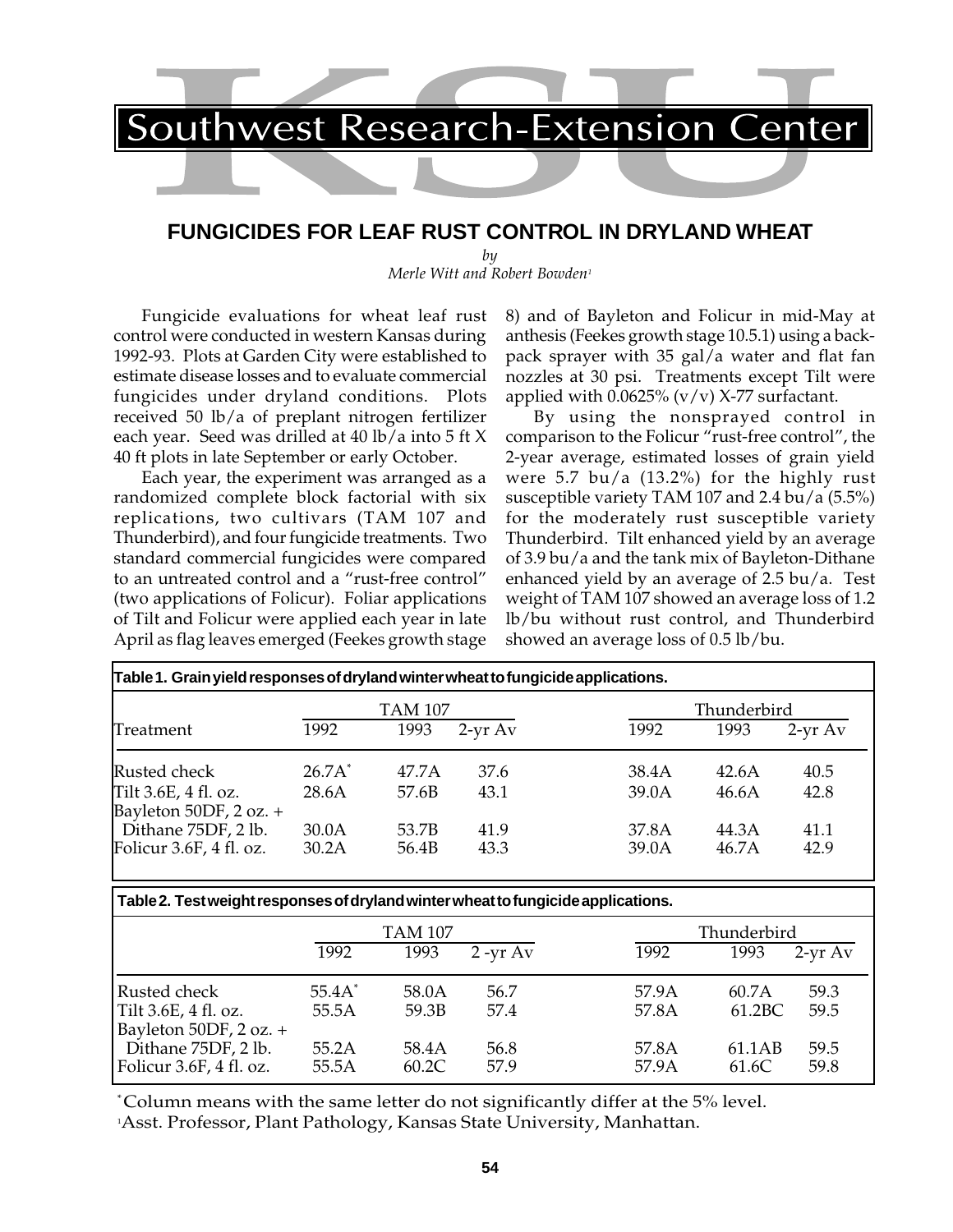# **FUNGICIDES FOR LEAF RUST CONTROL IN IRRIGATED WHEAT**

*by Merle Witt and Robert Bowden*

Fungicide evaluations for wheat leaf rust control were conducted in western Kansas during 1991-93. Plots at Garden City were established to estimate disease losses and to evaluate commercial fungicides under flood-irrigated conditions. Plots received 100 lb/a of preplant nitrogen fertilizer each year and were preirrigated with approximately 8 in. of water in early September. Seed was drilled at 75 lb/a into 5 ft X 25 ft plots in late September or early October. Plots were floodirrigated with 8 in. of water in April during 1991 and 1992. Spring watering in 1993 was deleted because of abundant rainfall.

Each year, the experiment was arranged as a randomized complete block factorial with six replications, two cultivars (TAM 107 and Thunderbird), and four fungicide treatments. Two standard commercial fungicides were compared to an untreated control and a "rust-free control"

(two applications of Folicur). Foliar applications of Tilt and Folicur were made each year in late April as flag leaves emerged (Feekes growth stage 8) and of Bayleton and Folicur in mid-May at anthesis (Feekes growth stage 10.5.1) using a backpack sprayer with 35 gal/a. water and flat fan nozzles at 30 psi. Treatments except Tilt were applied with  $0.0625\%$  (v/v) X-77 surfactant.

By using the nonsprayed control in comparison to the Folicur "rust-free control", the 3-year average, estimated loss of grain-yield were 15.5 bu/a (19.8%) for the highly rust susceptible variety TAM 107 and 6.2 bu/a  $(9.5\%)$  for the moderately rust susceptible variety Thunderbird. Tilt enhanced yield by an average of 8.0 bu/a, and the tank mix of Bayleton-Dithane enhanced yield by an average of 8.6 bu/a. Test weight of TAM 107 showed an average loss of 2.1 lb/bu without rust control, and Thunderbird showed an average loss of 0.7 lb/bu.

| Table 1. Grain yield responses of irrigated winter wheat to fungicide applications. |                   |                |                      |      |                |                |                |              |
|-------------------------------------------------------------------------------------|-------------------|----------------|----------------------|------|----------------|----------------|----------------|--------------|
|                                                                                     | TAM 107           |                |                      |      | Thunderbird    |                |                |              |
|                                                                                     | 1991              | 1992           | 1993 3-yr Av         |      | 1991           | 1992           | 1993           | $3-yr$ Av    |
| Rusted check<br>Tilt 3.6E, 4 fl. oz.<br>Bayleton 50DF, 2 oz. +                      | $71.4A*$<br>85.2B | 47.5A<br>55.9B | 69.6A<br>76.4AB 72.5 | 62.8 | 71.1A<br>71.1B | 53.0A<br>58.3A | 53.3A<br>60.5A | 59.1<br>65.3 |
| Dithane 75DF, 2 lb.<br>Folicur 3.6F, 4 fl. oz.                                      | 85.0B<br>93.1B    | 59.6B<br>61.2B | 74.4AB 73.0<br>80.5B | 78.3 | 77.7B<br>76.5B | 58.0A<br>58.2A | 62.3A<br>61.2A | 66.0<br>65.3 |

### **Table 2. Test weight responses of irrigated winter wheat to fungicide applications.**

|                                                                    |                   | <b>TAM 107</b> |                |              | Thunderbird    |                              |                |              |
|--------------------------------------------------------------------|-------------------|----------------|----------------|--------------|----------------|------------------------------|----------------|--------------|
|                                                                    | 1991              | 1992           | 1993           | $3$ -yr $Av$ | 1991           | 1992                         |                | 1993 3-yr Av |
| Rusted Check<br>Tilt 3.6E, 4 fl. oz.<br>Bayleton 50DF, $2$ oz. $+$ | $58.6A*$<br>59.6B | 53.3A<br>53.8A | 58.2A<br>59.0A | 56.7<br>57.5 | 61.2A<br>61.2A | 55.5A<br>56.1A               | 59.1A<br>59.6A | 58.6<br>59.0 |
| Dithane $75DF$ , 2 lb.<br>Folicur 3.6F, 4 fl. oz.                  | 60.2C<br>60.5C    | 55.2B<br>56.5C | 59.0A<br>59.3A | 58.1<br>58.8 | 61.2A<br>60.8A | 56.4AB 59.7A<br>57.2AB 59.8A |                | 59.1<br>59.3 |

\* Column means with the same letter do not significantly differ at the 5% level.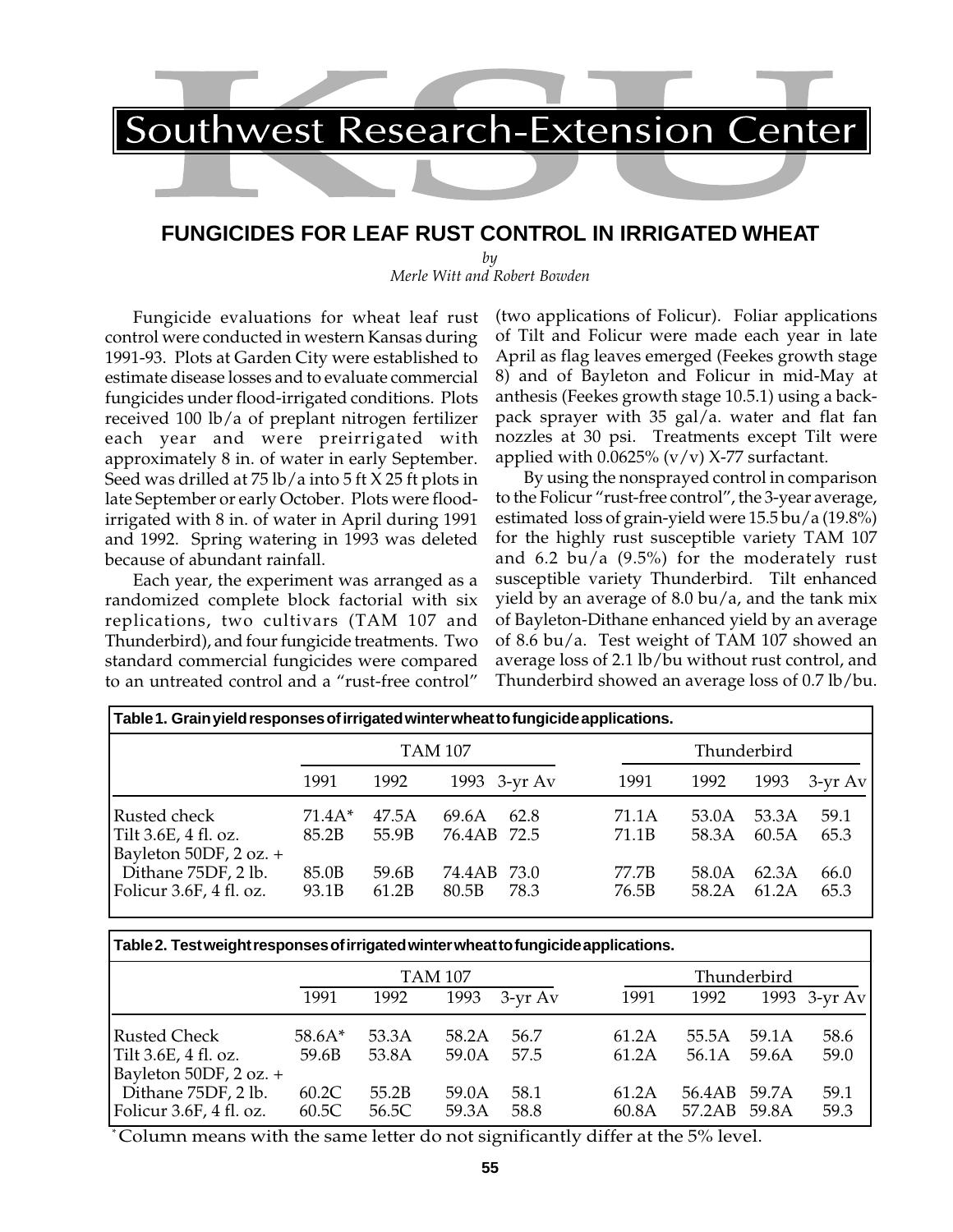

# **EARLY CORN - DATES OF PLANTING**

*by Merle Witt*

The date of planting studies for corn in 1992 and 1993 was located in a leveled flood irrigated basin. The corn hybrid, Pioneer 3751 (98 days to black layer), was planted on three dates. Plots of each date of planting consisted of four 30 inch rows 40 feet long. Seeds were placed 7 1/2 inches apart (27,878 seeds/a) within rows. The center two rows were harvested for grain yields on each of four replications.

Nitrogen fertilizer was applied at the rate of 150 lbs/a. Irrigations were made as necessary to maintain adequate moisture for all planting dates. Ramrod-Atrazine preemergence herbicide was applied to all dates of planting within a day of planting. Buctril/Accent was later applied to each date for additional weed control as needed. Counter insecticide was applied at planting time for rootworm control.

Grain yields were adjusted to 15.5% moisture and calculated in bushels per acre. These and other plant growth responses are given in Table 1.

The greatest yield in both years was obtained with the 5/25 planting date.

| Table 1. Short-season corn responses to three planting dates. |      |                |      |                |      |              |       |               |
|---------------------------------------------------------------|------|----------------|------|----------------|------|--------------|-------|---------------|
| Date                                                          |      | Plant          |      | Ear            |      |              | Grain |               |
| Planted                                                       | 1992 | Height<br>1993 | 1992 | Height<br>1993 | 1992 | Bu/A<br>1993 | 1992  | Lb/Bu<br>1993 |
|                                                               | 91   | 72             | 37   | 28             | 157  | 137          | 57.8  | 56.7          |
|                                                               | 103  | 97             | 44   | 38             | 164  | 173          | 56.2  | 56.8          |
| $\begin{vmatrix} 4-25 \\ 5-25 \\ 6-25 \end{vmatrix}$          | 103  | 106            | 41   | 42             | 117  | 108          | 53.4  | 52.4          |
| LSD(.05)                                                      |      |                |      |                | 10   | 14           |       |               |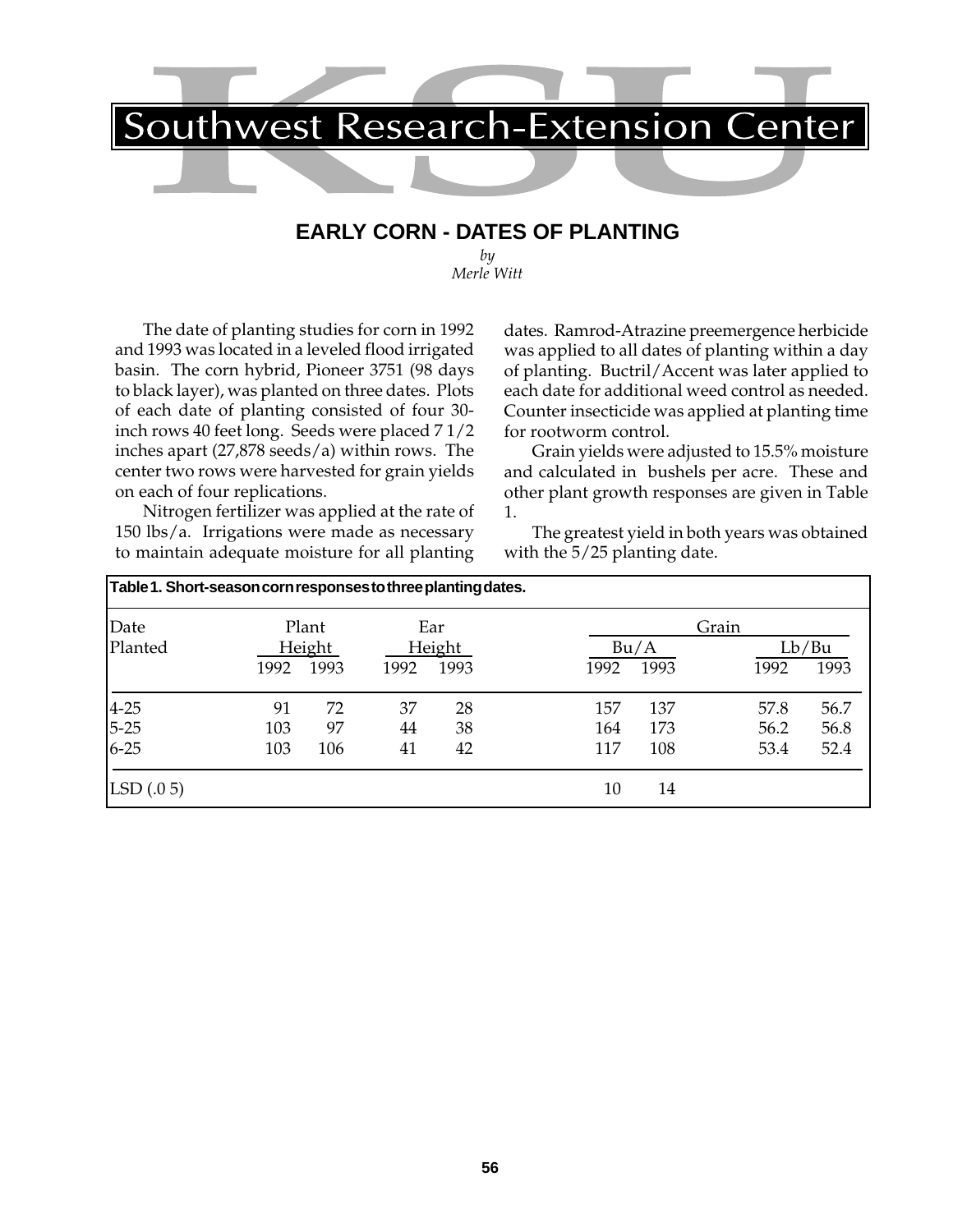# **CROP VARIETY TESTS HIGH YIELDERS 1994**

*by Merle Witt and Alan Schlegel*

Brief lists of "high" yielding varieties at Garden City over 2-3 years are presented as quick references to some top- performing crop choices. More complete information on these and other crops is published in Crop Performance Test Reports available at your county extension office. Results follow for: Alfalfa, Barley - Dryland, Barley - Irrigated, Corn-Full Season, Corn-Short Season, Oats, Sorghum - Dryland, Sorghum - Irrigated, Soybeans, Sunflowers, Wheat - Dryland, Wheat - Irrigated

# **CORN HYBRIDS**

**TRIBUNE**

L. Herried 8915 216 216

## **GARDEN CITY**

| <u>High 10 (3-yr av 1991-1993)</u> |     | Bu/A             | $\frac{\text{High }10 (3-yr av)}{}$ | Bu/A | $%$ Lodged       |
|------------------------------------|-----|------------------|-------------------------------------|------|------------------|
| Deltapine 4581                     |     | 241              | Pioneer 3162                        | 227  | 1                |
| <b>ICI 8272</b>                    |     | 238              | Deltapine G-4673B                   | 226  | $6\phantom{1}6$  |
| <b>ICI 8315</b>                    |     | 238              | Northrup-King N6330                 | 222  | $\boldsymbol{3}$ |
| DeKalb DK715                       |     | 237              | Bo-Jac 612                          | 219  | $\boldsymbol{2}$ |
| Co-op 2315 WC                      |     | 236              | Cargill 6227                        | 215  | $\overline{2}$   |
| Ohlde 300                          |     | 236              | Triumph 1265                        | 214  | 1                |
|                                    |     |                  | Stine 1163                          | 213  | $\boldsymbol{3}$ |
|                                    |     |                  | Oro 120                             | 212  | 3                |
| High 10 (2-yr av 1991-1992) Bu/A   |     | $%$ Lodged       | Casterline CX1237                   | 211  | $\overline{2}$   |
|                                    |     |                  | Horizon 9110                        | 211  | $\overline{2}$   |
| Coop 2315WC                        | 252 | $\boldsymbol{0}$ | Hyperformer HS 9773                 | 211  | 10               |
| Deltapine 4581                     | 252 | T                |                                     |      |                  |
| ICI (Garst) 8272                   | 249 | $\bf{0}$         | High $10(2-yr)$ av)                 | Bu/A | $%$ Lodged       |
| ICI (Garst) $8315$                 | 249 | T                |                                     |      |                  |
| Ohlde 300                          | 249 | $\mathbf{0}$     | Pioneer 3162                        | 225  | 1                |
| Northrup-King N8318                | 244 | $\mathbf{0}$     | Deltapine 4581                      | 224  | 3                |
| Asgrow RX899                       | 240 | 0                | Bo-Jac 629                          | 223  | $\boldsymbol{2}$ |
| Crows 682                          | 240 | 1                | Casterline CX 1237                  | 221  | $\overline{2}$   |
| DeKalb DK715                       | 240 | $\boldsymbol{0}$ | Northrup-King N6330                 | 220  | $\boldsymbol{3}$ |
| <b>Oro 188</b>                     | 239 | $\boldsymbol{0}$ | Bo-Jac 615                          | 219  | $\boldsymbol{3}$ |
| Pioneer 3162                       | 239 | $\boldsymbol{0}$ | Deltapine G-4673B                   | 218  | $\bf 6$          |
|                                    |     |                  | Triumph 1270                        | 217  | 1                |
|                                    |     |                  | Deltapine 4450                      | 216  | 2                |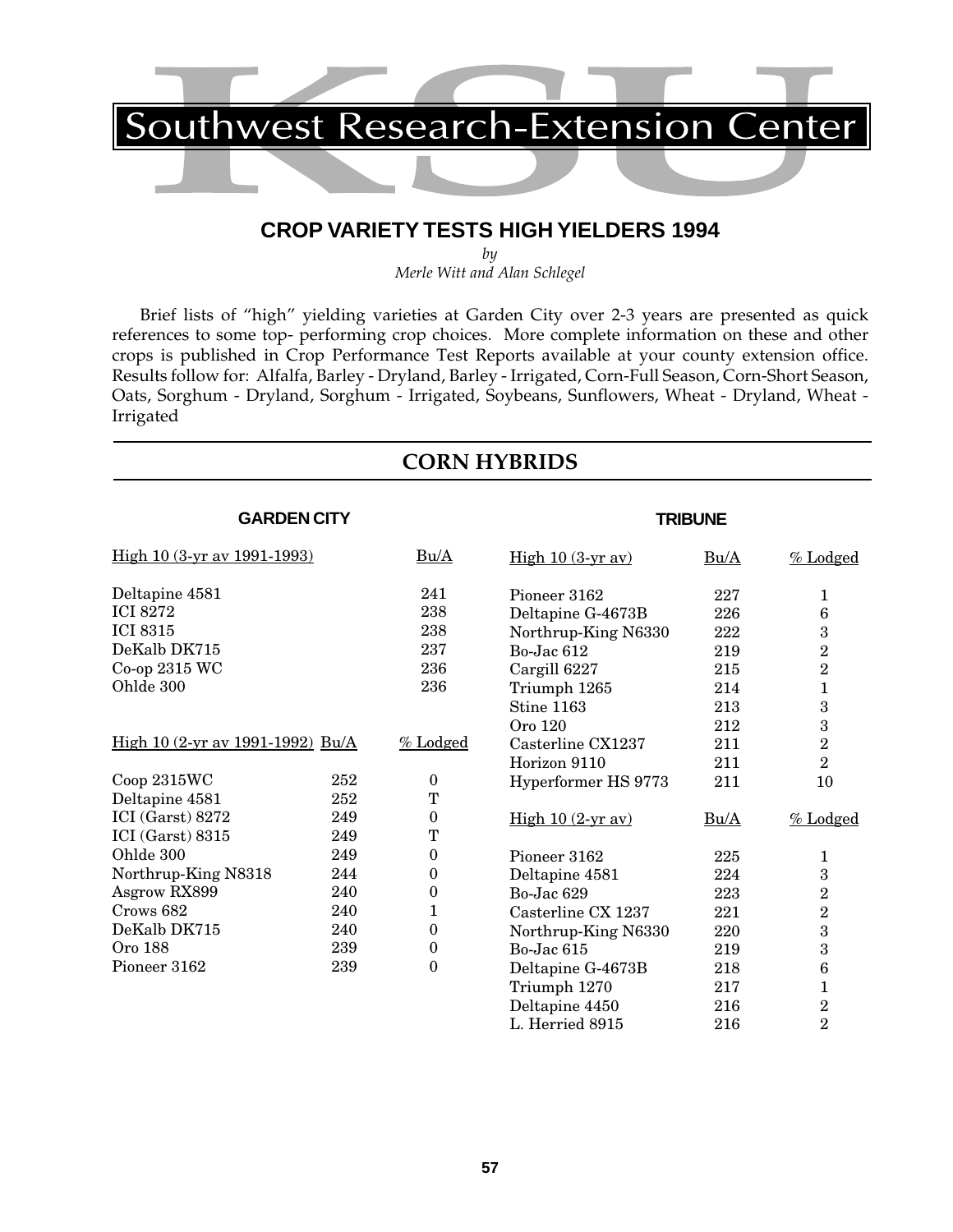# **CORN—SHORT-SEASON HYBRIDS**

# **GARDEN CITY**

| Bu/A |
|------|
| 231  |
| 218  |
| 204  |
| 197  |
| 187  |
| 187  |
|      |

| <b>GRAIN SORGHUM-IRRIGATED</b>   |      |                   |                |               |  |  |
|----------------------------------|------|-------------------|----------------|---------------|--|--|
| <b>GARDEN CITY</b>               |      |                   | <b>TRIBUNE</b> |               |  |  |
| High 5 (3-yr av. 1990-1991,1993) | Bu/A | High 5            | <u>3-yr av</u> | Days to Bloom |  |  |
| Mycogen GSC1313                  | 137  | TX3042 TX2737     | 136            | 76            |  |  |
| Casterline SR 324E               | 135  | Dekalb DK-48      | 133            | 82            |  |  |
| Dekalb DK-56                     | 132  | Casterline SR319E | 128            | 88            |  |  |
| Hyperformer HSC Cherokee         | 131  | Mycogen T-E Y-75  | 125            | 89            |  |  |
| DeKalb DK-56                     | 128  | RS 610            | 112            | 76            |  |  |
| High 5 (2-yr av. 1991, 1993)     | Bu/A | High 5            | <u>2-yr av</u> | Days to Bloom |  |  |
| Casterline SR 324E               | 153  | TX3042 X TX2737   | 126            | 76            |  |  |
| Mycogen GSC 1313                 | 153  | Pioneer 8505      | 125            | 78            |  |  |
| Casterline SR 319E               | 151  | DeKalb DK-48      | 119            | 82            |  |  |
| Agripro ST 686                   | 150  | Deltapine 1506    | 119            | 82            |  |  |
| <b>ICI 5503</b>                  | 149  | Mycogen T-E Y-75  | 108            | 89            |  |  |

# **GRAIN SORGHUM—DRYLAND**

| <b>GARDEN CITY</b>         | <b>TRIBUNE</b> |                      |               |               |
|----------------------------|----------------|----------------------|---------------|---------------|
| High 5 (3-yr av 1991-1993) | Bu/A           | High 5               | <u>3yr av</u> | Days to Bloom |
| Casterline SR-319E         | 51             | Cargill 607 E        | 80            | 69            |
| Deltapine 1506             | 50             | TX3042 X TX2737      | 77            | 68            |
| Northrup-King KS-714Y      | 50             | Pioneer 8699         | 74            | 66            |
| DekalbDK-41Y               | 48             | DeKalb DK-40Y        | 70            | 72            |
| Hyperformer HSC Cherokee   | 48             | <b>Asgrow Seneca</b> | 65            | 78            |
| Northup-King KS 383Y       | 48             |                      |               |               |
| High 5                     | <u>2-yr av</u> | High 5               | $2yr$ av      | Days to Bloom |
| Northrup King KS-560Y      | 51             | Cargill 607E         | 94            | 69            |
| Pioneer 8505               | 51             | Pioneer 8699         | 94            | 66            |
| Northrup King KS-714Y      | 48             | Deltapine 1482       | 89            | 71            |
| Casterline SR 319E         | 46             | <b>ICI 5616</b>      | 89            | 72            |
| <b>Asgrow Seneca</b>       | 46             | <b>ICI 5712</b>      | 89            | 69            |
| Cargill 607E               | 46             |                      |               |               |
| Pioneer 8771               | 46             |                      |               |               |
|                            |                |                      |               |               |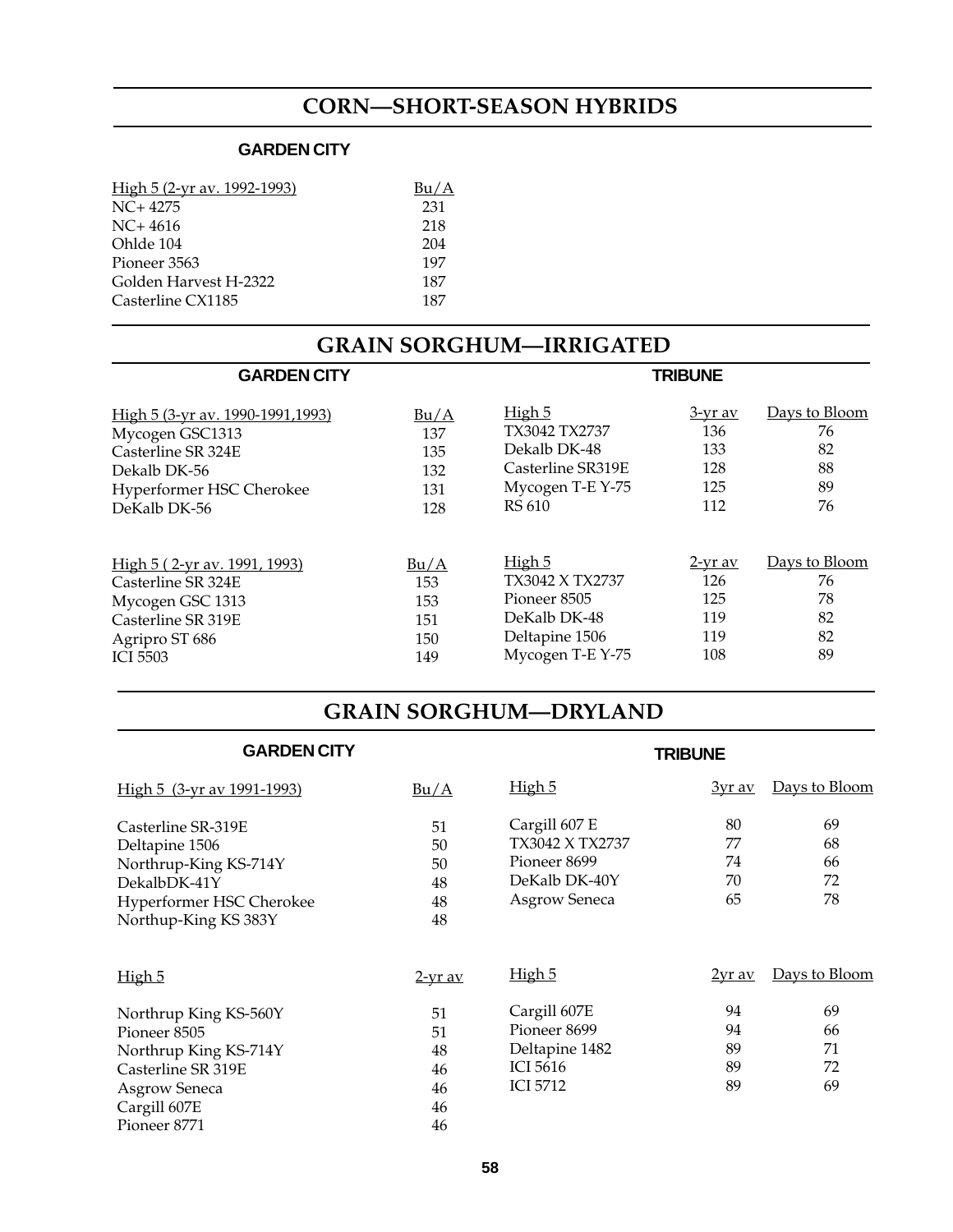# **OATS—IRRIGATED**

# **GARDEN CITY**

| <u>High 5 (3-yr av 1991-1993)</u> | Bu/A | High 5 (2-yr av 1992-1993) | Bu/A |
|-----------------------------------|------|----------------------------|------|
| Don                               | 95   | Armor                      | 98   |
| <b>Bates</b>                      | 89   | Don                        | 97   |
| Premier                           | 89   | Premier                    | 94   |
| Dane                              | 86   | <b>Bates</b>               | 89   |
| Hazel                             | 82   | Ogle                       | 86   |

# **SOYBEANS—IRRIGATED**

# **GARDEN CITY**

| Bu/A | <b>Maturity</b><br>Group |
|------|--------------------------|
| 56.1 | IV                       |
| 54.6 | IV                       |
| 54.1 | Ш                        |
| 52.4 | IV                       |
| 52.2 | Ш                        |
|      |                          |

# **ALFALFA**

| <b>GARDEN CITY</b>                 |        |  |  |  |  |
|------------------------------------|--------|--|--|--|--|
| <u> High 5 (3-yr av 1991-1993)</u> | Tons/A |  |  |  |  |
|                                    |        |  |  |  |  |
| Drussel Reward                     | 11.3   |  |  |  |  |
| ICI 645                            | 11.3   |  |  |  |  |
| Dairyland Magnum III               | 11.2   |  |  |  |  |
| W-L Research                       | 11.1   |  |  |  |  |
| MBS 4112                           | 11.0   |  |  |  |  |
|                                    |        |  |  |  |  |

# **SUNFLOWERS**

# **GARDEN CITY**

| High 5 (3-yr av 1989, 1991-1992)Lbs/A % Oil |      |      | High 5 (2-yr av 1991-1992) Lbs/A |      | $\frac{\% \text{ Oil}}{}$ |
|---------------------------------------------|------|------|----------------------------------|------|---------------------------|
| Triumph 565                                 | 2462 | 47.1 | Triumph 565                      | 3014 | 18.0                      |
| Triumph 560A                                | 2041 | 47.9 | Kaystar 9101                     | 2852 | 38.5                      |
| ICI Seeds Hysun 33                          | 1730 | 42.7 | Kaystar 8807                     | 2761 | 46.0                      |
| ICI Seeds Hysun 354                         | 1529 | 45.2 | Triumph Seed 560A                | 2575 | 49.4                      |
| Triumph Seed 548A                           | 1527 | 46.1 | Interstate IS3311                | 2254 | 46.4                      |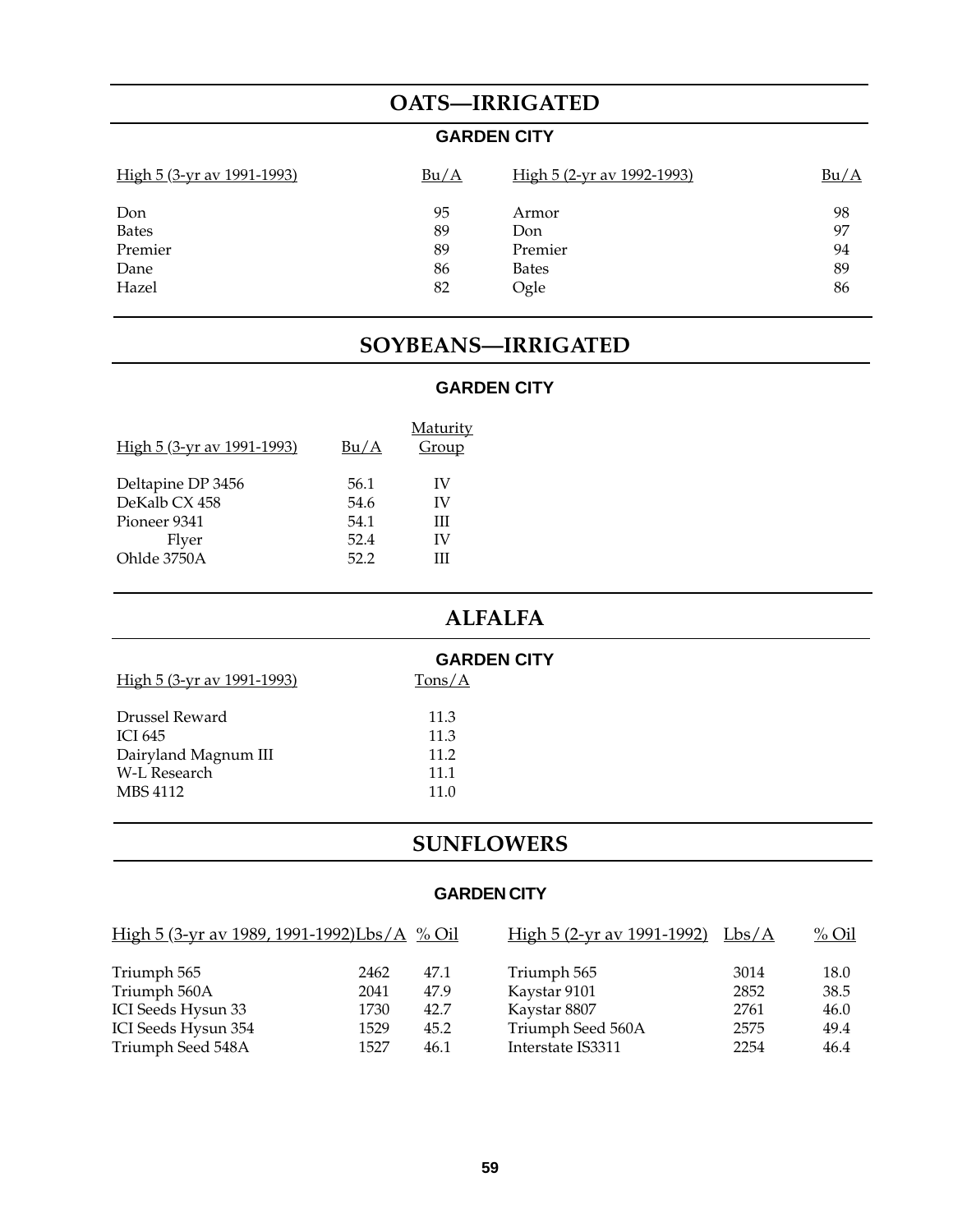# **WHEAT—DRYLAND**

# **GARDEN CITY**

| <u>High 5 (3-yr av 1991-1993)</u> | Bu/A | <u>High 5 (2-yr av 1992-1993)</u> | Bu/A |
|-----------------------------------|------|-----------------------------------|------|
| Ouantum 562                       | 41   | AGSECO 7846                       | 49   |
| Arapahoe                          | 41   | <b>IKE</b>                        | 48   |
| Agripro Tomahawk                  | 40   | Arlin (white)                     | 48   |
| AGSECO 7805                       | 40   | Yuma                              | 46   |
| AGSECO 7846                       | 40   | Ouantum 562                       | 46   |

# **TRIBUNE**

| <u>High 5 (3-yr av 1991-93)</u> | Bu/A | High $5(2-yr av)$ | Bu/A |
|---------------------------------|------|-------------------|------|
| AGSECO 7805                     | 47   | <b>TAM 200</b>    | 50   |
| <b>TAM 200</b>                  | 46   | AGSECO 7805       | 48   |
| Quantum 562                     | 45   | Quantum 562       | 48   |
| Karl                            | 44   | Karl              | 48   |
| Newton                          | 44   | AgriPro Tomahawk  | 47   |
| <b>TAM 107</b>                  | 44   | Cimarron          | 47   |
|                                 |      | Rawhide           | 47   |
|                                 |      | <b>TAM 107</b>    | 47   |

# **WHEAT—IRRIGATED**

## **GARDEN CITY**

| High 5 (3-yr av 1991-1993) | Bu/A | High 5 (2-yr av 1992-1993) | Bu/A |
|----------------------------|------|----------------------------|------|
| Cimarron                   | 72   | <b>IKE</b>                 | 79   |
| 2163                       | 72   | Cimarron                   | 74   |
| Agripro Sierra             | 71   | 2163                       | 72   |
| Agripro Tomahawk           | 70   | Karl                       | 72   |
| Karl                       | 69   | Agripro Laredo             | 71   |
| AGSECO 7853                | 69   |                            |      |
|                            |      | <b>TRIBUNE</b>             |      |
| $High 5 (3-yr av)$         | Bu/A | <u>High 5 (2-yr av)</u>    | Bu/A |
| <b>TAM 200</b>             | 88   | Agripro Laredo             | 93   |
| Cimarron                   | 83   | IKE                        | 91   |
| AgriPro Tomahawk           | 81   | <b>TAM 200</b>             | 91   |
| AGSECO 7846                | 79   | Cimarron                   | 89   |
| 2163                       | 79   | AGSECO 7833                | 86   |
|                            |      | AGESCO 7846                | 86   |
|                            |      |                            |      |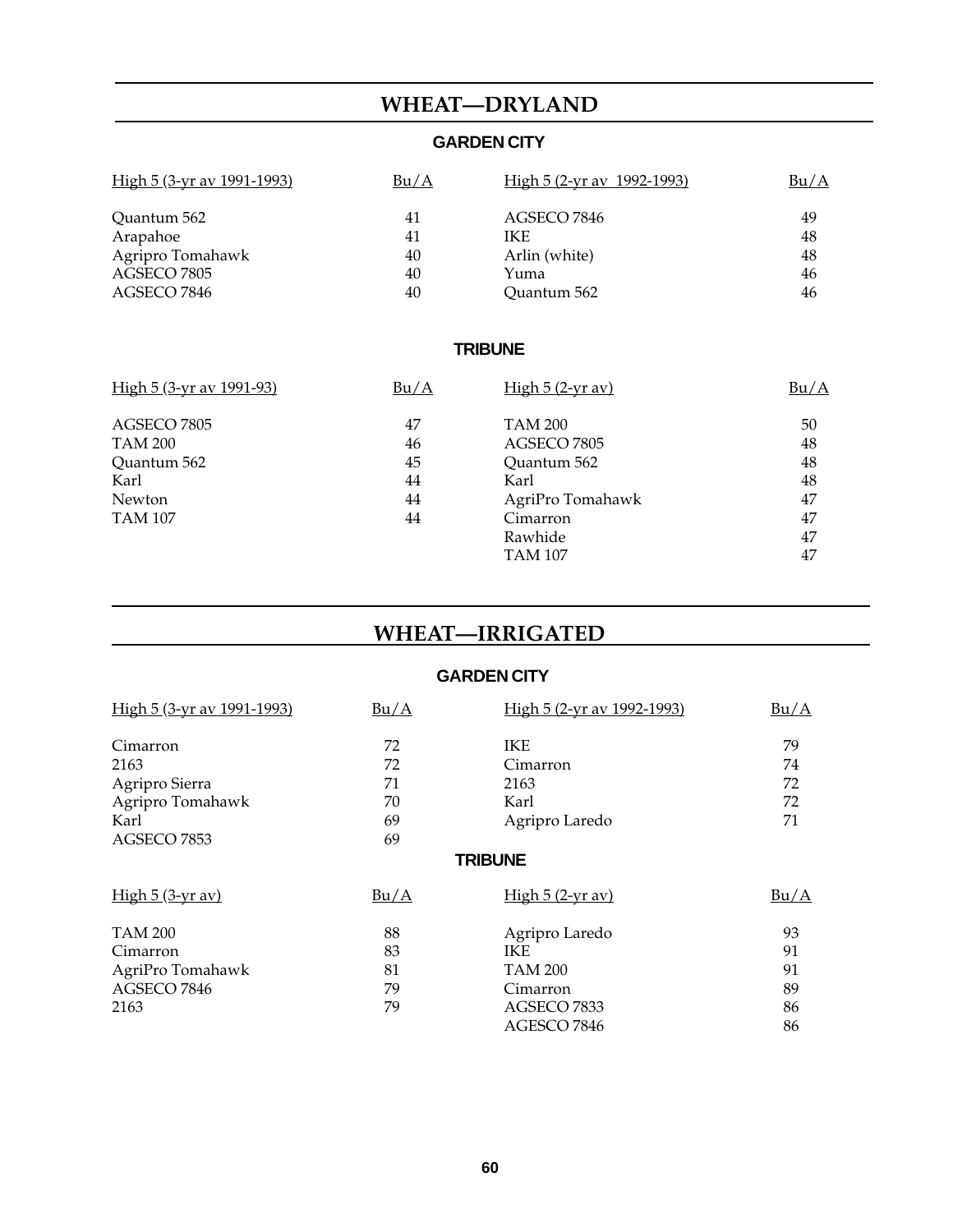# **WINTER BARLEY—IRRIGATED**

# **GARDEN CITY**

| <u>High 3 (3-yr av 1990-1992)</u> | Bu/A | <u>High 3 (2-yr av 1991-1992)</u> | Bu/A |
|-----------------------------------|------|-----------------------------------|------|
| Perkins                           | 70   | Perkins                           | 84   |
| Post                              | 70   | Hitchcock                         | 82   |
| <b>Hitchcock</b>                  | 65   | Weskan                            | 76   |

# **WINTER BARLEY—DRYLAND**

| <b>GARDEN CITY</b> |  |
|--------------------|--|
|--------------------|--|

| <u>High 3 (3-yr av 1990-1992)</u> | <u>Bu/A</u> | <u>High 3 (2-yr av 1991-1992)</u> | <u>Bu/A</u> |
|-----------------------------------|-------------|-----------------------------------|-------------|
| Post                              | 46          | Perkins                           | 55          |
| Hitchcock                         | 45          | Post                              | 52          |
| Kanby                             | 44          | Kanby                             | 51          |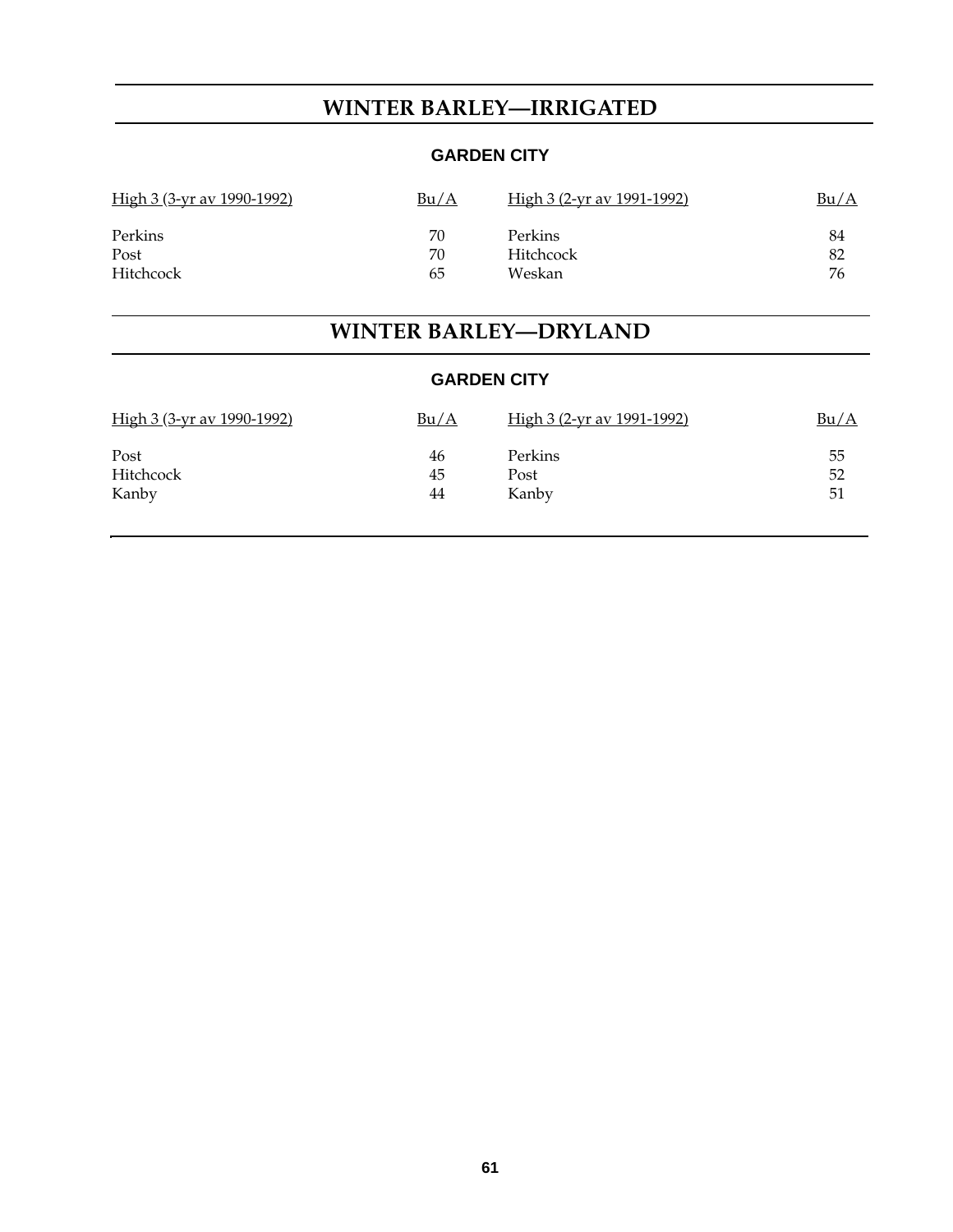# ACKNOWLEDGMENTS

The staff of the Southwest Research-Extension Center and Kansas State University appreciate and acknowledge the following companies, foundations, and individuals for their support of the research that has been conducted during the past year.

| <u> Donations:</u>                                        | Jamie Cheatum                        |
|-----------------------------------------------------------|--------------------------------------|
| Acra Plant                                                | Steve Lobmeyer                       |
| AgriPro Biosciences, Inc.                                 | Dan Meier                            |
| American Cyanamid                                         | Henry Nightengale                    |
| CIBA                                                      | <b>Lawrence Withers</b>              |
| <b>DeKalb-Pfizer Genetics</b>                             | <b>Performance Tests:</b>            |
| Delta Pine and Land Co.                                   | Agrigene Seed Research               |
| Dickey-john                                               | AgriPro Biosciences, Inc.            |
| Dow Elanco                                                | AGSECO                               |
| ICI Americas Inc.                                         | <b>Allied Seed</b>                   |
| ICI Seeds Inc.                                            | American White Wheat Producers Assn. |
| Micro-Track Systems, Inc.                                 | Americas Alfalfa                     |
| Miles, Inc. (Mobay Chemical Corp.)                        | Asgrow Seed Co.                      |
| Monsanto Agricultural Products Co.                        | BoJac Hybrid Corn Co.                |
| NC+ Hybrids                                               | Mike Brayton Seeds                   |
| Orthman Manufacturing                                     | Cargill Hybrid Seeds                 |
| Pioneer Hi-Bred Intl.                                     | Casterline & Sons Seed               |
| Resource Seeds, Inc.                                      | Cooperative Seeds, Inc. Co.          |
| <b>Ruffin Micronutrient</b>                               | Crow's Hybrid Corn                   |
| Sipes Seed Co.                                            | Dairyland Seed Co.                   |
| Spraying Systems Co. Taylor-Evans Seed Co.                | <b>DeKalb Plant Genetics</b>         |
| Teeter Irrigation, Inc.                                   | Delta and Pine Land Co.              |
| Triumph Seed Co.                                          | Diamond                              |
|                                                           | Drussel Seed & Supply                |
| <u>Grant Support:</u>                                     | Garst Seed Co.                       |
| American Cyanamid                                         | Germain's Seeds                      |
| <b>BASF Corp</b>                                          | <b>Great Lakes Hybrids</b>           |
| Cedar Chemical                                            | Great Plains Research Co.            |
| CIBA-GEIGY                                                | Greenbush Seed and Supply            |
| Dow Elanco                                                | L. Herried Seed Growers              |
| E.I. duPont de Nemours and Co., Inc.                      | Hoegemeyer Hybrids                   |
| Ecogen Inc.                                               | Horizon Seeds, Inc.                  |
| FMC Corp.                                                 | Hybritech                            |
| Gustafson Inc.                                            | Hyperformer Seed Co.                 |
| Lipha Tech, Inc.                                          | <b>ICI Seeds</b>                     |
| Miles, Inc. (Mobay Chemical Corp.)                        | J.C. Robinson Seed Co.               |
| Monsanto Agricultural Products Co.                        | Jacques Seed Co.                     |
| Mycogen Corp.                                             | Johnston Seed Co.                    |
| Potash and Phosphate Institute                            | Mycogen Plant Sciences               |
| Rhone Poulenc Ag. Co.                                     | NC+ Hybrids                          |
| Rohm and Hass Co.                                         | Henry Nightengale                    |
| Sandoz Crop Protection                                    | Northrup King Co.                    |
| Seed Source Inc.                                          | <b>Ohlde Seed Farms</b>              |
| <b>State Board of Agriculture:</b>                        | Oro Hybrids                          |
| Corn Commission                                           | <b>Ottilie Seed Farms</b>            |
| Sorghum Commission                                        | Pioneer Hi-Bred Intl.                |
| Soybean Commission                                        | Palins Alfalfa                       |
| Terra International, Inc.                                 | Research Seeds, Inc.                 |
| United States Dept. of Agriculture-Coop. State Res. Serv. | Seed Source, Inc.                    |
| Valent USA Corp.                                          | Sharp Bros. Seed Co.                 |
| Zenica Ag Prod.                                           | <b>Stine Seed Farms</b>              |
|                                                           | Taylor-Evans Seed Co.                |
| <b>Cooperators:</b>                                       | <b>Trio Research</b>                 |
| T. C. Backer                                              | Triumph Seed Co., Inc.               |
| Max Bernie                                                | W-L Research, Inc.                   |
| David Brownlee                                            | Wilbur-Ellis Co.                     |

## Max Bernie David Brownlee Loarn Bucl

Ĭ.

Wilson Hybrids, Inc.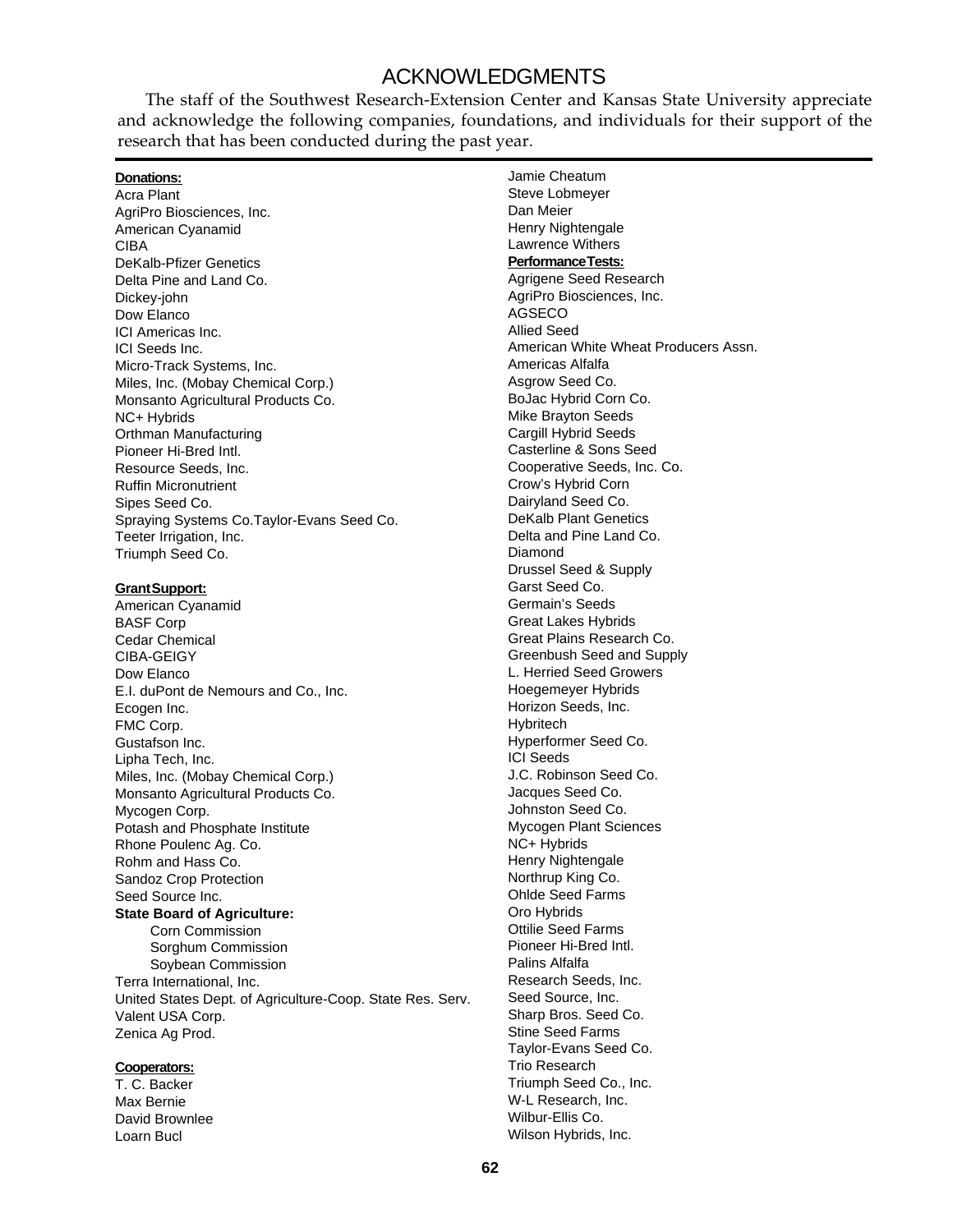

**Gerald Greene** - Entomologist. Gerald received his M.S. from Kansas State and his Ph.D. from Oregon State University. He was Station Head from 1976-1982. His research is on livestock entomology, with emphasis on control of stable flies by predators and parasites in feedlots of western Kansas.



**Charles Norwood** - Agronomist - Dryland Soil Management. Charles has M.S. and Ph.D. degrees from Oklahoma State University. He joined the staff in 1972. Charles' primary research responsibilities include dryland soil and crop management, with emphasis on reduced and no-tillage cropping systems.



**Alan Schlegel** - Agronomist-in-Charge, Tribune. Alan received his M.S. and Ph.D. degrees at Purdue University. He joined the staff in 1986. His research involves fertilizer and water management in reduced tillage systems.



**Phil Sloderbeck** - Extension Entomologist. Phil received his M.S. from Purdue University and his Ph.D. from the University of Kentucky. He joined the staff in 1981. His extension emphasis is on insect pests of field crops.



**Bill Spurgeon** - Agricultural Engineer. Bill received his M.S. from the University of Nebraska and his Ph.D. from Colorado State. He joined the staff in 1988. His research interests include surface irrigation, drip irrigation, and LEPA (Low Energy Precision Application) with center pivots.



**Curtis Thompson** - Extension Agronomist. Curtis received his M.S. from North Dakota State University and his Ph.D from the University of Idaho. He joined the staff in 1993. His extension responsibilities include all aspects of soils and field crop production.



**Lisa Wildman** - Research Associate-Corn Entomology. Lisa received her B.S. from Tarleton State University in Agriculture and her M.S. from Texas A&M University in Plant Breeding. Lisa joined the staff in 1991. Her research responsibilities involve corn insect pest management.



**Merle Witt** - Agronomist - Crop Specialist. Merle received his M.S. at Kansas State University and joined the staff in 1969. He received his Ph.D. from the University of Nebraska in 1981. Merle's research has included varietal and cultural testing of established crops and potential crops for Southwest Kansas.



**Carol Young** - Extension Home Economist and Program Specialist. Carol received her M.Ed. from Wichita State University in educational administration. She joined the staff in 1982 with Extension agent experience in Edwards, Sumner, and Osage counties. Carol promotes programs that benefit families and communities; teaches planning leadership, and citizen involvement skills.